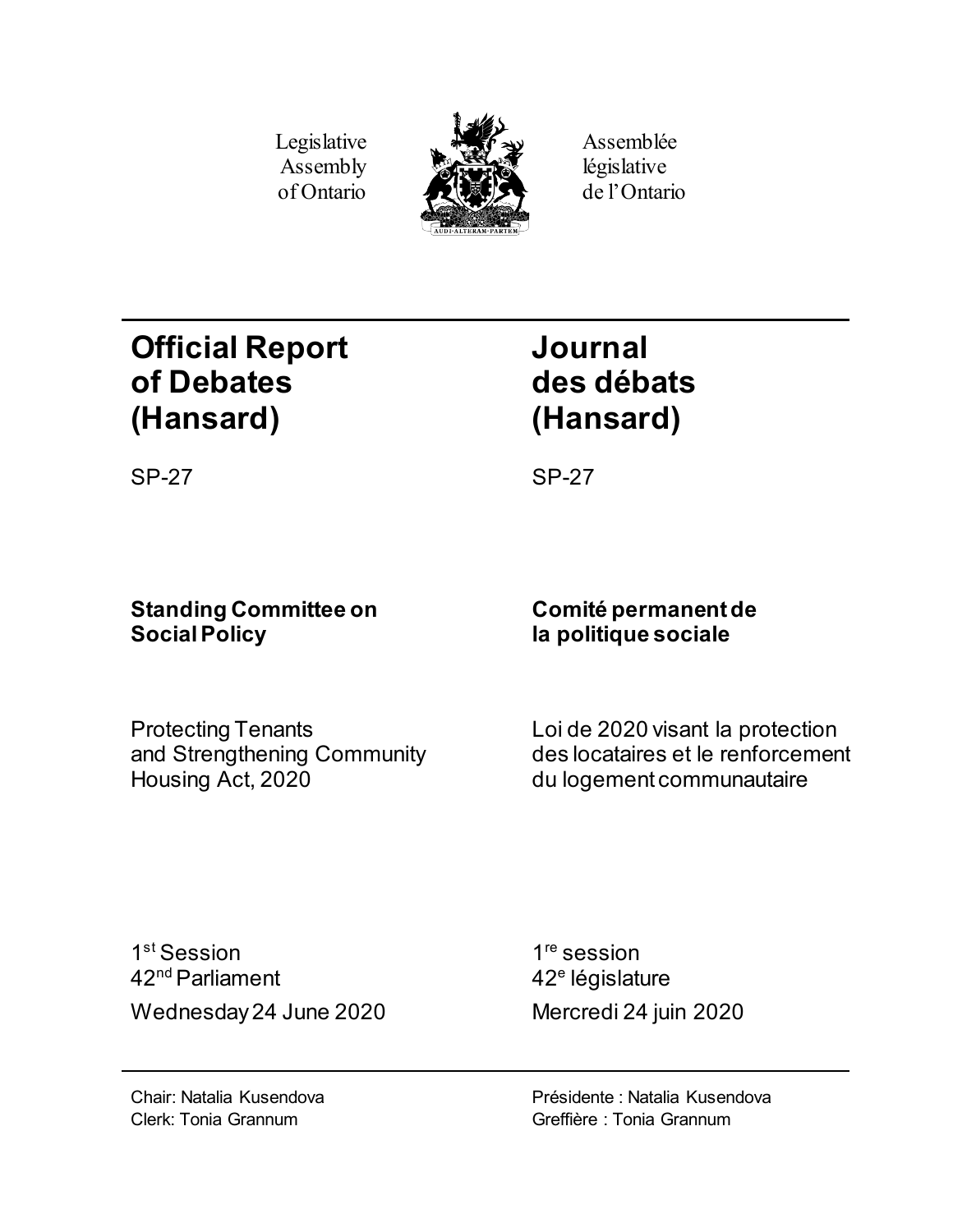Hansard and other documents of the Legislative Assembly can be on your personal computer within hours after each sitting. The address is:

### **Hansard on the Internet Le Journal des débats sur Internet**

L'adresse pour faire paraître sur votre ordinateur personnel le Journal et d'autres documents de l'Assemblée législative en quelques heures seulement après la séance est :

https://www.ola.org/

Reference to a cumulative index of previous issues may be obtained by calling the Hansard Reporting Service indexing staff at 416-325-7400.

### **Index inquiries Renseignements sur l'index**

Adressez vos questions portant sur des numéros précédents du Journal des débats au personnel de l'index, qui vous fourniront des références aux pages dans l'index cumulatif, en composant le 416-325-7400.

Hansard Reporting and Interpretation Services Room 500, West Wing, Legislative Building 111 Wellesley Street West, Queen's Park Toronto ON M7A 1A2 Telephone 416-325-7400; fax 416-325-7430 Published by the Legislative Assembly of Ontario



Service du Journal des débats et de l'interprétation Salle 500, aile ouest, Édifice du Parlement 111, rue Wellesley ouest, Queen's Park Toronto ON M7A 1A2 Téléphone, 416-325-7400; télécopieur, 416-325-7430 Publié par l'Assemblée législative de l'Ontario

ISSN 1710-9477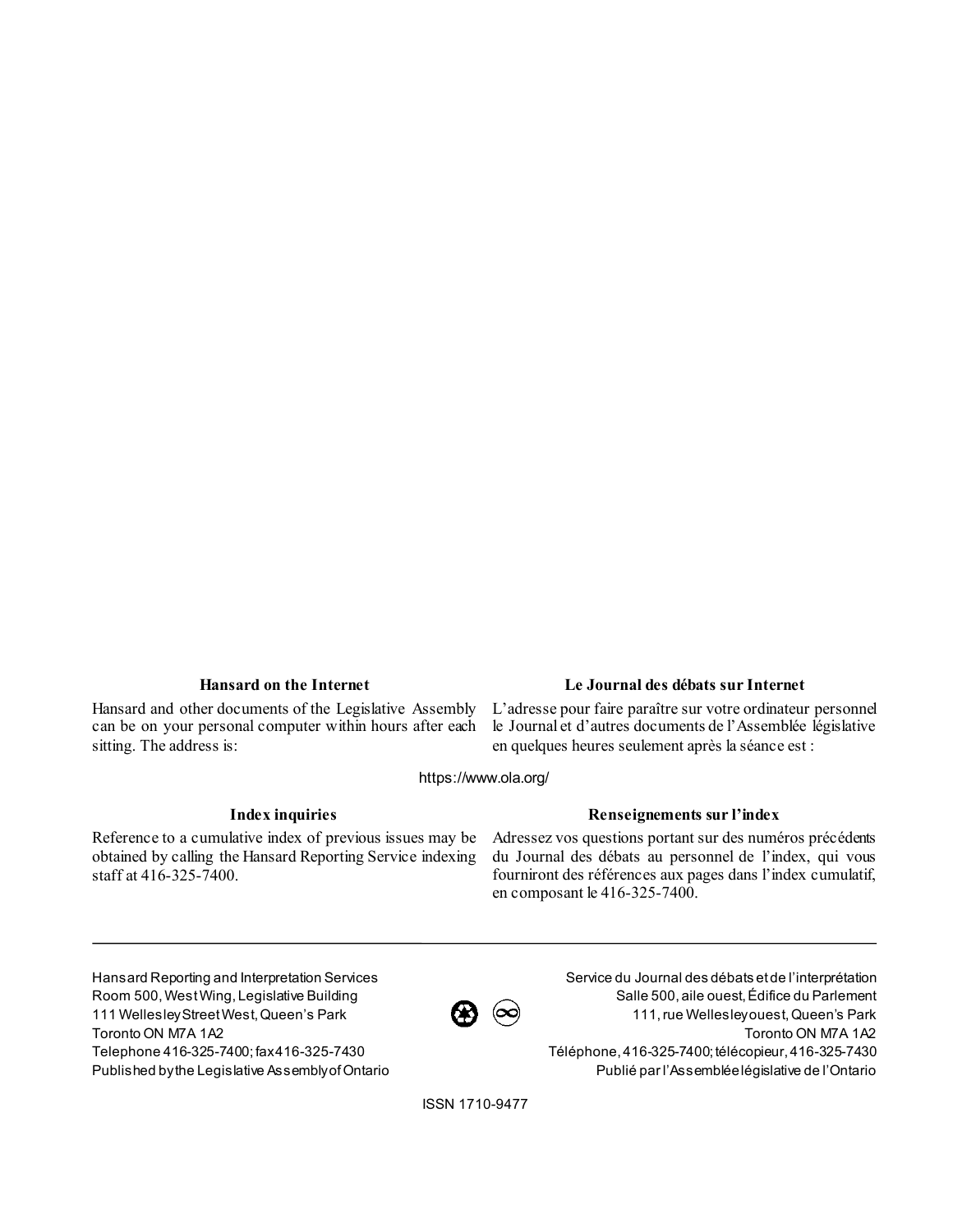## **CONTENTS**

Wednesday 24 June 2020

| Protecting Tenants and Strengthening Community Housing Act, 2020, Bill 184, Mr.<br>Clark / Loi de 2020 visant la protection des locataires et le renforcement du logement                                   |  |
|-------------------------------------------------------------------------------------------------------------------------------------------------------------------------------------------------------------|--|
|                                                                                                                                                                                                             |  |
|                                                                                                                                                                                                             |  |
| Ms. Dania Majid                                                                                                                                                                                             |  |
| Weston ACORN; Ms. Aya Higuchi; Downtown Legal Services, University of                                                                                                                                       |  |
| Ms. Marcia Stone<br>Ms. Aya Higuchi<br>Mr. Benjamin Ries<br>Ms. Greta Hoaken                                                                                                                                |  |
| Niagara Community Legal Clinic; Durham Community Legal Clinic; Rexdale<br>Ms. Keri-Lynn Lee<br>Ms. Sinead Flarity<br>Mr. Omar Ha-Redeye<br>Ms. Yodit Edemariam<br>Mr. Ahmed Abdi Ismaiil<br>Mr. Ahmed Dirie |  |
| Community Legal Services of Ottawa; Ontario Aboriginal Housing Services; Ms.<br>Ms. Sarah Sproule<br>Mr. Justin Marchand                                                                                    |  |
| West Scarborough Community Legal Services; York South-Weston Tenant Union;<br>Ms. Regini David<br>Ms. Ilana Newman<br>Ms. Chiara Padovani<br>Mr. Patrick Plestid                                            |  |
| 280 Wellesley Tenants Association; Neighbourhood Legal Services; Tenants Group,<br>Ms. Danielle Szlawieniec-Haw<br>Mr. Brendan Jowett<br>Ms. Skai Raamat<br>Ms. Sharon Davis<br>Ms. Elaine Gergolas         |  |
|                                                                                                                                                                                                             |  |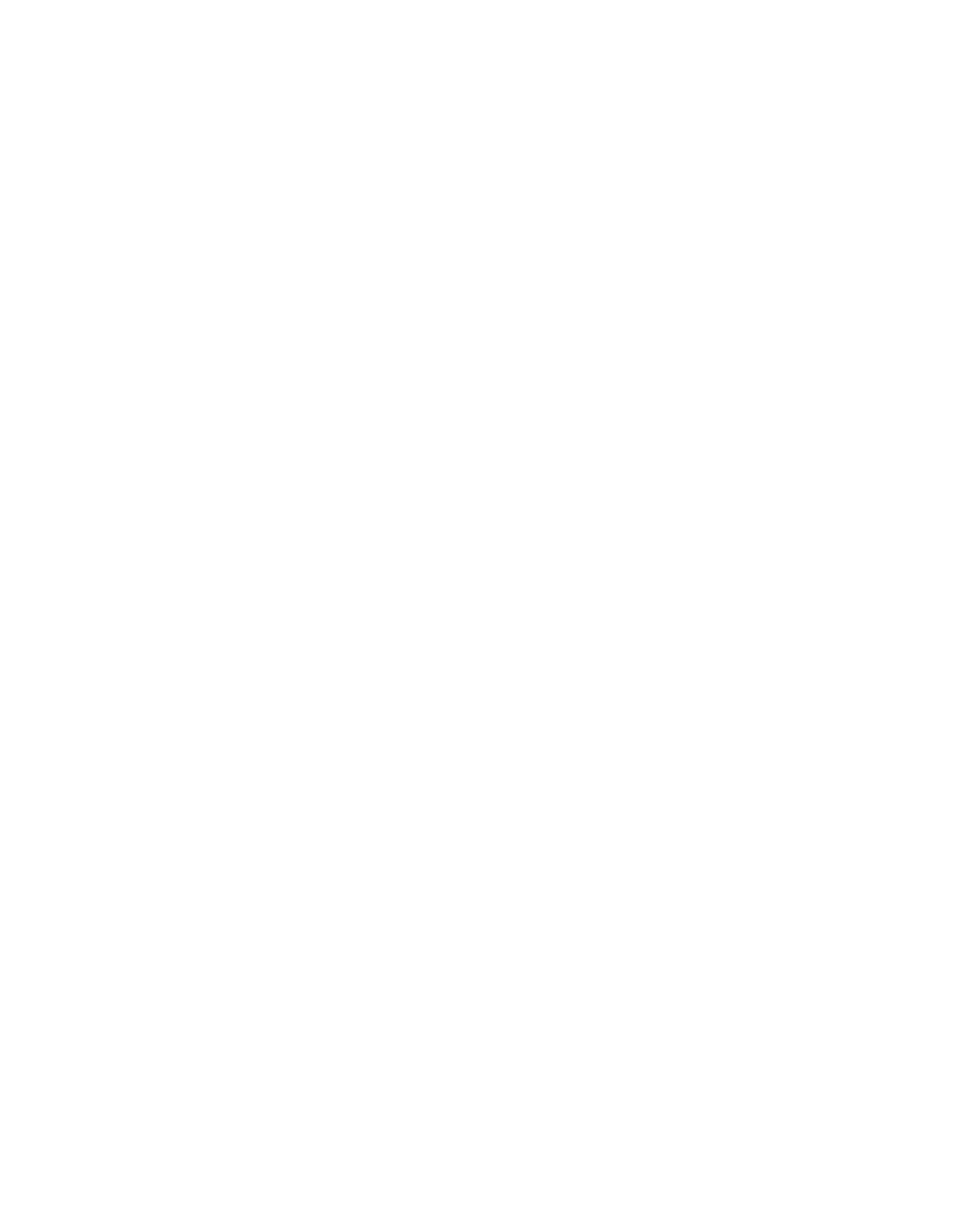### **STANDING COMMITTEE ON SOCIAL POLICY**

Wednesday 24 June 2020 Mercredi 24 juin 2020

*The committee met at 0901 in room 151 and by video conference.*

### PROTECTING TENANTS AND STRENGTHENING COMMUNITY HOUSING ACT, 2020

### LOI DE 2020 VISANT LA PROTECTION DES LOCATAIRES ET LE RENFORCEMENT DU LOGEMENT COMMUNAUTAIRE

Consideration of the following bill:

Bill 184, An Act to amend the Building Code Act, 1992, the Housing Services Act, 2011 and the Residential Tenancies Act, 2006 and to enact the Ontario Mortgage and Housing Corporation Repeal Act, 2020 / Projet de loi 184, Loi modifiant la Loi de 1992 sur le code du bâtiment, la Loi de 2011 sur les services de logement et la Loi de 2006 sur la location à usage d'habitation et édictant la Loi de 2020 abrogeant la Loi sur la Société ontarienne d'hypothèques et de logement.

**The Chair (Ms. Natalia Kusendova):** Good morning, everyone. I call this meeting to order. We're meeting to conduct public hearings on Bill 184, An Act to amend the Building Code Act, 1992, the Housing Services Act, 2011 and the Residential Tenancies Act, 2006 and to enact the Ontario Mortgage and Housing Corporation Repeal Act, 2020. Today's proceedings will be available on the Legislative Assembly's website and television channel.

We have the following members in the room: MPP Burch, MPP Morrison, MPP Babikian, MPP McDonell, MPP Gill and MPP Martin, who just stepped away for a moment. We also have the following members participating remotely: MPP Tabuns, MPP Karahalios, MPP Blais and MPP Hogarth. Welcome, everyone.

We're also joined by staff from legislative research, Hansard, interpretation, and broadcast and recording.

To make sure that everyone can understand what is going on, it is important that all participants speak slowly and clearly. Please wait until I recognize you before starting to speak. Since it can take a little bit of time for the audio and video to come up after I recognize you, please give a few seconds before you begin speaking. As always, all comments by members and witnesses should go through the Chair.

LEGISLATIVE ASSEMBLY OF ONTARIO ASSEMBLÉE LÉGISLATIVE DE L'ONTARIO

### **COMITÉ PERMANENT DE LA POLITIQUE SOCIALE**

#### SUBCOMMITTEE REPORT

**The Chair (Ms. Natalia Kusendova):** I have one other item to mention before we begin. The order of the House dated June 16, 2020, gives the subcommittee the authority to determine how to proceed with the public hearings. We will not need to vote on this report, but I will read it into the record to make sure all members are aware of its contents.

Your subcommittee on committee business met on Thursday, June 18, 2020, to consider the method of proceedings on Bill 184, An Act to amend the Building Code Act, 1992, the Housing Services Act, 2011 and the Residential Tenancies Act, 2006 and to enact the Ontario Mortgage and Housing Corporation Repeal Act, 2020, and we have determined the following:

(1) That witnesses be scheduled in groups of three for each one-hour time slot, with seven minutes each for their presentations and 39 minutes for questioning for all three witnesses, divided into three rounds of six minutes each for the government and the official opposition, and one round of three minutes for the independent members;

(2) That witnesses be arranged into groups of three chronologically, based on the order their requests to appear were submitted;

(3) That all witnesses appear virtually, by Zoom or by teleconference;

(4) That the research officer provide a summary of the oral presentations by 1 p.m. on Monday, June 29, 2020; and

(5) That all witness submissions and committee documents be distributed electronically to all members and staff of the committee.

Before we begin, are there any questions? Seeing none, we are ready to begin with our first presenter.

#### MS. CARYMA SA'D

#### ADVOCACY CENTRE

#### FOR TENANTS ONTARIO

**The Chair (Ms. Natalia Kusendova):** We have with us Caryma Sa'd. Good morning. You have seven minutes for your presentation, and you may begin by stating your name for the record.

**Ms. Caryma Sa'd:** Good morning, and thank you, Madam Chair. My name is Caryma Sa'd. I appreciate being here today.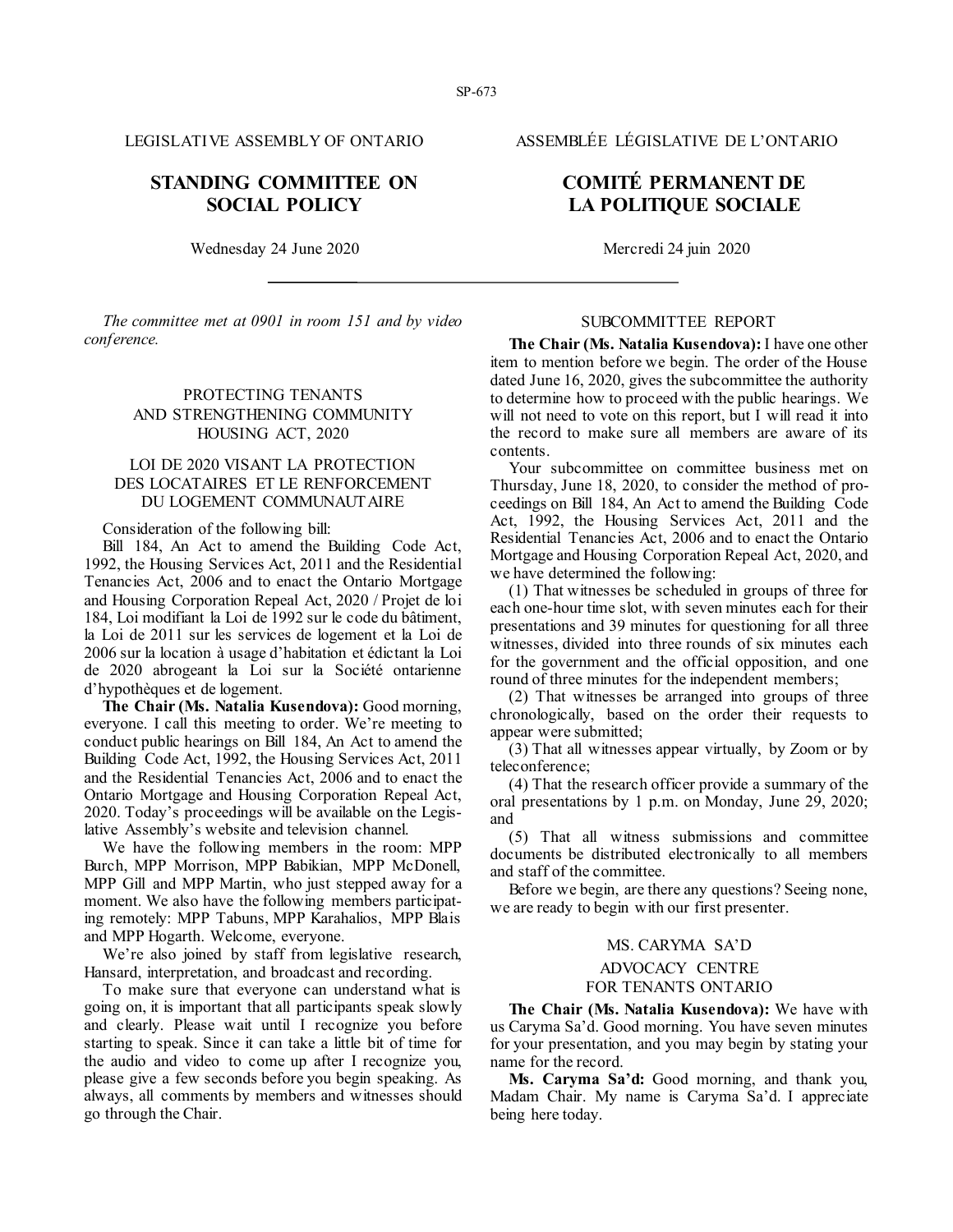I'm a housing lawyer, and I represent both landlords and tenants. To that end, I hope to bring a balanced perspective to this conversation. Having said that, it is important to acknowledge that rental housing is not a typical commodity. Shelter is a basic and essential human need, and so any changes to the Residential Tenancies Act must take that into account. The changes proposed in Bill 184 are for the purpose of strengthening protections for tenants, making it easier to be a landlord and helping both landlords and tenants resolve disputes. I think that these are all laudable goals; however, some of the proposals may actually exacerbate the housing crisis that we currently face in Ontario. I say that with particular reference to the COVID-19 situation, which created a pause or backlog at the Landlord and Tenant Board. When the board does reopen for hearings, my main concern is that we could see mass evictions.

I will take you through a couple of provisions that I think could stand to be revisited and reimagined. One of my major concerns has to do with the changes to a tenant's ability to raise issues about maintenance issues or harassment etc. at the time of an arrears application at the board. This is important because in my own experience, I've had situations where there are substantial arrears that accumulated, an amount that a tenant would not be able to realistically repay, but at the same time they were facing major problems with the rental unit. In those circumstances, we've been able to reduce the amount that is owed, maintain the tenancy and encourage the landlords to actually fix the problems.

Allowing for advance notice has some practical implications in that those who are most likely to be facing serious issues are also the least likely to be aware of their rights and what they need to do, in contrast to situations where an adjudicator is positioned to make inquiries, ask questions and go down that line of thought. What I would suggest, acknowledging that the proposal does allow for an exception to be made if a reasonable explanation can be provided, is that perhaps there should be a clear acknowledgement that where a tenant was not aware of this requirement, some sort of grace period is extended, or, perhaps, keep the status quo; it's not trial by ambush if a landlord is actually up to date with the state and status of a rental unit.

Another concern that I have—this is, again, in the context of COVID-19—is around the changes that are being proposed as far as landlords being able to rely on repayment plans and going straight for an eviction without any sort of vetting or intervention by the Landlord and Tenant Board. On its face, I see how the objective is to streamline, save time and save landlords from having to go back and forth, and I know that on the landlord side of my practice, that has been a problem. However, I think that the potential for this to backfire on tenants who, in good faith, make repayment plans and then suffer setbacks and do not have an opportunity to explain that to a member, could lead to evictions—again, recognizing that the most vulnerable people may not be able to avail themselves of reviews or appeals and will find themselves out on the

street. This is contrary to public health at this juncture, but also not good in terms of society.

There are a few good things that I see in the proposals, and so I want to highlight those as well. The availability of a sort of general damage in bad-faith evictions is a good thing, and I'll tell you why. I've worked on cases involving bad-faith evictions and one where a landlord did not even attend the hearing to rebut any presumptions. In that case, the adjudicator agreed it was bad faith. My clients were uprooted, they could not afford to remain in the city and in fact—

**The Chair (Ms. Natalia Kusendova):** One minute remaining.

**0910**

**Ms. Carmen Sa'd:** —moved to a different town and ended up in subsidized housing. But because their new monthly rent was lower than what they'd been paying, the adjudicator could not order compensation equivalent to the difference in monthly rent. The availability of general damages would have been very helpful, so I hope that that stays in.

Lastly, in my last few seconds, I want to draw attention to section 48(5) in that neighbourhood of the RTA which prevents corporations from serving notices for personal use. That only appears to apply to section 48, which creates an inconsistency because a purchaser could be a corporation and the Landlord and Tenant Board would still be able to permit them based on looking into the true substance. So I think that that section should either be added to section 49 or revisited altogether. I thank you for having me here today.

**The Chair (Ms. Natalia Kusendova):** Thank you for your presentation.

Next, we have Dania Majid, who is a staff lawyer at the Advocacy Centre for Tenants Ontario. Thank you for joining us. You may begin. You have seven minutes. Please begin by stating your name for the record.

**Ms. Dania Majid:** My name is Dania Majid. I'm a staff lawyer with the Advocacy Centre for Tenants Ontario.

Good morning. I'm here representing the Advocacy Centre for Tenants Ontario. We are a community legal clinic funded by Legal Aid Ontario with a province-wide mandate dedicated to addressing systemic housing issues. We also coordinate the Tenant Duty Counsel Program, which last year provided more than 17,000 tenants with legal advice before their hearings at the board.

I will be speaking about schedule 4 of Bill 184. While the title of the bill mentions tenant protection, the content of the bill unfortunately does not meet this lofty objective. Instead, the bill's amendments to the RTA drafted before the pandemic make renting even more precarious for lowincome tenants.

Ontario renters are living on the margins. A significant portion of renters are people from racialized communities, newcomers, single parents and people with disabilities. Almost half of renter households in the province have an income below \$40,000. Many work in low-wage jobs without job security or benefits, such as paid sick days. Some 70% of these renters pay more than 30% of their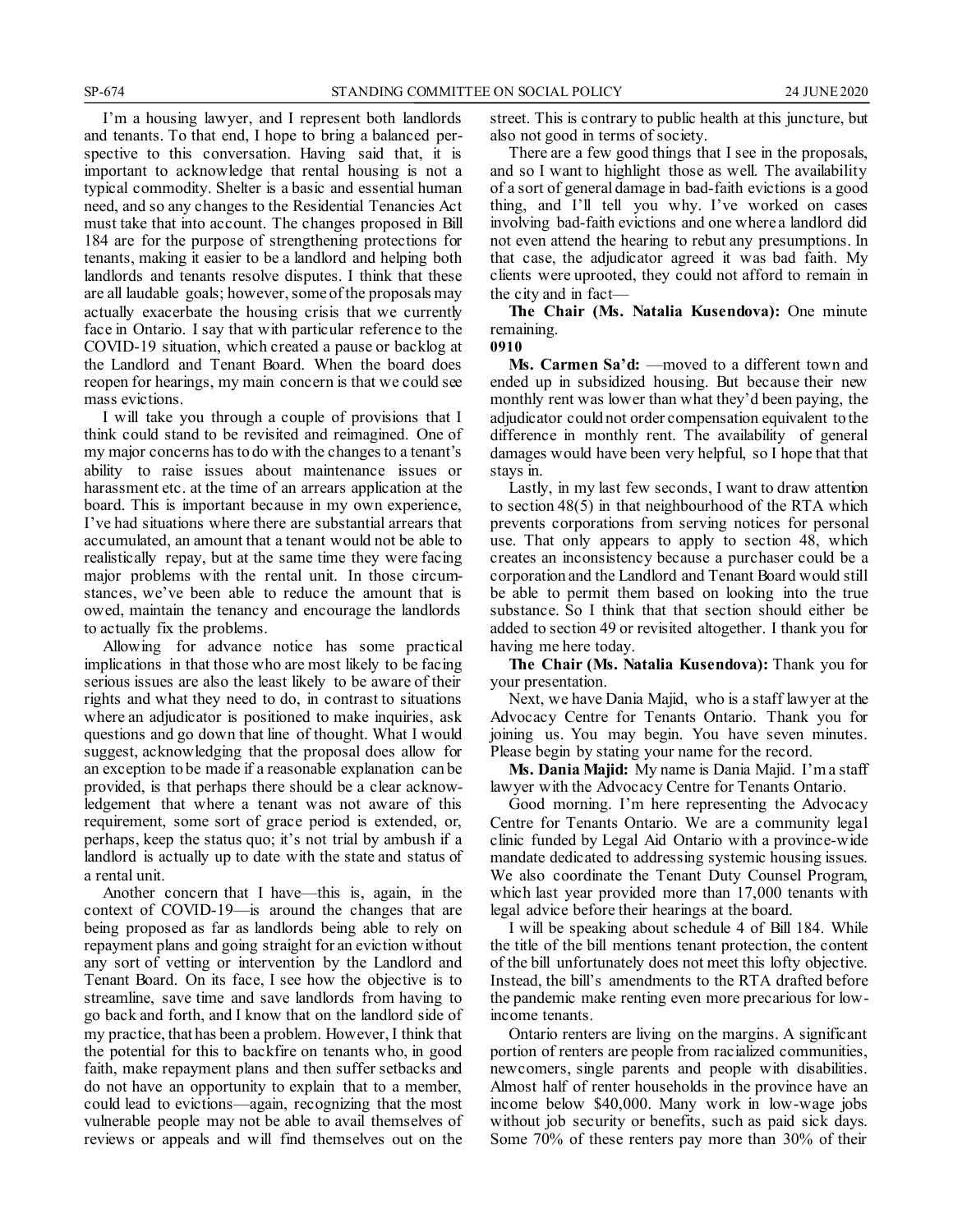income on rent, leaving little for other household needs or savings.

Rents in Ontario cities are some of the highest in the country. All-time-low vacancy rates and skyrocketing rents are the result of governments ending their housing building programs and Ontario gutting the province's rent controls in the early 1990s. These factors, coupled with a growing demand for housing, have turned residential properties into coveted investments for landlords, speculators and developers. They're using dubious methods to push sitting tenants out to reap the financial rewards from charging new tenants much higher rents.

The predictable outcome is that units are falling into disrepair and the available affordable housing stock in the province is depleted. This is only a snapshot of the affordable housing crisis, but it is an important context that you must keep in mind to understand the critiques of the bill you will be hearing over the next three days. It is something we and other housing advocates have been sounding the alarm about for years, but when the pandemic hit, the housing situation for thousands of tenant households became even worse. It went from being a socio-economic crisis to becoming the front line of a public health crisis.

Tenants who were laid off from their jobs, had their hours reduced or were forced to isolate because of illness or exposure did not have enough saved to pay April's rent, setting the stage for a deluge of eviction applications and mass displacement. The gravity of this situation was best described by Premier Ford. Tenants were forced to choose between paying their rent or putting food on the table. We commend the province for promptly instituting the moratorium on evictions. By prioritizing the welfare of tenants in crisis, the province ensured that tenants remained housed, our already full shelters did not face an influx of new clients and our health care system was not overwhelmed.

So we were surprised and disappointed that the government decided that now is the time to push forward with Bill 184. Our concerns with the bill's provisions are presented in greater detail in our forthcoming written submission to the committee. I will highlight a few concerns now.

The proposals related to dispute resolution processes outside of a hearing are designed to be a fast track for evictions. In mediations at the board, a properly trained mediator, duty counsel and an adjudicator are all involved to ensure parties do not contract out of the RTA, and they understand the consequences of the terms they're agreeing to. This helps level the power imbalance between landlords and tenants.

The bill does not explain what alternatives to mediation are being considered or how these processes will preserve the access to justice needs of vulnerable tenants. The bill only proposes that landlords be allowed to include eviction without notice-of-hearing clauses in their repayment plans negotiated directly with tenants. Undoubtedly, this will result in more evictions and indebtedness, as most tenants will sign just about anything to try to save their units.

Another concern with the bill is expanding the jurisdiction of the board to allow landlords to bring applications against former tenants. Adding to the board's workload does not make sense, especially when it was already backlogged before the pandemic hit. This amendment makes the landlord, instead of the board, responsible for serving the notice of hearing to the tenant, so former tenants may not even know a claim has been filed against them at the board if the landlord fails to serve them the required documents.

The bill's main offer for tenants was to extend one month's rent compensation to tenants evicted for purchasers' own use and renovation or demolition of a complex with fewer than five units. However, one month's rent compensation and the risk of fines have done nothing to slow down the rate of landlord own-use evictions and renovictions, which data have shown have only increased year over year. One month's rent is no match for the lure of the financial windfall offered by vacancy decontrol, the root cause of this abuse that the bill ignores. Further, one month's rent compensation does very little to help tenants afford the first and last month's rent deposit on their new, more expensive unit, or their moving expenses.

If the government truly wants to protect tenants, we would encourage them to abandon Bill 184 and continue on their path of prioritizing the well-being of tenants and the public health outcomes of Ontario. We need the government and the board to treat housing as a human right, and have that right enshrined into the RTA and board guidelines. We need the eviction moratorium to continue and to keep tenants who have lost their income from the pandemic housed. We can't afford to have an avalanche of evictions when the board resumes. For those who may end up before the board, viable solutions—not evictions should be employed to address pandemic-related arrears. No one should lose their home or be forced into an unaffordable repayment plan because of the economic lockdown.

Crisis prevention is more effective than crisis mitigation. Tenants need to earn living wages with paid sick days. They need effective rent control so they can afford their units, their basic needs, to pay down their rents and build up their savings. Eliminating vacancy decontrol will also remove the incentive for landlords to pursue bad-faith evictions and will stem the widespread loss of affordable housing units.

The pandemic has starkly shown us that poverty is a public health issue. We are only as strong as the weakest members of our community. It also gives us a glimpse of what a more just and viable Ontario looks like when the governments govern with the people's best interests in mind. This should not end now. This is the time to work together to create a healthier, equitable and more resilient Ontario. And that starts by addressing the root causes of our housing crisis. Thank you.

**The Chair (Ms. Natalia Kusendova):** Thank you very much. Our third presenter for this morning has had to cancel, unfortunately, so we will now have three rounds of questioning. This round of questions, we will start with the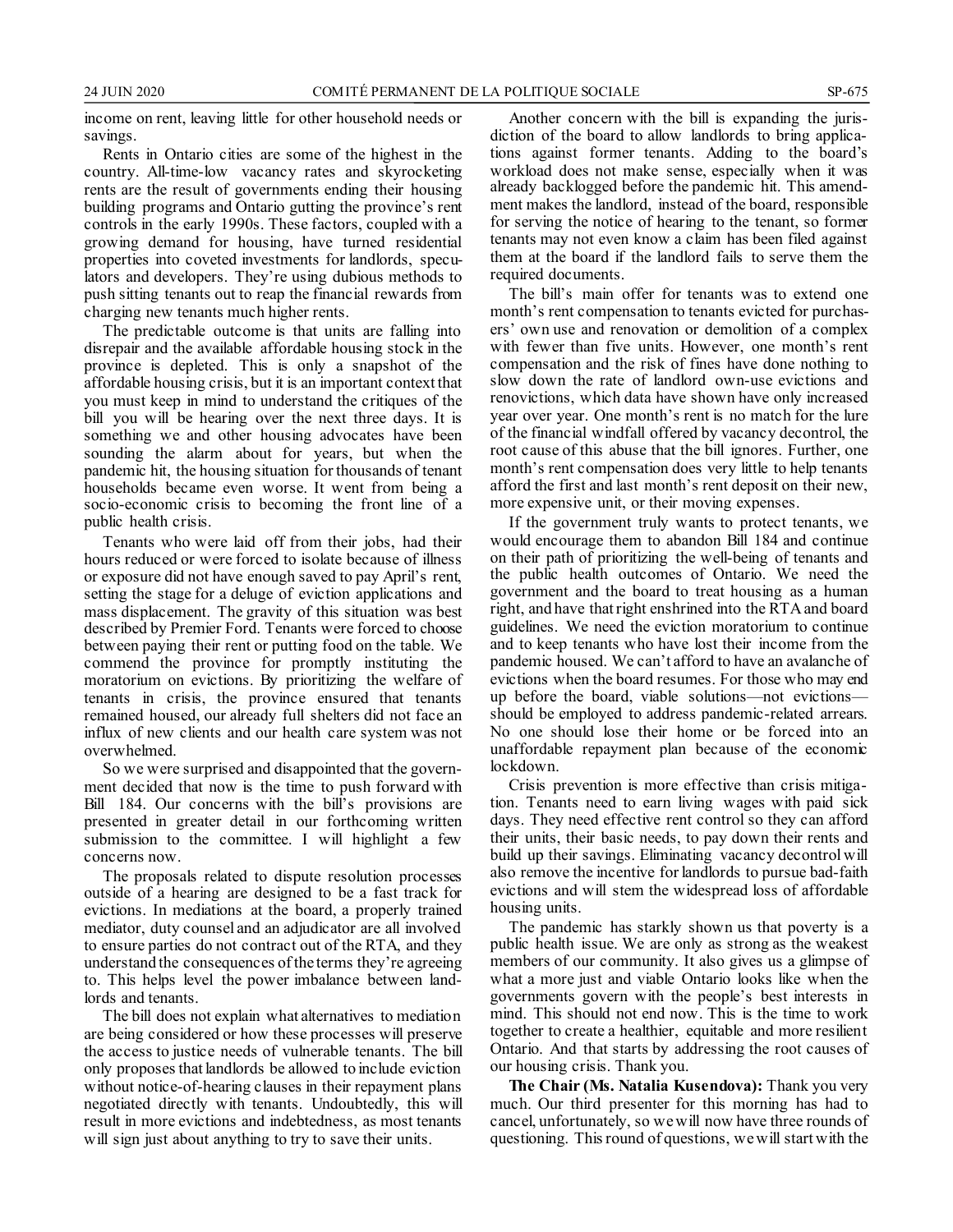official opposition. We have six minutes. We will follow with the government, and the independent Liberal member will have one round of three minutes. MPP Morrison.

**Ms. Suze Morrison:** I'd like to direct my first question to the Advocacy Centre for Tenants Ontario. Thank you for being with us here today. I'm wondering if you can comment on how the changes in Bill 184 will compound with the recent 30% cut in funding to legal aid and community legal clinics' ability to support tenants in advocating for their rights at the Landlord and Tenant Board.

**Ms. Dania Majid:** The cuts to legal aid clinics have been devastating. We are still trying to manage the workloads, adjust with much fewer staff, with much fewer resources. The concern is that if we are not given notice about when the moratorium is going to be lifted, we are not going to be prepared to deal with the influx of tenant eviction applications that our low-income tenants are going to face. Our tenants have complex needs. Their cases take longer to work through, and with fewer resources it's going to be much more difficult to provide those services. So it is a big concern, and we hope that the eviction moratorium will be extended to give us at least some time to be able to be prepared to address the influx of eviction applications when they do come.

#### **0920**

**Ms. Suze Morrison:** Thank you so much. In your opinion, currently in Ontario, who would you say holds the majority or the balance of power at the Landlord and Tenant Board? Would you say that that majority of power is held by landlords or tenants?

**Ms. Dania Majid:** This really comes down to the access-to-justice needs of vulnerable tenants. Because most tenants are going in unrepresented, many of them do not know their rights and responsibilities. They are very vulnerable; they are very desperate. The power imbalance is in favour of the landlords who are usually there at the board with legal representation and the resources to mount a claim against a tenant who, in many cases, is not aware of the situation, in many cases have mental health issues, language barriers, and they are not able to properly navigate the system.

**Ms. Suze Morrison:** Do you think that Bill 184 further shifts that balance of power towards landlords or to tenants?

**Ms. Dania Majid:** No, it would definitely shift it more towards landlords because, as we mentioned around the dispute resolution processes, for many that description is quite vague. If we have tenants and landlords making agreements on the side without any type of oversight, there could be terms that tenants are unable to meet and that could lead to an eviction without the tenants even getting notices of hearing that eviction proceedings have started against them.

If they are evicted without a notice of hearing, the tenant has to then, within a very short period of time, find their way to a legal clinic and hopefully get advice to get a motion to set aside. But most tenants think they're evicted from the stage of the notice of hearing, and many

of them don't even know that they have the right to challenge notices filed against them. Once an eviction order is issued, many won't even seek the advice from a legal clinic or legal support to file a motion to set aside an eviction that they never were able to participate in.

**Ms. Suze Morrison:** Thank you. And do you think that particularly vulnerable tenants who may be experiencing language barriers or who are under duress, maybe because they or a family member is sick or because someone in the house or the tenant has a disability—do you think that those tenants particularly will be most disadvantaged by these measures because they may not be aware of the rights that they're signing away when they enter into repayment agreements?

**Ms. Dania Majid:** Yes, that is our concern. This is why we need the resources to boost up the services of legal clinics so we can be there with those tenants, but most tenants, when they get a notice from a landlord or even an email from a landlord, they think they're out. Once they get to the Landlord and Tenant Board, many of them will just sign whatever is put in front of them or agree to anything that the landlord says to them in the hallways as an attempt to save the tenancy. Even if they can't afford that repayment plan, they'll try to commit to it, hoping that they can somehow come up with the money.

The reality is, many of them don't even know that they can provide a counter-offer or raise defences or that there are provisions within the RTA that they might be able to rely on, which is why the section 82 piece is an important one. Many tenants going there on arrears don't know until they speak to tenant duty counsel that they have the ability to raise the repair issues that they're suffering but also the harassment and any other abuses that they might be exposed to by the landlord, and it's only until they get that legal advice from a tenant duty counsel do they know, "Hey, this is something I can pursue."

As I mentioned in my earlier stats, a significant portion of the tenant population is made up of those vulnerable communities.

**Ms. Suze Morrison:** Thank you so much, Chair. How much time do I have left in my—

**The Chair (Ms. Natalia Kusendova):** Twenty seconds.

**Ms. Suze Morrison:** Twenty seconds. Again, thank you both presenters. I'll have more questions in the next round.

**Ms. Dania Majid:** Okay

**The Chair (Ms. Natalia Kusendova):** Thank you very much. We will now go to the government side. MPP McDonell.

**Mr. Jim McDonell:** I want to thank the presenters for coming in today.

The purpose of this bill is to make renting easier and fairer for both tenants and landlords. Our proposed changes to the Ontario landlord rules will make it easier for landlords while enhancing the protections for tenants to make life more affordable.

We've heard from tenants who have been unfairly evicted from their homes, and that's why we're increasing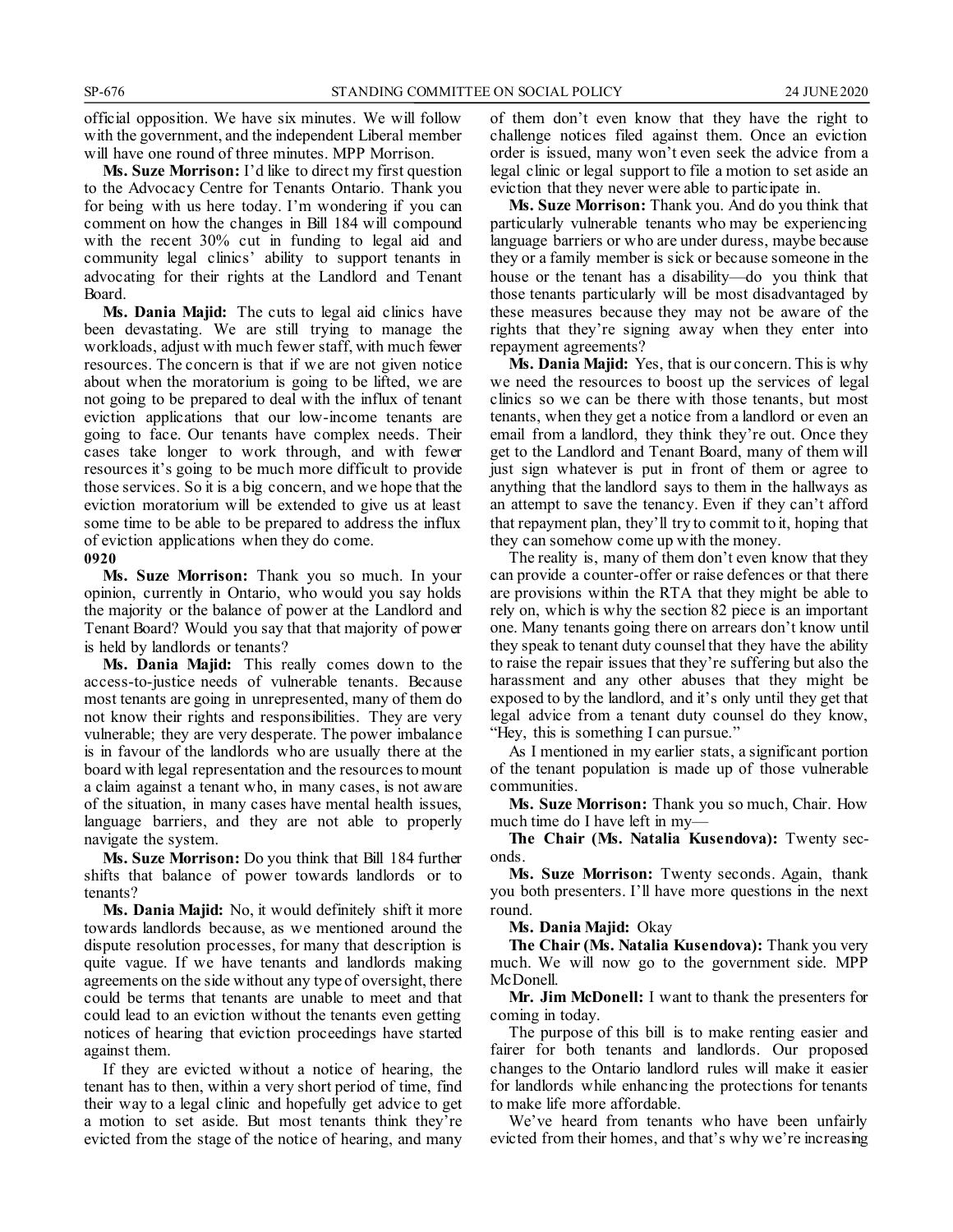fines, raising compensation and tightening the rules to encourage everybody to follow the rules of the law.

I'm just wondering, under the proposed changes, when a tenant enters into a repayment agreement before the hearing at the Landlord and Tenant Board—I'm sorry, this question is for—Ms. Burnett, is it? The first presenter?

**The Chair (Ms. Natalia Kusendova):** No, the first presenter was Caryma.

**Mr. Jim McDonell:** Caryma? Okay. I'll just continue on—the landlords would be able to get an eviction order without a hearing if the tenant breaches the agreement, if they have a pre-agreement in place. If tenants have any concerns with the eviction order, they can ask the Landlord and Tenant Board to set aside the eviction order and request a hearing.

I hear through a lot of the proceedings just how old some of the homes were. I know in my riding, in Cornwall, there is some very old stock, so I think that the city and most tenants would appreciate the renovations of some of this old housing. Any comments on where you think we should go? These are mainly homes with under five units, so it would allow the tenant at least some compensation if they're unfairly evicted.

**Ms. Caryma Sa'd:** I think that the expansion of compensation to tenants who live in a complex with fewer than five units is a good thing.

As to the point about fines and the deterring effect for landlords, I would say that my concern is these fines will address problems after the fact, assuming that a tenant has the means and wherewithal to launch a case against the landlord. The onus on tenants in this circumstance is quite high.

In my experience, these types of bad faith applications are very, very difficult, so increasing the potential liability when, already today, very rarely do we reach that threshold anyway, I don't think is a very meaningful change. I think it's fine, but it's not going to address the root of the problem, which my colleague properly identified as vacancy decontrol. Long-standing tenants, who have lived in a unit and are paying rent below the market rate—that landlord has a strong incentive to get them out and to re-rent. And once a unit is re-rented, the tenant has no more right of return. They may still be eligible for compensation, but that doesn't change the fact that they are without a home.

If the vacancy decontrol aspect is addressed—and that is a root issue—I think that that will have a more longlasting impact, and it properly recognizes that housing is not an ordinary commodity.

**Mr. Jim McDonell:** Just to reiterate, I know that I've seen quite a few articles in the local paper about the condition of some of the stock, so the city is actively trying to encourage landlords to renovate and is looking at putting some penalties in place for those that don't. Some of these homes, if you were to drive through the area, I think you'd actually agree that they should be renovated.

We've heard concerns from landlords that, with an aging rental stock, the government should not further restrict landlords from renovating or repairing their units, which sometimes requires the unit to be vacant during these repairs. How does the government balance the needs of landlords acting in good faith to safely proceed with repairs and renovations while providing protections for the tenants?

**Ms. Caryma Sa'd:** I think that everyone has an interest in homes being livable and in good condition. Insofar as there are competing needs between landlords and tenants on that front, at the end of the day, everyone benefits if the condition of rental housing stock is improved.

**0930**

Having said that, I think that a lot of times, whether vacant possession is required—there are ways to repair and address that don't actually require a tenant to vacate, and those options should be pushed and looked at. Where it's absolutely unavoidable, the tenant maintains a right of return, but as I said, there's a fairly high onus to establish bad faith evictions. Oversight is going to be, perhaps, a component of that.

**Mr. Jim McDonell:** Well, the goal of the landlord and tenant—I guess my time is up, is it? Okay.

**The Chair (Ms. Natalia Kusendova):** Your time is up. **Mr. Jim McDonell:** Thank you.

**The Chair (Ms. Natalia Kusendova):** Thank you. Back to the official opposition.

**Ms. Suze Morrison:** Peter, did you want to go first or do you want me to take this one?

**Mr. Peter Tabuns:** Why don't you go first, Suze?

**Ms. Suze Morrison:** Okay. Thank you so much. I'll direct my questions back to ACTO again.

There's another section of the bill that I'm concerned about that you didn't mention in your remarks, and that is around illegal rent increases becoming permanent if a tenant pays them for more than 12 months. Would you like to make some comments on that section and any concerns that you have with it?

ACTO is on mute, it looks like.

**Ms. Dania Majid:** Yes, I can't—

**Ms. Suze Morrison:** Oh, there we go.

**Ms. Dania Majid:** Thanks. Yes, that is a troubling provision. Landlords have the responsibility to serve proper notices for rent increases, and we do not see the rationale why we should provide any leeway on that. The law says you've got to give notice of rent increases 90 days in advance and the amount should be calculated correctly. We just do not support any divergence from that.

**Ms. Suze Morrison:** Excellent. My understanding and maybe as a lawyer, you can correct me if I'm wrong is that in any other area of law, a standard of limitations for recourse legally would be two years. So in this case, a tenant trying to retroactively seek redress for illegal rent increases would only be given one year, as opposed to two years in any other area of law. Is that correct?

**Ms. Dania Majid:** Under the RTA, most of the limitation periods are restricted to 12 months.

Ms. Suze Morrison: Okay. Thank you so much. Going back to the rent control piece, I know you spoke earlier around one month's rent compensation for bad faith evictions not being a strong enough deterrent. Would you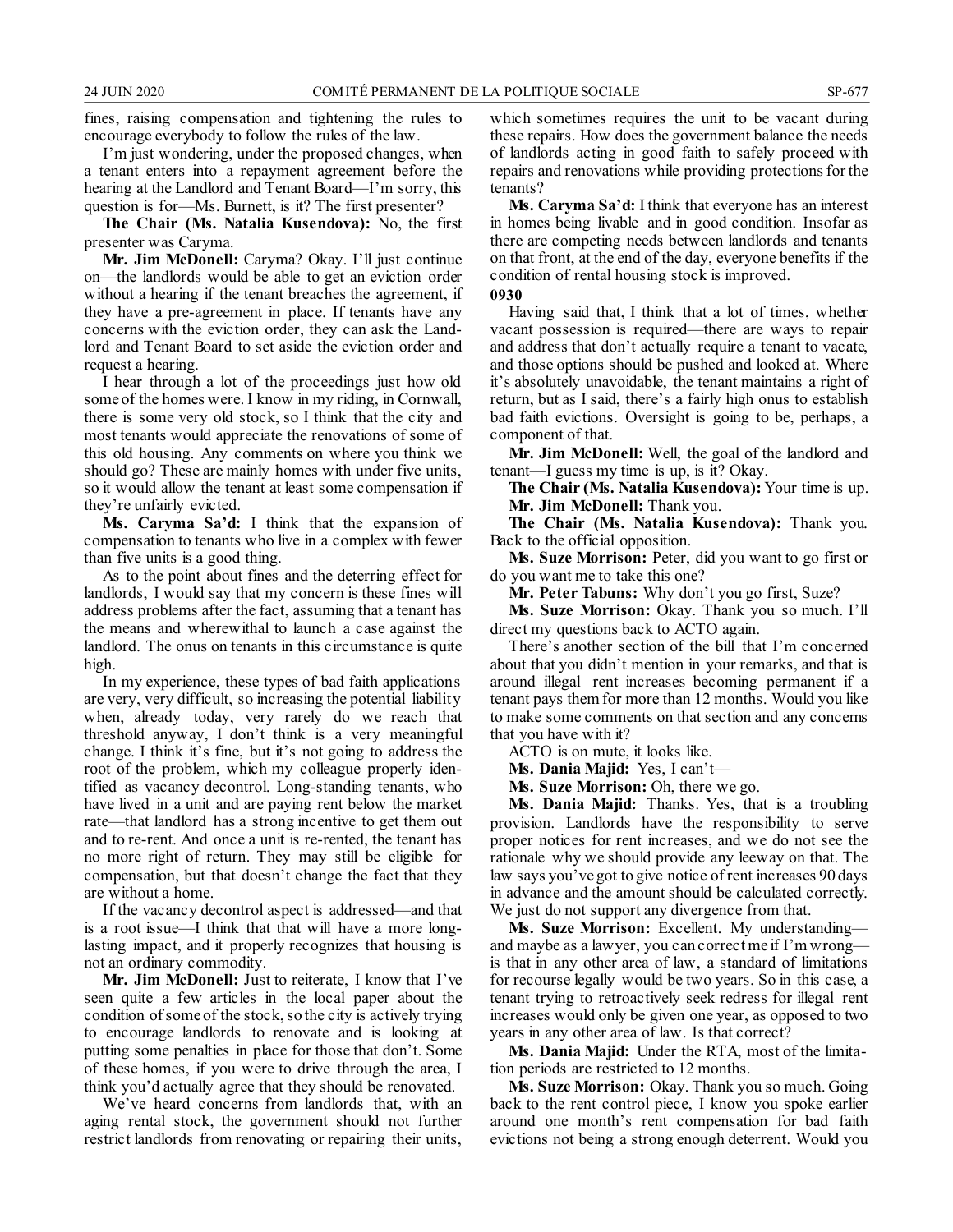say that removing vacancy decontrol would be a way to properly ensure that tenants are not evicted in bad faith?

**Ms. Dania Majid:** Yes. Vacancy decontrol is the driver for the bad faith evictions, and not only just bad faith evictions, but it's a driver for many of the housing ills that I did speak about earlier, including the depletion of our affordable housing stock. But yes, vacancy decontrol is that driver. If we are serious about dealing with no-fault evictions given in bad faith, we need to start with vacancy decontrol.

**Ms. Suze Morrison:** Thank you so much. Further to that, do you think that the measures last year by the current Conservative government to remove even the limited rent control protections that we have for tenants in Ontario from new builds will make things worse?

**Ms. Dania Majid:** Yes. It doesn't help the situation, obviously. What we saw in the media not too long ago were tenants who had moved into units that came on to the market after November 2018 and the same problem happened as before: They were given rent increases that were well beyond what is provided for in the guidelines and were facing economic evictions because of that.

It is counterintuitive that the government has committed itself, the province, to investing in affordable housing, to creating affordable housing, yet all that new affordable housing that comes on to the market won't be covered by rent controls, so they won't stay affordable for very long, and anyone in those units can be economically evicted by the landlord because there is no control on how much the rent increase can be charged for those units. Again, it would be another fast track to eviction for landlords to use if they want to get rid of a tenant they do not like or if the rents in the neighbourhoods increase drastically compared to what that unit was.

**Ms. Suze Morrison:** And are you concerned that in those cases, it may be a loophole against tenants' ability to have their human rights protected? So in cases where a landlord may not like that a tenant is a single mom or is racialized or is living with a disability, they could then turn around and raise the rent 50% overnight. Is that a concern in terms of being able to protect tenants' human rights?

**Ms. Dania Majid:** Yes, that is definitely a possibility, that a landlord, really for any reason, could just raise the rent by any amount. And it will disproportionately affect those communities, because those communities make up a vast proportion of the tenant population. So yes, a landlord could use economic evictions to serve any purpose they want vis-à-vis the tenant. It was a concern before the rent controls were brought back in a limited fashion, but when they were extended post-1991, that was part of the concern. We're going to see those cases come up again now as newer units start coming onto the market.

**Ms. Suze Morrison:** Thank you so much. I'd like to direct my next set of questions to Caryma.

**The Chair (Ms. Natalia Kusendova):** Thirty seconds. **Ms. Suze Morrison:** Oh, 30 seconds. I'm just wondering if you can quickly say whether the ex parte evictions will disproportionately disadvantage vulnerable people in our communities.

**Ms. Caryma Sa'd:** I do think that's a fair statement, and the reason I would say that, just picking up on what my colleague said earlier, is that many tenants, when they receive the initial notice itself, aren't aware of what their rights are; and so an ex parte eviction, where the next step is an eviction order and then a letter from the sheriff, will, I think, create a sense of impending—sort of there's no hope. So I agree that vulnerable tenants are the most likely to be affected.

**Ms. Suze Morrison:** Thank you so much.

**The Chair (Ms. Natalia Kusendova):** Thank you. We will go back to the government. MPP Gill.

**Mr. Parm Gill:** I also want to take this opportunity to thank our witnesses for appearing before the committee. I'm going to go to Dania Majid.

We've heard concerns from landlords that with the aging rental stock, the government should not further restrict landlords from renovating or repairing their units, which sometimes requires the units to be vacant. How does the government balance the need for landlords acting in good faith to safely proceed with repairs and renovations while still providing protections for the tenants?

**Ms. Dania Majid:** Right. The RTA provides that kind of guidance for landlords in terms of the renovations. If they're done in good faith, there should be building permits that are associated with it. That information should come to the tenants.

The tenant should have an idea of the length of time that the renovations are going to take, and they should have the opportunity to return to that unit at the same rent when the renovations are completed. The unfortunate thing is, when landlords decide that they want to use this as an opportunity to get tenants out, we will see them delay and extend the renovation time to try to get the tenants to miss the limitation period on filing back.

For landlords operating in good faith, the system does work, as it's currently designed, to allow them to request the tenant to leave if the renovations are so extensive that they can't be done with the tenant in place. Again, there will be permits, that will be oversight. When you are doing such extensive renovations, that documentation will be provided from different agencies to show that that type of renovation is happening in good faith.

**0940**

**Mr. Parm Gill:** Thank you very much. One of the items proposed in this legislation is also the first right of refusal from one year to two years. I'm wondering if you can comment on that, if that is a good piece of policy that might be helpful.

**Ms. Dania Majid:** Yes. It's definitely helpful, because 12 months is a very short time. What was happening was landlords, knowing that, were delaying and extending evictions to extend them past the 12 months, so the tenant wouldn't have an opportunity to bring a claim of first refusal. Extending to 24 months does provide a little bit more leeway, yes.

**Mr. Parm Gill:** Thank you. The other item: We understand certain vulnerable populations may not be able to provide advance notice, so we proposed to address this by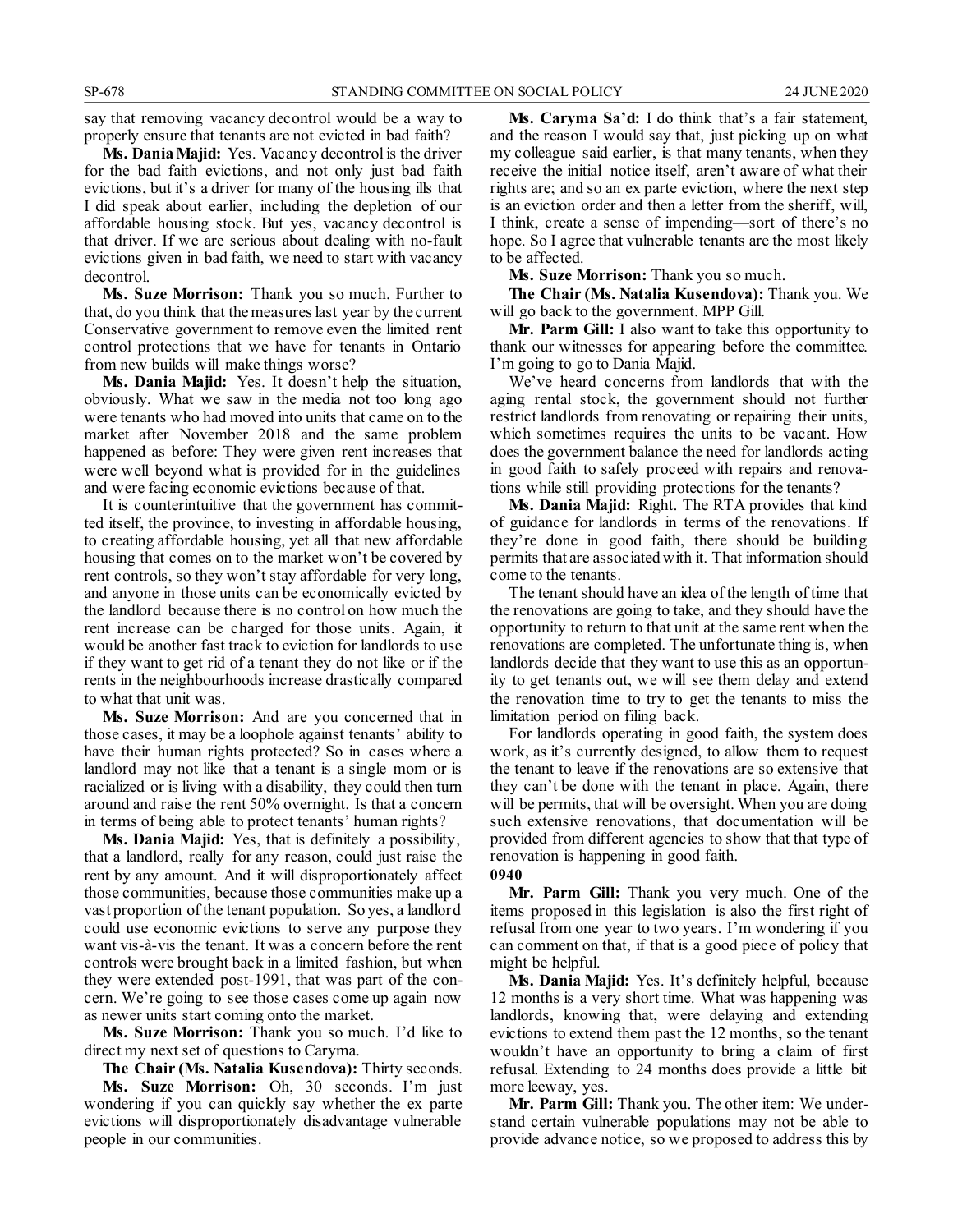allowing tenants to provide an explanation that is satisfactory to the board as to why they could not give notice. Without sufficient notice or a satisfactory explanation to the board, they would be able to file a separate application. What else, in addition, could be done to address some of these concerns? Do you have any recommendations?

**Ms. Dania Majid:** Just to clarify, you are talking about section 82, bringing the tenant matters for arrears application, correct?

**Mr. Parm Gill:** Yes.

**Ms. Dania Majid:** Again, this comes down to an access to justice piece. The tenant first has to know that they have this right when they're appearing at the board for an arrears hearing. Right now, there's very little in the forms or the information they're given at the time they get a notice of hearing that says they even have this right. It's only if they're lucky enough to see tenant duty counsel or have a clinic representative with them. They might only find out about that right on the day of the hearing.

Potentially, if that documentation or if that opportunity is explained at the time they get the notice of hearing, that could at least give them some awareness that they even have this right. But again, most tenants will only find out about this on the day of the hearing.

**Mr. Parm Gill:** Thank you. Madam Chair, how much time do we have?

**The Chair (Ms. Natalia Kusendova):** We have one minute.

**Mr. Parm Gill:** Perfect. My next question: In what way do you believe public education plays a role in helping both landlords and tenants follow the rules and know their rights and responsibilities? For example, how can landlords and tenants be better informed of the proper format to provide and receive notice, respectively, of a rent increase, or dispute a rent increase notice that may be considered invalid?

**Ms. Dania Majid:** Well, becoming a landlord, you are a business owner. You have rights and responsibilities. Before you enter into this enterprise, a landlord should be required to know the law and their rights and responsibilities. The problem is, many landlords are thinking about the income and they don't inform themselves in advance. There could be some type of certificate program or online program that a landlord could be required to do before they're able to rent out their first unit to ensure that they have at least a very basic understanding of what those rights and responsibilities are.

For most tenants, some of them will know their rights, but unfortunately, they kind of know them by doing. Again, we have undertaken a lot of public education through the clinic system. Those resources have been reduced, so it is difficult, but—

**The Chair (Ms. Natalia Kusendova):** Thank you very much. Back to the official opposition. MPP Burch.

**Mr. Jeff Burch:** I have one question for Scarborough ACORN and then I'm going to hand things over to my colleague Mr. Tabuns.

Caryma, a rent increase that is illegal due to a lack of notification will now become legal if the tenant doesn't file an application to fight the increase. I know you touched on this earlier. I'm concerned about how this is going to affect vulnerable populations. Could you explain that a little further for us?

**Ms. Caryma Sa'd:** Absolutely. Just to clarify, I'm not with ACORN; I'm an independent lawyer. But to answer your question, as it currently stands, if a tenant discovers or realizes that a rent increase was done illegally, it doesn't matter when they find that out. They can take that to the board and seek recourse accordingly. By now imposing a one-year limitation period, I think that the effect will be that landlords can pull a fast one and if their tenant does not realize in time, they will be out of luck. Naturally, that will affect the most vulnerable people.

**Mr. Jeff Burch:** Thank you. Mr. Tabuns?

**The Chair (Ms. Natalia Kusendova):** MPP Tabuns, go ahead.

**Mr. Peter Tabuns:** My question is for Ms. Majid. The scale of the evictions that we may well see when the eviction moratorium is lifted is something I am very apprehensive about, but don't really have much in the way of numbers on. Do you at ACTO have a sense of the scale of the risk that we're running here?

**Ms. Dania Majid:** We haven't fully crunched the numbers just yet, but what we are hearing, as even reported by the landlords' association, is that about 8% of the tenant population has fallen behind on rent during the pandemic. If you multiply that by all the tenants of Ontario, we're talking about tens of thousands of potential arrears applications that could be added to this already backlogged system at the Landlord and Tenant Board. It is a sizable amount of households that will be impacted.

**Mr. Peter Tabuns:** Let me get this straight: We're talking about a potential 8% of tenants in Ontario being at risk of, let's say, a post-COVID eviction when the eviction moratorium lifts? This is astounding to me, to think of the number of households that will be thrown into chaos.

**Ms. Dania Majid:** Yes, these are some of the preliminary numbers that have been reported in the media. I've seen 8%. I have seen 12%, depending on who is reporting the numbers. The latest number that I saw from a member of the landlord organization was—I think, they were reporting about 8%.

**Mr. Peter Tabuns:** Okay. Well, that's sobering.

You had talked earlier about the extension of the eviction moratorium. Can you recommend a process that the province should be putting in place to preclude this sort of catastrophe from happening? I won't prejudge what you would say. Can you give me what your policy recommendations would be, and it may be possible for us to address them with this bill?

**Ms. Dania Majid:** Really, I would say the first step is consultation with stakeholders, because many parties are affected, both landlords and tenants. With the pushing through of the second reading of this bill, we haven't had a time during this COVID period to have these discussions, to think about these policy solutions, to think about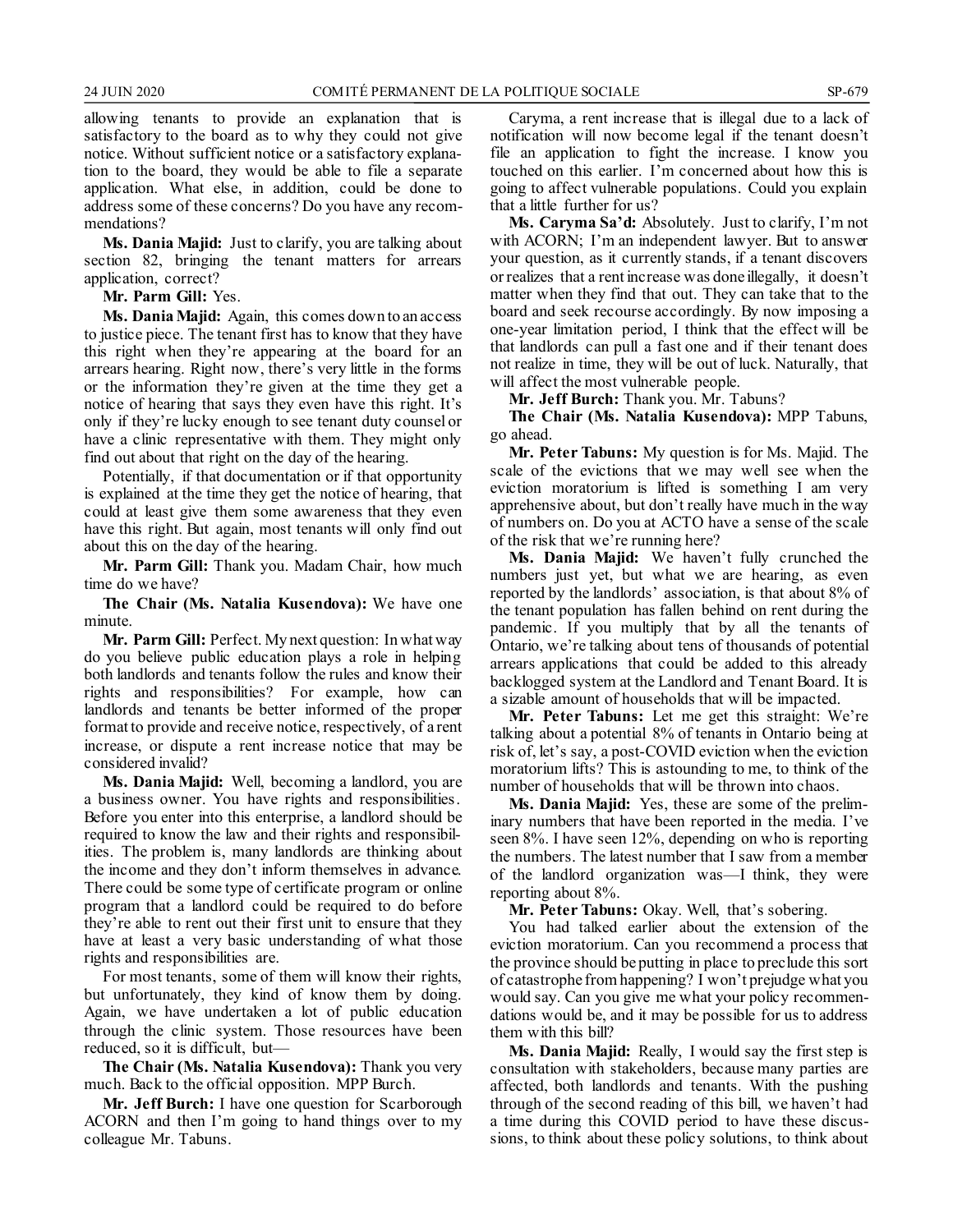how our communities and our constituents are being impacted. We've just been sort of going and dealing with each issue that's come up.

One thing that could be thought about is looking at what's coming in. What we have been hearing is that landlords have been e-filing their arrears applications during the course of the pandemic, so we know these things are flowing in. We need to look at how do we prioritize what applications proceed when the board starts opening up and how are they dealt with.

**The Chair (Ms. Natalia Kusendova):** One minute.

**Ms. Dania Majid:** Eviction doesn't need to be the solution. There are creative ways that we can address arrears by giving a chance to tenants to have very reasonable payment plans that won't put them further in debt.

We also have to keep in mind that there could be a second wave of the pandemic and we might face a shutdown again, so we do not want to negotiate repayment plans, face a shutdown and have all those be triggered into an ex parte eviction.

**Mr. Peter Tabuns:** Okay. I'm assuming that if landlords are e-filing eviction notices or notifications of commencement of eviction proceedings, there must be tenants who are coming to you, talking about this at this point. Can you tell us how they're approaching it? I'm sure that they're frightened, but do they understand fully the situation they're in and what's going to have to be done to lift that risk?

#### **0950**

**Ms. Dania Majid:** Our clinic and many other clinics, as you know, have our Tenant Duty Counsel Program—

**The Chair (Ms. Natalia Kusendova):** Thank you very much. We are out of time.

Back to the government. MPP Martin.

**Mrs. Robin Martin:** Again, thank you to the witnesses for coming and presenting to us today. My first question is for Ms. Majid at the advocacy centre. I wanted to ask you about community housing, which I don't think we've discussed yet. We're proposing some changes to the community housing system; they're fairly broad in nature and, of course, regulatory details are to follow. We're looking at working on that in consultation with service managers and stakeholders.

With that in mind, do you have any advice for us on the proposed consultation and how best we can conduct that to get the best ideas for community housing?

**Ms. Dania Majid:** Yes. I'm glad that this is being looked at. We need more community housing to fill that really big need and get the waiting lists down, and also to address the repair issues that are plaguing many of these places.

I think that the importance for the consultations is making sure that people with lived experiences, people who live in this housing, are a part of this process, because they will know it better than any one of us, because that is their day-to-day reality. They should really be an integral part of this process. The process should be accessible to them, so they feel comfortable and able to participate.

The clinics are also a really great resource, because we see it from a big-picture view, but we also see it from the grassroots view. We are in those communities, we know what the realities look like, and we've been doing it for a very long time, so we can also see the trends that present themselves; so, making sure that those voices are at the table and making sure everyone at the table is willing to hear these ideas and work with the different stakeholders to incorporate the suggestions.

**Mrs. Robin Martin:** Okay, thank you. In that regard, would you have any comments you've already heard from speaking with people in community housing that you might want to share right now with us about what they would like to see in changes?

**Ms. Dania Majid:** A couple of things that have come up are that we always hear about the disrepair issues that's a really big one. People are worried about their health and safety in these units. This has been elevated with the pandemic. There's a lot of fear about making sure that community spread doesn't happen in these complexes, but also the ongoing repair issues: elevators, common spaces, amenities and those sorts of things.

We've heard about the waiting lists and how long those waiting lists are. Even where there are opportunities to prioritize the greatest in need, those waits can be long. One of the biggest and probably the most long-standing complaint we've heard is how long those waiting lists are, and the challenges that tenants have to live in housing in the private marketplace until their name comes up in social housing. They're forced into overcrowded conditions, hidden homelessness, couch-surfing, and, again, it takes a toll. It takes a toll on their mental health, it takes a toll on their physical health, it takes a toll on their children's education, and it really is a hindrance for them to get out of poverty when they're living in such precarious housing while waiting for social housing.

**Mrs. Robin Martin:** Okay. Thank you very much for that.

If I have a little more time, Ms. Sa'd, you did note and I appreciate the fact that you said so—that the goals of the legislation are laudable and that you're in favour of expanding compensation to tenants who live in a building with fewer than five units, and also that extending 12 months provides more leeway. I was just wondering if there are other things in the legislation that you would be supportive of, including doubling the maximum fines for offences under the Residential Tenancies Act to discourage unlawful evictions. Is that something you support? Yes? Can you please say "yes"? I think the record needs to hear you.

**Ms. Caryma Sa'd:** I do support that, with the caveat that that's not, I don't think, sufficient. So it's a good step but not sufficient.

**Mrs. Robin Martin:** That's fair enough. And I was going to ask you about a couple of the other changes. We want to ensure that the Landlord and Tenant Board is aware, if a landlord has previously evicted a tenant for their own use or for renovations. I take it you think that's also a good provision?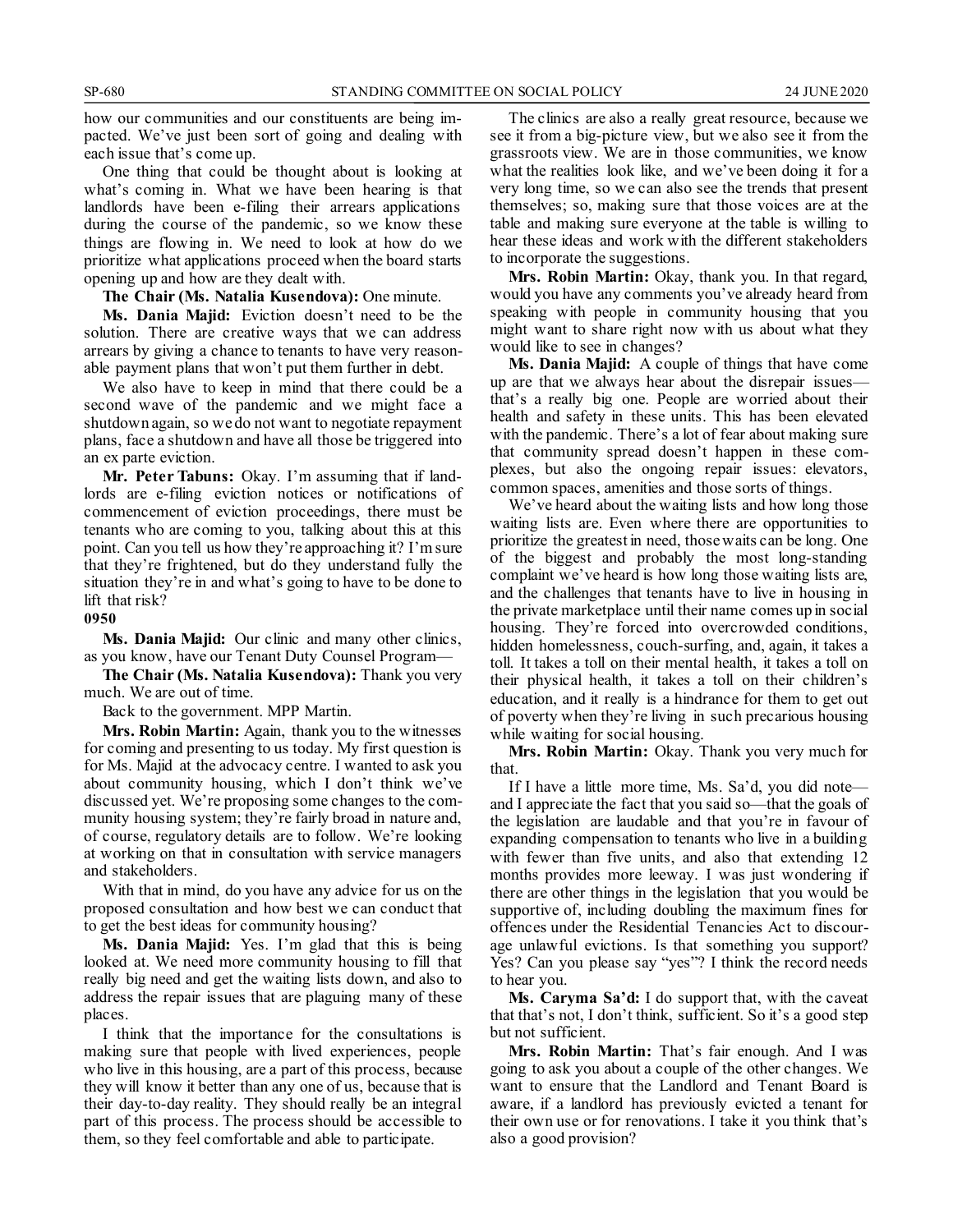**Ms. Caryma Sa'd:** I think that's an excellent provision. As it currently stands, even if a tenant can show that the same landlord has previously used an N12, that's not determinative and sometimes isn't even considered relevant. So I do think that kind of affidavit will be helpful.

It may also be worthwhile to include requirements regarding the transfer of the property itself, because one way I foresee landlords getting around this affidavit is, if there is a transfer of property, and what they need to disclose won't reveal anything. So I do think that that's a good step.

**The Chair (Ms. Natalia Kusendova):** Thank you very much. We are out of time.

**Mrs. Robin Martin:** Thank you.

**The Chair (Ms. Natalia Kusendova):** We will now move on to three minutes by our independent Liberal member, MPP Blais.

**Mr. Stephen Blais:** Thank you both for your presentations this morning.

Caryma, I guess I'll ask you first. Much of what you've described as challenges both with the current system and with many of the proposed changes has to do with, or at least it seems to me, how things are communicated and the understanding or the lack thereof on the tenant's part but also sometimes on the landlord's part. Are there two or three things that could be changed in this legislation or added to this legislation that would help everyone understand their responsibilities and their rights vis-à-vis the process of eviction or other processes?

**Ms. Caryma Sa'd:** I don't know that there's any panacea or silver bullet to increase education. I think that that's more of an organic and long-term process. What my colleague mentioned as far as requirements to become a landlord—currently, there are none. I don't know that it's realistic to incorporate that into Bill 184, but that should be something on the radar.

**Mr. Stephen Blais:** Thanks. And Dania, if you had any thoughts on that, as well.

**Ms. Dania Majid:** I agree with my colleague, with her answer, and I don't really have anything additional to add to that.

**Mr. Stephen Blais:** Caryma, you had mentioned provisions—I think you had said subsection 48(5) and that that should be added to another section or removed. Could you expand on that point a little bit more?

**Ms. Caryma Sa'd:** Sure. Thank you.

Subsection 48(5) affects landlords who would like to take personal possession, and it restricts landlords who are corporations from doing so. Previously, the board could have looked beyond, into the true substance of the transaction. If a corporation was, for example, closely held by siblings and they wanted to move their parent in, that could be allowed depending on the circumstances, and that's no longer the case. However, I recently had a scenario where a landlord purchasing a building was a corporation, and they were, in fact, able to secure an eviction order despite them being a corporation. Mind you, it was closely held, but there is still an incongruity there, where a purchaser has that ability. I think that it was perhaps an oversight in drafting, and so that section should apply in both circumstances, whether it's personal use or purchaser's own use.

**The Chair (Ms. Natalia Kusendova):** Thank you very much. We are out of time.

At this time, I just wanted to remind everyone that the deadline to send in a written submission will be 6 p.m. on June 26.

I would like to thank all of our presenters this morning. This committee will now recess until 1 p.m. this afternoon. Thank you very much.

*The committee recessed from 1000 to 1301.*

**The Chair (Ms. Natalia Kusendova):** Welcome back to the Standing Committee on Social Policy.

I'd like to welcome all of our members back. In the room, we have MPP McDonell, MPP Martin, myself, as well as MPP Burch. Joining us online, we have MPP Karahalios and MPP Hogarth at this time.

#### WESTON ACORN

#### MS. AYA HIGUCHI

#### DOWNTOWN LEGAL SERVICES, UNIVERSITY OF TORONTO FACULTY OF LAW

**The Chair (Ms. Natalia Kusendova):** I'd like to welcome our next set of presenters, as we resume our public hearings on Bill 184, An Act to amend the Building Code Act, 1992, the Housing Services Act, 2011 and the Residential Tenancies Act, 2006 and to enact the Ontario Mortgage and Housing Corporation Repeal Act, 2020.

Online, we have with us Marcia Stone, who is the cochair of Weston ACORN. Welcome. Thank you for joining us. You may begin your presentation. You have seven minutes. You may begin by stating your name for the record.

**Ms. Marcia Stone:** My name is Marcia Stone and I am co-chair of Weston ACORN. ACORN is the Association of Community Organizations for Reform Now. We are a membership of 130,000 low- and moderate-income members across Canada. We are a tenant and community union fighting for affordable housing, living wages, good jobs, healthy homes, Internet for all, and fighting against predatory lenders. We began organizing in the Weston neighbourhood 16 years ago and have grown to over 40,000 members across the city of Toronto.

I'm here to talk about Bill 184. We call it the "speedingup eviction bill," because that is what it will do. It will make it easier for landlords to evict tenants.

Just to remind everyone, we are in the middle of a pandemic. Hundreds of thousands have lost their jobs. So many tenants cannot pay their rent. The Premier has told people that if they can't afford food, then don't worry about the rent. But now the government is trying to make it easier to evict tenants who are unable to pay their rent. This is going to make things much worse. It's going to create a homelessness problem in the city and in the province, and the problem is already really bad.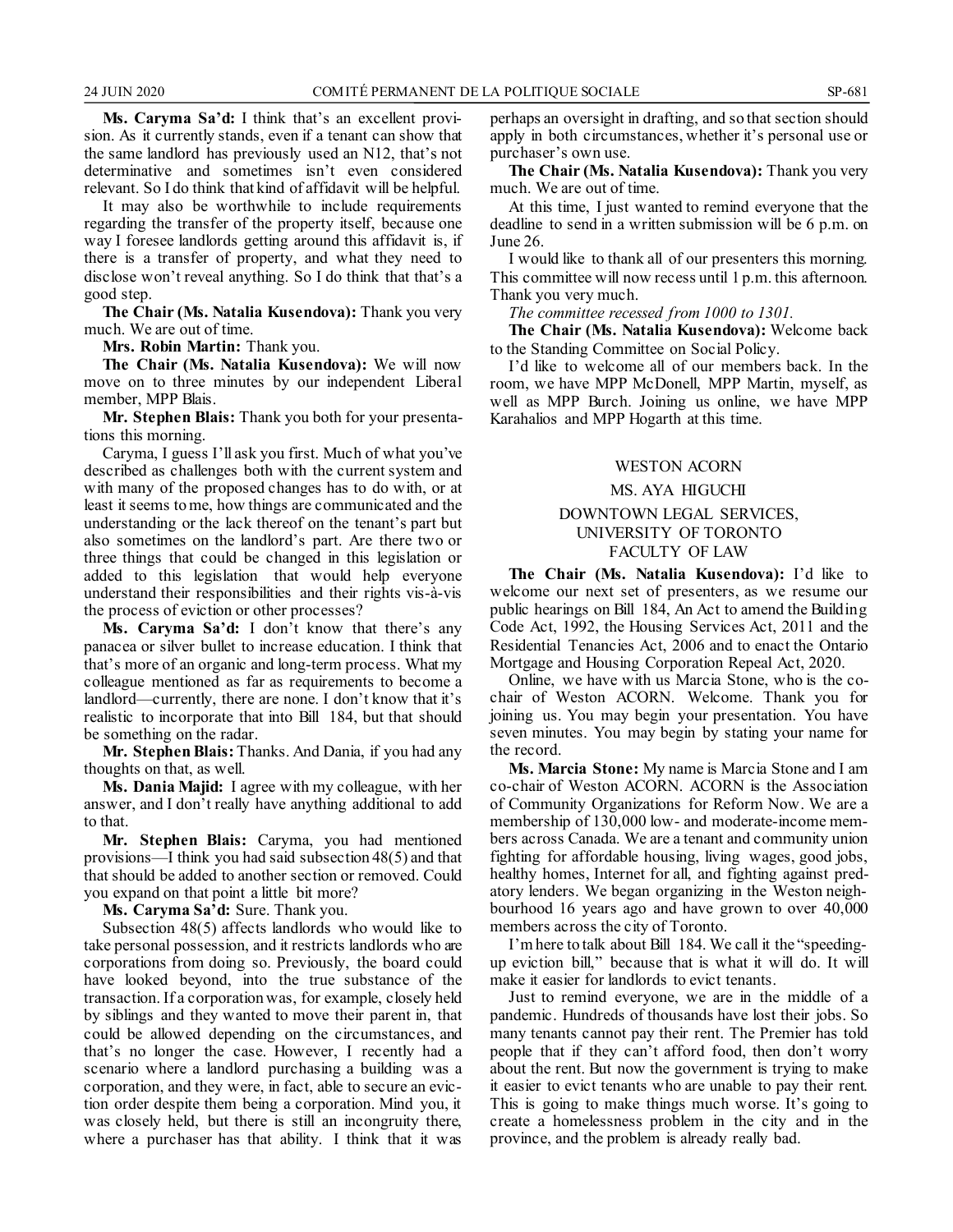ACORN recently did a survey of renters to find out how they're dealing with COVID. This was back in April, and as you can imagine, it's only gotten worse: 70% of responders have been impacted financially, yet only 42% of people qualify for government benefits such as CERB or EI. Almost 35% didn't have enough money to pay the rent on May 1. Some 15% of the respondents have been threatened with eviction if rent is not paid.

I'm here to speak on behalf of ACORN members in Weston. We have major problems with this bill. Most importantly, this bill would take away the rights of tenants, rights that tenants have fought so hard for over so many years. We have a right to housing. We need housing. We work so hard to pay our rent, and this bill is going to make it much easier for landlords to take that away by evicting us. The Landlord and Tenant Board is one of the few tools tenants have. We already think of the Landlord and Tenant Board as basically a rubber stamp for landlords to get away with rent increases, evictions and other abuses, but at least it was an option.

Secondly, it takes away a tenant's right to easily defend themself at the eviction hearings. Tenants facing evictions wouldn't be able to raise new issues such as disrepair at the hearing unless they formally applied to introduce that matter in advance. So many of our members are living in disrepair and not getting a healthy home, but paying their rent on time every month. They don't even know that they have rights, or they're afraid to complain because they're scared of the landlord. This will be especially difficult for marginalized tenants, such as those for whom English is not their first language, those with disabilities and those with low literacy levels, among others. It's already hard enough for tenants to access the LTB. We're working so many jobs just to make rent. Anything that makes it harder for us to defend ourselves, we are against. That's what Bill 184 is: a bill that makes it harder for tenants to defend themselves, and easier for landlords to make more money.

A few other key points I'd like to speak about: an illegal rent increase will now become legal if the tenant doesn't file an application to fight the increase within one year. There are so many tenants in Weston getting these rent increases trying to fight them and still losing, resulting in them paying unaffordable rents. Landlords are exploiting tenants' lack of knowledge and their trust in the system. This will make it worse.

Currently, landlords with suite-metered units must give prospective tenants information about electricity consumption. Bill 184 removes that requirement. With everyone working from home and with temperatures getting higher and higher, requiring AC—especially for people with health issues—energy costs are going to skyrocket. We already can't afford rent. This bill will make rent more unaffordable through costing tenants more on utilities. It transforms the LTB into a debt collection forum by allowing landlords to pursue tenants for rent and utility arrears through the LTB instead of small claims court, as is currently the case.

Long story short, this is a bad bill. It's for landlords, not tenants. The government is saying Ontario is open for business. It seems like it's only open for those making above a certain income level. People who make under \$30,000 a year or even those making \$50,000 a year—this province isn't open for us. The government says it's for the people, but this bill is for the landlords, and it's going to allow landlords to build even bigger commercial empires on the backs of tenants.

I have family in Toronto, and I worry about them. I worry about other ACORN members who are working two and three jobs just to make a living. On behalf of ACORN members across Canada, stop Bill 184, and I ask that when you go home to your affordable home, please think of all of us whom you represent in Ontario who do not have access to safe and healthy homes nor affordable housing and the impact Bill 184 will have on us. With that, I thank you.

**The Chair (Ms. Natalia Kusendova):** Thank you very much for your presentation.

Next, we have with us Aya Higuchi, who is having some technical difficulties so we will only hear by audio. Welcome. Thank you for joining us. You may begin by stating your name for the record.

**Ms. Aya Higuchi:** Hi. Hello, everyone. My name is Aya Higuchi. I'm a low-income worker living in the city of Toronto. I want to tell you today how I was evicted from my licensed rooming house last year and how I think the law could be changed to provide protection to vulnerable tenants.

In 2017, I moved into 28 Langley Avenue in the Riverdale neighbourhood of Toronto. It was a large, frontfacing room in an old building. The building had perhaps started as apartments, but many years ago it had been converted into 24 rooming-house rooms. When I moved in, I found that many of the tenants had been there for decades and were able to live there because of rent control. We each had a kitchenette in our room and shared washrooms down the hall.

#### **1310**

In the summer of 2018, all the tenants received an N13 notice from a new landlord who had bought the building. It said that we had to move out by October 31, 2018. The notice stated, "I intend to demolish the rental unit or the residential complex." All 24 tenants received this notice. The notice described the work being planned as follows:

(1) Demolish and remove all the existing kitchenettes in individual bedrooms.

(2) Addition of over 18 washrooms.

(3) Kitchen to be added in the basement.

This was essentially the only information that we had about the landlord's plans. As tenants, we did not understand what our rights were, so we met with a lawyer. Our lawyer told us that if the landlord could show that our units were to be demolished, they could evict us. However, the lawyer said that there was no definition as to what amounted to a demolition. Without more information about what was being proposed, the work may or may not amount to a demolition. The lawyer also explained that the landlord could apply for an eviction order based on this notice and, if granted, we could be evicted as early as October 31, the date in the notice.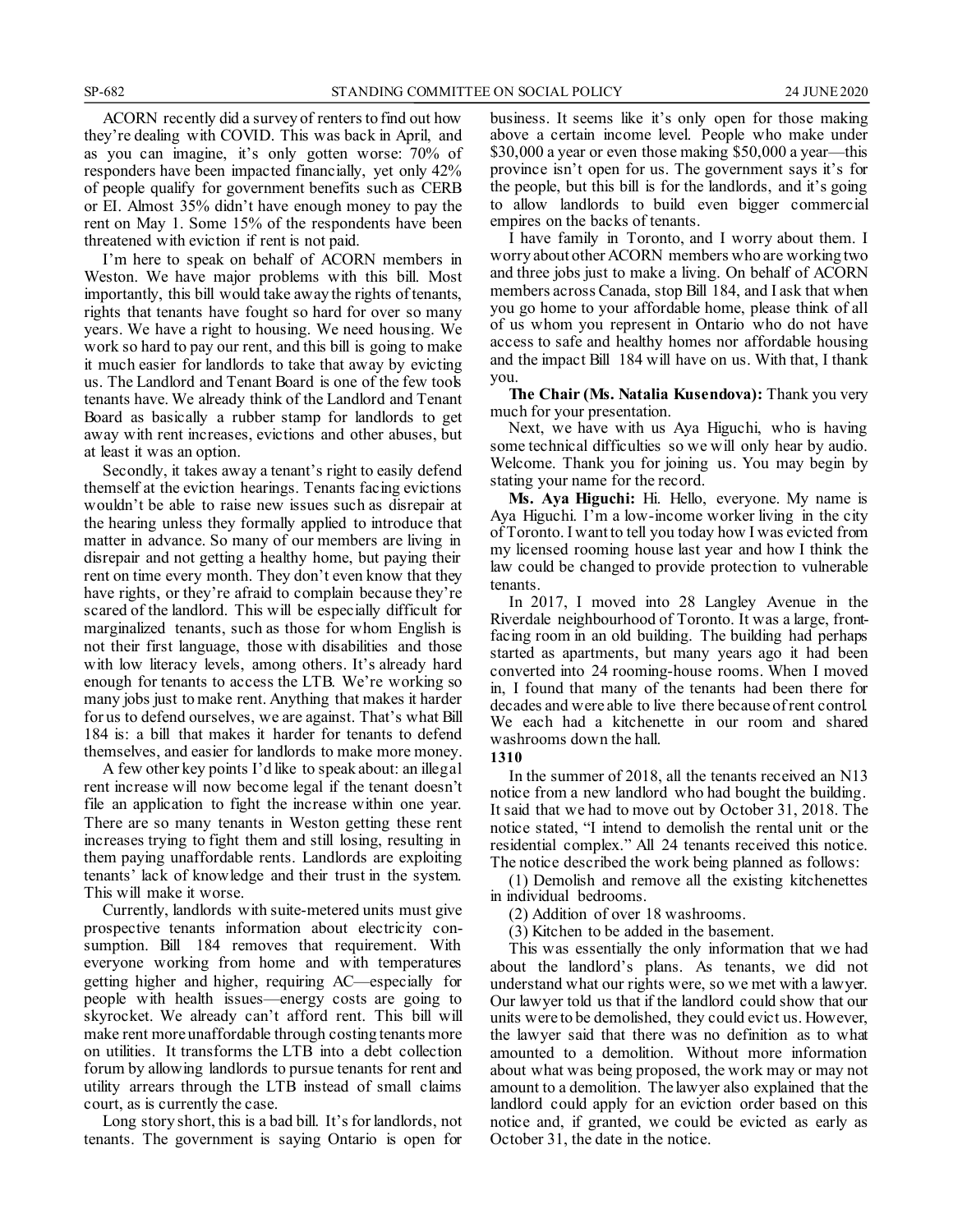The tenants asked the landlord for specifics of the renovation work, but none were provided. Many tenants, not knowing if they had a case to dispute the notice, gave up and left. About half of us stayed to take our chances. However, it was a terrible situation to be in, not knowing if you could be evicted at the next Landlord and Tenant Board hearing. The first hearing took place in January 2019, and because of a technicality, the landlord's application was dismissed. But this was a short victory. The next week, we received another N13. Still, the landlord did not provide us with the building permit plans, so we did not know whether we could challenge the eviction.

Our next hearing took place in June 2019. About two weeks before the hearing, the landlord disclosed building permit plans. The plans showed that 20 of our rooms would continue to exist at the end of the renovations, while four of the rooms were to be reconfigured into two units. My room was one of the lucky ones that would not be reconfigured, except to lose its kitchen and have a bathroom added. The whole matter, however, went to a lengthy hearing at LTB.

In the end, we were able to convince the board that this was not a demolition but a renovation. The decision of the board came out on August 1, 2019. However, the board members said that even though we had won our case and the landlord could not evict us with a demolition notice, the members would allow the notice to be retroactively amended so as to evict us as a renovation. The good news was that we were allowed first right of refusal to return to the unit when the renovation is finished. The bad news was that the board members said that even though we won our case, we had already had plenty of time to find another place, and ordered us out by August 31, three weeks after the eviction order was issued.

I complied with the order and left the unit. It is now nine months later, and out of the blue, on June 9, I have received a registered letter from the landlord, saying that I have to pay and move back into the unit on July 1 or they would rent it to another person. This was only three weeks' notice. I need at least 60 days and till the end of the month to give my current landlord adequate notice.

I think my story tells you how poorly tenants are protected by the Residential Tenancies Act as it is now written.

(1) A landlord can issue an N13 notice without anything more than a rough description of the work to be done. I propose that the law can be changed to require the landlord to provide the building permit plans with any N13 eviction notice.

(2) There needs to be clarity about what a demolition is so we can judge for ourselves whether the work is a demolition or a renovation. This needs to be clearly defined in the law.

(3) In case of renovations, there needs to be a timeline by which the landlord must complete the work so they don't drag it out in the hopes that tenants will not come back.

(4) In case of renovations, the landlord should be required to give the tenant a minimum of 60 days' notice, and it must be the last day of the month before they have to return, so they can give a little bit of notice to their interim landlord.

As you can see, my life was turned upside down for the past couple of years because the protections for tenants are so poor in these situations. I was one of the few willing to stick it out, and I was lucky to win. Most are not, and Toronto lost affordable housing for 20 long-term tenants to a landlord's greed.

Thank you for listening, and I hope you can do something to help tenants like me in the future.

**The Chair (Ms. Natalia Kusendova):** Thank you very much.

We will now be moving on to Benjamin Ries, who is a staff lawyer, as well as Greta Hoaken, a law student from Downtown Legal Services, University of Toronto Faculty of Law. You have seven minutes for your presentation. You may begin by stating your name for the record.

**Mr. Benjamin Ries:** Thank you and good afternoon, committee members. My name is Benjamin Ries and I am the housing lawyer at Downtown Legal Services.

DLS is a student legal clinic hosted by the University of Toronto faculty of law, with a nearly 50-year history of assisting low-income families in Toronto as well as U of T students. Our law students provide free advice and representation for a variety of matters, including criminal, family, employment, housing, refugee and immigration law. I supervise our housing law work, and my students regularly appear before the Landlord and Tenant Board, the Human Rights Tribunal and Small Claims Court. Before coming to DLS, I practised rental housing law in four other Ontario community legal aid clinics; worked as tenant duty counsel before the Landlord and Tenant Board; completed a master of laws thesis on the Residential Tenancies Act; and articled at the Ministry of Municipal Affairs and Housing.

I believe that the proposed amendments specifically to section 206 of the RTA will ultimately slow down the Landlord and Tenant Board and make it less efficient. That's because without legal advice or a mediator, tenants can be pressured to enter repayment plans that are either unrealistic or that they don't fully understand. Currently, that could just land them at the LTB, where either a mediator or a board member makes sure that the tenant understands their responsibilities and their rights, including their right to a fair hearing. This amendment would let them sign away their right to a hearing before they even learn what the LTB is, leading to needless evictions, and then motions to set aside those evictions, delayed LTB hearings of those motions, and then more appeals to Divisional Court, in which we'll all waste time, really, asking, "Did the tenant understand what they were signing? Were they pressured by someone on their doorstep late at night to sign this agreement?" Instead, we should be using that time to ask, "How much can the tenant afford to repay each month and stay in their home?"

Also, the whole time, we in the tenant advocates community are going to be forced to advise tenants not to sign any document that their landlord hands them, and that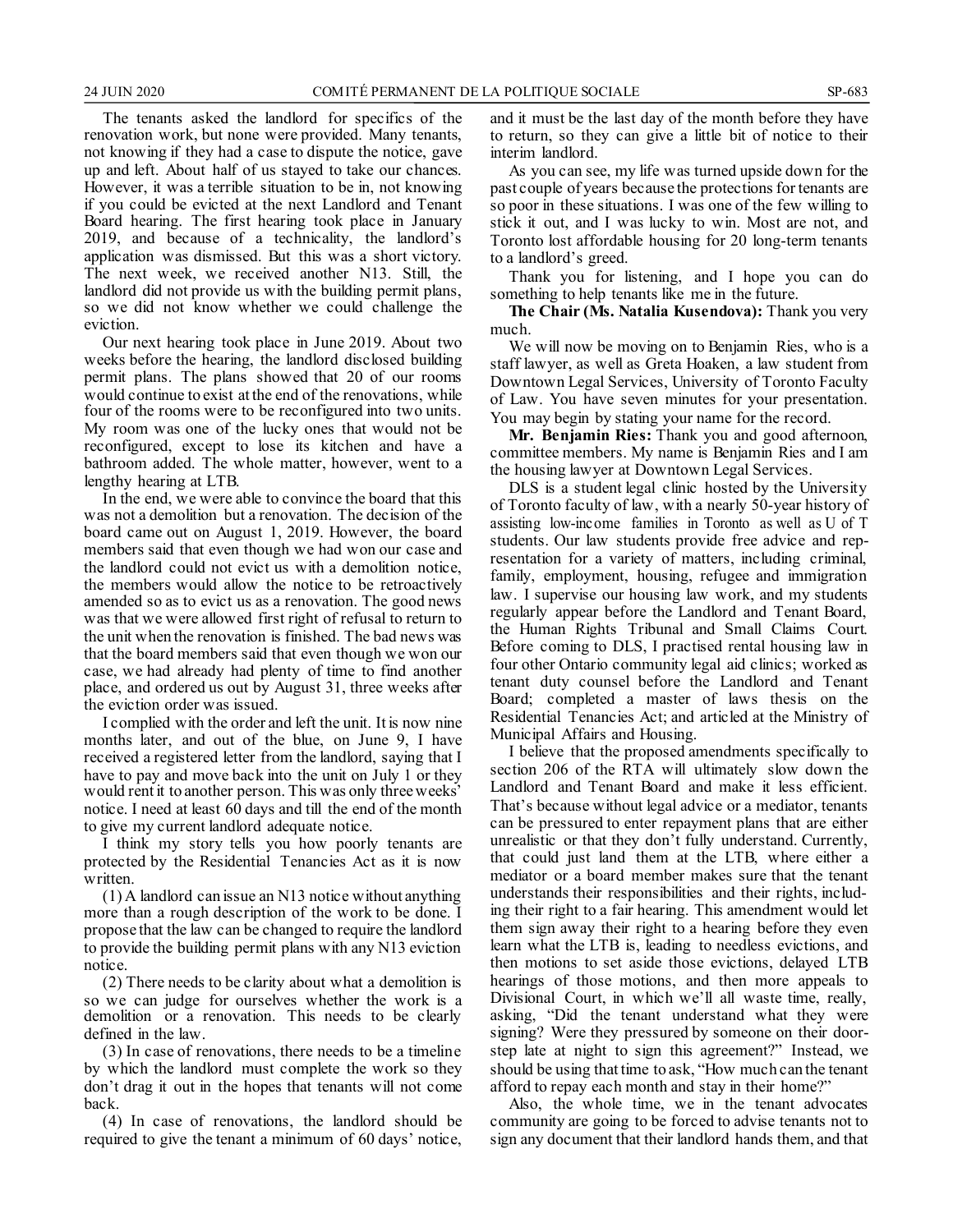will reduce the number of situations where a tenant and landlord can actually work things out themselves. We read the debates, and we saw that the minister wants to make the board more efficient while preserving every tenant's right to a hearing before being evicted, but the proposed amendments to section 206 do the opposite of that.

The proposed amendments to section 194 of the RTA also do the opposite of that by creating a mystery process just titled, "other dispute resolution process." The government already has the power in regulation to define mediation to include nearly any process where a neutral third party helps the landlord and tenant settle their dispute. It seems the government wants to do something other than mediation, but they won't tell you or us what that is.

In my 10 years practising before this board, I think the thing that might promote early resolution the most is to look into landlord paralegal practices of billing per appearance, and why some of those landlord reps won't discuss settlement with me two weeks before the hearing, but suddenly want to mediate on the day of, on-site at the board. Scheduled hearing time gets needlessly wasted just so those paralegals can collect their full fee.

Little things can help too, like WiFi at board locations so the parties can type up settlement agreements and email them to mediators more quickly. Give the mediators laptops so they can work on those terms live as the parties negotiate back and forth. Mediators are great at conflict resolution, but sometimes, we can sit around for half an hour or more while they go back into their cubicle and type up the five clauses that we just agreed to. They could be moving on to other people who are waiting for mediation.

In other words, I think that this Legislature, if anything, should give mediators what they need to do their job better and for more people, instead of inviting landlords to bypass mediation with complex forms and mystery processes.

Thank you. The balance of our presentation will be delivered by Greta Hoaken, one of the law students I supervise.

#### **1320**

**The Chair (Ms. Natalia Kusendova):** Greta, please unmute your microphone. Thank you.

**Ms. Greta Hoaken:** Thank you and good afternoon. My name is Greta Hoaken, and I'm speaking on this bill today both as a caseworker at Downtown Legal Services and as a law student in Ontario. At law school, we learn the basic principles that should guide our legal processes. My professors have spoken at length about the importance of two concepts in particular: accessibility and fairness.

Bill 184 convolutes and obscures an already complex process and will likely result in a system that is neither accessible nor fair. By expanding access to eviction orders without a hearing, the proposed RTA amendments in this bill will make the justice system less accessible for ordinary Ontarians.

The government has stated that one of the objectives of the bill is to streamline dispute resolution and conserve resources by limiting the need for board involvement, but by basing board involvement on something that a tenant might sign without legal advice or an explanation of their options, the board will miss important chances to consider how a tenant's health, family status, job loss or risk of homelessness might require something other than kicking them out of their home within 11 days.

I've been working at DLS for just over a month, and I can already see how life-altering the loss of one's home can be and how important eviction hearings are. My supervising lawyer tells me that the board normally allocates 10 minutes for each arrears eviction application hearing. People deserve at least 10 minutes of hearing time before they potentially lose their homes. They should not have to start by receiving an eviction order, then scrambling to fill out and submit the right form within 10 days to be able to ask for a hearing to explain themselves. Given the confusion and the hardship this new process will cause, I fail to see how this bill promotes access to justice or efficiency.

Under the proposed amendment to RTA section 206, a landlord and tenant could sign a repayment agreement on a piece of paper if the tenant has fallen behind on their rent. The landlord could then submit this signed document to the LTB, which can then turn into a formal board order without the tenant's knowledge or their consent. Under the current legislation, a tenant's breach of this agreement leads to an eviction hearing, but the board can consider all the circumstances and decide what to do. This proposed amendment would just skip the hearing and go straight into an eviction order, even if the tenant was unaware of this procedure when they signed the repayment agreement and accidentally gave up their right to a hearing. One does not need a law degree to understand how such a process will be at odds with a basic understanding of fairness.

A core idea that we learn in our first year of law school is that we deserve to know what the law expects of us and what might happen to us if we do not meet that standard. These amendments create a situation where tenants can face disastrous consequences without being made aware of them, simply because they tried to co-operate with their landlord. Ontarians deserve to have a system that they can reasonably understand and navigate, one that does not allow them to accidentally sign away their fundamental rights. If we want to have a legal system that Ontarians will respect and that will respect Ontarians in turn, the proposed amendments to sections 194 and 206 cannot become law.

Thank you for your time.

**The Chair (Ms. Natalia Kusendova):** Thank you very much. We will now begin our three rounds of questions. This time we will begin with the government side, and you have six minutes. MPP Hogarth, go ahead.

*Interjection.*

**The Chair (Ms. Natalia Kusendova):** Please unmute your microphone.

**Ms. Christine Hogarth:** Hi. Thank you very much. Thanks to everyone who came today virtually to share your experiences. That's what these committee hearings are all about: It's hearing from people. We have lawyers,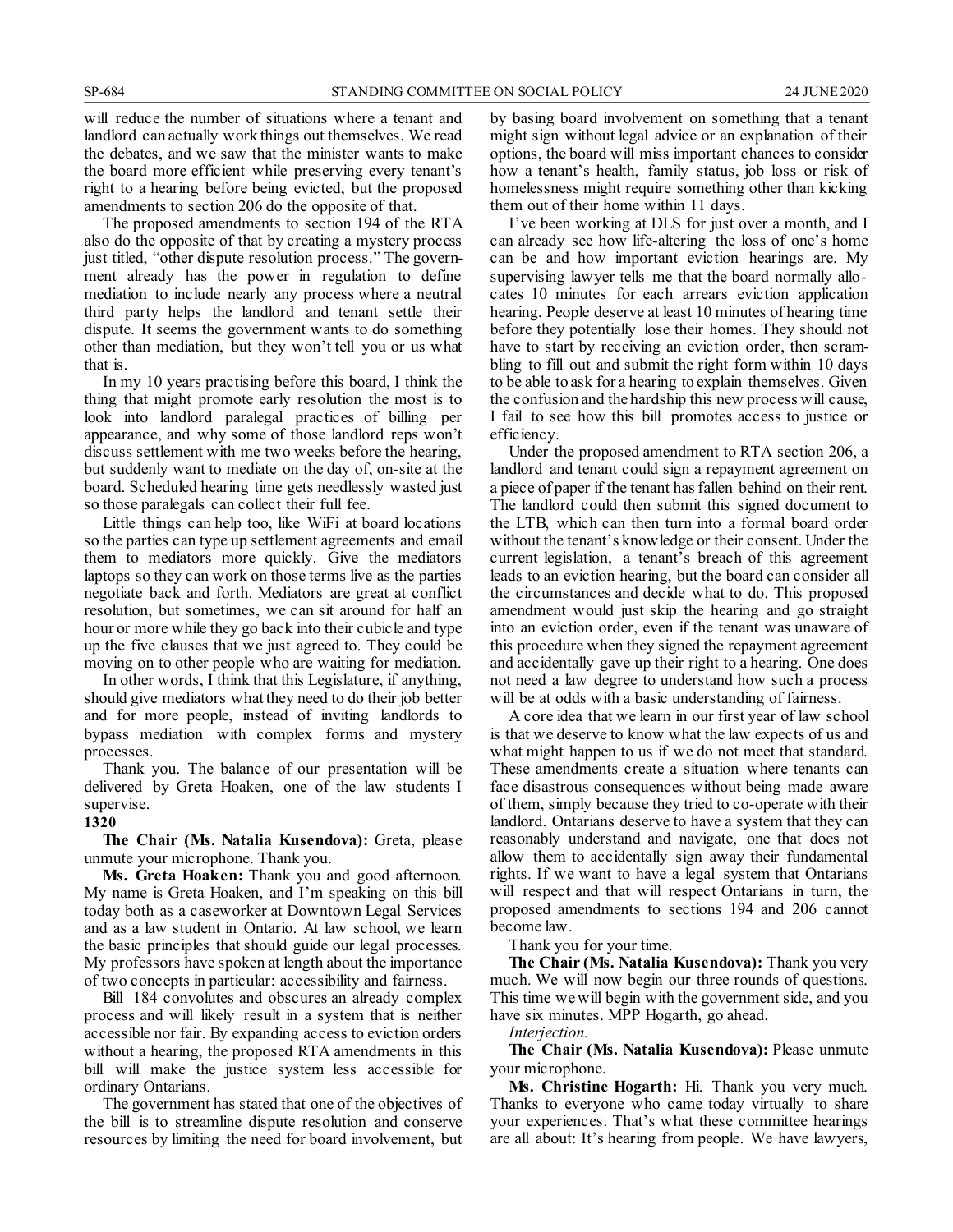we have tenants, so I thank you very much for being here and taking part in this discussion today.

Our first speaker, Ms. Stone, talked about COVID. I just wanted to assure her that this bill is not about the COVID issue. What we're looking at with COVID is something that we're actively looking at separately, outside of this bill, so that's not part of Bill 184. That's something that the government is continuously looking at, as we have been making announcements ever since March came upon us and we've gone through these challenging times. I don't want you to think that anything that's going on with COVID precludes some of the information from this important piece of legislation.

Really, when we're looking at this legislation, what we really need is to make renting easier and fairer, both for tenants and for landlords. We need more rental supply, and the more rental supply, then prices go down. It's supply and demand, and so some of these proposed changes to Ontario's rental rules will make it easier to be a landlord, but they will also enhance protection for tenants, which is really important, because we need to make life affordable, as we've heard from all four of you. But that's something that we just know: that life needs to be a little bit more affordable for people, especially when we look at rents.

Now, we've heard from tenants who have been unfairly evicted from their homes, and that's why we are increasing fines. This legislation looks at increasing fines and raising compensation and tightening the rules to encourage everyone to follow the law. We want to make sure that it's a balance for both the landlord and the tenant. As I mentioned earlier, we need more landlords so we can have more supply to bring the cost of our rents down, but we have to make sure it's fair for our tenants.

I just want to share a little bit about the bill. It's going to be providing stronger protection for our tenants by requiring landlords of small buildings to give tenants one month's rent in compensation for evictions for renovations or repair—I know our second speaker spoke about some of the renovations in her place—or even when they evict a tenant on behalf of a homebuyer who wants to use that unit themselves. That's part of this legislation—also, increasing maximum fines for offences under the Residential Tenancies Act, 2006.

It also requires landlords to disclose to the Landlord and Tenant Board if they have previously filed for an eviction so they can move in to renovate the unit, to help identify repeat behaviour. We want to make sure that if there's bad behaviour on these landlords' part, that it's caught. Those are some pieces that are in this bill.

Ms. Stone, I have question for you first. Under the proposed changes, when a tenant enters into a repayment agreement before their hearing at the Landlord and Tenant Board, landlords would be able to get an eviction order without a hearing if the tenant breaches the agreement. If the tenants have any concerns with the eviction order, they can ask the Landlord and Tenant Board to set aside the eviction order and request a hearing. In addition to resources already available on the LTB's website, how might we ensure tenants are more aware of this process so they can use it to set aside an eviction order?

**Ms. Marcia Stone:** Most of the tenants have issues just trying to get the landlords to do regular repairs in their place, or whatever they need to get done, and they're just fed up. They're fed up because all they see is landlords getting a break every which way we turn. So how do you inform the tenants about their rights? There has to be communication with the tenants. There has to be tenant engagement. And I think that having appropriate information—again, there are language barriers for some people, but we have to have somewhere that they can go to know their rights and teach them their rights. Somebody has to help people understand their rights. I think once they understand their rights, that will help them to understand what's going on in their individual situation.

**Ms. Christine Hogarth:** So some more education would be appropriate in this instance.

**Ms. Marcia Stone:** Yes, but not just paper education; I'm talking face-to-face education. At our meetings, we try to give the tenants—the people who come to our meetings with issues and concerns, we try to help them with their rights the best way that we know how. But that has to be maybe a thing where tenants, housing landlords, the LTB and tenants' associations can get together and have that discussion and help the tenants. They feel at a loss right now. It's sad. It's sad, and now that they're even worse during COVID—and that's why we mentioned COVID. Stuff was going on with landlords long before COVID, and tenants have been struggling to get some kind of result—so education, by all means, but not just documents. I mean face to face, talking to the people that you people represent. That's my thought.

**1330**

**Ms. Christine Hogarth:** So at the Landlord and Tenant Board, if—

**The Chair (Ms. Natalia Kusendova):** Thank you very much. Thank you.

**Ms. Christine Hogarth:** Oh, is that it?

**The Chair (Ms. Natalia Kusendova):** I'm so sorry. We're out of time. MPP Burch.

**Mr. Jeff Burch:** I have a few questions for Greta. Welcome. Thank you for being here remotely. You spoke a lot with respect to accessibility, and I think that's an important thing we have to look at in this bill. One of the things the bill does is limit the tenant's ability to defend themself at an eviction hearing for rent arrears by removing the ability to raise new issues without prior notice. I wonder if you could talk a little bit more with respect to your casework and things that you've seen when it comes to vulnerable clients and what kind of impact this has on them.

**Ms. Greta Hoaken:** Sure. I think that was mentioned as well within the presentations, the importance of being able to raise holistically a number of issues. I defer this question to Ben because he has a more varied experience at the LTB.

**Mr. Benjamin Ries:** Yes, thank you, Greta. Certainly, and I think you've already heard this from earlier presentations this morning, but my experience on-site at the Landlord and Tenant Board is that a lot of tenants don't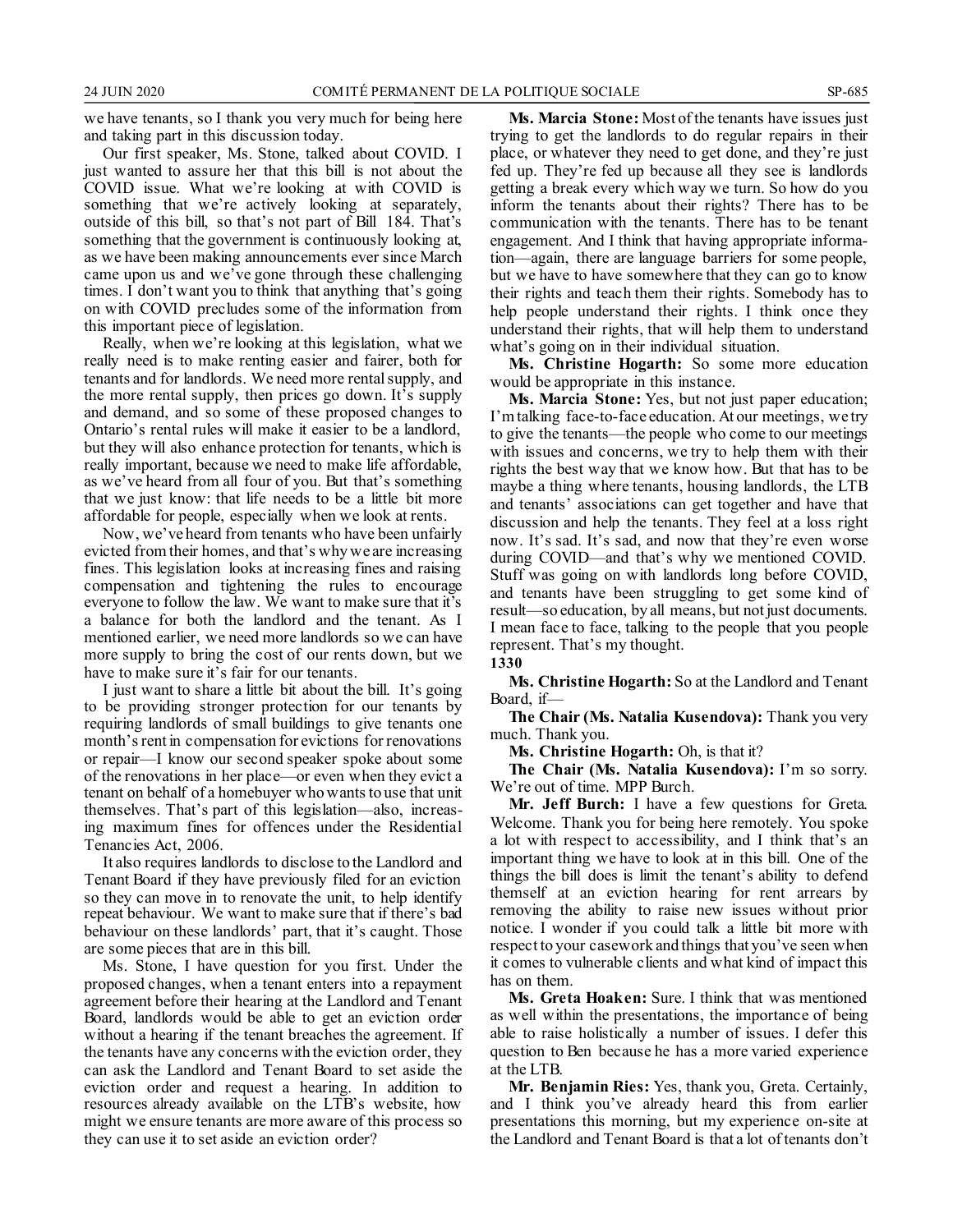know their rights until they first come into contact with the board process, with a legal clinic with tenant duty counsel, and so adding these additional requirements for advanced notice by the tenant before the hearing won't really address tenants who don't understand the process in advance.

I think that relates somewhat to a comment that MPP Hogarth said, which is, don't we need more education for everyone? I'd agree that public legal education is important; it's something that our clinic and many other clinics engage in. But I'd just say, I don't need to really understand agricultural regulation to shop at the grocery store. It's not my job to hold them accountable. I can trust that there is a regulator doing that for me, and I think that one of the problems with the way government approaches landlord and tenant issues is it imposes such a burden on tenants to basically be the cops who watch their landlords, when really that's not how you would regulate any other area of industry. You would take large landlords and you would say, maybe they should just be made to comply with the law, rather than their individual customers having to constantly learn about all of the regulations and hold their feet to the fire, fill out the right forms etc. So I think there's a limit to this idea of education, because what we're really talking about is making it harder to be a tenant and shirking our responsibilities as regulators.

**Mr. JeffBurch:** So in the same vein, the bill allows for an eviction without a hearing if the tenant fails to make a rent payment after reaching an agreement on rent arrears. Is that a reasonable kind of expectation for a tenant?

**Mr. Benjamin Ries:** Well, it's not an expectation that we impose on homeowners who have mortgages, for example. I can't imagine this government or any other creating a process where if you default on your mortgage, the next thing you get in the mail is something saying, "The bank has taken your home. The sheriff will be on their way unless you respond to this within 10 days," and actually, by the time the time the mail gets delivered, it's within a week. There was a brief time in Ontario where we did that, we did default evictions, and between the courts and the people practising in the area, it was not working because so many people, by the time they learned what their rights were and by the time they had a chance to save their tenancy, needed to apply for extensions of time. It gummed up the system and it ended up taking longer than if you had just had a hearing in the first place to give the person a chance to try to save their tenancy before taking it away from them. So I just think presuming a person evicted before actually giving them their day in court is backwards; it's not how we would treat anyone else's home.

**Mr. Jeff Burch:** Again, in terms of expectations, a rent increase that's illegal due to a lack of notification, this bill makes it legal if the tenant doesn't file an application to fight the increase, so the onus is on them. So, once again, do you see that as a reasonable expectation for tenants, especially if you could speak to vulnerable populations?

**Mr. Benjamin Ries:** Yes, of course. The current balance in the RTA says that a landlord actually can, if they use the forms that inform tenants of their right, get that made legal after a year of no dispute. What this amendment proposes is that even if the landlord has not used a board form that advertises to the tenant, "There's a guideline limit on your rent increases and there's a Landlord and Tenant Board. There's a process," if the landlord just shoots the tenant a text that says, "Hey, guess what? Your rent's \$100 more per month," if the person is a newcomer, if the person doesn't speak English, if the person has other vulnerabilities and just complies and does what they're told—ironically and, I think, ridiculously, after a year of that, the landlord bakes in that new rent.

I think that this is absolutely backward. It should be the landlord's responsibility to at least use the correct form, if we're really serious about educating people about their rights.

**Mr. Jeff Burch:** Great. Thank you very much for being here. We appreciate all the work that all of you do, advocating.

**The Chair (Ms. Natalia Kusendova):** Thank you very much. We will now move on to the second round of questions by the government, but before we do that, I'd like to ask MPP Tangri to introduce herself and state which city in Ontario she is currently calling from.

**Mrs. Nina Tangri:** I'm [*inaudible*] Toronto.

**The Chair (Ms. Natalia Kusendova):** Thank you, MPP Tangri.

MPP McDonell.

**Mr. Jim McDonell:** No, no. Belinda.

**The Chair (Ms. Natalia Kusendova):** Oh, I'm so sorry. MPP Karahalios, go ahead.

**Mrs. Belinda C. Karahalios:** Thank you, Madam Chair. I hope that you can hear me okay.

**The Chair (Ms. Natalia Kusendova):** Yes.

**Mrs. Belinda C. Karahalios:** Excellent. I just wanted to thank everyone for coming here today. I really enjoy this committee side of things. It gives the community an opportunity to come and speak to bills, and from these consultations, we're able to make changes where we can. Again, thank you for your time. I'm really enjoying listening.

It's interesting, because in constituency work, as you can imagine, we deal with many different topics and issues, so we get to see, I guess, the ugly side of renting, unfortunately. We hear stories from both tenants and landlords, and yes, I've come across bad tenants and bad landlords. I just want to make sure that—for the record, we're not trying to paint anybody with the same brush. Not all landlords are bad and not all tenants are bad. I just wanted to make that clear.

The other thing is, we want Ontario's community housing system to be sustainable over the long term. Ontario's Community Housing Renewal Strategy outlines our government's plan to transform this fragmented and inefficient system into one that is more streamlined, more sustainable and ready to help those who need it most. As part of the Community Housing Renewal Strategy, we introduced changes to make waiting lists shorter by filling vacant units faster and helping people in need to get into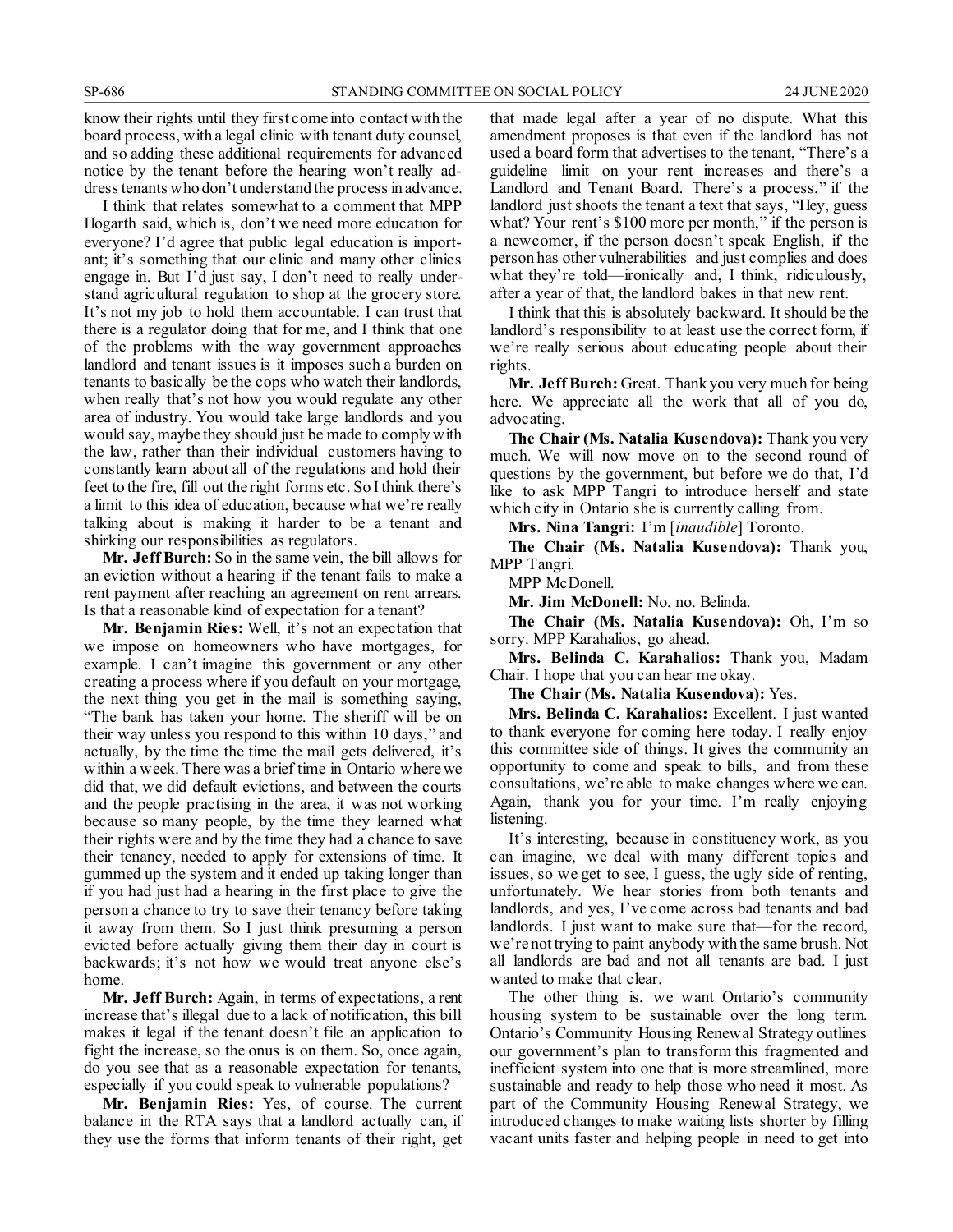housing faster. Individuals on waiting lists are now required to prioritize their choices and accept the first unit they are offered, which will help people move up the list and into housing more quickly. These changes to waiting list rules will make the lists fairer and more transparent, while allowing service managers the flexibility to make exceptions in extenuating circumstances.

The proposed changes to Bill 184 would also require service managers to have an access system for housing assistance beyond just rent-geared-to-income assistance. We're also looking at ways to improve the local access system so that applicants are better matched with the housing and supports that meet their needs.

The new legislative framework would help maintain community housing supply by providing a mechanism for housing providers who are at the end of their obligations to continue to provide community housing within a new framework. The new approach would be designed to incent housing providers to continue serving low- and moderate-income households that need community housing.

Future regulations will also include conditions that housing providers would need to meet if they leave the system, like provisions to protect tenants and to protect stock public investment, if a housing provider chooses to exit the system.

A lot of talk, but basically, I guess I should have said in the beginning, I was looking to ask Greta or Benjamin how landlords and tenants can be better informed of rights and protections available to them. For example, could a standard lease be used to ensure everyone understands the rules?

**Mr. Benjamin Ries:** Thank you for the question. As I suggested earlier, I think that there is a real limit to how fair it is to impose this sort of burden of legal knowledge on individual tenants. I don't think it's a problem at all to impose it on landlords. Maybe the government can explore ways of educating landlords better about their rights and responsibilities. I would say, under the current legislation, there's fairly light consequence for a landlord that doesn't use the standard form lease, so that's difficult to guarantee. **1340**

Beyond that, the current standard form lease, in its implementation, allows landlords to add as many pages of extra terms that they want that may or may not comply with the act. So if buried somewhere in that 50 pages of reading—I'm not exaggerating here; this is what the Greater Toronto Apartment Association has for its tenants to sign—I don't really know that burying some extra information about how the board works is exactly how tenants are going to be able to protect themselves.

Instead, I think we need to ask—as you spoke about community housing supply, there is a decade-long waiting list for housing. I think some of the changes the government has proposed are about really just trying to tighten the screws on a very, very, very old vehicle that has not been updated since the early 1990s. Our population has gone up. People's need for community housing has gone up. It's time to build. It has been time to build for years and years. Instead, what we've seen is different levels of government pointing the finger at each other waiting for someone else to act and make those investments. But more supply, as I think the government members would agree, is a solution. The advantage of community housing is a supply that stays affordable. The government needs to increase its involvement in the rental market that way, and it needs to do a little bit more than just tweaking what's there, I think.

**Mrs. Belinda C. Karahalios:** Thank you for that. Just to note: We have increased fines for offences under the RTA.

Would you agree with the proposed requirement to compel landlords to disclose if they have previously filed for an eviction for own use before?

**Mr. Benjamin Ries:** Yes, I think that that's fine.

I would point out that I don't have great hope that it will do very much because the target, remember, of these concerns is the landlord who's willing to lie about their intended use of the unit. So if they're willing to lie about their intended use of the unit, they're probably willing to lie about whether they've previously used this loophole.

Further, I would say, that all this regulation, to me, is saying, "Okay, we want landlords to get away with, at most, one fraud per unit per landlord," and that's not good enough. I think that what tenants deserve is action to prevent and restrict own-use evictions in the first place—

**The Chair (Ms. Natalia Kusendova):** Thank you very much. We will now go back to the opposition. MPP Tabuns.

**Mr. Peter Tabuns:** Thank you very much, Chair. I appreciate that.

My questions are for Ms. Higuchi. Ms. Higuchi, thank you very much for being here today. I am pleased that you were able to get back into your unit. As you're well aware, I met with quite a few of you when you were going through the initial clearing out, and I thought that you were all treated very, very badly. It seems that that has continued, giving you three weeks' notice to move back into the unit that you were put out of on very short notice.

You've recommended a number of changes, such as a 60-day notice for return. Are there any other things that you think we need to have in place to prevent people from going through such exposure in the future?

**Ms. Aya Higuchi:** I think I said it enough, that I'm the lucky one. I am able to go back to my unit, but as I said, I only got three weeks' notice. Now I need to pay for two months of rent, because my current landlord didn't agree to give me back the last month. So now the landlord from 28 Langley Avenue demands me to pay for July. If I don't pay, he said he is going to rent the unit to somebody else. I think that's not fair.

We need to know earlier—to communicate with my former landlord or my current landlord to negotiate. I don't know. I think many people have used some kind of loopholes to demand what they're saying, to try to get it, but as a tenant, like somebody said, I don't know the law clearly, and also it's so hard to read what's on a website, as an immigrant. The lady from ACORN said that if you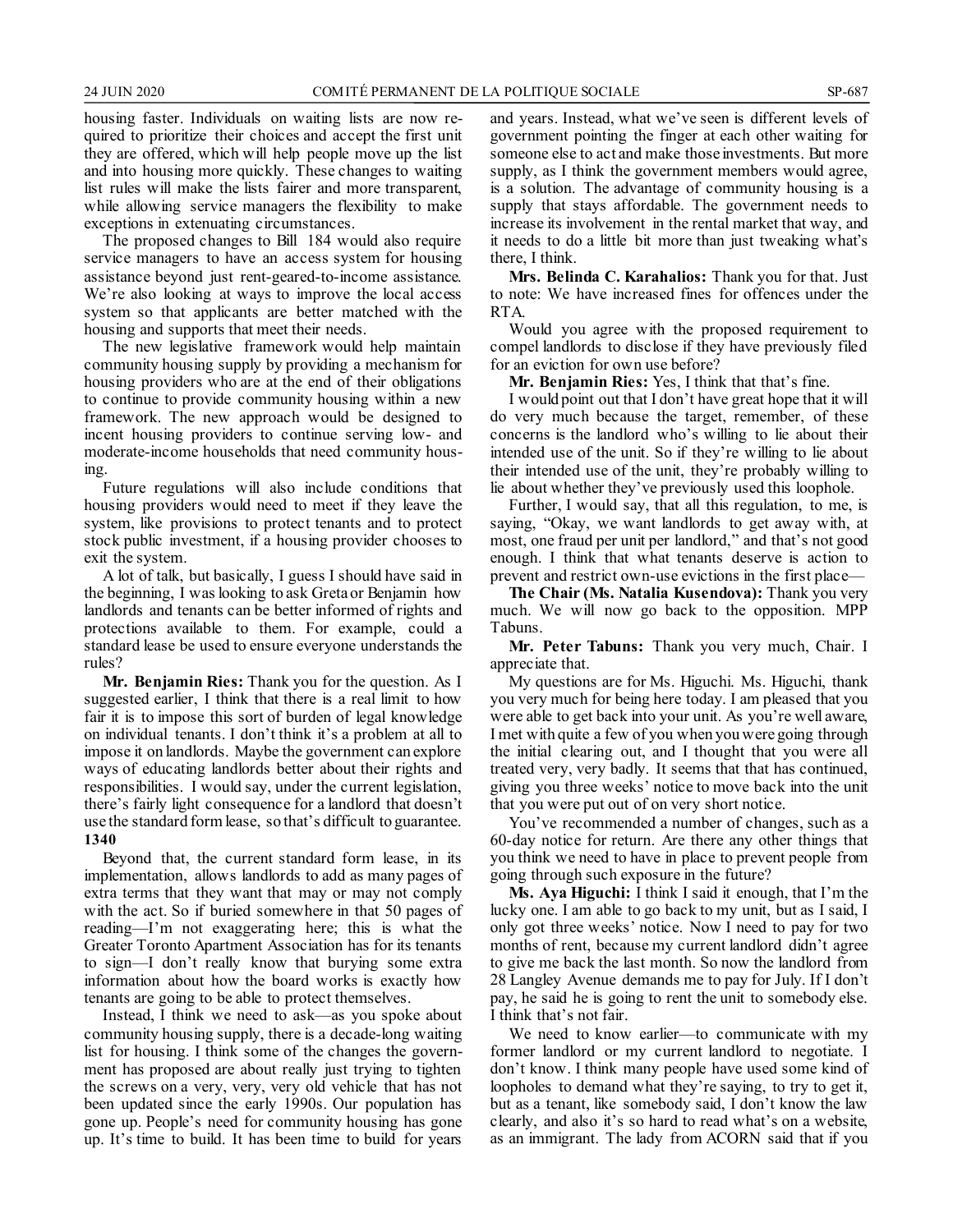do that in person, then people can understand it better. Sorry—that's what I think. I hope I answered your question.

**Mr. Peter Tabuns:** No, that's really good. Of the 20 units, you are returning. How many other people are coming back, do you know?

**Ms. Aya Higuchi:** Hello?

**Mr. Peter Tabuns:** Ms. Higuchi, you are going back to the building where 20 households lost their homes. Are there any other of those previous tenants who are able to go back, or you the only one who has survived this whole process?

**Ms. Aya Higuchi:** As far as I know, three tenants three units—are going back. The three of us got the same letter from the landlord saying that we need to pay for July and then move in from July. Anything else, they will rent it to somebody else.

**Mr. Peter Tabuns:** Right. I am still shocked at how your building was cleared out, shocked that your fellow residents—and members of the committee need to know this, this is not a building with wealthy tenants. People were doing the best they could with the incomes that they had. Losing their units has caused huge disruption and I have no doubt a lot of people are in far more precarious positions now than they were before the landlord started this process.

One of the things that you raised was suggesting the landlords need to provide all the documentation to show that they actually are going to be carrying out either the renovation or the demolition that they say that they are going to engage in. I think it would be useful, again, if you could just point out to the committee how little information you were given, which made it very difficult for anyone to make a substantial decision about the course of their lives.

**Ms. Aya Higuchi:** Sure. When we got the notice the first time, it was just a small description of what they were going to do. Even the lawyer didn't know if this was a renovation or a demolition. In the building, there are lots and lots of vulnerable people, getting a pension from the government, and there are old people living there for decades. They just couldn't, I think, deal with the stress. I was so stressed out during that time, because they were starting construction before everything was done. Before the judgment came, they just started doing everything, banging the doors and doing the halls and everything. That made me so stressed out. So were the other tenants with all the hearings and—I don't know, people don't want to be in this situation in their life. I didn't want to, but I had to; I had to fight back, because I needed the unit. I need the unit still.

Delivering information—they just would give it to us, or give it to the lawyer, so we had no idea, really no idea, of what was going on until the two weeks before the hearings started—

**The Chair (Ms. Natalia Kusendova):** Thank you very much.

We will now go back to the government side. MPP Martin.

**Mrs. Robin Martin:** Thank you to all the witnesses for coming to committee today. I myself am an alumni of U of T law school and I was an alumni of the Downtown Legal Services program, where I got my training wheels in law, so I certainly appreciated that experience; a very important service that is offered by that group, so thank you for all that you're doing. Also, thank you to the other presenters today.

I had a couple of questions. One is, simply, I don't think the whole idea of mediation is a bad idea, generally speaking, in the legal realm. What this bill does is introduce the possibility of a mediated settlement between a landlord and a tenant. I hear you saying that some tenants ought not to enter into a mediated settlement because they might not understand what their rights are, but I would assume, like the fact that my friend MPP Karahalios mentioned, not all tenants are good, not all tenants are bad, not all landlords are good, not all landlords are bad, and they're not all the same.

**1350**

Some tenants, say myself with a legal background, or many other people, frankly, even without a legal background, might feel quite confident in having a mediated settlement with their landlord. I believe that they do this in Saskatchewan, Manitoba, Quebec, New Brunswick, Nova Scotia, Newfoundland and PEI. So I just wanted to ask the Downtown Legal Services types whether they don't think they should have the option of having a mediated settlement as one thing that is available, like it is in other jurisdictions.

**Mr. Benjamin Ries:** I think there's maybe some confusion in these words and in our presentation and in the amendments. In my view, respectfully, the amendments to 194 and 206 do not expand mediation at all. There is already an ability to enter mediated agreements. The board supplies the mediator; that's the neutral third party who makes sure that no one's being put under duress. We support that. We use that a lot. We think it's great and I, in my remarks, suggested ways in which that could be expanded, more commonly offered in advance of hearings.

I think if that's the government's intention, then the government can fix the bill because our reading of section 206 is that it does not involve mediation. What it involves is a written repayment agreement signed between the landlord and tenant with absolutely no conditions on where it's signed, under what conditions, and the board's involvement is not there at all. The board just receives the piece of paper. That's not a mediated agreement in my understanding. That's, at best, a negotiated agreement. But more common, what we're seeing during the pandemic is that it's just a form that large landlords are distributing to their tenants saying, "Check a box. Sign here." And now the landlords have their repayment agreement.

I think there's a big distinction between that and mediation, which, I fully agree with you, is a great alternative dispute resolution process that the board should expand and improve. They do great work. But these other routes to going around a hearing don't appear to involve a neutral third party at the board at all, and then, I think as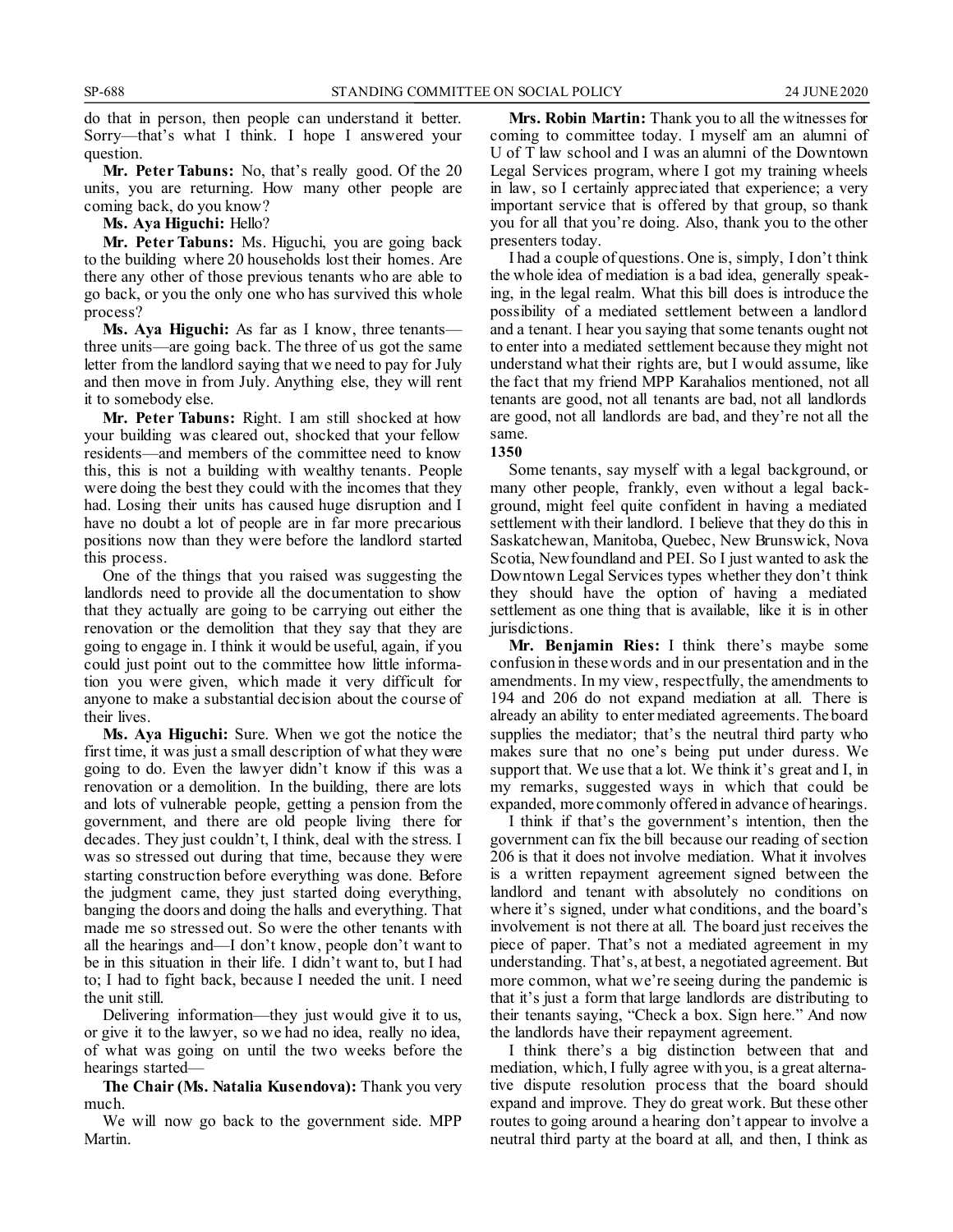you know from your legal training, are only going to result in a lot of more complicated litigation down the road about whether the tenant was under duress, whether the tenant understood what they were signing. Those are harder arguments for the tenant to make, much harder arguments, if they entered the agreement at the board with a mediator. This is where we kind of differ in terms of our visions of how to resolve these matters.

**Mrs. Robin Martin:** Fair enough. I get it. And I think it is the government's intention to try to come up with some kind of balance here. As MPP Karahalios already said, in our constituency offices we hear from people who are both landlords and tenants. Certainly in my riding, I've heard from just as many landlords as tenants who feel that the Landlord and Tenant Board is completely one-sided in favour of tenants and that landlords have no rights there. So I know that the objective of the government is to try to strike a balance because it's in all of our interest to make this work well.

In my riding, for example, there are many, many properties that people leave empty. They decide not to rent out, despite the fact that we have this huge housing crunch and lack of availability, because they feel that if there is a problem, they aren't able to have a tenant evicted from their premises. There are good and bad on both sides, and eventually, sometimes there are tenants that have issues and non-payment of rent, which is part of the bargain. So I think we are trying to strike a balance, trying to get to agreements and trying to offer people alternatives like negotiating your own agreement and making that something which is acceptable. It's also one of the objectives, and I think you also mentioned this, Ben, in your comments, that we don't want the delay so we want to get things moving through.

On another point though, we talked a little bit about community housing, and I think our community housing proposals are much more than tweaking around the edges. I'm quite excited about it, because I've talked to many people in my riding who have been on a wait-list for community housing for—God knows how long—16 years; their children are going to be grown up before they ever get into community housing. The situation has to be addressed. I heard you—

**The Chair (Ms. Natalia Kusendova):** I'm so sorry, but we are out of time.

We are now going back to our third round. MPP Morrison, go ahead.

**Ms. Suze Morrison:** I'd like to direct my first question to Benjamin from Downtown Legal Services. In response to Mrs. Martin's earlier question, do you think that our systems, like the Landlord and Tenant Board, should be designed specifically for people with the most privilege in our community—for example, people with law degrees to be able to navigate? Or should we be intentionally designing our systems to work and be fair and accessible for the most vulnerable in our communities so that it works for everyone, and no one is left behind?

**Mr. Benjamin Ries:** I think the answer to that is obvious. Of course, there is a certain amount of that that naturally happens with everybody because tenants are, on average, much more vulnerable than homeowners; we know that. They have less income and they have less assets, on average. So I think that this idea, just if I can add, that everything will right itself if we just get more and more landlords—I'm no economist, but I think some economists would say that the more you lower the cost of being a landlord, the more that just gets rolled into property values, raising property values, making it harder for people to buy homes, leading to more tenants, and then we're right back at the same problem of low housing supply.

We don't solve issues in the medical system by making it easier for doctors to abuse their patients. There's more than one way to solve problems, especially in something as complex as low-income housing. One could be, with all due respect to the government's attempts to fix what it already has, in terms of community housing stock, to build more publicly owned housing. I think that's something that is easy to agree to and hard to spend the money on, but I'm hopeful that that would offer some solutions.

**Ms. Suze Morrison:** Excellent. Who would you say holds the balance of power currently at the Landlord and Tenant Board? Would you say that that's landlords or tenants?

**Mr. Benjamin Ries:** I think that that's a difficult statement to make, but obviously, from our perspective, representing tenants, we see far more tenants unrepresented than landlords. Most of the applications brought to the board are by landlords; they are evictions. And a landlord, if their expectation is that they get to toss somebody out with very little notice and very little argument, then of course they're going to feel like the deck is stacked against them, but just because they feel that way, that speaks to an expectation that isn't necessarily—I think it's on this government to decide what ought to be and not just to listen to the whining of either landlords or tenants. What ought to be is that people can maintain their homes and can afford their homes. Every landlord, like any business provider, will wish that it was easier. I think that's natural. But I think the government can do more by way of leading and saying what justice is rather than simply just listening to whoever complains the loudest.

**Ms. Suze Morrison:** Would you have any comments to make on the social cost to the government when rates of homelessness go up and when rates of evictions go up?

**Mr. Benjamin Ries:** Yes, the costs are well documented, increased burdens on our health care system. Right now in COVID-19, this government took the extraordinary step of stopping evictions because I think even this government understands that we would have a major problem—we already have a major problem—with our shelter systems and the vulnerabilities that those expose us to, how much more expensive it is for the government to serve people who don't have stable housing. That's where all the Housing First research goes. So yes, absolutely.

I would just say that there are some in society who can make a lot more money if people are evicted regularly. They are some landlords, maybe all landlords—I would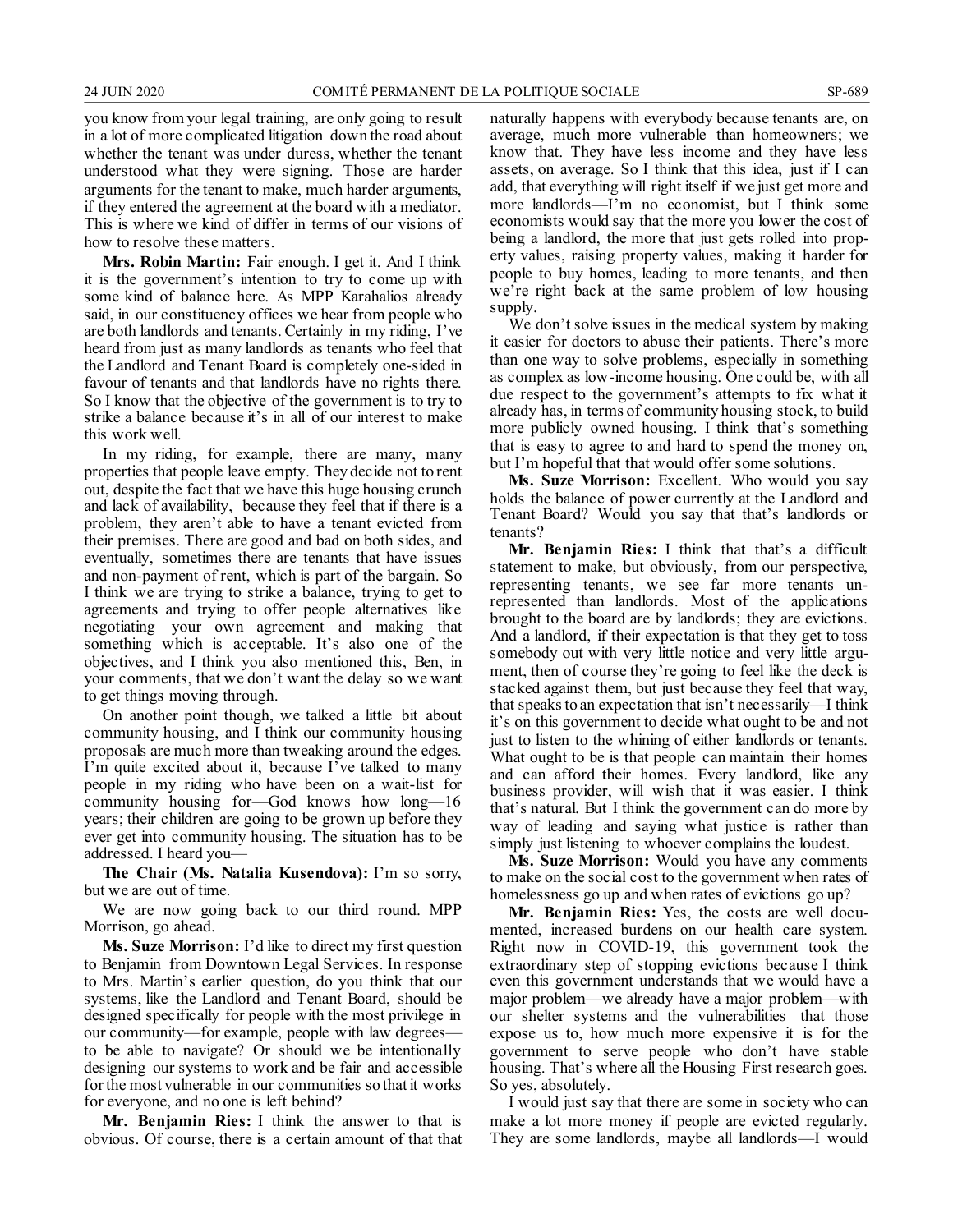agree not all landlords are completely driven by that motivation, but some are. So, yes, this making evictions happen more often represents a transfer from the taxpayer to some landlords who can use that process to jack the rents further and further up.

**Ms. Suze Morrison:** Excellent. What actions would you like to see this government take to meaningfully improve tenant rights in Ontario that are not currently in this bill?

#### **1400**

**Mr. Benjamin Ries:** I think my colleagues earlier today have spoken at length about the need to fix the way in which we regulate rents and to give more guidance and power to the Landlord and Tenant Board to recognize that when they have an eviction hearing, the purpose of the conditions they impose in the decision they make should be, first and foremost, to prevent homelessness. You can't just shrug off homelessness and eviction as just another thing that we did today. That's, unfortunately, the grim reality at the Landlord and Tenant Board. It's not because the individual members are bad people; it's because they've been put between a rock and a hard place: the landlord's need for profit and the tenant's inability to afford the rent.

So giving the board that power and encouraging the board to say, "If the rent's too high, the tenant needs more time to catch up," and we should recognize the cost we're all going to pay if the tenancy fails.

**Ms. Suze Morrison:** Excellent. Thank you so much. Would you say, overall, that this bill will make it easier for landlords to evict tenants into homelessness, and do you think, overall, it will make it harder for tenants to navigate the Landlord and Tenant Board?

**Mr. Benjamin Ries:** Yes, absolutely. Because already being evicted and then having to get a form into the board within 10 days of that eviction order being issued, we already know from the experience of the previous rental housing tribunal, is a lot harder for tenants than having a hearing that is going to be held, no matter what, to consider their options. That's often what prompts tenants to learn about their rights, to get connected with legal clinics and start to think about—

**The Chair (Ms. Natalia Kusendova):** Thank you very much. Thank you.

Now we have three minutes for the independent Liberal member. MPP Blais.

**Mr. Stephen Blais:** Benjamin, you mentioned in your presentation that your view was that some of the amendments in this bill would actually slow down the process and you went on to describe, I think very quickly, some of the steps, but I was hoping you could perhaps expand upon how slow things could get and exactly how these amendments would impact that.

**Mr. Benjamin Ries:** Right now, if we get to the end of that process that Greta laid out in her portion of the presentation, the landlord has obtained a default, or an ex parte order, we call it, against the tenant, giving them 11 days to move out. When the tenant files a motion to set

aside, they also have the option to file a request to extend time, if they're late on filing that motion to set aside, and it's anybody's guess whether or not they'll actually be granted that extension of time.

What we saw under the Tenant Protection Act, 1997, was that in the late stages of that system, courts had made decisions that sort of browbeat the tribunal into saying, "You really need to give people these extensions more often," and so the tribunal, in turn, followed the direction of the court and started giving extensions more and more often. That creates a process where a landlord thinks they have an eviction order, but do they really? Is that eviction order really going to hold up? Only to the extent that the tenant doesn't know their rights, which creates quite a perverse incentive.

But when the tenant does learn about their rights, they have those options to try to do the motion to set aside. Then the board has to schedule a hearing while everything is put on hold, and the board tries to back the vehicle out of the ditch, so to speak. If that process fails, there's further recourse to appeal to Divisional Court within 30 days. The court appeal process, obviously being a lot more expensive for the taxpayer, for the landlord and for the tenant—or at least difficult for the tenant if they don't have access to legal representation—and those are processes that can take months.

We have landlords complaining about that right now and, in the past few years, about tenant appeals dragging out evictions. That speaks to the need to get the process right and fair in the first place. I think if people's procedural rights and substantive rights are respected in the first instance, then there will be, overall, fewer reasons for the Divisional Court to involve itself in appeals.

**Mr. Stephen Blais:** You also mentioned that there are some technology gaps or process gaps in terms of just actually how things in real life work. So I imagine you would agree that focusing attention on fixing those reallife issues would be time better spent than going to court repeatedly to try to kick someone out of their home.

**Mr. Benjamin Ries:** Yes, and I'll say, credit to the Landlord and Tenant Board—

**The Chair (Ms. Natalia Kusendova):** Thank you. So sorry, but we are out of time.

Thank you, everyone, for your presentation. As a reminder, the deadline to send in a written submission will be 6 p.m. on June 26.

### NIAGARA COMMUNITY LEGAL CLINIC DURHAM COMMUNITY LEGAL CLINIC REXDALE COMMUNITY LEGAL CLINIC

**The Chair (Ms. Natalia Kusendova):** We will now move on to our next set of presenters. With us, we have Keri-Lynn Lee, who is a paralegal, as well as Sinead Flarity, who is also a paralegal, from the Niagara Community Legal Clinic. You have seven minutes for your presentation, and you may begin by stating your name for the record. Thank you.

*Interjection.*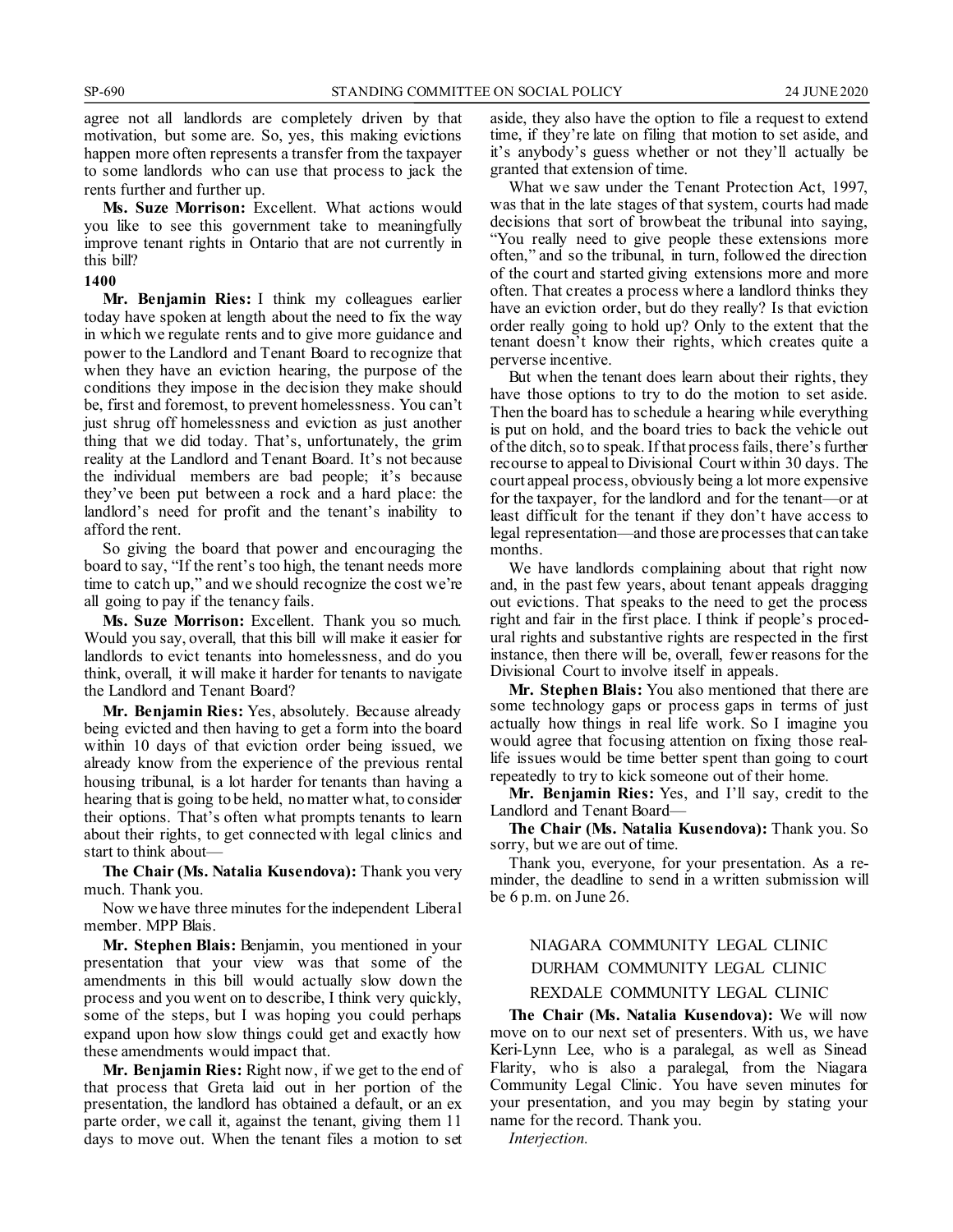**The Chair (Ms. Natalia Kusendova):** Okay. In that case, we will move on to our second round of presenters this afternoon—

*Interjection.*

**The Chair (Ms. Natalia Kusendova):** Oh, they're here. They're just getting connected. Okay. So we'll give it a few seconds.

We're ready, so go ahead. You may begin by stating your name for the record. Please unmute your microphone.

**Ms. Keri-Lynn Lee:** Good afternoon. My name is Keri-Lynn Lee, and I am here today with my colleague Sinead Flarity, from Niagara Community Legal Clinic . The Niagara Community Legal Clinic provides legal services to low-income residents who reside within the 12 municipalities of the Niagara region. The Niagara Community Legal Clinic provides legal representation and assistance on matters related to poverty law, with a significant focus on tenancy issues. We have also submitted a written submission to support our oral presentation today.

Bill 184 is pre-pandemic legislation that fails to take into account the real concerns that tenants within our community have been facing during this pandemic. Over the past few years, the Niagara region has seen an increase in housing prices, which has created a shortage of affordable housing. The cost to rent a unit in the Niagara region has increased drastically from \$800 to over \$1,000 per month and continues to do so even during this pandemic. This is especially concerning as 14% of Niagara region's community lives at or below the lowincome cut-off. This means that these individuals live on an annual income that is at or below \$18,166 per year or less. Affordable social housing units in our community have long wait-lists. Within St. Catharines, Welland and Niagara Falls, the most urban centres of the Niagara region where transportation and community services are accessible, individuals between the ages of 16 and 54 hoping to secure a one-bedroom unit are estimated to be on a wait-list for 16 to 18 years.

The pandemic has had a devastating impact on many industries, including the tourism industry, which in the Niagara region is an industry that many hard-working residents rely upon for jobs and income. This has caused the unemployment rate in our region to double and has led to the city of St. Catharines, the largest urban centre in our region, to experience an unemployment rate of 12.2%. These hard-working individuals will struggle to pay rent and live in fear that they will lose their housing at a time when the region is facing a housing crisis. A household income of \$2,000 a month that was once enough for a person to live on in our community is no longer enough. Now, with a monthly rent cost of \$1,000 plus bills, many households in Niagara spend over 50% of their income on rent. For the most vulnerable in our community, rent can be as much as 80% to 90% of their household income.

Prior to the pandemic, our shelters were running at 110% capacity. During the pandemic, individuals who would normally access these shelters are now resorting to other temporary living options due to fear of COVID-19. Many are now sheltering with family and friends in rental units, under bridges and living in tent communities. In fact, in Niagara Falls, a tent city has materialized during this pandemic. These precarious housing situations have left these individuals in dire need of assistance. The pandemic has made it clear that if action is not taken, tenants will face an access-to-justice crisis.

Bill 184 was drafted and introduced before the province was severely impacted by this pandemic. Since then, the rental landscape has changed, the concerns of tenants have become more pressing and the housing crisis has worsened.

My colleague, Sinead Flarity, will now explain why we feel that Bill 184 is the wrong bill at the wrong time. **1410**

**Ms. Sinead Flarity:** The measures introduced in Bill 184, ironically titled the Protecting Tenants and Strengthening Community Housing Act, do not protect tenants. While there are many amendments in Bill 184 that are troubling, we are especially concerned about the changes to repayment agreements and the harm this will cause to the tenants in our community. There is a significant power imbalance between landlords and tenants as both parties are aware that there is a housing shortage and that the limited housing options available to tenants will result in an increase in rental costs.

The amendment to section 206 will weaken protection for tenants as it will allow landlords to file for eviction without notice to a tenant using repayment agreements that were entered into in laundry rooms and parking lots. This is troubling as low-income tenants living with disabilities, as well as tenants with language and literacy barriers, will not understand the ramifications of signing these agreements. These tenants will face significant pressure from their landlords to enter into unreasonable repayment terms in exchange for preserving their tenancies. This will likely lead to more evictions, which is especially concerning during a pandemic.

This amendment will do little to alleviate the significant power imbalance that exists between low-income tenants and their landlords. This will lead to the most marginalized individuals no longer being able to exercise their right to access to justice. If the province is truly committed to enacting meaningful legislation that protects tenants and strengthens communities, Bill 184 should address the serious concerns that have arisen for vulnerable tenants during the pandemic, and that will continue to impact tenants once the pandemic subsides. We are calling for meaningful action to address these concerns.

The pandemic has had a devastating impact on the ability of tenants across the province to pay their rent. We urge the government to create a fund to support lowincome residential tenants with their rent obligations as rental assistance should not be limited to commercial tenants. We call on the government to introduce legislation that ensures tenants cannot be evicted if they're unable to pay their rent or facing financial hardships because of loss of income due to the pandemic.

We also call on the government to invest in more affordable housing within the Niagara region and to create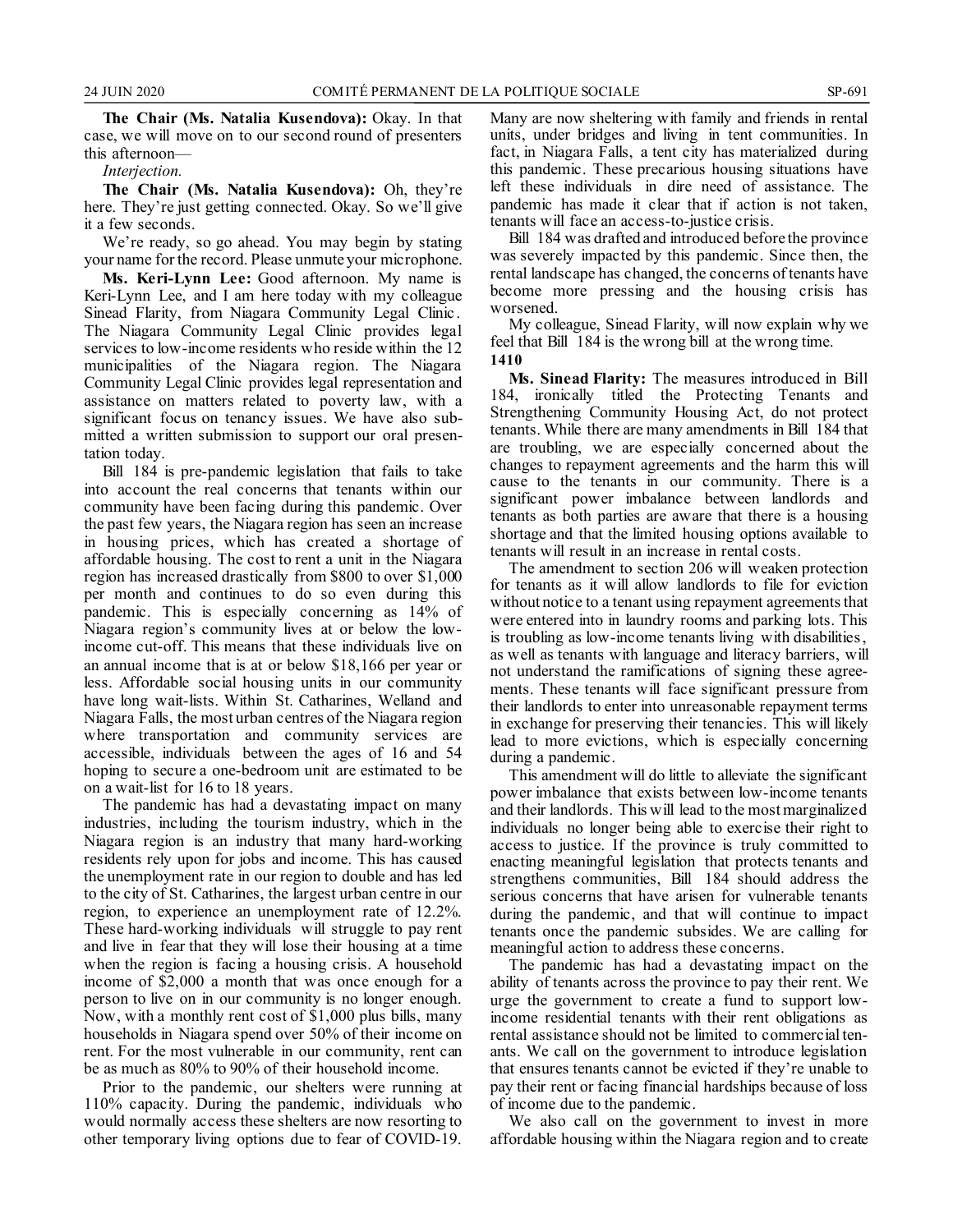a centralized and accessible shelter system here in Niagara. We strongly urge this committee to reconsider Bill 184 and, instead, engage in public, meaningful and open consultations with low-income communities and their community legal clinics about reforms that are needed to address the effects of the current COVID-19 crisis. This is the wrong bill at the wrong time. Thank you.

**The Chair (Ms. Natalia Kusendova):** Thank you very much.

Before we move on to our next presenter, I would just like to confirm that it is indeed MPP Bailey who has joined us via phone. Please state your name, your riding and where you're calling from today. MPP Bailey, if you're on the phone?

**Mr. Robert Bailey:** Hello?

**The Chair (Ms. Natalia Kusendova):** Yes. Who's with us on the phone? Can you please introduce yourself? We have someone joining us on the phone. Can you please introduce yourself?

**Mr. Robert Bailey:** Hello? Can you hear me?

**The Chair (Ms. Natalia Kusendova):** Yes.

**Mr. Robert Bailey:** It's Bob Bailey, MPP Sarnia– Lambton calling.

**The Chair (Ms. Natalia Kusendova):** And where are you calling from today?

**Mr. Robert Bailey:** Toronto.

**The Chair (Ms. Natalia Kusendova):** Wonderful. Thank you, MPP Bailey.

We're now moving to our next presenters from the Durham Community Legal Clinic. We have Omar Ha-Redeye, executive director, as well as Colette Myers, paralegal and community legal worker. You have seven minutes for your presentation, and you may begin by stating your name for the record.

**Mr. Omar Ha-Redeye:** Good afternoon. My name is Omar Ha-Redeye. I am the executive director at the Durham Community Legal Clinic.

The Durham Community Legal Clinic was founded in 1985. We have been providing a variety of services for decades at this point in time, but, over the past few years in Durham region, we have seen a surge in housing needs and it is now the single largest area of services that we provide currently.

The Landlord and Tenant Board, I think it is worthwhile pointing out, is primarily a landlord's tribunal. We can find this in the 2018-19 annual report, which demonstrated that the tribunal heard over 82,000 applications—it's worth noting up from 80,000 the previous year—but 73,000, nearly 90% of them, were landlord applications.

It will be our submission that Bill 184 does have some potential for protecting tenants and improving the current regulatory regime, but as I'm sure we've heard already today, the timing for this, in particular on the tail-end of the COVID-19 pandemic, makes these provisions definitely something that may put many tenants into a precarious situation.

What may be of assistance is to illustrate this with what is a typical story for some of our clients. We will use the example of a person named Michelle, who is a low-income resident in Durham region who works at a fast food restaurant. She belongs to a marginalized group and entered into an oral lease agreement—so no signed agreement—with her landlord because her marital relationship was ending and she needed to find a home for herself and her children, and fast.

She had several maintenance issues such as an overflowing toilet, a roof leaking into her daughter's bedroom, some black mould due to water issues, and the front door didn't lock properly. She had a few verbal conversations with her landlord, but every time she shared the concerns, the landlord would just get upset and say that she needed to fix the problems herself because everything was fine when she moved in a year ago.

Michelle has paid for some of these repairs herself, but then realized she's not going to be able to pay all of her rent because she's spending her money on plumbers and locksmiths and other repair people. And so now she's behind on her rent—two months behind. The landlord now has served an eviction notice for non-payment of rent.

Michelle never received any legal advice. She didn't know that community legal clinics could help or would be there for her for free. The landlord denied that Michelle ever had a conversation about any of the repairs, and now Michelle is afraid that she's going to be evicted and not be able to provide a home for her family, and she doesn't know what to do.

Currently, under the Residential Tenancies Act, section 82 provides for a tenant's right to respond to an arrears application by raising issues that may have contributed to the arrears. If Bill 184 passes as is, Michelle will not be allowed to raise her maintenance concerns at a Landlord and Tenant Board hearing because she wasn't even aware that she needed to follow a specific procedure and notify the landlord of all the issues before a hearing. The only reason why Michelle was withholding rent was to ensure that her residence was repaired by the landlord and because she needed that money to do the maintenance herself.

She was unable to seek legal advice prior to her hearing because of her work schedule, and it's only after speaking to the tenant duty counsel that is provided by her local community legal clinic on the date of her hearing that she is able to request an adjournment due to the maintenance issues. If the member denies the adjournment, she'll have to file her own tenant application and spend more time at the board, even though she may be evicted while this is happening.

Michelle should be able to protect her family and enforce her tenant rights by raising maintenance and safety concerns at a proceeding because the direct reason for her arrears were because of a breach of responsibility by her landlord. This is a very common scenario in Durham region with the many aging homes that we have and the numerous landlords who refuse to maintain the properties of their tenants, but still continue to charge an astonishingly high amount of rent just simply because they can.

We do have very detailed written submissions that are before this committee. They're almost 27 pages in length.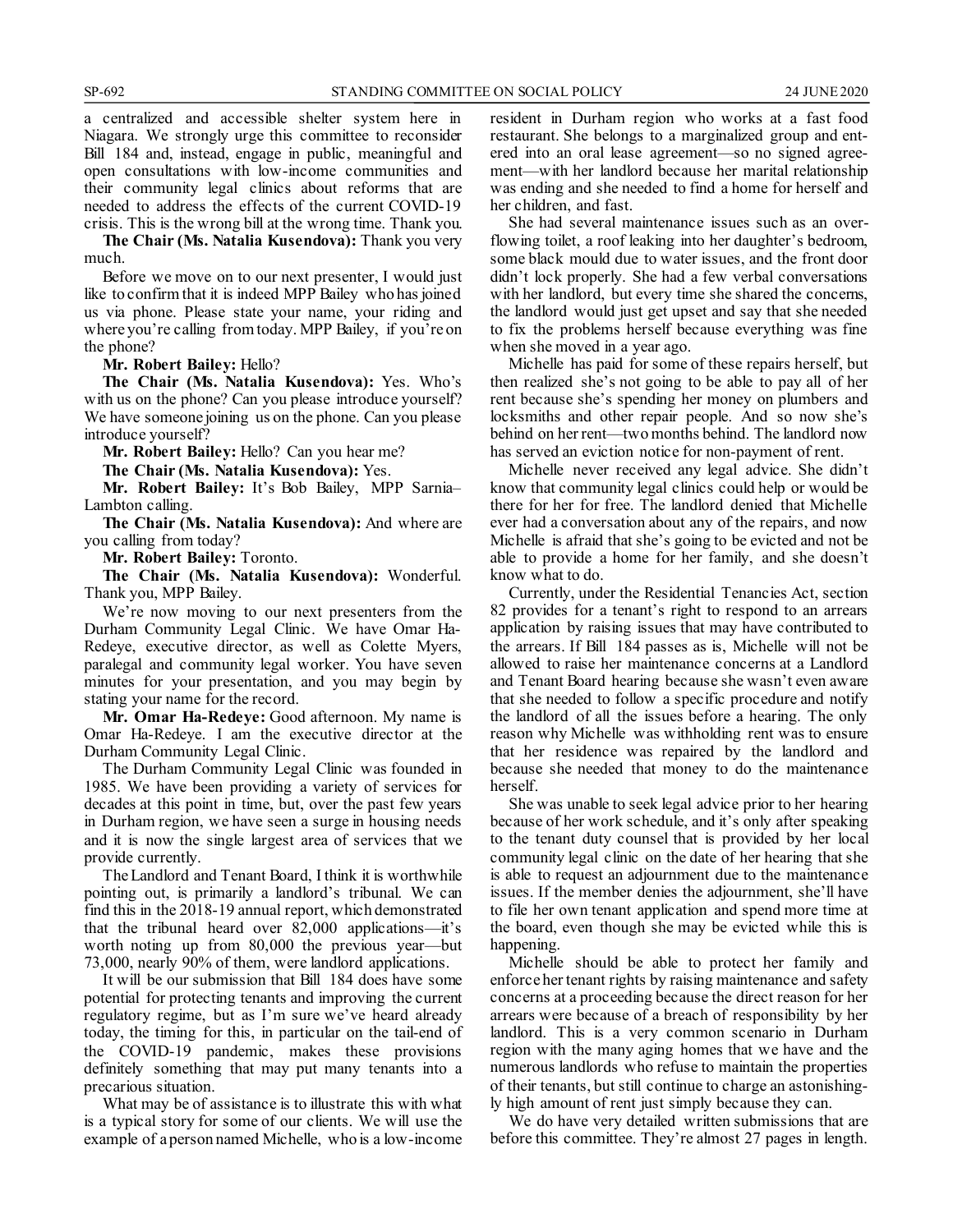In those submissions, there are a number of recommendations that we would be happy to expand upon during the questions. I will briefly touch on them here.

(1) Evictions for personal use should require details of ownership or control over a two-year period. A big reason for that, as we've heard this morning, is that landlords can and will circumvent these controls by using different public property managers, and that is found in the history, in fact, of the tenancy regulation going back decades.

(2) Specify an inability to obtain legal assistance, including summary legal advice, as a justifiable basis for not complying with the written notice requirements under section 69 from an agent.

(3) We would recommend that the provisions for expedited evictions under section 206 be reconsidered, especially in light of the pandemic, and maybe be introduced at a later date.

#### **1420**

(4) Expand section 237 of the RTA to ensure a reasonable care standard for directors and officers because the current requirement of knowingly concurring with an offence simply isn't sufficient and doesn't allow the board to actually have any teeth.

(5) Mandate that the changes in rent for mobile homes in leased communities be conveyed in writing.

And finally, (6) Ensure that any dispute resolution mechanisms under section 194 require that both parties are represented, where the term "representation" can include summary legal advice.

This last component is probably the most important component that we can actually encourage this committee to consider, because as we illustrate in our facts scenario, the vast majority of tenants do not have any access to legal resources, information or advice.

In Durham region, we are the primary provider of legal information and advice to all tenants and, in most cases, the exclusive provider of that information and advice for low-income residents who are most at risk of becoming displaced, being put in shelters or maybe even becoming homeless.

Again I will emphasize, this is, in the middle of the COVID-19 pandemic, a very, very important concern because if we are taking tenants and we are pushing them into the streets and into conditions where they are unable to abide by public health considerations and social distancing, we are going to have a much worse situation in light of the pandemic. So although Bill 184 does have some potential to protect tenants, as we've said at the outset, the timing is wrong and we do believe that there are some further modifications that are necessary to properly protect the interests of tenants and, indeed, the interests of everybody in Ontario.

**The Chair (Ms. Natalia Kusendova):** Thank you very much.

For our third presenter today, we have the Rexdale Community Legal Clinic. We have Yodit Edemariam, who is the director of legal services; Ahmed Dirie, a community member; and Ahmed Abdi Ismaiil, also a community member. You have seven minutes for your presentation. Welcome. Thank you for joining us. You may begin by stating your name for the record.

**Ms. Yodit Edemariam:** Good afternoon. My name is Yodit Edemariam and I am the director of legal services at the Rexdale Community Legal Clinic in north Etobicoke in Toronto. Thank you for the opportunity to present.

Our clinic endorses the submissions of the Advocacy Centre for Tenants Ontario. In addition, we are here to emphasize the following two concerns with Bill 184:

(1) The fact that the no-fault eviction amendments do not go far enough in this time of COVID-19, an ongoing housing affordability crisis and vacancy decontrol; and

(2) The proposed inability of tenants to do anything about an illegal rent increase after one year will allow landlords to circumvent the law, especially when they are dealing with tenants who are marginalized and who often seek out legal advice too late because they are unaware of their rights.

The government, by way of such proposals, is placing a band-aid on a gaping wound. The government should instead be tackling vacancy decontrol, which would actually deter landlords from evicting tenants in bad faith, only to charge higher rent to a new tenant. Limiting how much rent landlords can charge new tenants would also be in keeping with Canada's recognition of housing as a human right.

To speak about why the no-fault eviction and rent increase amendments are of particular concern to Ontario tenant communities, I turn it over now to my copresenters: first to Ahmed Abdi Ismaiil, and then to Ahmed Dirie. Thank you.

**Mr. Ahmed Abdi Ismaiil:** Hi, my name is Ahmed Ismaiil. I'm a tenant at Dixon Road in Rexdale, north Etobicoke. I assist community members by connecting them with the Rexdale Community Legal Clinic. The clinic helps us with legal issues that have come from illegal rent increases and illegal evictions. I have dealt with many people that have been served with N12 eviction notices. N12 does not protect tenants.

In today's market, there is a lot of demand for housing, and people who pay their normal rent are at risk of losing their home. Something I see a lot is the landlord will demand an illegal rent increase and if the person can't afford or refuses to pay the increase, he or she will be served with an N12. People believe that the way N12 is right now, they can't fight it. They believe there is not much they can do about this notice, so they often end up paying the illegal rent increase. If tenants try to fight back, they think about losing their home and their community. They fear losing social life and work, and that's why they might accept any illegal demand from the landlord.

We need stronger anti-eviction laws for today's market that don't just allow landlords to pay some compensation and get away with forced and false evictions. Tenants lose their homes because of this behaviour, and so landlords should, for example, take on at least the cost of allowing tenants back into their units at their old rent, while at the same time making sure any new tenant they rent it to in the meantime doesn't lose out.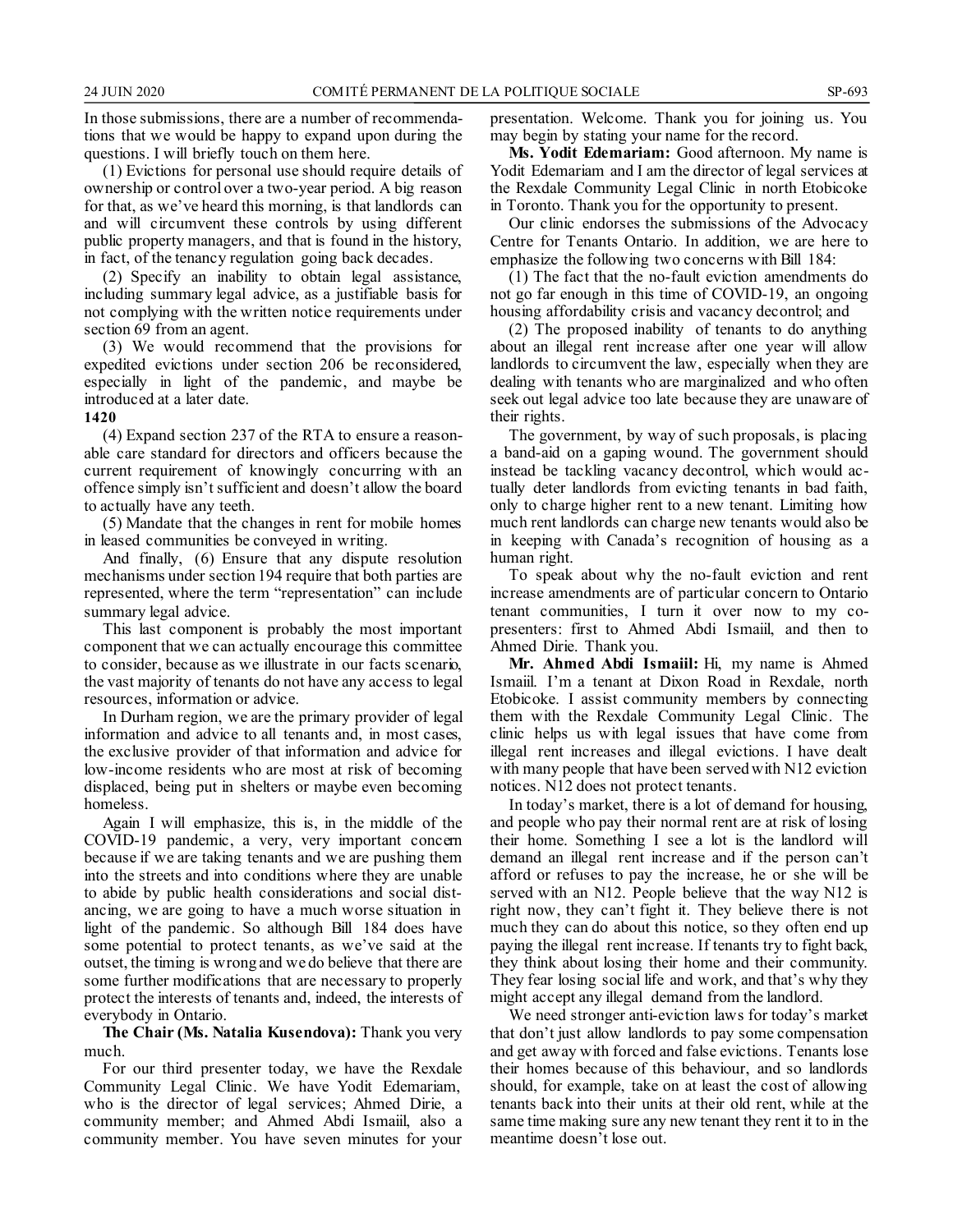I know tenants who lose their homes to N12 evictions usually can't continue to fight after they have been evicted. They are so tired, have already lost everything and don't have the energy or resources to fight for compensation. These issues have had a huge impact on my community, causing fear, depression and anxiety.

I will now pass it on to Ahmed Dirie.

**Mr. Ahmed Dirie:** Hi. My name is Ahmed Dirie, and I am a resident of the Rexdale-Dixon community. Ahmed Ismaiil and I have started an informal financial station to help members in our community due to a recent spike of illegal rent increases and evictions in our community. Landlords have become greedy and realize they can make a fortune off the backs of low-income and desperate tenants. Landlords have realized that they can take what is supposed to be their long-term investment property and cash in on high-return rental properties because the laws entice them to do so with little to no repercussions.

We are seeing tenants in these communities who have lived in units for 10 to 15 years, essentially paying off the landlord's mortgage, being asked to increase their rent from \$1,300 to \$2,000-plus. These tenants rely on the social fabric of their community and do not want to lose their apartments, so most of them are agreeing to the illegal rent increases. Some of these renters are also being discouraged because of the negative results being attained at the courts, which are in favour of landlords. They are seeing their neighbours go to these tenant board trials and losing their units, so out of fear, they do not want to go through this process.

The situation is very dire, and low-income tenants are being forced to spend 50% to 70% of their family income on rent due to the laws being so lax and not having rent control. We have seen landlords use illegal bully tactics like threatening with an N12 or claiming it is for their own use when their true intent is that they want the higher rent fees. There are not enough deterrents to landlords, and some even pay the fine so they can secure the new higher rent by illegally forcing a tenant out of their unit. In addition, tenants who are racialized and face discrimination in the housing market often settle for illegal rent increases because they know it will be very hard for them to find a new place to live due to their race and ethnicity.

I want the committee to understand that the effect this has on a family is severely damaging and leads to parents having to work two minimum-wage jobs, kids raising themselves and falling to drugs because their parents are working so much, depression, anxiety and loss of community, as some examples. This has a direct impact on our economy and adds to the public health crisis.

More and more people are buying properties to enrich themselves, and these properties have become literally get-rich-quick schemes. The laws need to protect tenants, and the current laws are nowhere near what is needed and are out of sync with what's going on. Ontario has some of the highest and fastest-growing rental prices in the western world. I hope this committee listens and puts a stop to these get-rich-quick schemes. They are destroying families and communities, and adding more obstacles to already marginalized groups.

**The Acting Chair (Mrs. Robin Martin):** Thank you very much. Now we can turn to the opposition for six minutes of questions. Mr. Burch.

**Mr. Jeff Burch:** I'm going to start by asking some questions of my fellow Niagarans. Thank you for your presentation from the Niagara Community Legal Clinic , Keri-Lynn and Sinead. I especially appreciated Keri-Lynn outlining the dire situation that we have in Niagara with the lack of affordable housing. I know that we've really struggled in our constituency office, fielding calls in places like Welland and Port Colborne, and we really appreciate the support that your organization gives us. **1430**

Sinead, I think you finished, but I'm not sure. I think you were cut off at the end. Did you have anything else that you wanted to say in your presentation that you weren't able to say?

**Ms. Sinead Flarity:** No, thank you so much.

**Mr. Jeff Burch:** Okay. If I could just start with a few questions. Sinead, you raised the issue of accessibility and expectations that are placed on tenants with this legislation. I think what's coming up over and over again today is that the legislation allows for an eviction without a hearing if a tenant fails to make a rent payment after reaching an agreement on rent arrears. The ability of the average person, and especially people from vulnerable populations, to actually follow through with that—many have suggested it is unreasonable. Could you comment on that?

**Ms. Sinead Flarity:** Yes, thank you. Like I said in our submission, our clinic found the amendment to section 206 probably one of the most concerning amendments because it allows landlords to file these repayment agreements outside of a hearing setting. Keri-Lynn and I go to the Landlord and Tenant Board quite frequently, where duty counsel and mediation are available, and we just think these agreements are going to be signed, like I said, in laundry rooms and parking lots. They're not going to have that access to justice through duty counsel or the mediators or someone from the legal clinic. We will really find that the effects of COVID will increase that, because there are going to be mass evictions, most likely, once the moratorium is lifted for evictions, and I think landlords are going to try to use this provision to fast-track evictions and evict vulnerable people—people with literacy issues, language barriers and things like that.

**Mr. Jeff Burch:** Thank you. One of the other limitations that is being placed on tenants is that the legislation limits the tenant's ability to defend themselves at an eviction hearing for rent arrears because it removes the ability to raise new issues without any prior notice. Can you comment on how that might cause problems for vulnerable populations and the average person who is going through an eviction hearing?

**Ms. Sinead Flarity:** Yes, thank you. As I alluded to earlier, I'm at the board quite frequently as tenant duty counsel, and oftentimes, when tenants are at duty counsel, that's the first time they hear of the section 82 provision. We're able to work with them and the great mediators who are at the board to try to offset the rent arrears.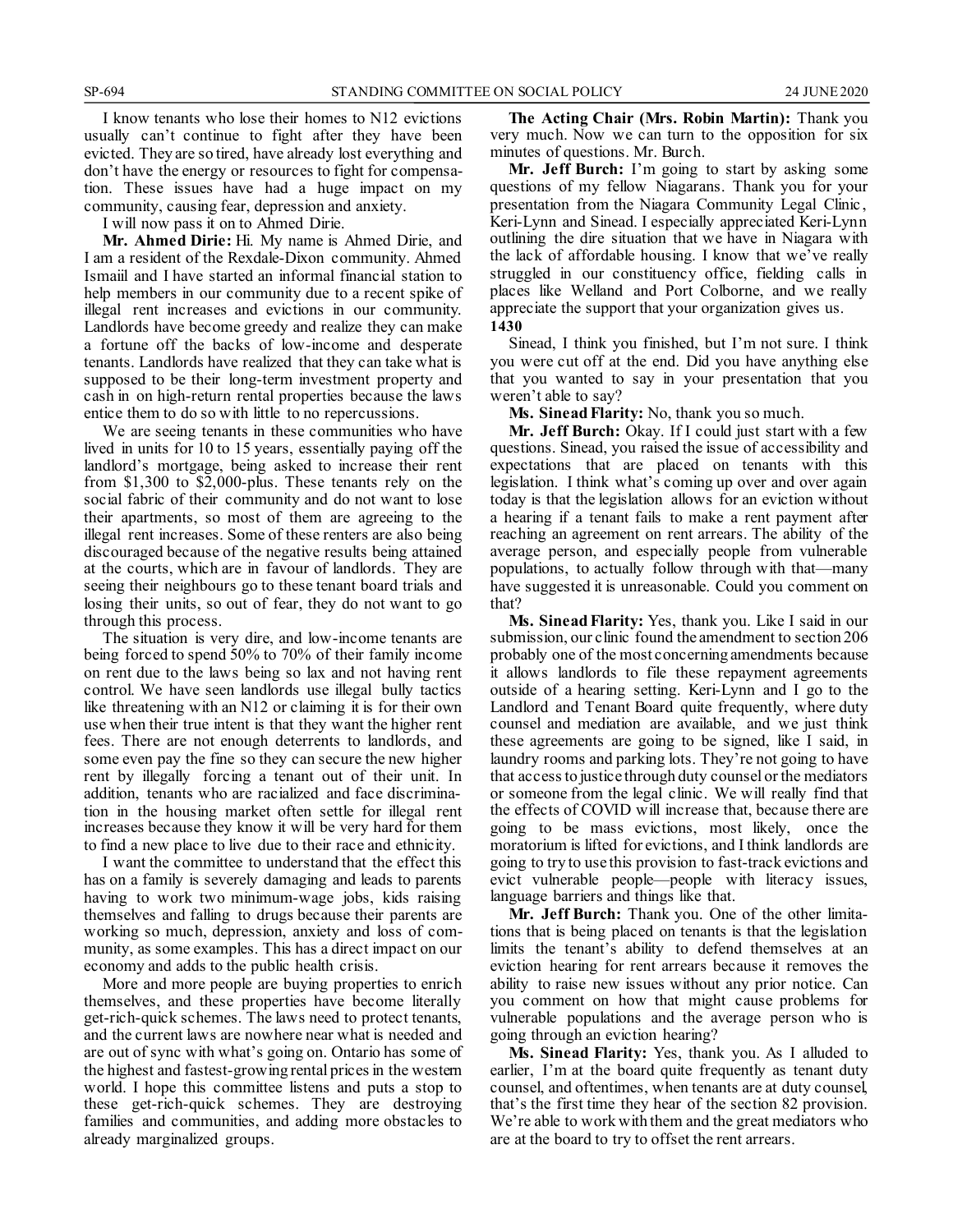We don't think this new provision is going to allow tenants to know about that any sooner. We fear that the board, even though they will have the potential discretion, is just not going to allow tenants to raise this if they haven't already. I find it unlikely—and we alluded to it in our submission—that landlords don't already know about the maintenance issues, so why put that further burden on a tenant who is low-income at the stage when they're already facing eviction for non-payment of rent?

**Mr. Jeff Burch:** Do you think that it's reasonable to expect a tenant to file an application to fight an increase that has already been illegal due to a lack of notification, and if the tenant doesn't file an application, that illegal increase just automatically becomes legal? Is that something that's fair for tenants? And how will that play out in the system?

**Ms. Sinead Flarity:** We do not think this is a provision that's fair for tenants, particularly marginalized tenants, who won't know and have just continued to pay this increased rent. My colleague mentioned people in Niagara are spending 80% to 90% of their income on rent. If that were to be increased, that's going to be devastating for our tenants here in the community. So no, we really wish for the committee to rethink that provision regarding rent increases.

**Mr. Jeff Burch:** Keri-Lynn, if I could ask you—how long is there?

**The Acting Chair (Mrs. Robin Martin):** Forty-five.

**Mr. Jeff Burch:** Forty-five seconds. If there was something that you could add to this legislation that would help tenants in Niagara region, what would it be?

**Ms. Keri-Lynn Lee:** I think that there are a number of issues that this bill—when we were discussing this, we had a large conversation about the seniors in our community, as well, who are heavily affected by this bill. Our view of this is that having a conversation with the tenants and with the community members who would be most affected by the housing law changes would be the most effective avenue for us to take. That's what we would like to see added: a communication between the community legal clinics and the tenants—

**The Acting Chair (Mrs. Robin Martin):** I'm sorry, Ms. Lee. That's the end of the time for this round of questions. Maybe they will come back to you.

Now it's time for the government questions, for six minutes. Mr. McDonell.

**Mr. Jim McDonell:** I want to thank the people coming in today for the deputations. I think it's important that we hear, as we try to put this bill through.

I know in the winter of 2018, we asked people to share their ideas on solving Ontario's housing crisis, and more than 2,000 completed our survey online. Half of them were tenants and landlords. We also met with and received submissions from more than 25 rental housing groups.

More Homes, More Choice: Ontario's Housing Supply Action Plan made it easier to build new rental units by cutting unnecessary and duplicative red tape. In 2018, rental vacancy was 1.8%, and then last year, in August, new rental construction outpaced condominiums for the first time in 15 years, with nearly 9,900 rental units added. Housing is an issue, and rental units is a big part of that so, trying to solve that.

Preventing unlawful evictions is something we heard about, and it's something that we took action on. The bill will provide stronger protections for tenants by requiring landlords of small buildings to give one month's rent in compensation for evictions for renovations or repair when they evict a tenant on behalf of a homebuyer who wants to use the unit themselves—increasing average maximum fines for offences under the Residential Tenancies Act, 2006, as well, substantially.

A question for the Rexdale group: We proposed requiring landlords to file affidavits at the time they file for a no-fault eviction, compelling a landlord to inform the board if they filed for a no-fault eviction for their own use before, and proposed more than doubling fines for offences under the Residential Tenancies Act. Do you think this will help discourage unlawful evictions?

**Ms. Yodit Edemariam:** Thank you for that question. A couple of my colleagues have highlighted that there are things in this bill that have potential. Certainly, the increase of compensation available—some of these measures in terms of the affidavit filing could be helpful, but they are, again, band-aid solutions. The board actually already have expansive powers to consider these issues. There's broad power to consider good faith in all transactions, whether that's in section 83 of the Residential Tenancies Act—that can be raised as a defence by tenants.

Adjudicators also have broad powers to consider the real substance of transactions. That's done under oath, and landlords and tenants have a chance to present their cases. The affidavit could be helpful, but it's just not nearly enough. As we've said, the root cause of false and badfaith N12 evictions is the fact that landlords are deeply enticed by how much rent they could be charging.

If vacancy decontrol is not dealt with appropriately by the Ontario government, I don't think that fiddling with some of these rules in how landlords can apply to the board will really change things. So thank you for some of those changes, but it just doesn't go nearly far enough, and COVID-19 has highlighted that more than ever. We're probably looking at a second wave.

The government has the tools to act quickly. The municipality, the province and the federal government have recognized how important housing is to sheltering in place, to ensuring public health is recognized as a fundamentally important thing. Why not continue? There's so much that we can do and that could be done. Bill 184 is just, again, the wrong bill at the wrong time. **1440**

**Mr. Jim McDonell:** Well, of course, what we've done here is we've put a moratorium on evictions during the pandemic, and at any time, depending on how this plays out, the government reserves the right to extend that as time goes by. But we all know that it is a severe problem with the lack of rental units, and that's affecting the price of rental units as well as the inability to find them.

We've significantly increased the fines for bad faith evictions. We're providing information for tenants. If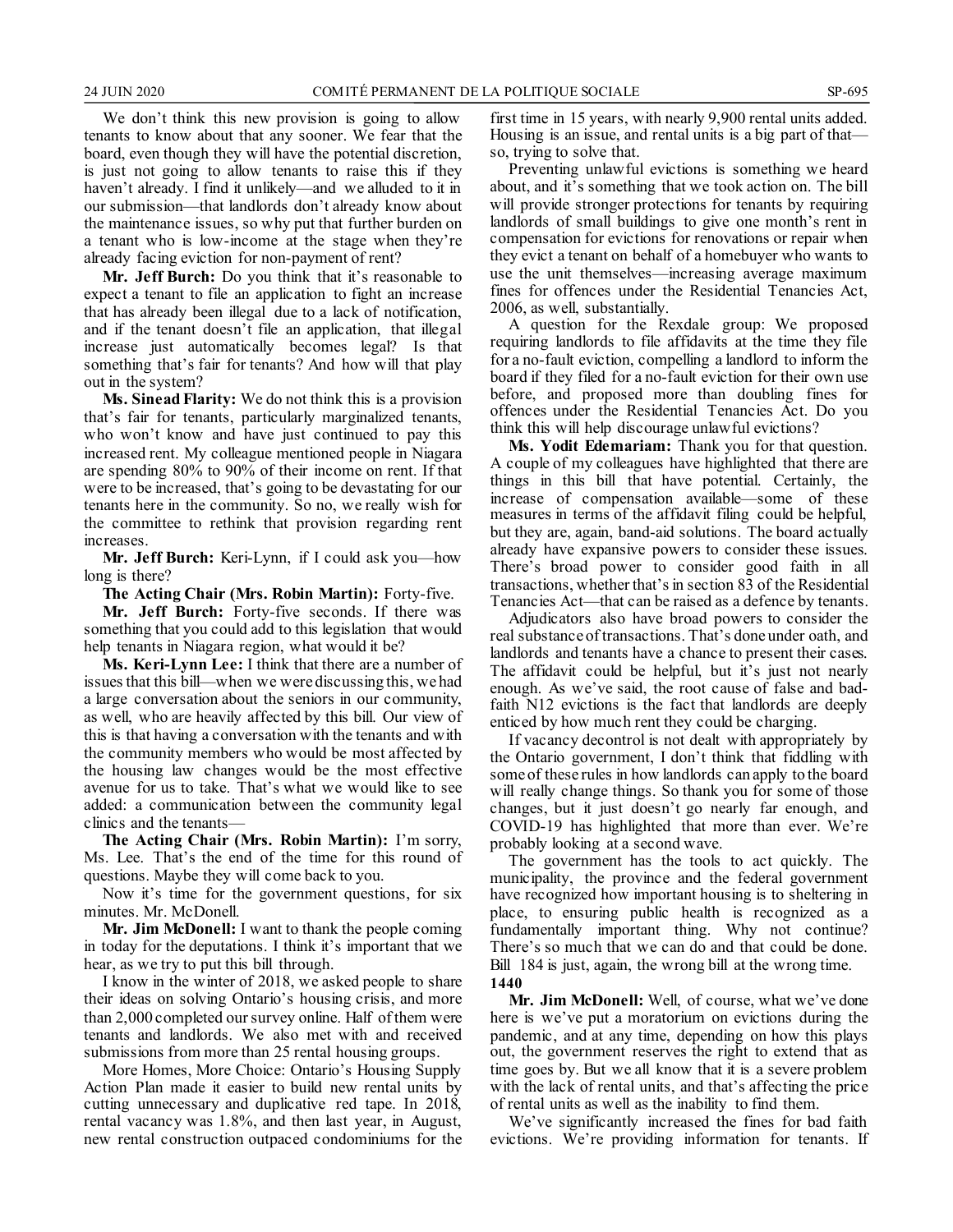there are extenuating circumstances that are significant, the Landlord and Tenant Board can hear them. Of course, we've had issues, many complaints from both sides, about having to wait too long for a hearing, so we've taken some measures to try to make sure those periods that tenants and landlords were waiting are shortened. We've added more adjudicators, but we've also added the ability to mediate before getting to the board.

Have you had experience with that, and have you looked at the new rules that we've put in place over mediation? Is that a benefit, as well?

**Ms. Yodit Edemariam:** So in particular, you're referring to the agreements that can be made before the hearing date?

**Mr. Jim McDonell:** Yes, the ability to mediate before you get to the Landlord and Tenant Board—

**Ms. Yodit Edemariam:** Thank you so much for that question. My colleagues from the Niagara clinic have really covered this issue very well. We're deeply concerned about this amendment proposal because, with respect, you use the word "mediate"—

**The Chair (Ms. Natalia Kusendova):** Thank you very much. Unfortunately, we are out of time. We are going to go back now to the official opposition. MPP Burch.

**Mr. Jeff Burch:** I do have a couple more questions for the folks from the Niagara Community Legal Clinic, but I'd just like to give the last presenter a chance to finish her thoughts before I do that.

**Ms. Yodit Edemariam:** Thank you so much. I'll be very brief. These agreements are not mediated; there isn't a third party contemplated. We don't know how they will work. They will include the possibility of section 78 orders, which means eviction without notice to the tenant. We are extremely concerned about vulnerable tenants with cognitive issues, mental health issues who don't understand the process, who aren't getting legal advice. This is one of the most important clauses in any agreement, which all of us, as legal representatives, go through with our clients. That will not be available through TDC, and the mediator won't be there to protect tenants, nor will the adjudicator. This is one of the most concerning amendments proposed.

Thank you for letting me finish.

**Mr. Jeff Burch:** Great; thank you for that.

I just want to finish up with the folks from Niagara with my last question regarding what we want to see in this bill. As we know, it does not remove the incentive for landlords to use unethical tactics to squeeze out tenants so they can jack up the rent whenever they want, as is already allowed under the vacancy decontrol. The harassment and intimidation of tenants will continue. Bad faith aboveguideline increases and evictions will continue. There's nothing really to address that. We know that this bill does not close the rent control loophole that this government opened up in 2018 when it exempted new buildings from rent control. So we have that from 2018. We have the situation already in Niagara, then we have the virus on top of that. Things have just gotten worse and worse.

What can the government actually do, in concrete terms, in this bill? Because they just love hearing from the NDP when it comes to wise, constructive amendments, and I'm sure they'll take them under consideration. So what are the amendments that you would put forward?

**Ms. Keri-Lynn Lee:** A number of things that we had talked about—we have submitted some written submissions as well, so we've outlined in detail—I think Omar had discussed his being multiple pages; ours are as well, numerous pages where we have discussed various different amendments and options that may be available.

I would say, just for the sake of brevity here, that the most important thing that we are urging with Bill 184 is engaging in public, meaningful and open consultations. Our number one issue is the rent relief. With the evictions that we are anticipating—we know a number of landlords are already submitting their N4 notices. These are going to be before the board. Rent relief is something that would be critical to being able to address that. We're aware that tenants are unable to pay these rent prices at this point, specifically due to their loss of income and the financial hardships that they've suffered due to the pandemic. We're also requesting that an investment be looked at for more affordable housing units throughout Ontario, but specifically in the Niagara region. We have such high wait-lists for people to be able to find affordable housing. We're talking about 18 years in some of our communities, which is just unsustainable for them to be able to wait that long to find something affordable to live in.

**Mr. Jeff Burch:** My last question is, we've had some debate here about whether this bill slows down or speeds up the process. There has been some suggestion that it will actually slow the entire process down and has done really nothing to make things more efficient. Can you comment on that?

**Ms. Sinead Flarity:** Yes, and I'm glad you brought this up because there is something that we also felt was a big thing and we focused on in our written submission: the expansion of post-tenancy disputes to the Landlord and Tenant Board, where landlords can file applications once tenants are no longer in the unit for up to a year. We find that this potentially has the ability to considerably add to the backlog at the Landlord and Tenant Board. They're already down adjudicators.

We have a forum, Small Claims Court, that is able to hear these matters. They have rules for service and procedure. We just don't think the Landlord and Tenant Board is the place for these types of disputes. The Landlord and Tenant Board is for ongoing, existing relationships between landlords and tenants. We think this is just going to add to the backlog of post-tenancy disputes. Thank you for allowing me to raise something else.

**The Chair (Ms. Natalia Kusendova):** MPP Morrison.

**Ms. Suze Morrison:** Just as a follow-up question around the proper service issues, can you explain that a little bit more, because I've heard that from other tenant advocates around post-tenancy disputes and how a landlord is supposed to properly service a tenant for a filing at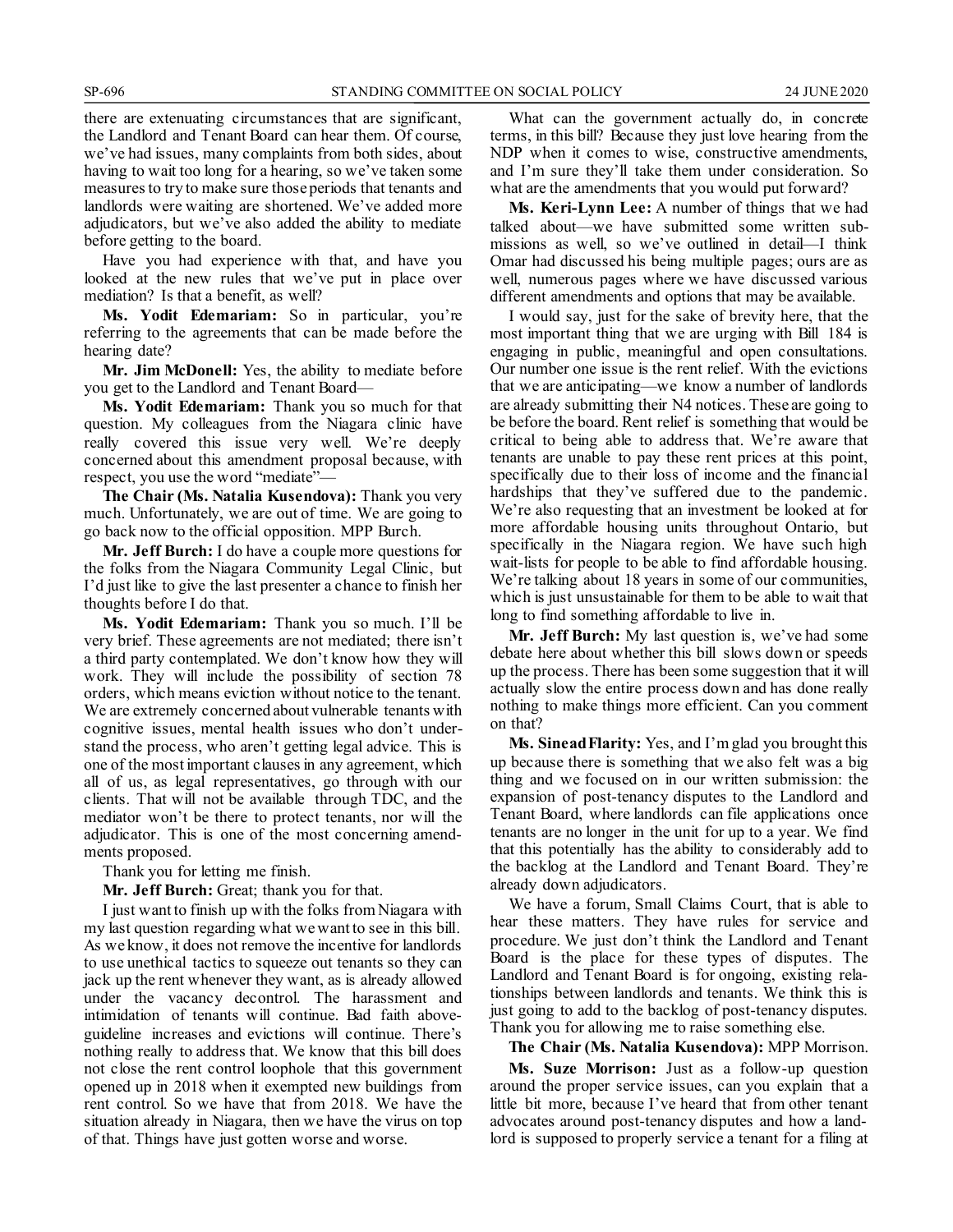the Landlord and Tenant Board if they don't have a new address for that tenant?

**Ms. Yodit Edemariam:** Sorry, is that a question for me?

**Ms. Suze Morrison:** Just to the last speaker; sorry.

**Ms. Yodit Edemariam:** I was unmuted.

**Ms. Sinead Flarity:** Sorry, Yodit; I'm sure you would say a lovely answer.

We just think that, right now, for the Landlord and Tenant Board, within these amendments, there's nothing that states how the landlord will—it takes the onus off the court or the Landlord and Tenant Board, so to speak, to serve the tenants; it's down to the landlord. Like I said, it's designed for existing relationships. Once that's done and the landlord has gotten an eviction for a tenant, I find it hard to grasp that proper service will be done through a landlord. Like I said, Small Claims Court already has those rules and procedures in effect.

**The Chair (Ms. Natalia Kusendova):** Thank you very much.

We will now move back to the government for the second round of questions. MPP Hogarth, go ahead.

**Ms. Christine Hogarth:** Thank you very much, everybody, for coming and speaking today. I know your jobs are very difficult. You deal with a lot of emotional issues every day. I can't even imagine what your day is like, especially in these troubling times. We get a lot of calls into my constituency office both from landlords and tenants, especially people who've lost their jobs and what to do. It's really close to all of us right now, because it's something that we're all hearing on a daily basis.

It's both sides. I want to be clear: We're not saying everyone is a bad tenant; we're not saying everyone is a bad landlord; there are great landlords and there are fantastic tenants. If you can find that combination, that's wonderful. That's why our government had to act during COVID to make evictions illegal because there were some instances where there wasn't that relationship that they could get along and protect that tenant from being evicted when they had a job loss. That's why this bill is quite important, because some of these areas that will help our tenants are actually in Bill 184.

#### **1450**

We can all agree that we need more housing supply, more rental supply, and purpose-built rentals. The more supply we have, the lower the price. Rent cost right now is one of our biggest problems and biggest concerns. I'm in Etobicoke. I know the Rexdale folks, also here in Etobicoke, and rent is very high. It's very high in Toronto. It may not be as high in other areas, but it doesn't matter: It's still high. We want to make sure that we can find affordable housing, which is why we want to make sure that people want to be a landlord—and we want them to be good landlords—because the more landlords we have, the more rental units we have, which brings the cost down.

Today, I just want to talk a little bit about the Housing Services Act that there are going to be some amendments to. That really helps out the most vulnerable in our society. Part of our Community Housing Renewal Strategy is changes to make wait-lists shorter. I know the ladies from Niagara were talking about 15- to 16-year wait-lists. In Toronto, I think it's 15, 16, 17 years, even if that. So we're making some changes there so people can get into units faster. By doing that, we've asked for individuals on waitlists—they're required to prioritize their choices and accept the first unit they're offered, which would help people move up the list and into housing more quickly. These changes to the wait-lists rules will make the lists fairer and more transparent, while allowing service managers the flexibility to make exceptions in extenuating circumstances.

Maybe I'll start with the Niagara group—actually, the gentleman from Durham hasn't been asked anything, so why don't I start with you? What do you think about some of those changes?

**Mr. Omar Ha-Redeye:** Oh, I was feeling a little bit neglected.

#### *Laughter.*

**Ms. Christine Hogarth:** Well, I don't want to do that.

**Mr. Omar Ha-Redeye:** Okay. I will comment briefly on that. I think the schedule there that amends the Housing Services Act under schedule 2 of Bill 184 may be beneficial. I think the challenge there is that most of the implementation is going to be in the regulations, and so there is still quite a bit that we're not quite confident will change or improve the situation.

What I can do, though, is perhaps challenge the notion that housing costs or housing prices are directly or exclusively related to vacancies and availability of units. It doesn't work that way in Durham region, and I do notice that there isn't anybody on the committee here from that part of the province, so it may be worthwhile my highlighting that briefly—that in Oshawa in particular, which is the part of Durham region where we have the greatest housing crisis, we have seen housing vacancies go up from 3% in 2017 to 4.5% in 2018. However, during that same period of time, we've seen rental rates go up, so \$858 for a one-bedroom in 2014 to \$1,204 in 2018.

What's important to notice here is that those increases are well beyond the rent guideline increases. The only plausible explanation, and in fact the explanation that we know happens here, is that landlords play fast and loose, and they get tenants out. It's as simple as that. They will get them out one way or another, even if they have to pay a one-month penalty. That is not enough of a deterrent for them to actually be prevented from engaging in these tactics and then just boosting up the rent by \$100 or \$200 a month for the next tenant. At least in our region, we can say quite definitively that is the reason why we've seen housing prices go up.

So I think that the provisions in Bill 184, in particular that provide for bad faith damages and that provide mechanisms for tenants to get additional documentary evidence, for example, are mechanisms that do have the potential to make a difference in clamping down on what I'm going to call bad behaviour by landlords. I agree: There are good landlords and bad landlords, and there are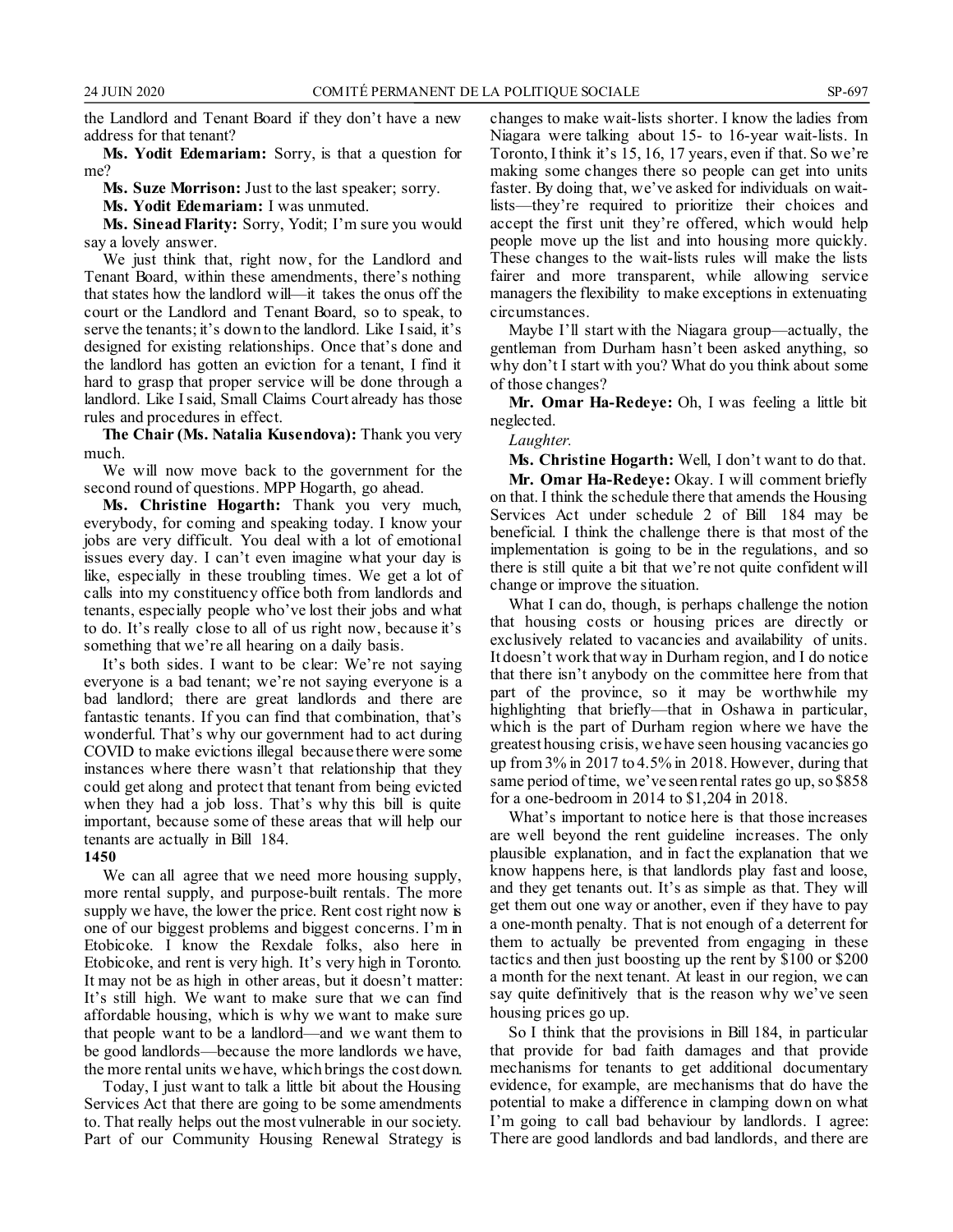good tenants and bad tenants, if you want to phrase it that way. But when we're talking about housing prices, the number of tenants who are engaging in fraud is very, very few, whereas when we actually see the problems with the landlords, it is quite significant.

It may be worth noting—and this is in footnote 16, I believe, of our submission—the history of the tenancy regulation. If you go back to the Davis days and the regulation scheme that was there in that time, it was a very controversial situation in 1982—

**The Chair (Ms. Natalia Kusendova):** Thank you. Sorry, we are out of time.

We are now going back to the official opposition. MPP Morrison.

**Ms. Suze Morrison:** I also would like to direct my questions at the Durham Community Legal Clinic. Would you say, overall, that the balance of power at the Landlord and Tenant Board currently rests with landlords or tenants? Who do you think has more power in the current system in our Landlord and Tenant Board?

*Interjection.*

**Ms. Suze Morrison:** Again, that's for Durham, if we can get them on the screen. You're muted.

**Mr. Omar Ha-Redeye:** There we go.

What I would encourage is for anybody from the committee—or, really, any member of the public—to go to the Landlord and Tenant Board, once it actually is open again, for in-person hearings. I strongly encourage that. Just take a look around. Walk around.

In our neck of the woods, we have one Landlord and Tenant Board in a shared space that can accommodate, I would say, maybe a couple hundred people, but we sometimes have 250 people in standing room only. There are only two full-time adjudicators, three part-time adjudicators and the vice-chair, so we have significant shortages, and decisions that used to come out in 30 days are now taking up to three to four months. We have a serious problem there, but the bigger problem is that if you walk around and you look at who's represented, it's very clear that all of the landlords—every single one of them are represented, and I would say over 95% of the tenants are not represented, if it wasn't for the assistance provided by community legal clinics.

It's for that reason that in our recommendations, we're all for mediation. We're all for dispute resolutions that don't involve hearings. I think those parts of Bill 184 are, in fact, commendable, but the way that they are being implemented is very, very dangerous, because landlords and we know this; we've seen it—will take advantage of tenants, mischaracterize the law, misstate the law and force them into either above-guideline increases for rent or into agreements that are illegal under the RTA, and there will not be an ability to actually rectify that after the fact.

So it is essential that in those agreements—we've made a recommendation; this can be done on-site with the assistance of tenant duty counsel—that those agreements can still be entered into without this direct supervision of the board, but by still ensuring that tenants have some support and guidance from trained legal professionals who are able to look out for their interests and ensure that any settlements are actually in compliance with the RTA.

**Ms. Suze Morrison:** Thank you so much. You've painted a pretty bleak picture in your area. Would you say that, taken in conjunction with the recent 30% cut by this Conservative government to legal aid services, that tenants at the Landlord and Tenant Board will have an even harder time getting access to justice and access to representation as they fight their evictions?

**Mr. Omar Ha-Redeye:** We were actually at the other committee for Bill 161 very recently, where we were discussing this. We are fortunate in our part of the province, in that we have an effective cut of about 1%. So we did not receive, for example, the equivalent of a 22% cut that some of the Toronto clinics face. But what I can say, and I'll reiterate here, is that that 1% cut has had a debilitating effect in our clinic. It's resulted in staff morale plummeting, an incredible amount of turnover. I am new in my role at the clinic as a result of some of that turnover. It really has impaired front-line services.

I think this is the challenge, that when we're looking to have an efficient budget and use taxpayer dollars properly—which we should be; we should all be accountable—not every social service has the same amount of administrative expenses or bloating or inefficient use as other services. What I can say about the community legal clinics is that we are as lean as they come. As the executive director, I'm also a lawyer and I also provide front-line legal services.

Without question, those cuts, as well as perhaps some of the changes that are going to come from Bill 161, are going to impact our ability to actually assist individuals in legal problems and disputes. It unfortunately doesn't exemplify a true understanding of the role which legal clinics play, which isn't simply to fight landlords. That's not what we do. The vast majority of our work often does involve encouraging mediation and settlement, and advising tenants that what they need to do is pay their rent and then seek the remedy. So landlords then get that rent money that they would otherwise not receive, and are able to be satisfied in that respect.

We actually reduce the conflict, we expedite the proceedings and we actually save the tribunal an enormous amount of time. Unfortunately, these cuts were placed in exactly the wrong places, in the wrong social services and to the wrong providers, who were actually providing very essential services to the most vulnerable and the most needy members of our community.

**1500**

**Ms. Suze Morrison:** Do you think overall that Bill 184 will disproportionately impact vulnerable people in our communities from maintaining their housing and preventing homelessness, specifically as we think about folks with language barriers, newcomers or people with disabilities?

**Mr. Omar Ha-Redeye:** When you have landlords provided with the ability to force a settlement—and that's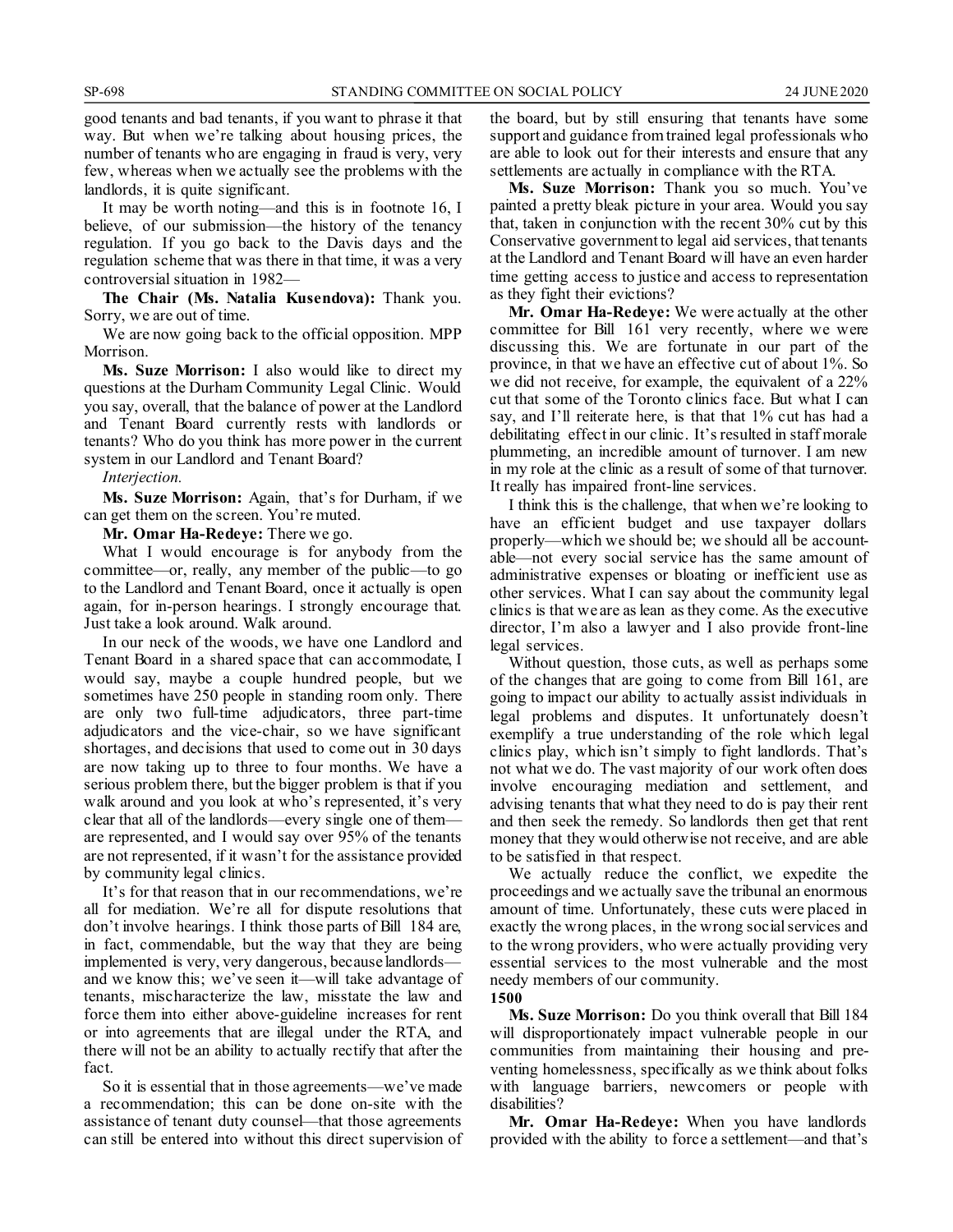what's happening here—without any supervision and without any legal advice, you can 100% be guaranteed that some of those individuals who are forced into these agreements will not have English as their first language, will not have legal literacy or financial literacy and will not understand the implications of the agreement that they're entering into. So yes, this is a very dangerous approach, not simply because of, as I've mentioned, the fact that these people are entering into improvident agreements, but also because we are still on the tail end—not even on the tail end—of the COVID-19 pandemic. As you've heard from Rexdale, we're going to see a second wave; we're quite confident of that. And if we don't put the brakes on Bill 184, we're actually going to have people hurt very significantly—

**The Chair (Ms. Natalia Kusendova):** Thank you very much. Now we are going, for our last round of questions, to the government. MPP Karahalios, go ahead. Can you please unmute?

**Mrs. Belinda C. Karahalios:** Can you hear me now?

**The Chair (Ms. Natalia Kusendova):** Yes, we can. Go ahead.

**Mrs. Belinda C. Karahalios:** Thank you, everyone, for coming here this afternoon and sharing your feedback and, in some cases, your stories. I'm the member for Cambridge, so we do—obviously, every community in Ontario has renters and landlords. As MPP Hogarth had mentioned, we do get a lot of this in our constituency offices. By the time you come to a government official, you've kind of reached the end of the line, so we do hear, I would think sometimes, the worst of the stories, as would you in your professions and your work. I try to always go into these things without having that bias from hearing these stories.

I agree. We need to make—first, this is for Yodit; I hope I pronounced your name right—we need to make renting easier and fairer for both tenants and landlords, agreed. Our proposed changes to Ontario's rental rules will make it easier to be a landlord while enhancing protections for tenants to make life more affordable. We've heard from tenants who have been unfairly evicted from their homes. That's why we're increasing fines, raising compensation and tightening the rules to encourage everyone to follow the law.

Bill 184 will provide stronger protections for tenants by requiring landlords with small buildings to give tenants one month's rent in compensation for evictions for renovations or repair, or when they evict the tenant on behalf of a homebuyer who wants to use the unit themselves; increasing maximum fines for offences under the Residential Tenancies Act, 2006; and requiring landlords to disclose to the Landlord and Tenant Board, or the LTB, if they have previously filed for an eviction so they can move into or renovate the unit, to help identify repeat behaviour.

The changes would also shift many disputes, such as unpaid utility bills, from Small Claims Court to the Landlord and Tenant Board, making the resolution process simpler and more streamlined. Tenancy disputes can also be resolved more easily through these changes by making it possible to provide mediation before the Landlord and Tenant Board hearing date.

As well, we are proposing faster resolution of disputes by asking tenants to inform their landlord of any new concerns they want to raise at the hearing. This will reduce delays and encourage discussion of concerns.

My question is, what concerns are you hearing from your clients about community housing? If you'd like to elaborate on if you could.

**Ms. Yodit Edemariam:** Thank you so much for your question. We do serve a lot of clients who live in community housing in our area. That would be Toronto Community Housing. As my colleague Omar mentioned, my understanding of the proposed amendments right now is quite general. Some of the things that I would highlight for the government are, as other colleagues have mentioned, broad consultation, particularly with tenants of social housing. I myself have learned so much from my clients in terms of their experiences of living in social housing, the onerous processes of having their rent calculated—anything from rent calculation to making sure the housing provided is safe and well-maintained—and also that the stigma many people face when living in social housing is addressed in terms of communication.

Part of that, again, comes from the tenants themselves. When you speak with tenants who live in community housing they will tell you about the gardens they've started, the communities they're building and the families they've raised there. This is not short-term housing; this is part of communities being built. Ensuring a robust availability of social housing in Ontario is key, and a situation, along with the stigma—to make sure that tenants are supported. Many tenants who live in social housing have disabilities, mental health issues or other health concerns and are often working multiple jobs to make ends meet—and to make sure that the interaction is respectful and also that they get connected with appropriate supports, ensuring an equity lens to these deliberations.

Finally, I would note one concern with social housing and rent-geared-to-income is that the harder people work in social housing, the more they pay to the landlord. That is one thing that I would highlight that I hear from clients who work overtime and then of course because it's geared to income, they pay that to the landlord, so it's harder then for them to move out or to relocate or to move on.

You raised a couple of issues, and I just wanted to pass it on to my co-presenter, Ahmed Ismaiil, if that's okay, just to speak to tenants seeking compensation after they've been evicted and how that's so difficult.

**Mrs. Belinda C. Karahalios:** Yes, thank you so much for that. I think her colleague wanted to speak.

**The Chair (Ms. Natalia Kusendova):** Please unmute. We still can't hear you.

**Mr. Ahmed Abdi Ismaiil:** Hello? How about now?

**The Chair (Ms. Natalia Kusendova):** Go ahead.

**Mr. Ahmed Abdi Ismaiil:** I live in Etobicoke North and we see a lot of problems for tenants over the last two years. Because there is a shortage in the housing market,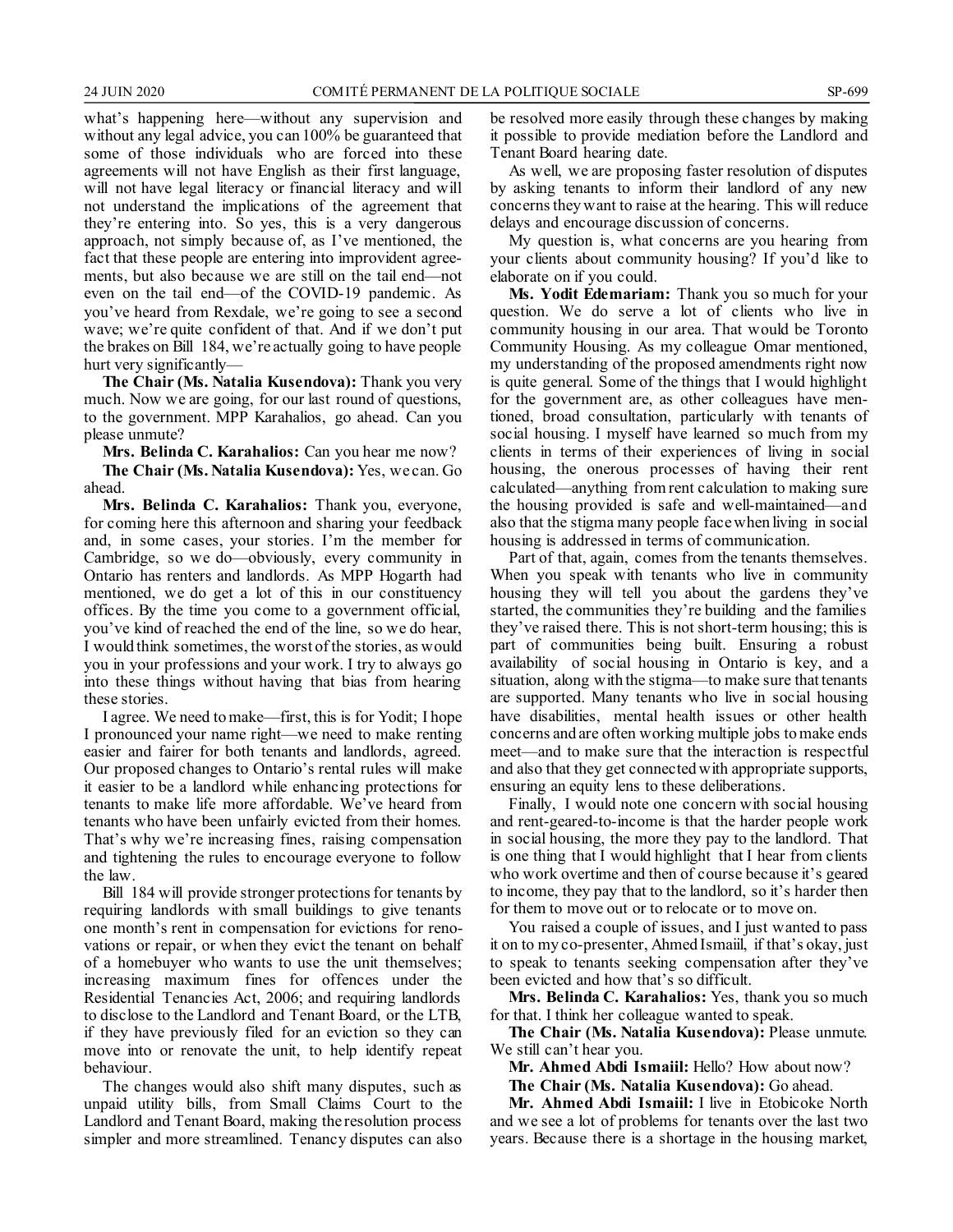they will ask for a lot of rent increases from \$200 to \$300 to \$400, and people can't pay that. Usually they tell them that's illegal, and once they do that they get served with an N12. They can't fight the N12 because it's something that they don't know and they lack the language. They don't know where to go to seek help, so landlords take advantage of that and they usually evict the tenant.

What I notice is, they send a letter telling them to pay them \$600. The tenant will—

**The Chair (Ms. Natalia Kusendova):** Thank you very much. I'm so sorry, but we are out of time.

Now for our three minutes of questions by the Liberal independent member, Mr. Blais.

**Mr. Stephen Blais:** Mr. Ismaiil, if you wanted to finish your thought, please go ahead and finish your thought.

**Mr. Ahmed Abdi Ismaiil:** Thank you so much. It's hard for the tenants to fight the N12. Because usually with the landlords, they've seen a lot of tenants being evicted from this community; it's very hard for them to fight the N12.

The compensation that the government is proposing is very great, but it doesn't really help because the market rate now for a two-bedroom in our area is \$2,000 and a three-bedroom is \$2,500. The landlord is going to make that money within one year, so the landlord has nothing to lose. Even if he gets penalized, he has nothing to lose. We need strict laws. Thank you very much.

**Mr. Stephen Blais:** Thank you for that. Mr. Ismaiil, we've heard that the restriction on evictions during the pandemic, while obviously helpful in the immediate term, is creating this built-up problem in terms of arrears that might be building up and the challenge that others have spoken about.

I'm wondering if you could talk about what the economic impact of COVID has been in your community and the fear that might be building up in terms of what that might lead to once evictions are allowed to continue again.

### *Interjection.*

**Mr. Stephen Blais:** Could he be unmuted, please? **1510**

**Ahmed Abdi Ismaiil:** Okay. Even before the coronavirus pandemic, we had a lot of eviction notices, so it's going to add to that because of the coronavirus. I think this meeting would be better if it was postponed to a live meeting instead of video conferences. We could show the government that there are a lot of people who are involved and who are threatened with evictions, and with coronavirus and the pandemic, it will add on to that. It would help. Like some of the colleagues mentioned, this bill is at the wrong time.

#### **Mr. Stephen Blais:** Thank you.

Very quickly, Yodit: You had spoken about this problem, as well. I'm wondering if you have any sense of how big this particular issue might be as we approach the removal of the restriction.

**Ms. Yodit Edemariam:** It's huge, and I don't think you need me to tell you that. I think the government responses thus far have shown us how serious the situation is. How quickly municipalities have ensured that people who are experiencing homelessness are housed during this time; making sure that people living in congregate settings are able to physically distance—that is recognition that is happening at all levels of government. We are deeply concerned in the Rexdale community. We're getting multiple calls from tenants who are trying very hard to pay their rent.

I'm going to just second my colleague Omar's comments about what legal clinics do. We explain rights and responsibilities. We tell tenants—

**The Chair (Ms. Natalia Kusendova):** Thank you very much. Unfortunately, we are out of time. I'd like to thank all of the presenters. As a reminder, the deadline to send in a written submission will be 6 p.m. on June 26.

#### COMMUNITY LEGAL SERVICES OF OTTAWA

#### ONTARIO ABORIGINAL HOUSING SERVICES

#### MS. DAYNA SPARKES

**The Chair (Ms. Natalia Kusendova):** We will now be moving on to our next round of presenters. We have with us Community Legal Services of Ottawa, represented by Sarah Sproule, the director of legal services. Welcome. Thank you for joining us. You have seven minutes for your presentation, and you may begin by stating your name for the record.

**Ms. Sarah Sproule:** Hi. I don't know if my video has started yet. Can—

**The Chair (Ms. Natalia Kusendova):** No, we can only hear you. We can't see you.

**Ms. Sarah Sproule:** Okay—oh, there I am. Hello. Nice to see you all.

Good afternoon. Thank you to the committee members and other panellists for giving me audience today. I'm a lawyer with Community Legal Services of Ottawa. I know you've heard from a lot of clinics today, but bear with me.

I'm here to speak about my community, and housing comprises a significant part of the work done by my organization. In our roles as tenant advocates and tenant duty counsel, we see all kinds of housing-related issues facing our city, some of which are explicitly addressed in this legislation, but today I must speak about the two ongoing emergencies that my community is facing and my fear that Bill 184 will exacerbate them.

Crisis number one is that Ottawa is facing a housing and homelessness crisis. The depth of this crisis became monstrously clear to me on September 17, 2018. On that day, a woman came into my office looking for help because she had nowhere to sleep. After being discarded by her family, she had been forced to sleep on the living room floors of people she met at churches, or at times even outdoors. This anecdote may sound unfortunate to you, but perhaps not all that unusual, but here's the thing: She had with her her three-year-old daughter, who had been experiencing homelessness alongside her mother for weeks.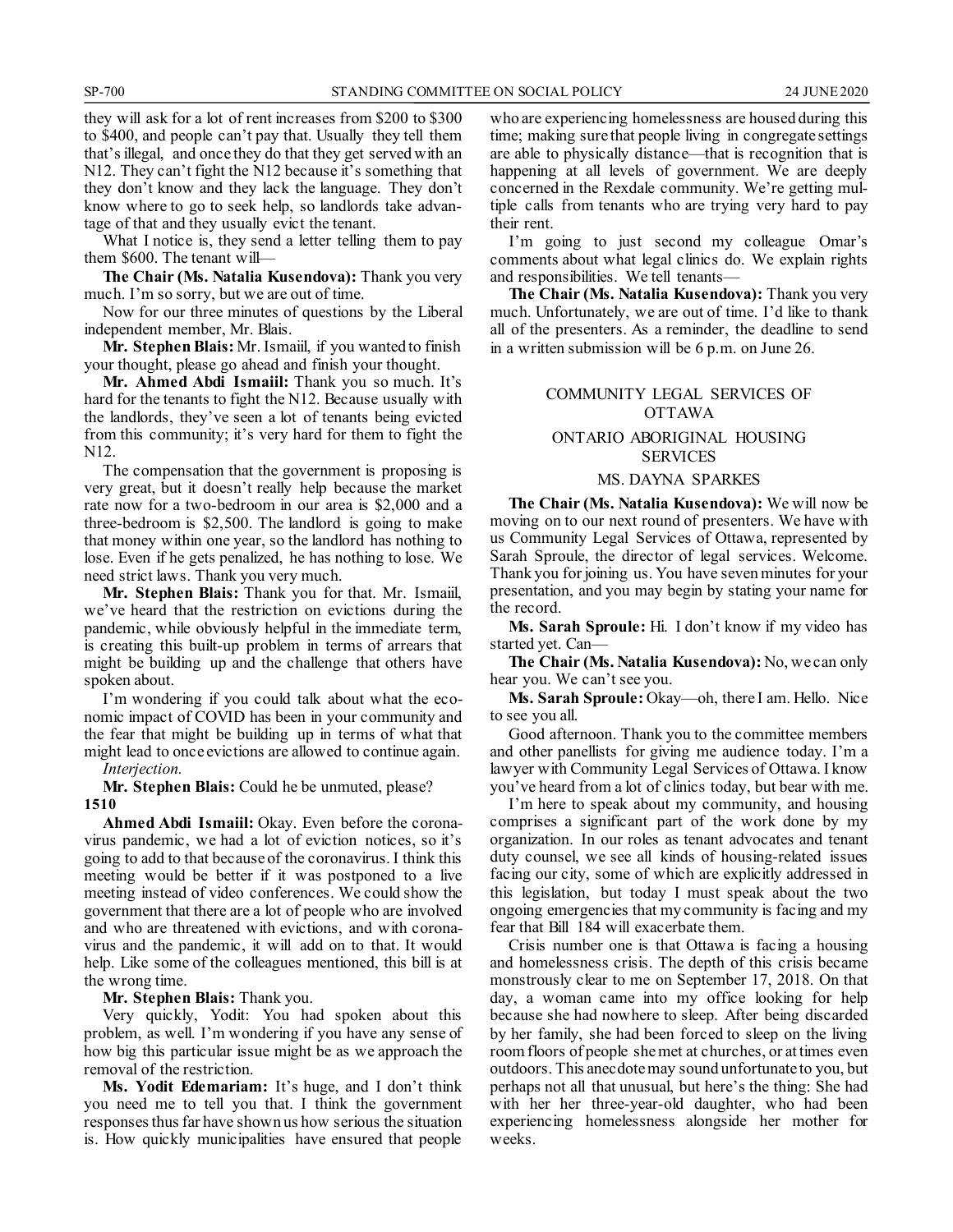I've lived in Ottawa most of my life, but never did I imagine that in a city that has so much, our nation's capital and the second-largest city in our great province, we would have homeless toddlers. After that day, I became fully aware of the scope of Ottawa's housing and homelessness problem, and I'd like to just very briefly share with you some facts that I think best illustrate the magnitude of the crisis.

Average rents in Ottawa have increased 25% over the past five years. A worker would need to have made \$26 an hour last year to afford an average two-bedroom apartment. Close to 100 people sleep outside every night, 600 families are living in emergency hotels and 12,000 households are on the waiting list for subsidized housing. People are falling into rent arrears and being evicted into homelessness, families are living in hotels, and children are homeless.

And now, we're also contending with a second crisis, a health crisis and an economic crisis of historic proportions, the COVID-19 crisis. Research has shown that homeless populations are disproportionately affected by pandemics, both in terms of infection rates and mortality rates. People facing homelessness are at greater risk of contracting COVID-19 for the simple fact that they cannot do what we are all being told to do. They cannot socially isolate.

The confluence of the housing and homelessness crisis and the COVID-19 pandemic has created an unprecedented housing-related crisis in Ottawa and across the province. I would submit that a crisis of such scale with such deadly consequences should be at the forefront of every public effort, every policy decision and indeed every bit of legislative reform. But, unfortunately, Bill 184 does nothing to address this crisis. Instead, it contains a provision that could serve to make things much, much worse.

Presently, a tenant who is facing eviction due to rent arrears cannot be evicted without an opportunity to appear at the Landlord and Tenant Board. Bill 184 proposes an amendment to section 206 of the Residential Tenancies Act which would allow the Landlord and Tenant Board to authorize evictions to be attached to repayment agreements made between landlords and tenants outside the tribunal setting. In essence, this means that tenants can give up their right to a hearing about rent arrears before one is even scheduled, and, in doing so, they'll give up a myriad of protections that ensure they don't sign their own eviction orders due to fear, or pressure or even basic misunderstanding.

For now, tenants who attend the Landlord and Tenant Board for arrears are given basic information from tenant duty counsel. They're given updated rent ledgers from their landlords which explain precisely how much rent is owing and confirm that the landlord hasn't actually just made an accounting error. They're given the option of seeking the assistance of a mediator to create repayment plans that they can abide by and that their landlord can live with. They're given information about arrears assistance that might be available through city programs. They're given an opportunity to explain to an adjudicator the circumstances surrounding their arrears and the impact that eviction may have on them and their children, and they can request extended repayment plans as relief. But most importantly, they're given the chance to confirm in person, after speaking with a lawyer or a mediator, that they understand the no-notice eviction consequences that will result from failing to meet a term of their agreement.

With the amendments to section 206, tenants who are just a day late or a dollar short in meeting their repayment obligations can now be subject to eviction without notice or hearing. Given the economic pressures of the COVID-19 shutdown and the recent pause on arrears hearings, we anticipate that a great many tenants will be facing rent arrears and feel pressured to come to an agreement so that they don't lose their housing at this dangerous time. Allowing repayment plans without a hearing removes the onus on landlords to prove the basic fact of their application for eviction: that there is an amount of rent owing. This unnecessarily opens the door to bad-faith arrears evictions.

At first reading of Bill 184, Minister Clark recognized that while most landlords operate in good faith, some do not. I have seen this unfortunate reality time and time again. Earlier this year, I was assisting a man who had breached his repayment agreement. Do you want to know precisely how he breached it? It was by mistakenly paying \$10 less than the entire amount of the arrears owing. Even though he made this payment in person by direct debit to his landlord's staff, no one alerted him to the error. Even more egregiously, the landlord immediately applied for an ex parte or no hearing eviction, and refused to accept the outstanding \$10 when the tenant realized his error and attempted to clear the arrears. He was a long-term tenant with a below-market average rent. He lived there as a working single father with his 12-year-old son.

During this time of exceptional anxiety and hardship, where the vulnerabilities faced by our low-income, marginalized and racialized communities have been laid bare, it would be a shocking mistake to allow tenants to facilitate their own evictions by signing agreements they don't understand, agreeing to repay a debt that has not been proven and whose terms they might not be able to meet, and it would undoubtedly contribute to our shameless homelessness crisis. We cannot let this happen to our communities in Ottawa and across this province.

We urge this committee to amend Bill 184 and remove the changes it proposes to section 206. We urge the government to focus on positive measures to alleviate the harm caused by homelessness and COVID-19, such as rent relief measures, investments in affordable housing and arrears relief guidelines for the Landlord and Tenant Board. I thank you for your audience.

**The Chair (Ms. Natalia Kusendova):** Thank you very much.

Our next presenter is Dayna Sparkes. Welcome. You have seven minutes. You may begin by stating your name for the record.

*Interjection.*

**The Chair (Ms. Natalia Kusendova):** Okay. We will be moving on to Mr. Justin Marchand, the executive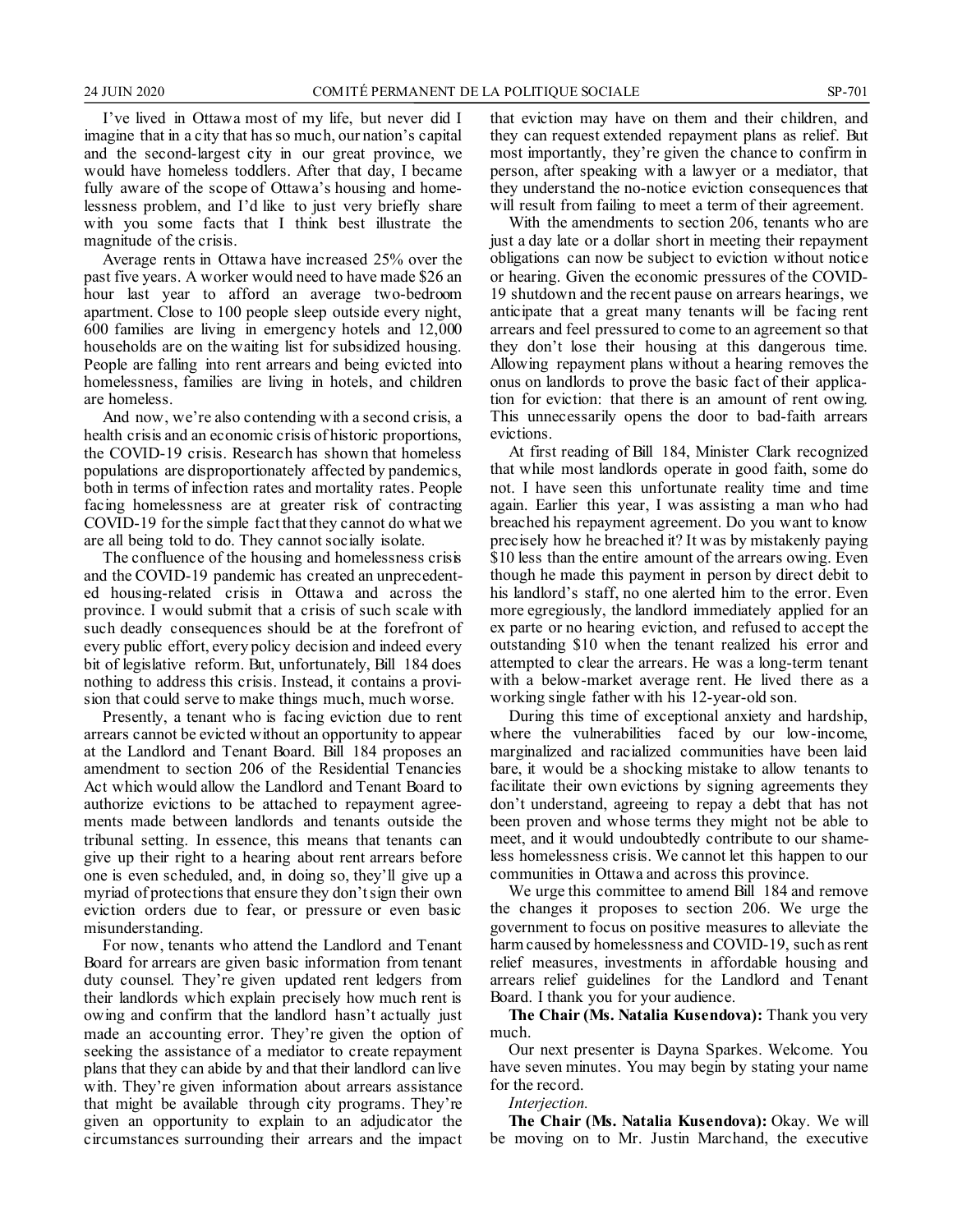director at Ontario Aboriginal Housing Services. Welcome. You have seven minutes for your presentation. Please begin by stating your name for the record.

#### **1520**

**Mr. Justin Marchand:** Good afternoon. Aanii. Hello. My name is Justin Marchand and I'm Métis of Algonquin, Mi'kmaq and French descent, among other backgrounds. I'm currently the executive director of Ontario Aboriginal Housing Services. I'm thankful to the Standing Committee on Social Policy for providing us with the time to speak regarding certain items in the proposed Bill 184, Protecting Tenants and Strengthening Community Housing Act. Our comments today are made from the perspective of an Indigenous non-profit housing provider.

We own and manage approximately 2,500 units of a mix of housing, including rent-geared-to-income, supportive housing, affordable housing and market housing, to people of all backgrounds right across Ontario. In addition to property management, we provide various other housing-related supports, and in total, it's an honour for our entire team to serve over 10,400 people every day.

We don't and we can't do this alone. Our success is due precisely to our ability to work together in partnership. Our partnerships start with the strength of our board, which is comprised of the Ontario Native Women's Association, the Métis Nation of Ontario and the Ontario Federation of Indigenous Friendship Centres. We have partnerships with local service agencies, numerous service managers in the south and district social services admin boards in the north. We work with private sector partners, including over 3,000 small [*inaudible*] across Ontario and two of the big five Canadian banks, and we have been a supportive and award-winning member of the local chamber of commerce in Sault Ste. Marie for the entire 26 year existence of our organization. Our provincial office is located in Sault Ste. Marie, home to Minister Romano, and we have satellite service centres in Dryden, Timmins, Sudbury, Peterborough and Hamilton.

We do this work with one focus in mind: to provide safe, affordable housing for Indigenous people living in urban and rural areas of Ontario. We serve all people. In fact, 50% of our services help Indigenous people and 50% of our services help non-Indigenous people. It is in this context that these comments are made today with respect to Bill 184.

The first item is with respect to the concept of adequate notice and the Landlord and Tenant Board. Proposed changes to the LTB processes would require that tenants provide advance notice for any related issues at a hearing for non-payment of rent. One of the principles of natural justice is that there be adequate notice and a fair hearing. Bill 184 does indeed have provisions that support these principles of natural justice.

When a tenant has a good faith complaint or a report about an unresolved maintenance issue, this means that the landlord will have received adequate notice about the maintenance issue prior to the hearing. The effect should be to incent landlords to adequately address, or at least to undertake to address, the maintenance issue prior to the hearing. In other words, if the reason for the non-payment of rent was withholding payment due to not completing required repairs, then by simply requiring adequate and fair notice, there is an opportunity to remedy the primary underlying issue, i.e., outstanding repairs, and for the resulting issue, i.e., non-payment of rent, all to be resolved in advance. The side effect is avoiding the need for a hearing altogether, and the outcomes include a tenant with a repaired housing unit and a landlord who has collected the rent necessary to pay for the operation of the building.

For the landlords who act in bad faith by ignoring reported maintenance issues, tenants do have an opportunity to be heard before the tribunal regarding an unresponsive landlord. Landlords who do not take reasonable steps on reported maintenance issues will not be able to claim lack of knowledge at the tribunal since they will have received formal notice through the tribunal as well as, presumably, through numerous reports by the tenants through other methods. If tenants are not able to provide adequate notice in advance of the hearing, then tenants are to provide the tribunal with a satisfactory explanation on why the issue was not raised in advance. Presumably, the tribunal will continue to act in fairness in recognizing legitimate issues for some tenants who may face barriers in this area.

This respective provision in Bill 184 should have the effect of promoting transparency and resolution of any outstanding repair issues and ensure that non-payment issues brought before the tribunal receive proper and fair focus.

Secondly, on mediation and dispute resolution processes, disputes between two parties can be successfully resolved through communication, and specifically through mediation or dispute resolution processes. Bill 184 expressly encourages and provides options that allow for tenants and landlords who wish to work together in good faith to resolve issues without the tribunal. However, if either a landlord or a tenant wishes to appear before the tribunal, both parties still retain that right.

Some other issues that impact some non-profit housing operations: With respect to changes that will impact organizations such as ours, many of those details are yet to be determined through regulations. Minister Clark has demonstrated through his actions that he is a keen, interested and thoughtful listener, who in fact does follow through on his commitments. We look forward to being included in consultations on the regulations to ensure that the needs from different stakeholders are considered and appropriately implemented.

Moving forward, we would encourage Ontario to consider various options to move towards a fully functioning Landlord and Tenant Board. This could include opening up mediation processes without affecting tenancy in the near term. There will most certainly be a backlog of hearings added to an already increasingly lengthy tribunal process, so therefore opening up communication options for tenants and landlords would be a welcome first step towards resolving these issues.

I would also be remiss if I did not take a short opportunity to let the committee know that there are over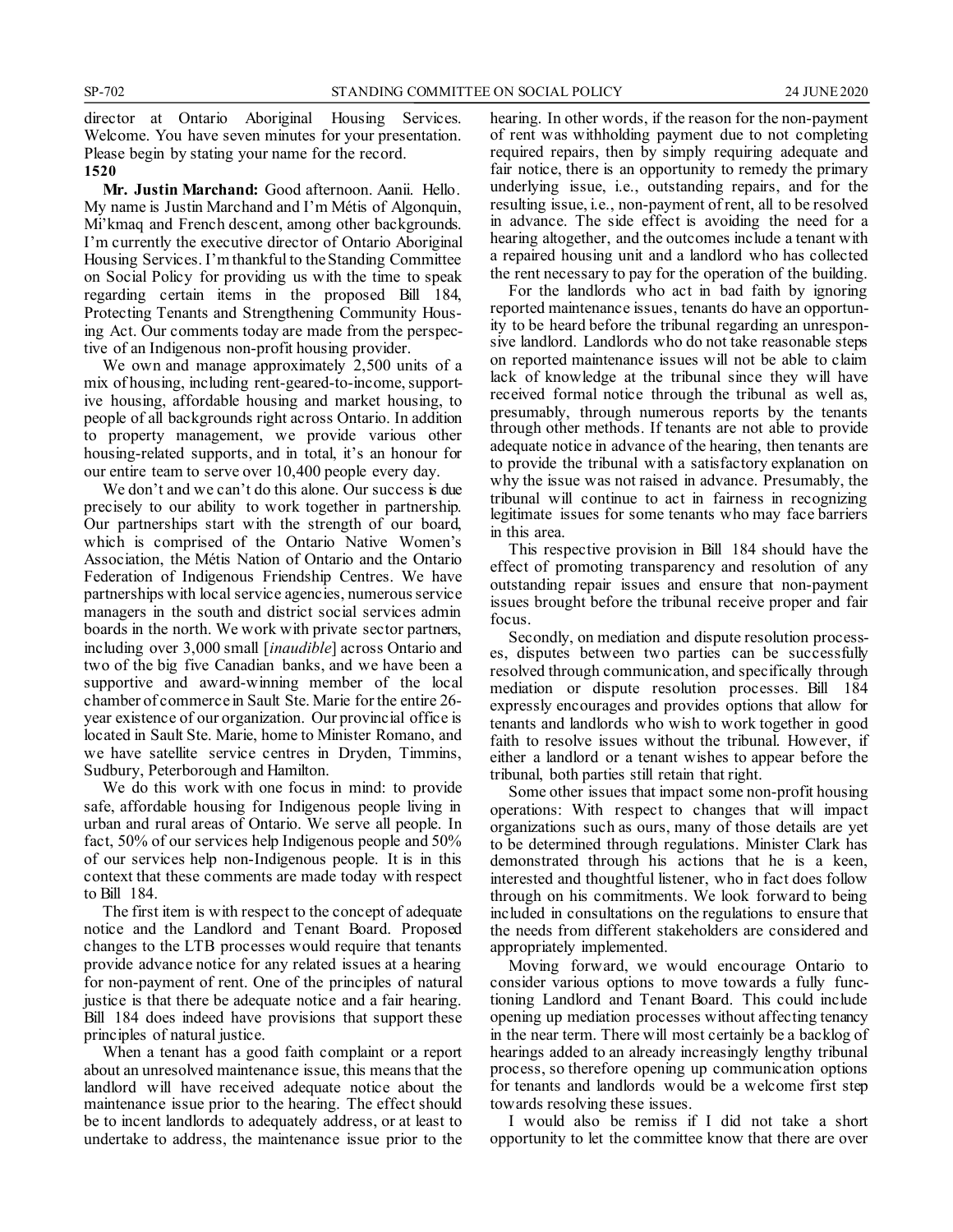80,000 Indigenous people living in urban and rural areas of Ontario who do not have safe, affordable housing. As the pandemic has continued, it has become clear that people who are experiencing homelessness are at a higher risk of contracting COVID-19 than those who are not. We know that the subsequent transmission rate for people accessing shelters is four and a half times greater than someone who does have safe, affordable housing. According to municipal stats across Ontario, anywhere from 27% to upwards of 99% of people experiencing homelessness are Indigenous, depending on the commun-<br>ity.

The good news is that we know how to effectively address homelessness in a fair, just and responsible manner. We are working together with Ontario on effective solutions, but we need to do more together. We also know that safe, affordable housing is an affordable and much smarter solution for the province of Ontario. Does it really make sense to continue with hallway health care when we know that safe, affordable housing is a much less expensive, and also more appropriate and more dignified, solution? Does it really make sense to continue promoting institutionalized shelter when we know that safe, affordable housing is actually a net cost-saver to other provincial systems?

In closing, Bill 184, Protecting Tenants and Strengthening Community Housing Act, promotes communication between tenants and landlords while retaining the right of either tenants or landlords to continue to pursue remedies through the tribunal if needed, or indeed even if desired. Bill 184 does this by requiring fair issues to be heard before the tribunal. Bill—

**The Chair (Ms. Natalia Kusendova):** Thank you very much. Sorry, we are out of time. Is Dayna Sparkes with us?

**Ms. Dayna Sparkes:** Yes, I am.

**The Chair (Ms. Natalia Kusendova):** Welcome. You have seven minutes for your presentation. You may begin by stating your name.

**Ms. Dayna Sparkes:** Thank you. Good afternoon, committee members. My name is Dayna Sparkes, and I'm a member of ACORN in Hamilton, an advocate group for social justice. Housing is one of those things that we fight for.

Bill 184, and more specifically the proposed changes that Bill 184 is trying to achieve, is the reason I am here today. Bill 184, also known as the Protecting Tenants and Strengthening Community Housing Act, 2020, is anything but protecting for tenants. The Progressive Conservative government wants to protect landlords and developers so that they may prosper.

There is a housing crisis, and it has been here for a long time. Affordable housing is a commodity, and not many residents have access to it. Now more than ever, since COVID-19 took over our lives, this is not a time where our government should be pushing a bill like Bill 184 so vigorously, as it can cause displacement for so many people. This bill could leave thousands homeless.

This bill supports landlords and making the eviction process a lot easier. It is proposed that tenants may or may not have the right to defend themselves in a hearing at the Landlord and Tenant Board. This bill could allow tenants to have no hearing at all.

Consider a young family, for example. What if one or both parents has just lost their job, which is a considerable possibility these days? Now that young family can't make their rent that month, because neither parent was able to secure funds because they have to wait for employment insurance to kick in. They might not even be eligible for EI. Their rent is wildly overpriced, because their home is owned by a huge development company who only care about getting their tenants' money in their pockets. This is a scenario that is already a reality now. What could happen to the family? They could get evicted with no hearing because that landlord gained that power through Bill 184, if it passes.

What if the young family opt to make a payment arrangement with their landlord? What if they couldn't honour that arrangement because finances still aren't what they were before, because they only received 55% of their previous earnings? I receive a total of \$672 on parental leave. It's not even close enough to live off.

**1530**

Under the RTA, the landlord and tenant can make an agreement for repayment, and if the tenant fails to keep to that arrangement, the tenant is still entitled to a hearing. If Bill 184 is passed, it would allow landlords to proceed with an eviction order without the opportunity for tenants to speak for themselves. How is this tenant protection?

The reality is that many people could end up homeless, on the streets or in a shelter until they are able to find attainable, affordable housing. Our government has a responsibility and a duty to the people of Ontario to be finding solutions to our housing crisis instead of giving more power to massive development companies and landlords that are taking over. If this bill is passed, it will create a domino effect of disaster for so many Ontarians.

There are so many ways that Bill 184 could affect tenants' lives. As I previously stated, it is quite clear that it is promoting development companies' profit schemes and, in turn, it will turn the Landlord and Tenant Board into a bill collector. It would give the LTB the capability to let landlords pursue tenants or former tenants for rent or utility arrears through adjudication. This currently happens in Small Claims Court and it should stay in Small Claims Court, because the LTB is backed up enough without having to handle those types of disputes. I have had to wait many months personally for a matter to be addressed at the LTB. There just isn't enough time for things that already don't function well.

I think anyone who rents dreads the time they know that their rent is going to increase. It is wildly unfortunate that so many landlords push on and give tenants illegal rent increases. This happens when the landlord goes above the guideline percentage that Ontario sets for the year.

Bill 184 says it doesn't matter if you get an illegal rent increase. If the tenant pays the rent increase, it becomes a binding contract. This means that a tenant once again loses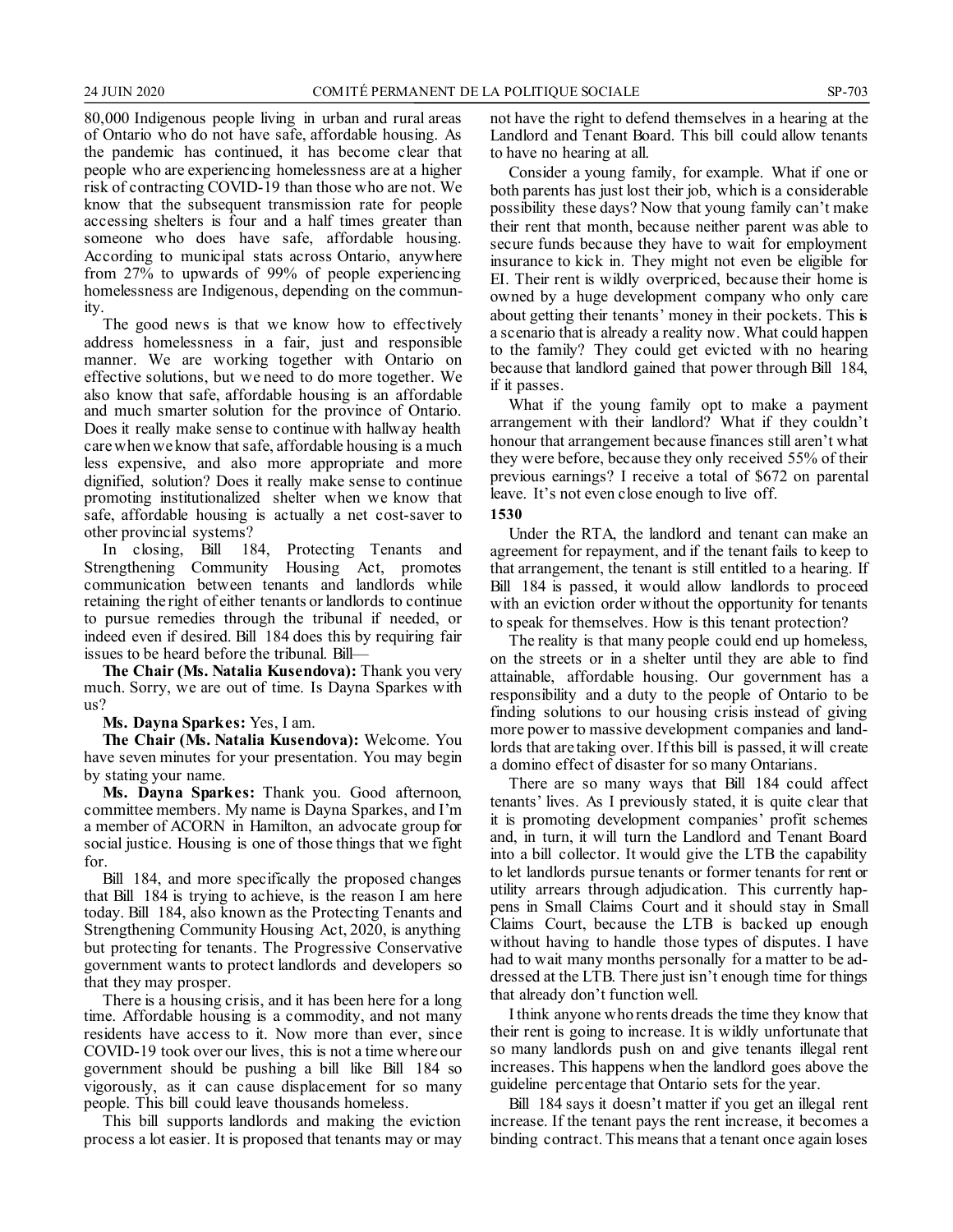the right that the Residential Tenancies Act provides. There may be an instance where that tenant pays with preauthorized debit and doesn't see the rent increase. What if the landlord just plain doesn't give it to the tenant before 90 days or doesn't give it at all? It's an absurd idea, let alone bill. This is another way that shows Bill 184 is working for landlords.

We don't need Bill 184. ACORN is calling for a rent break for tenants, a freeze on rents during COVID and the eviction process and vacancy control. All of those will really protect tenants.

At this time, I would just like to say I'm thankful to have spoken here, and I really feel passionately that there are so many negative benefits of Bill 184. We need help, we need protection and for our government to stop putting us in dangerous waters. Thank you again. I'm saying no to Bill 184.

**The Chair (Ms. Natalia Kusendova):** Thank you very much.

We will now begin our questions with the government side. MPP Martin.

**Mrs. Robin Martin:** Thank you very much to all the presenters for coming today and giving us your thoughts on the legislation, Bill 184, that we're considering.

This is the first presentation we've had as well from an Aboriginal housing supplier, so I want to thank you for coming, Mr. Marchand. I had some questions for you. You were quite supportive in your comments about some of the changes that we're bringing forward in the bill, and I was struck by your language. You said that the act promotes communications between the landlord and tenant, and I think you talked about how mediating and resolving disputes without having to go to the Landlord and Tenant Board could be positive as a way of not having to go to the nuclear option of evicting a tenant if it's something that you can otherwise deal with. Could you just elaborate a bit on why you see that as a positive step?

**Mr. Justin Marchand:** Sure. Thank you, MPP Martin. I do think it does promote communication. The last thing that we want to do as the landlord is evict tenants. We try to work voluntarily with our tenants in advance. We certainly do that to avoid bringing tenants to the tribunal. We do that to avoid the cost and time of our organization attending the tribunal. I just think that if there are willing partners—again, tenants don't have to undertake that process, but if they're willing to do so, if they know that their landlord understands the situation, why they've fallen behind, and if they agree on a mutually acceptable payment solution plan, then two parties should be able to come to an agreement together.

**Mrs. Robin Martin:** Yes, I agree. You also spoke about the principles of natural justice and how having adequate notice of issues to be raised at a hearing is important for all the parties, to know what they're there to talk about and also whether they can resolve any issues without having to resort to a hearing. Do you want to talk a little bit about what it's like to not have adequate notice, I guess, of issues raised at a hearing and how that effects the ongoing processes at the Landlord and Tenant Board?

**Mr. Justin Marchand:** Sure. I'll say this in the context that the vast, vast majority of our tenants are very cooperative. They appreciate the service that we're providing and they know that the responsibility is a twoway street. However, sometimes when we appear before a tribunal for a nonpayment of rent—and I'll reference that specifically, because that's what the legislation talks to. Some tenants who are not there in good faith, I'll say and, again, it's a minority—might try to bring up lastminute maintenance issues that we've never heard of before. All that does is ask the tribunal to adjourn the session so that we can go back to our property management office, get the right information available so that we can appropriately respond. And then, having to wait for another one, two or three more months for that hearing to be rescheduled really puts out other tenants on our waitlist or other community members on our wait-list, who do need access to safe, affordable housing.

With respect to the issue of bringing forward issues that we're not aware of, it's inherently unfair in a justice or a tribunal process to not let the other party know what you're there for. When landlords bring forward a tenant to the tribunal, we have to let them know that you're here for nonpayment of rent. It's just a matter of a respectful twoway street, that if there's something that the landlord didn't do correctly, they have the opportunity to be told what that is so that they have the opportunity to first, ideally, just simply correct the problem. And second, if they can't correct it by the time the hearing is there, that they can at least come to the tribunal and present a plan, which really just enhances the effectiveness of the tribunal, both in terms of justice or fairness for the landlord and the tenant.

**Mrs. Robin Martin:** And do you see any virtue in the proposed change to allow utility payment disputes and things like that to come to the same tribunal, the landlord and tenant tribunal that we have in the legislation, as opposed to having to go to a separate adjudicative body like the Small Claims Court? Do you see any benefit in that?

**Mr. Justin Marchand:** Absolutely. If the Landlord and Tenant Board is there for landlords and tenants to address those issues, that's exactly where that should be. Tenants or landlords shouldn't have to go to—and again, it's for both parties. Neither should have to go through multiple tribunals and navigate multiple justice systems for the same type of relationship.

**Mrs. Robin Martin:** And I wanted to ask you what you see as the key priority actions government could take to improve housing outcomes for Indigenous people living off-reserve.

**Mr. Justin Marchand:** For that, it's really expanding what we're already working on with the government of Ontario. We have solutions that we've worked on together. We have the templates that work. There isn't a one-size-fits-all approach. The local community knows best how to help local citizens, local community members. Providing that autonomy, if you will, with, of course, appropriate oversight, and reporting back to government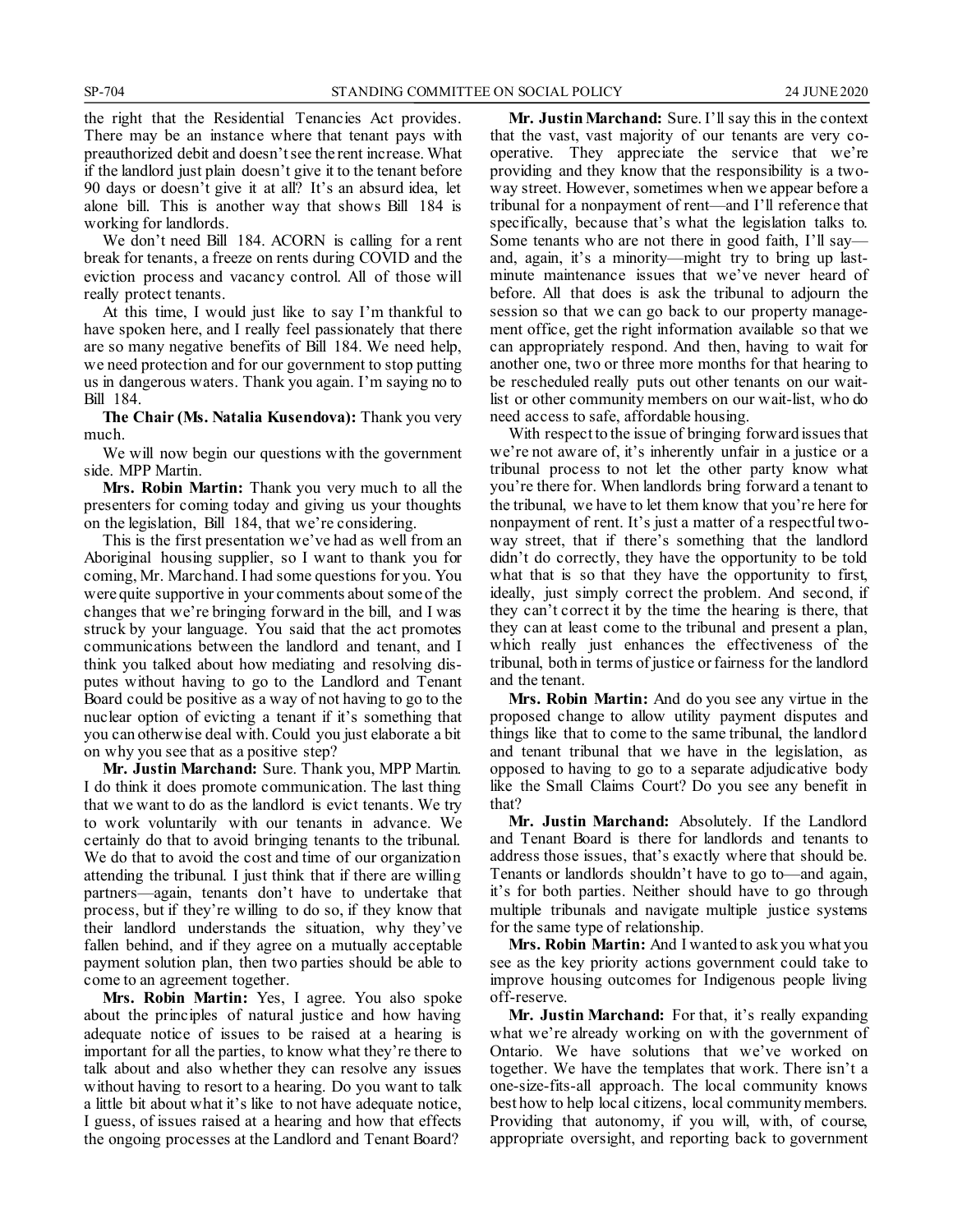to let government know the outcomes that we're achieving, has really been extremely successful. Empowering organizations such as Ontario Aboriginal Housing Services has really been the key to making a significant difference in the lives of the people that we serve.

**1540**

**Mrs. Robin Martin:** When we were starting and you made your submission, I don't think you quite finished and I meant to invite you to finish what you had said at the beginning. Did you have any concluding comments you wanted to make?

**The Chair (Ms. Natalia Kusendova):** Sorry, we're out of time. We can certainly do that in the next round.

Go ahead, official opposition: MPP Morrison.

**Ms. Suze Morrison:** I'd like to direct my first round of questioning to the Community Legal Services of Ottawa. You painted a pretty bleak picture in your community about the state of housing and homelessness. Indeed, it's very concerning. I'm wondering if you could explain a little bit more what you see as the social cost of homelessness, particularly in your community.

**Ms. Sarah Sproule:** The social cost of homelessness is a cost to all of us. Homeless communities face more barriers to employment and they face more barriers to being able to raise their children and contribute to our communities in other ways. To be frank, the financial cost of homelessness to the taxpayer is outrageous. I think a shelter cost for somebody for a month is about \$1,900, which is what it costs the taxpayer. If you compare that to what it would cost to invest in a rent subsidy or affordable housing, homelessness costs us all. There's not just the moral cost; there's actually a financial cost to it. That's why we're so particularly concerned with a bill that we think will exacerbate the homelessness problem by causing unnecessary evictions rather than putting in place measures that will allow people to find ways to save their homes, meet their obligations and find ways to sustain their housing and keep a shelter over their heads.

**Ms. Suze Morrison:** Would you say that you think Bill 184 as it stands will increase rates of homelessness in Ontario?

**Ms. Sarah Sproule:** I have no doubt. Particularly section 206 is, I think, a direct line to more evictions and more homelessness. People will be signing things without understanding what they're signing, people will be signing things without understanding what their financial situation is going to look like in two or three months because of the uncertainty we're experiencing right now, and they will not be given a chance to change the situation. They will be losing their homes for rent arrears.

Vacant rentals, as my colleagues, I think, have talked to you about—the rates of rent for vacant units are far higher, dramatically higher, than occupied units in my city. I think I mentioned that rents have increased 25% over the past five years, so if they can't afford their current apartment, they're not going to be able to afford their next apartment during this time of financial crisis. So I have no doubt that homelessness will be exacerbated.

**Ms. Suze Morrison:** We're heard from other folks who have come to committee who have said that the increase in rent isn't necessarily tied to vacancy or supply. Would you agree with that?

**Ms. Sarah Sproule:** Yes, I would, and I apologize I don't have the statistics on hand, but I'll certainly put them in my written submission that I will get to you by Friday at 6 p.m. The CMHC issues statistics every year on rental housing in cities across the country. For Ottawa, as was the case with Durham—I was able to catch that presentation—the vacancy rate actually increased last year for the first time in a while and rents continue to increase at a remarkable rate, so I don't think we can safely say that there's a correlation between supply and rent amount. I think the issue is that we need some rent control for vacant units in this province.

**Ms. Suze Morrison:** Do you think that the recent cuts to rent control, and the recent rent control loopholes that were put in place, make rentals more unaffordable?

**Ms. Sarah Sproule:** Yes, of course. If we are looking at this from a market perspective, then landlords increasing rents in newly built units will affect the overall expectation of rents in their neighbourhoods, and rents will continue to go up in nearby units. When those become available, landlords will have more reason and more pressure to have turnover so that they can match the profits of their neighbouring landlords.

**Ms. Suze Morrison:** And do you think, overall, the measures in this bill will make it harder for tenants to navigate the Landlord and Tenant Board to maintain their housing?

**Ms. Sarah Sproule:** I can't imagine it being any harder for tenants to navigate the Landlord and Tenant Board. It will make it harder for them in the sense that they won't have as much access to it.

Getting an order set aside through an ex parte motion, staying an eviction, the sheriff—it's something that's really, really difficult for tenants to do. They need to know where to go for help doing that. If they aren't given the opportunity to appear at the first instance, they do not know that the resources are out there for free legal help to help them understand those things.

**Ms. Suze Morrison:** Overall, do you think that the harm that this bill will do outweighs any of the measures that the government has proposed that they think will help tenants?

**Ms. Sarah Sproule:** You know, it's a tough one, because there are things in the bill that I'm happy to see. I'm happy to see that the government is taking seriously bad-faith evictions, but I think it's a bit of a band-aid. I don't think that the bad-faith evictions will stop until we get a handle on rising rents in this province. I'm happy to see those things, but those things protect—

**The Chair (Ms. Natalia Kusendova):** Thank you very much. We are out of time. Sorry. Back to MPP Babikian.

**Mr. Aris Babikian:** Thank you, all of you, for coming and presenting your observations and points of view about this bill. Of course, all of us know that this issue of the current crisis that we are facing regarding affordability,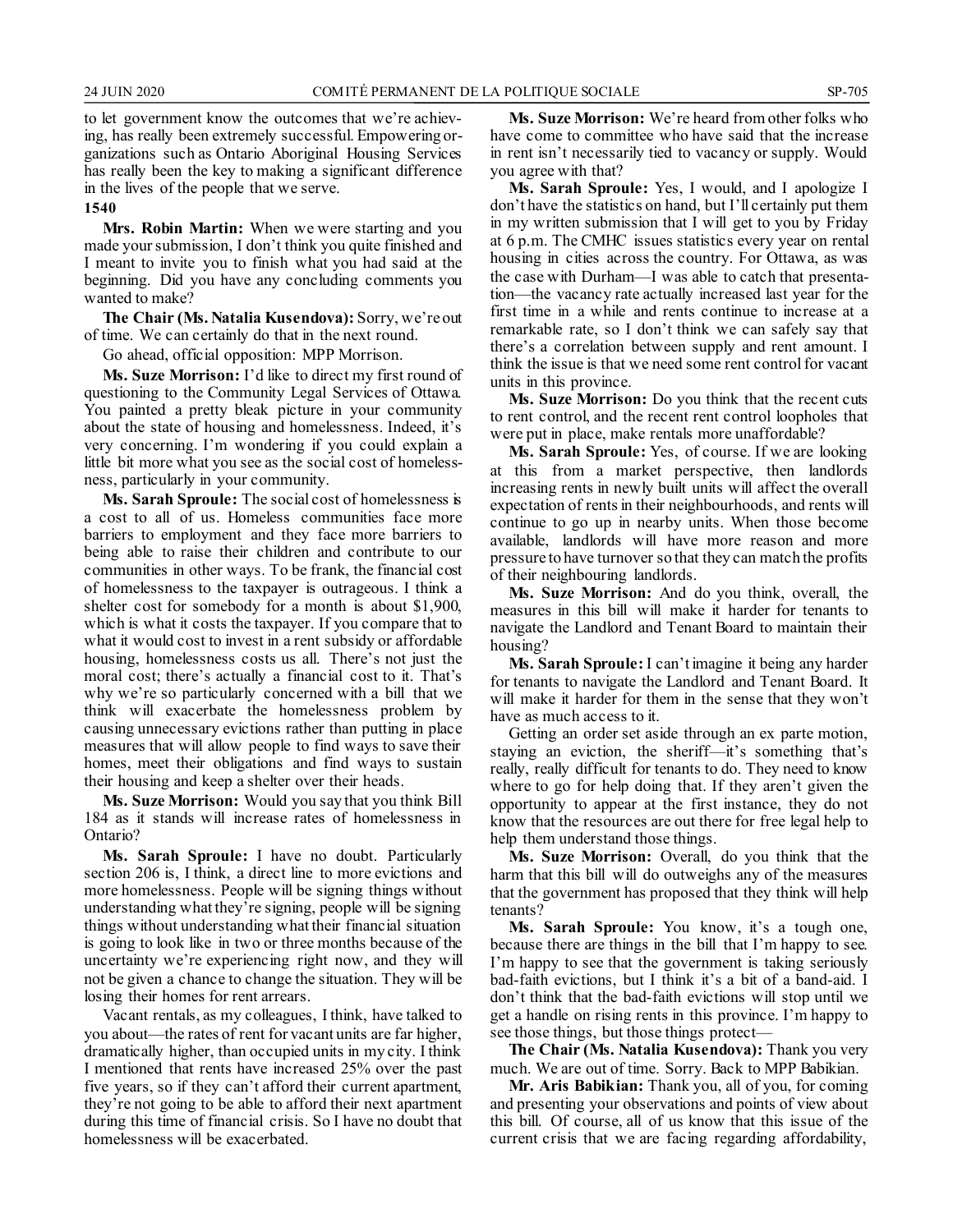homelessness etc. is something that is accumulative over the years, and until we start addressing some of the root causes we will not be able to provide better solutions.

Our government promised, when we started consultation, that we're trying to address this issue in a fair manner to both sides, the landlord and the tenant. Because one of the issues is the availability of affordable housing, rental housing, and because of the current situation, lots of landlords are not building new units, so that is a crisis. That's why we started this consultation, and this bill is the result of that consultation.

My question is to either Sarah or Dayna. In 2021, our government is investing approximately \$1 billion through our Community Housing Renewal Strategy to help sustain repairs and grow community housing, and help end homelessness in Ontario. We are working with our federal and municipal partners and Ontario's service managers to repair and expand the community housing supply in ways that address the local conditions and priorities. My question is, you don't think initiatives like that will address some of the concerns that you have already raised? I mean, I understand that there is a huge need. At least this is a good start to address the crisis.

**Ms. Dayna Sparkes:** I think the problem is that there's been a crisis for so long that it's really hard to believe that the government is going to invest and put money towards maintaining—I mean, they should be maintaining community housing. They should be maintaining these things. People are really going down the—they're having a really hard time, basically.

I live in Hamilton. We have city housing in Hamilton, and it's just really gone down the drain. I know a lot of people who have lived in city housing. There is a huge, huge wait-list for city housing. I have a family of six: There's myself, my husband and four children. If I were to apply for city housing it could take me five to seven years to find somewhere to live. That's definitely a problem. **1550**

I just think that it needs to be taken a little bit more seriously than that. There needs to be more money put towards social housing to help families, singles and anybody, really. Everybody deserves to have a clean, safe home.

**Ms. Sarah Sproule:** Thank you. Of course, any new investment in affordable housing is a positive thing, and I'm happy to hear that that is a commitment that's been made. However, when you look at the scope of the problem, as Ms. Sparkes alluded to, I don't think it's going to get us very far. When you look at all the repairs that need to be done to the affordable housing units and buildings that were all largely constructed in the 1960s up to 1990s, and then you look at the waiting list and how many families are looking for an affordable unit—as I said, 12,000 households in Ottawa; it's almost a 10-year wait in a lot of circumstances.

I don't think that gets us far enough, and it only addresses the issue of the most low-income who would qualify. This issue with this bill isn't just that it doesn't address affordable housing in any way; it doesn't address housing for people who may not need affordable housing, but they need some help during the time of COVID middle-income families, working-class families who don't need to live in social housing necessarily, but who might be facing rent arrears, perhaps for the first time in their lives, and are now at greater risk than ever with COVID-19 and with the sections in this act that prohibit them from getting the procedural protections that they would otherwise be entitled to, to keep their homes.

**Mr. Aris Babikian:** We realize, all of us, that this issue of affordable housing and availability of housing is something that is a national issue. Many other jurisdictions also face this crisis. This is something that has to be a joint partnership between all levels of government to address this issue. The province of Ontario alone cannot address this issue on its own. That's why we need a joint national task force to address the housing issue. But at the least, we cannot wait until that task force has been established so that we can address that. We are making the commitment. We need the other partners also to come to the table and to bring their share of the contributions—

**The Chair (Ms. Natalia Kusendova):** Thank you very much, MPP Babikian. Unfortunately, we are out of time.

We are moving back to the official opposition. MPP Morrison.

**Ms. Suze Morrison:** I'd like to direct my next line of questioning to Ontario Aboriginal Housing Services. Thank you for being here with us today. Can you explain a little bit some of the barriers that Indigenous people, particularly urban Indigenous folks, face in accessing housing, rental housing specifically?

**Mr. Justin Marchand:** Sure. Affordability and racism are two that immediately come to mind. We know from Statistics Canada data that Indigenous people living in urban areas have incomes that are approximately 20% lower than the general population, so right out of the gate, there are lower incomes. Another issue that many urban Indigenous people report is facing racism in the selection of apartments.

We know, looking at the homelessness counts that are conducted municipality by municipality across Ontario, that whatever those reasons are, the outcomes do show that there is a hugely disproportionate share of Indigenous people who experience homelessness. For example, in Ontario, approximately 3% of the population is Indigenous: First Nations, Métis or Inuit. However, if you look at communities like Niagara, at the low end, 27% of the people who are experiencing homelessness are Indigenous. That percentage further increases the more you move north. In Toronto, it's estimated to be in excess of 30%; in Sault Ste. Marie, in excess of 40%; and when you get up to Thunder Bay and Sioux Lookout here, it's in the 80th and 90th percentiles. There are barriers, and that's shown out in the statistics.

**Ms. Suze Morrison:** We've heard from other presenters to committee issues around renovictions and illegal evictions that folks may face. There are measures in this bill that the government has said are an attempt to address renovictions, but what we've heard overwhelmingly so far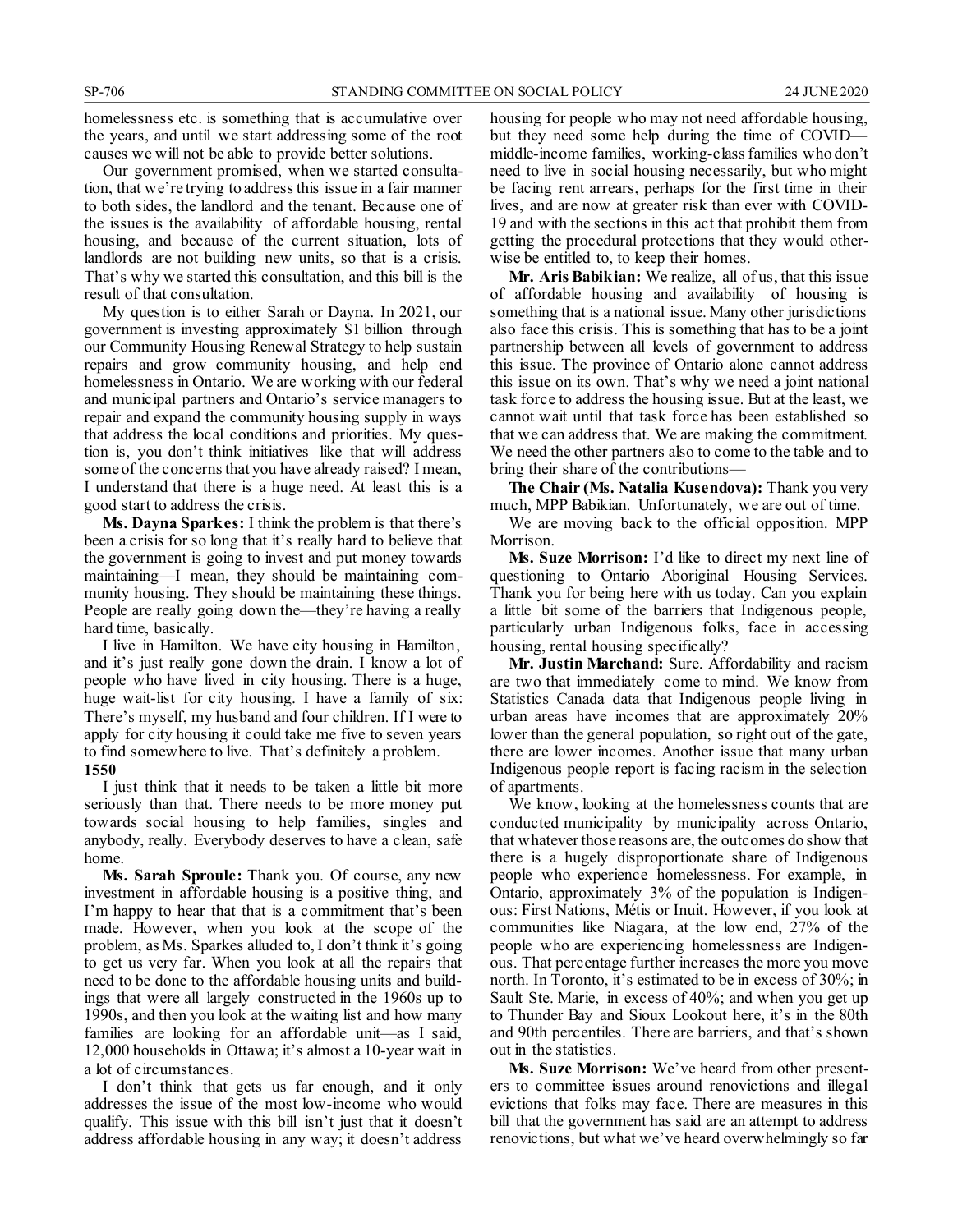from folks, particularly from the legal clinics, is that the solution they've proposed doesn't actually disincentivize the financial incentive to displace tenants—because they can turn the units over and raise the rents substantially and that the real solution would be adequate rent control measures, specifically looking at the changes to the rent control measures just last year that now mean that any new unit in Ontario built after 2018 no longer has any rent control measures, which could allow landlords to economically evict their tenants legally.

We've heard folks raise issues around the potential for an economic eviction in cases of racism. Is that a concern that you would share as well?

**Mr. Justin Marchand:** I'm not sure that an economic eviction of racism has been reported yet, not that I have heard. It could certainly happen; I understand what you're saying there.

I think that probably one of the best solutions is increasing supply of housing, period, and across all different types of housing, be it affordable housing or market housing. There needs to be an increase in supply in housing, and economics 101 is that if you decrease or hamper the creation of new supply, then the price goes up. That's economics 101. So I think more supply—more affordable supply and also more market supply—would be helpful for everyone.

There is a huge housing need in Ontario. We serve 10,400 people every day. There are 80,000 Indigenous people who don't have access to safe, affordable housing. Again, that's a mix of affordable and market housing that's needed to help solve the situation.

**Ms. Suze Morrison:** What sorts of investments would you be looking for in the urban Indigenous sector specifically, to help improve access to housing for urban Indigenous people?

**Mr. Justin Marchand:** We've been part of the Ontario Non-Profit Housing Association's strategic plan development, which calls for the creation of 22,000 units across Ontario over 10 years, and that's just specific to Indigenous housing. That's in excess of a \$10-billion investment, which is certainly an enormous number, and it's something that, as a prior MPP noted, is going to take solutions from multiple partners.

The federal government needs to participate in urban Indigenous housing. We've been asking the federal government to make a commitment to urban Indigenous housing for the last six years, and we are waiting for that commitment. We're also open to looking at different private sector partnerships. Some of the big banks now we've been able to work with the Bank of Montreal, for example. Last week, we closed on a new financing round of \$17 million to complement what the government of Ontario is providing, so that we can provide an increase in affordable housing. None of that is market housing; it's affordable housing.

This really is an issue that has been around for the last hundred-plus years. It's a non-partisan issue, and it is going to—

**The Chair (Ms. Natalia Kusendova):** Thank you very much. Sorry to cut you off.

Back to the government: MPP Hogarth, go ahead.

**Ms. Christine Hogarth:** Hello, and thanks once again to everybody who has participated so far. Listening to your depositions and your comments is really important to this process and getting it right as we move forward.

I just wanted to go to Mr. Marchand. I understand you participated in some of our round tables for jobs and recovery. If you can, share a little bit of what you learned during those consultations.

**Mr. Justin Marchand:** Sure. I think there's a real opportunity here as provincial and federal governments move towards an economic recovery phase of moving out of the pandemic. There's an opportunity to address multiple issues with the same level of investment. **1600**

So, typically, many different governments of different parties, including the Harper federal government in the last economic downturn, made a substantial increase in affordable housing to kick-start the economy over a short period of time. We know, economists know, from across the political spectrum, that investments in housing are one of the best job creators and economic multipliers that a government can make. So here is an opportunity that the province has—and the federal government, for that matter—to make massive investments in housing, which will increase the supply of housing, address the social issue and simultaneously try to kick-start the economy, which is needed. By its definition, housing is a locally produced, made-in-Ontario solution using Ontario suppliers and Ontario labour.

**Ms. Christine Hogarth:** I know one of my colleagues mentioned earlier, we do need the federal government to step in and take a role in helping us with this affordable housing.

Now, you also talked a little bit about some of the points in the bill about the landlords applying to the LTB instead of Small Claims Court to recover out-of-pocket costs for tenants, such as utility arrears. Do you have any further comments on that?

**Mr. Justin Marchand:** I think the provision around damages—again, when you speak to damages, and certainly from our perspective, anyways, 99% of our tenants do not damage their units. It's a very small minority of tenants. However, on the margin, those damages can create significant issues for landlords. Certainly, when units are damaged, it takes those units out of the market for a period of time, whether they're affordable or market units. It would make sense for those issues to be addressed at the Landlord and Tenant Board.

Certainly, there is a backlog at the Landlord and Tenant Board. There's also a backlog at Small Claims Court. It's less about where the backlog is, and more about where is it appropriate for landlords and tenants to resolve issues.

**Ms. Christine Hogarth:** Thank you for that. We will have a backlog, as we know, as the courts aren't sitting right now. So we will have a backlog when that day comes, our new normal, when we get back to business as normal.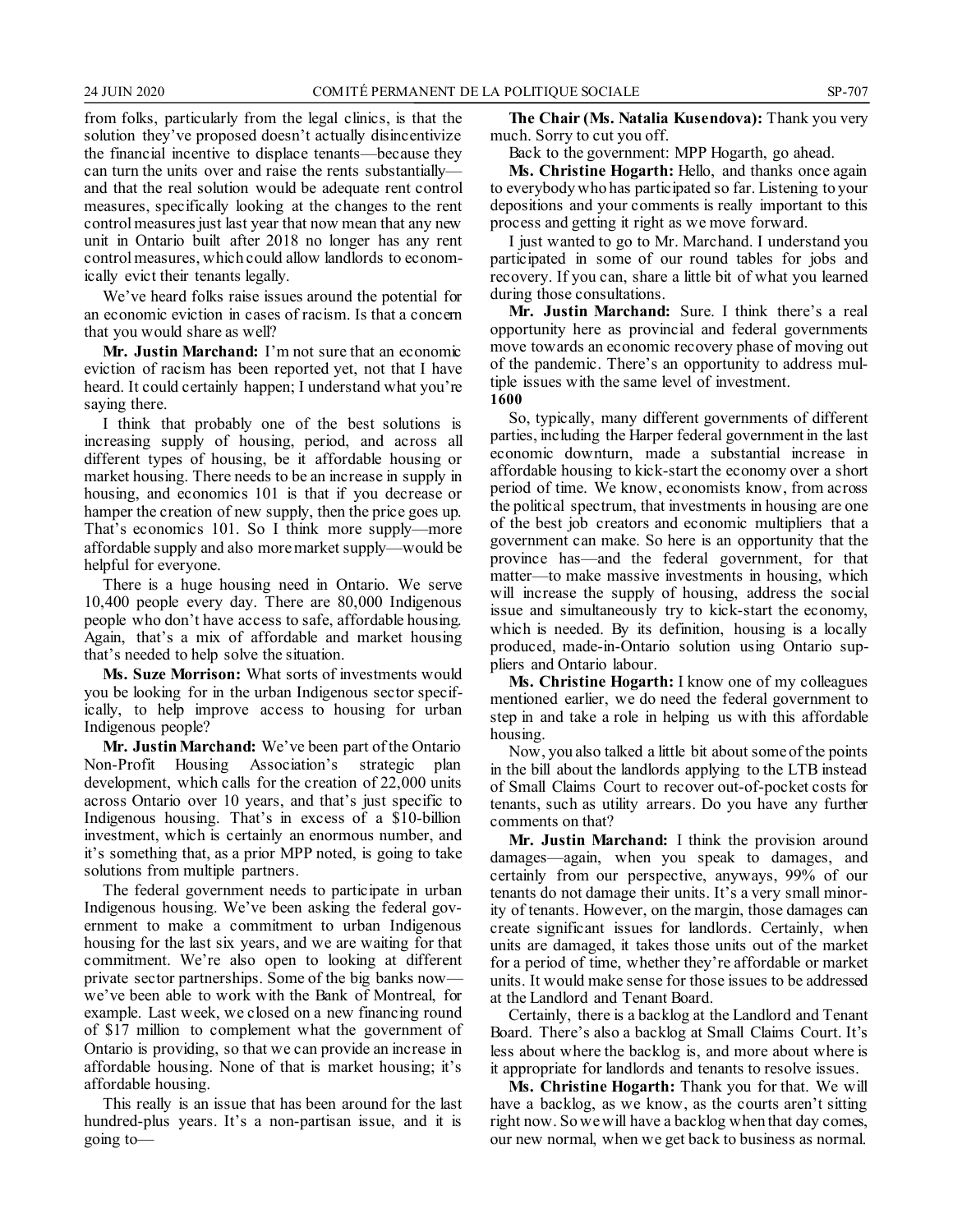How do you feel about public education? Does it play a role in helping both landlords and tenants follow the rules? What could we do better when it comes to educating our landlords and tenants about following the rules?

**Mr. Justin Marchand:** I do think public education is important. I think there has been—and this applies to those who are acting in bad faith, whether it's landlords or tenants—there are ways or procedures that somebody could, in bad faith, either delay their eviction or that, in bad a faith, a landlord could support the eviction. So I think the provisions in the bill around increased penalties to landlords who act in bad faith sends a message to the landlords, certainly, in the pocketbook, that if you are going to act in bad faith, there is a penalty to do that.

Similarly, I think with tenants, there is a responsibility around the public education side to, again, let tenants know that it is a two-way street. Landlords need tenants, and tenants need landlords. That communication can always be improved between both those parties.

**Ms. Christine Hogarth:** We agree. As we said, there are a lot of great landlords and there are lot of great tenants. We seem to create some rules for the bad eggs on either side. We certainly want to make sure that those who need to—well, everything needs a place to live, and we want to make sure the rules are fair across the board.

Did you have any further information? I know you were cut off during your statement earlier. Did you have any more things you wanted to add, maybe some advice to the government with regard to the legislation?

**Mr. Justin Marchand:** I was just reiterating that Bill 184 does require fair notice on issues to be heard before the tribunal. I think that's just a fair concept for both landlords and tenants, and Bill 184 promoting tenants and landlords working together before even getting to the tribunal I think is an appropriate measure. If that's included in the public education, that if there are tenants who face barriers, which is absolutely the case—if they need the help, it is there. As Minister Clark—

**The Vice-Chair (Mr. Aris Babikian):** Thank you, Mr. Marchand. Unfortunately, your time is up. Thank you.

Now we will go to the opposition. MPP Morrison.

**Ms. Suze Morrison:** I think I'll go back to Ottawa legal services. Thank you so much again for being here today.

I'm wondering if you can walk me through your concerns or potential concerns with the illegal rent increase portion of the bill a little bit more, and how it allows landlords to make illegal rent increases permanent.

I think you're muted.

**Ms. Sarah Sproule:** I know.

**Ms. Suze Morrison:** There we go.

**Ms. Sarah Sproule:** It's beyond my control.

Thank you for that question. Really, that question ties into a broader issue here that I feel is getting lost in all of this. We need to ensure that there are reasonable power dynamics, reasonable, fair fighting positions in cases where there is a dispute between a landlord and a tenant.

The reality is that landlords such as Aboriginal Housing Services or corporate landlords or even private individual landlords are 99% of the time in a position of more resources, more power and more knowledge than a tenant is. A landlord is running a business, and nobody starts a business without reading what the rules, the rights and the responsibilities are, without some means to hire help lawyers, property managers. Tenants are in their homes. They have responsibilities with that, of course, but it's a different level of understanding and resources than a landlord has. So having two parties who are on such unequal footing negotiating these things outside of the Landlord and Tenant Board setting can be really problematic.

Section 206, as it exists, gives the landlords the right to negotiate with tenants. Then if an agreement made between those two parties is breached, they can bring it back to the tribunal. The same matter, the same arrears can go to a hearing. The issue is that attaching eviction to it without being sure that the tenant understands their rights and has had the opportunity to have the kinds of resources and legal input that a landlord has is going to create chaos. It's going to create unfair evictions and it's going to exacerbate our housing and homelessness problem.

With respect to the issue of the illegal rent increases, very briefly, I'll try to give you another anecdote here. Recently, I helped a woman who was living for 30 years in her rental unit. The landlord messed up and stopped sending proper notices of rent increases for a period of three years. This tenant was not paying the higher amount because she understood that that was not adequate notice. The landlord still brought her to the tribunal for arrears, claiming she should have paid that rent amount the whole time.

This was the sharpest 90-year-old you have ever met in your life. But I would bet that most of our 90-year-old grandmothers would not have understood that when the landlord starts sending them bills for money that they owe, telling them, "Your rent is a higher amount" without giving the proper N1 notice on the LTB forms with the proper number of days, with the guideline amount of an increase—most people would be scared and not understand and pay it. And hopefully within those 12 months, they would have the fortune of getting to the Landlord and Tenant Board, talking to duty counsel and meeting with a legal aid lawyer—but not everyone does.

The fear is that you're going to have people who are breaking the rules and not being held to those rules because 12 months have passed and vulnerable tenants being expected to make up the difference.

**Ms. Suze Morrison:** My understanding of the illegal rent increase piece is that it really only benefits landlords who have broken the law.

**Ms. Sarah Sproule:** Yes.

**Ms. Suze Morrison:** Excellent. Do you think it has any place in a bill that's entitled "protecting tenants"?

**Ms. Sarah Sproule:** No.

**Ms. Suze Morrison:** Thank you very much. Do you have anything else to add on how this bill—I know we've talked a lot about how it fast-tracks evictions, but I really want to make sure that the members opposite understand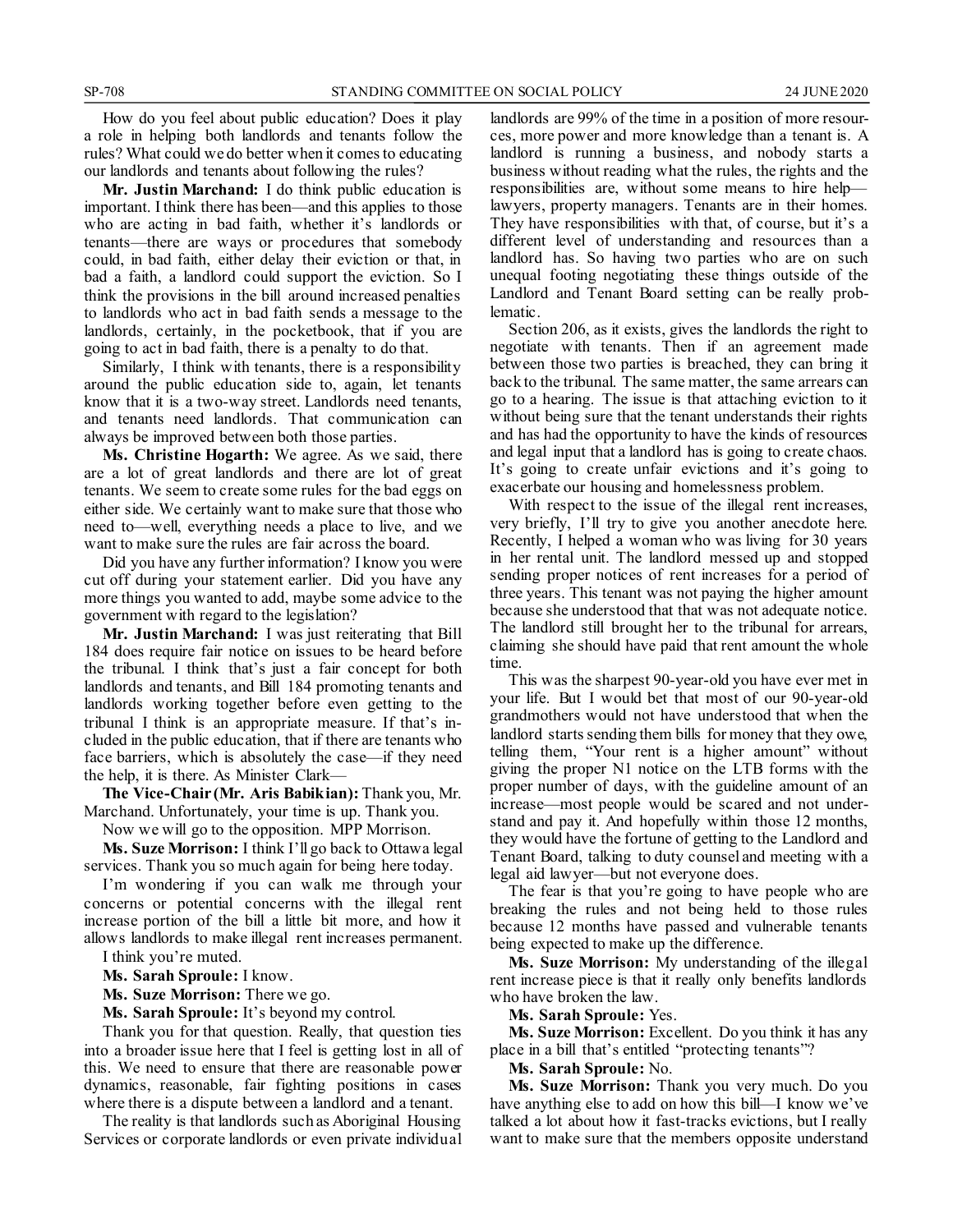how the ex parte eviction process works, and any absolute, defining clarity that you can provide around how tenants can be evicted without ever stepping foot inside the tribunal and how that limits their access to community legal services if they don't have that touchpoint to find that access.

#### **1610**

**Ms. Sarah Sproule:** Absolutely. A tenant loses their job, they get the CERB from the feds and it's a third of what they got before. They have exorbitant rents because we have no vacancies and we have rent decontrol in this province. Now the CERB doesn't even cover their rent, never mind all their other needs. They fall behind maybe a couple of hundred bucks a month, but COVID is still going and they're in a job that they can't get back to.

So let's say they've accrued \$2,000 worth of rent arrears and the landlord says, "Let's work this out. Times are hard; let's work this out." Well, they might say, "I don't know when this money is coming in. All I can afford to do here is to pay 75% of my rent, and maybe my mom will give me a hundred bucks on top of that to start chipping away at these arrears." And the landlord says, "That's not good enough. If you do not pay me back within two months, you've got to go." It might be that that's an individual landlord and that's the best that they can do, but it might also be that this is a corporate landlord who has resources—

**The Vice-Chair (Mr. Aris Babikian):** Thank you very much. Your time is up.

Before I go to the independent members for questioning, I would like to acknowledge MPP Roberts. He just joined us. MPP Roberts, can you confirm your location?

**Mr. Jeremy Roberts:** Hi. Yes, it's MPP Roberts here and I am present in Toronto right now.

**The Vice-Chair (Mr. Aris Babikian):** Okay, thank you. Now we will go to the independent member, Mr. Blais. You have three minutes.

#### *Interjection.*

**The Vice-Chair (Mr. Aris Babikian):** You need to unmute, Mr. Blais.

**Mr. Stephen Blais:** Thank you very much, everyone, for your presentations. Sarah, thank you for coming as well today. If you could just finish your thought very quickly, but also could you jump into the challenges that might be faced, broadly speaking, post-COVID with all the arrears globally that may have been building up over these last number of months?

**Ms. Sarah Sproule:** Sure. What might happen is that tenant might sign an agreement that they absolutely cannot meet, because they do not understand. They have not been given the opportunity to go to a hearing, to talk to a mediator, to talk to an adjudicator or to talk to a lawyer to understand that longer repayment plans are often authorized by the board. They aren't being told that there are resources at the city that can help working families who fall on hard times to pay their rent. That could be a person who is evicted who otherwise can afford their apartment during non-COVID times.

COVID is just one example of what happens. People get sick and can't work for a few months. People fall into arrears for reasons, not just because they stop paying their rent. Our fear is that what's going to happen is that those people are going to be evicted, and the turnover is not good for our province. It can create homelessness. It creates increased rents and things just keep getting inflated.

With respect to the—oh, gosh. What was your second question? It was—

**Mr. Stephen Blais:** What have you heard from people who may be benefiting from the eviction prohibition today but that don't have the arrears that are coming?

**Ms. Sarah Sproule:** There is also a lot of misinformation out there. There are campaigns across the city like, "Withhold your rent." People don't understand what the rules are right now. They're hearing that things are on pause, so there's going to be a crisis of people who either haven't been able to pay their rent or haven't thought they've needed to pay their rent. There needs to be some comprehensive thought given to what we're going to do to help those people. There have been small business loans, there have been all kinds of things enacted to help businesses and individuals stay afloat, but there's been nothing specific for rent.

The Landlord and Tenant Board was crumbling before COVID. Tenant applications were waiting six months to be heard. Arrears applications were being scheduled within two months and then postponed another four months. It's going to be so much worse. Adding the posttenancy claims part to this is just going to inflate this problem beyond all comprehension.

Also, if people are evicting themselves through signing agreements with their landlords that have section 78 attached to them, without being properly advised of their rights, and those people start filing ex parte orders to set those aside, that is going to slow everything down. The regular arrears hearings, we can do fast. They're booked 75 to a day—

**The Vice-Chair (Mr. Aris Babikian):** Thank you very much. Your time is up. Thank you to all three presenters, witnesses. We've concluded this round of witnesses, and we will move to the next round of witnesses.

#### WEST SCARBOROUGH COMMUNITY LEGAL SERVICES

#### YORK SOUTH-WESTON TENANT UNION

#### 100 VAUGHAN ROAD TENANTS ASSOCIATION

**The Vice-Chair (Mr. Aris Babikian):** I will call upon Regini David to introduce herself and start this round. You have seven minutes, Ms. David. Go ahead. Unmute yourself, please.

**Ms. Regini David:** Sorry about that. My name is Regini David. Today I am speaking on behalf of West Scarborough Community Legal Services. Over 30 years, we have provided legal advice, representation and legal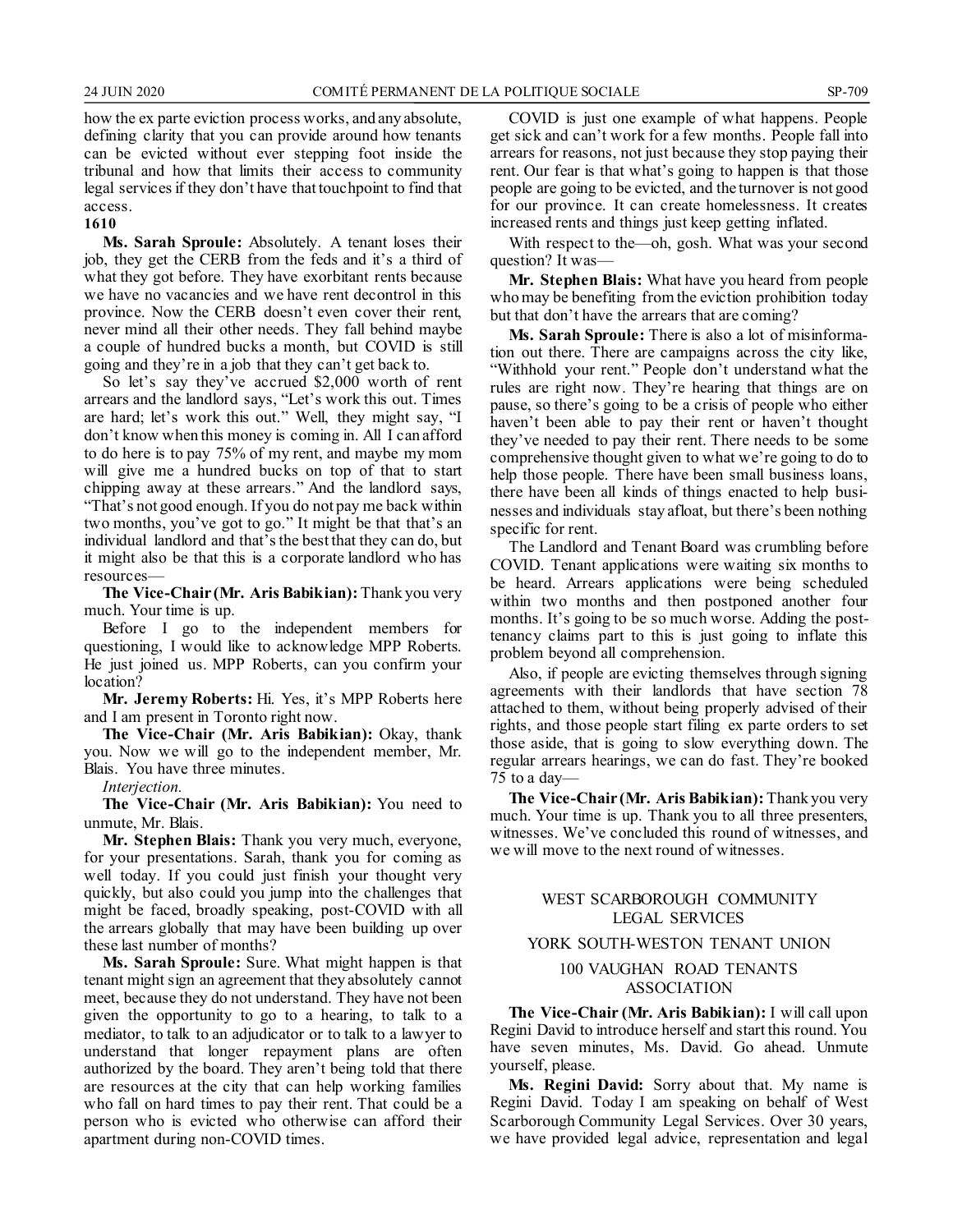education on law relating to poverty for low-income individuals in Scarborough.

As you know, Scarborough is one of Toronto's most vulnerable areas, with many diverse and low-income populations. The housing crisis attacks this group, especially seniors, women, single parents, people of colour and people with a disability. We believe that affordable housing, fair housing policies and fair legal processes are important for access to justice. This is critical to help low-income people out of poverty and to keep people off the streets, especially during this pandemic, in order to rebuild healthy communities.

Bill 184 does not reflect the needs of Ontario in this pandemic and does not address the issues tenants are facing. Instead, they are creating more barriers. As a legal professional and housing advocate, I became aware of many lived experiences of low-income individuals and families. I see people sleeping in the bus shelters or couchsurfing with friends every day; hidden homelessness is increasing. I see tenants being evicted illegally by landlords so they can gain more profit from these tenants. Tenants are left with no option but to live in overcrowded living situations or on the street. I see many low-income individuals struggle with their limited income to keep a roof over their heads and feed their children. Many landlords do not follow the law.

I recently worked with a case where a single mother, a low-income earner, called for legal advice. She pays \$900 less than market rent for a rental house because the market rent has skyrocketed. The landlord asked the client to move out, claiming that he needs the property for his own use. The landlord only allowed the tenant to stay after they negotiated a payment of an extra \$500 a month rent, which is an illegal rent increase. Two months later, the landlord again asked her to pay an extra amount. She was unable to pay and refused the illegal renting fee. Shortly after, the landlord again provided her with a notice to move out for personal use. This is a common story we hear every day.

It is very disappointing to see the increased needs of low-income tenants and the realities of the housing crisis. Introducing Bill 184 will lead to more issues in these already-vulnerable populations.

There are three major areas of concern regarding our three amendments that I would like to draw to your attention today.

Purchase of own use: With purchases of own use, landlords must provide compensation for one month or offer tenants another unit if notice is given on behalf of the purchaser. Landlords are already illegally evicting by saying that they will be using for their own use. The proposed changes will put tenants in a more vulnerable situation and force many tenants onto the street.

A second area is ex parte eviction. Allowing evictions without having a hearing is unjust and results in many tenants being wrongfully displaced. Tenants then have a difficult time accessing justice. Tenants are more vulnerable now, more than ever, with the pandemic. Bill 184 will make it harder to obtain support from the Landlord and Tenant Board when tenants miss a payment after the repayment plan to catch up on back rent during this tough time.

#### **1620**

Third, advanced notice basis of section 82: The changes under section 82 are a barrier for access to justice for vulnerable clients. Tenants are able to assess the issues they will be facing during hearings of disputed areas. However, Bill 184 makes it less accessible for them to express their views and complaints at the hearing due to the mandatory advance written notice of intent. This procedural requirement provides them with an additional burden, especially when they already have minimal representation and legal support. It is not easy for marginalized tenants to navigate the system, including individuals who do not speak English as a second language, individuals with disabilities, individuals with low literacy levels etc.

In summary, Bill 184, Protecting Tenants and Strengthening Community Housing Act, is not the answer to how we need to move forward. This bill negatively impacts our communities, which would include being wrongfully evicted and forced onto the streets. Introducing this bill during the pandemic will make it difficult and unfair for tenants, and will not help to rebuild our province. Therefore, we urge the Ontario government not to rush with this bill without proper community consultation, which should include the people who would be affected by this.

We need to think outside the box to address the urgent needs of our communities by creating fair housing policies and allocating resources to address the needs of our communities. The city, province and country must work together to bring fair housing policies and regulations that are needed to address this housing crisis. This includes rent control, vacancy taxes and rent subsidies, not Bill 184.

**The Vice-Chair (Mr. Aris Babikian):** Thank you. Now we will go to York South-Weston Tenant Union. We have Chiara Padovani and Ilana Newman.

Go ahead. Please identify yourselves for the record.

**Ms. Ilana Newman:** My name is Ilana Newman. I'm here with my colleague Chiara Padovani as representatives and executive members of the York South-Weston Tenant Union. We're a federation of 12 York South–Weston-area tenant associations. Together, we advocate for tenant rights in our community through organizing together, peer education and providing information about our rights.

Given recent developments in Ontario residential tenancy law and the current COVID-19 health crisis, our work is more important than ever. Bill 184 exacerbates an already dangerous situation. During this public health crisis, Ontarians everywhere in this province have been experiencing extreme hardship, and the residents of York South–Weston are no exception.

It's well known that the psychological, physical and financial impact of COVID on Ontarians has been significant. Tenants are especially vulnerable given the inherent precariousness of our living situations relative to that of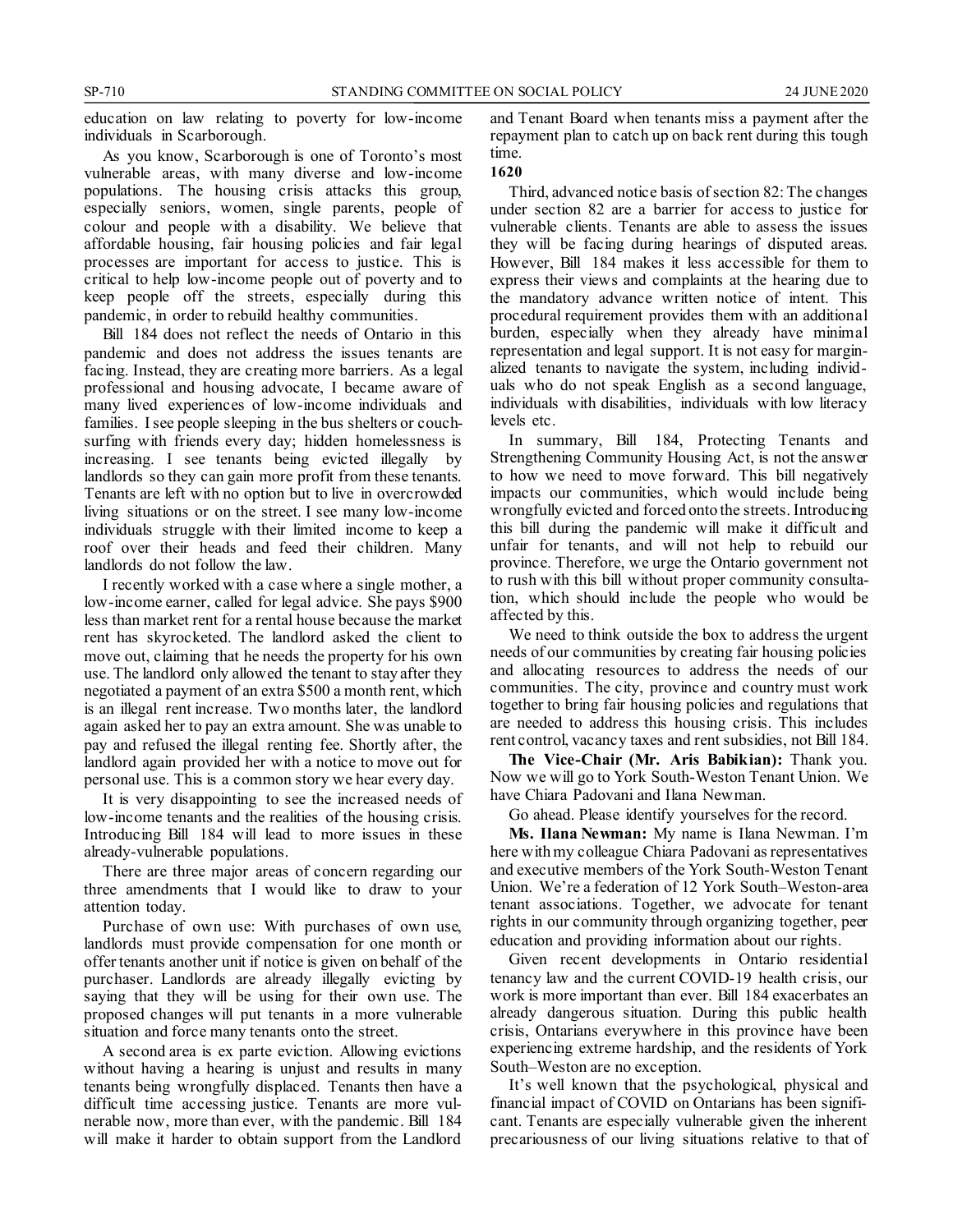homeowners. For tenants, the threat of eviction is ever present.

The city of Toronto recently released data that confirmed that York South–Weston has been especially hard hit by COVID. Public Health Ontario research indicates that the social determinants of health—that is, gender, socio-economic position, race or ethnicity and occupation—have created an unequal burden for many Ontarians, and tenants especially are struggling. We were all struggling before this bill was tabled. This will be the second bill the Progressive Conservative government has put forward that erodes tenant rights in only two years.

For this second attempt to come during a time when people are experiencing such extreme financial, health and emotional hardship adds an especially cruel layer to legislation that will disenfranchise tenants even further. People are struggling between paying rent and feeding their families. They are afraid to end up homeless during a pandemic—and who wouldn't be? There are no incentives for landlords to negotiate, but incentives for landlords to evict or otherwise abuse tenants are manifold, as are the many problems with this bill.

Chiara will now discuss some of the bill's issues.

**Ms. Chiara Padovani:** Here in York South–Weston, we are all too familiar with the massive incentive landlords have to evict tenants. It is extremely profitable for a landlord to evict an old tenant in order to hike up the rent of a new tenant.

Shortly before COVID-19 was declared an emergency, the York South-Weston Tenant Union held a meeting with about 30 tenants from a building, at the request of some residents. When I asked the roomful of tenants how many people had been threatened with an eviction notice, everyone raised their hand. Shortly after that meeting, a single mother of three was locked out of her apartment even though she had fully paid all the rent she owed, because she failed to fully understand the consequences of an agreement she signed with her landlord. Cases like these were all too common before Bill 184.

What we find most frightening about this bill is that it will strip away the very few protections that exist for tenants facing eviction by taking away our right to an eviction hearing, by taking away our rights to defend ourselves before losing our homes. As it stands right now, if Bill 184 passes, a tenant who signs an agreement with their landlord outside of the LTB, with no access to legal counsel, no guarantee that the signature wasn't coerced or that they even understood the language of the agreement, could unknowingly sign away their rights to an eviction hearing, leading to their doors being locked, without ever having the opportunity to defend themselves or tell their side of the story.

I'd like to illustrate the dangers of Bill 184 with a scenario we fear will become the norm if this bill passes.

Jasmine is a tenant who couldn't afford to pay all her rent one month because she lost her job. Let's say she's one of the hundreds of thousands of tenants facing financial hardship due to COVID-19. So she does what the provincial government has been telling tenants to do since the beginning of this pandemic: "Work together with your landlord to come to an agreement." And so, Jasmine signs a payment agreement for the rent she couldn't afford to pay. Maybe she was pressured into signing it for fear of losing her home, or maybe she signed the document in good faith and genuinely believed her landlord was offering her help. Her landlord knows that if Jasmine were to vacate her unit, they could charge at least a couple of hundred dollars more each month from the new tenants who move in.

The landlord takes the agreement with Jasmine's signature on it to the LTB and turns it into a consent order under section 206 of the Residential Tenancies Act and takes advantage of Bill 184's amendment to section 206 that allows this agreement to include what's called section 78 enforcements. That is an eviction without a hearing. This is done without Jasmine ever setting foot into the LTB. Jasmine doesn't immediately know her landlord does this, and even if she did, she probably doesn't understand what it means.

Now, let's say a payment is due, but Jasmine's EI or social assistance cheque hasn't come through yet, so she's just one day late, maybe just a couple of bucks short on meeting a payment in the agreement. Her landlord writes to the LTB that their agreement was broken, and the LTB orders Jasmine's eviction. Just one signature on one piece of paper led to Jasmine getting evicted.

In effect, the amendment to section 206 punishes tenants for following the advice of the provincial government to come to an agreement with your landlord. If Bill 184 passes, signing an agreement with your landlord could mean signing away your right to defend yourself and keep your home. This is why we stand with hundreds of tenants who signed our petition to Premier Doug Ford and housing minister Steve Clark to stop Bill 184.

I will now turn it over to Ilana to discuss our specific recommendations.

**Ms. Ilana Newman:** Tenants need more than we are currently given. We currently have the de jure security of tenancy, but de facto is another story and, as Chiara has shown, this bill will only further erode that security. Fewer of us now have rent control after the passage of the Restoring Trust, Transparency and Accountability Act, and none of us has vacancy control. We deserve better as Ontarians. We deserve the safety and security of real rent control for all residential tenants. We deserve vacancy control and equitable civil procedure at the LTB, substantive investment in social housing on the provincial level, and rent geared to income for all tenants.

We as tenants, as people, deserve to be treated as a priority by our government. We are asking to be treated with as much-

**The Vice-Chair (Mr. Aris Babikian):** Thank you very much. The time is up.

Now, we will move to our third presenter witness, 100 Vaughan Road Tenants Association—Patrick Plestid. Patrick?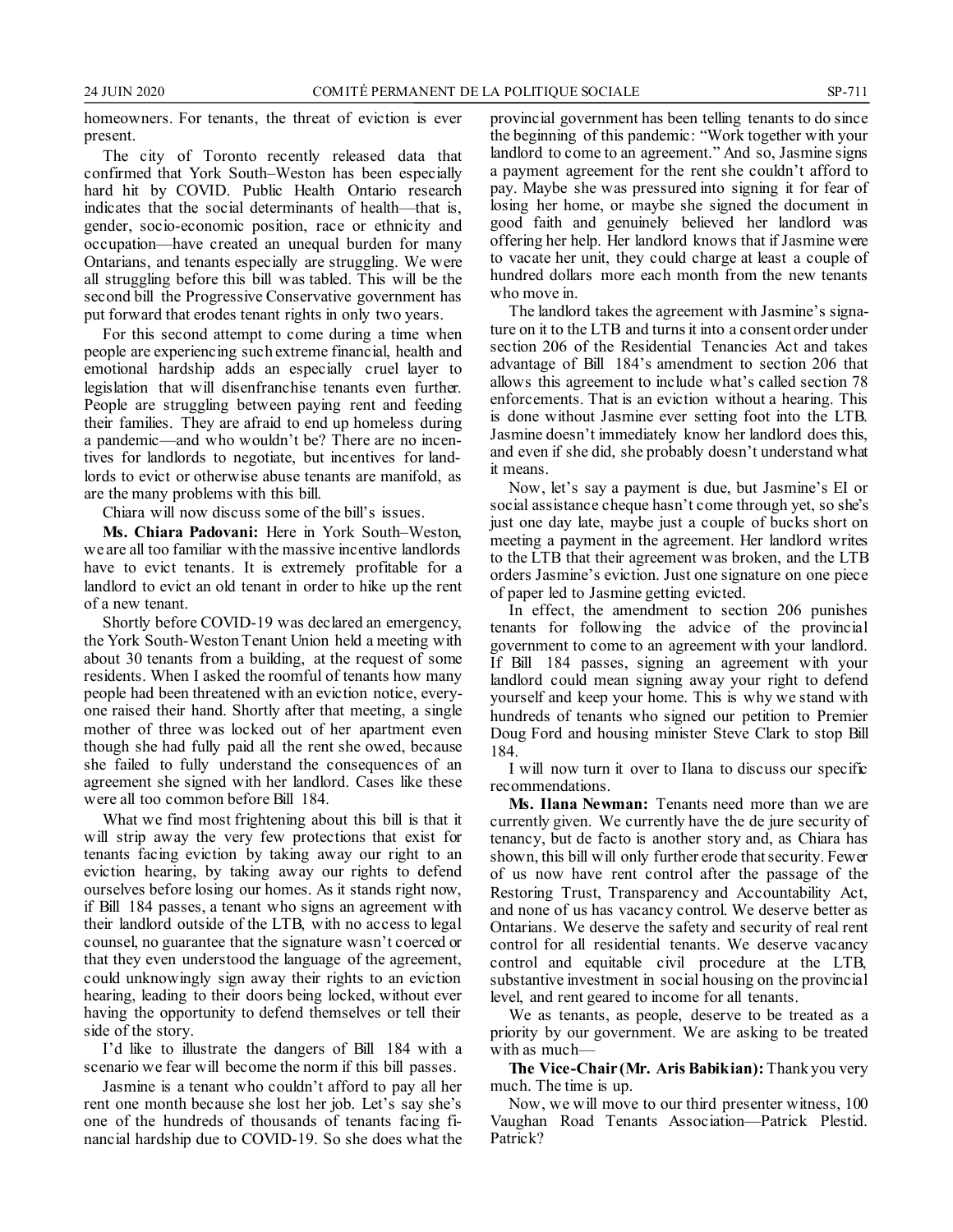**Mr. Patrick Plestid:** Hi, there. Can you hear me all right? **1630**

**The Vice-Chair (Mr. Aris Babikian):** Hello, Patrick. Please identify yourself, and you have seven minutes.

**Mr. Patrick Plestid:** Okay. My name is Patrick Plestid and I am speaking on behalf of the 100 Vaughan Road Tenants Association, which represents 28 tenants living in a 33-unit building in Toronto–St. Paul's.

Today, I would like to voice our association's concerns with Bill 184. Our membership is deeply and unequivocally opposed to this bill, and we are particularly alarmed that it is being introduced during the COVID-19 pandemic.

On March 26, in response to Ontario's COVID-19 outbreak, Premier Ford told tenants, "If you can't pay rent, and you're ... absolutely in crisis, then you don't have to pay rent." At the same press conference, he also said that if anyone had to choose between putting food on their table and paying rent, the government of Ontario will make sure that no one gets evicted, adding, "We are going to make sure we take care of those people."

Since then, Ontario has offered minimal assistance to renters who are struggling financially as a result of the pandemic. And while it has instituted a temporary freeze on evictions, it has taken no long-term measures to protect tenants from eviction once the freeze has ended. Now, the province is moving to enact Bill 184, a bill that will make it easier for landlords to evict tenants, including the very tenants that our Premier promised to protect.

While we have several concerns with this bill, our association wishes to highlight one provision in particular. Under Bill 184, tenants who agree to a rent repayment plan lose the right to an eviction hearing in the future. If they miss a single instalment for whatever reason, their landlord will be able to evict them without a hearing, regardless of the circumstances.

Imagine a single parent who, prior to the pandemic, worked full-time as a bartender and lives in rental housing. During the pandemic, this tenant lost their sole source of income. In the months since, they have struggled to find new work, and without access to child care during the pandemic, they have had few opportunities to do so. Despite federal benefits, they remain unable to balance other critical expenses with rent, meaning that they need to forego either all of their rent or part of it.

Following the enactment of Bill 184, the landlord applies for an eviction. At this point, the tenant is back to working full-time. However, they owe a substantial amount of back rent. To avoid eviction, the tenant agrees to a rent repayment plan with their landlord.

Now what happens if they miss an instalment? Under the RTA as currently written, if the landlord decides to pursue an eviction, this tenant is guaranteed prior notice of eviction and an eviction hearing. If the tenant incurred a sudden and unavoidable one-time expense or if they lost their job, but have since regained employment, this can be explained at the hearing. As a result, the tenant may be saved from losing their home. If Bill 184 is enacted, the tenant can be evicted without a hearing. It does not matter why they missed the instalment. It does not matter if the tenant can repay the instalment in short order. If their landlord proceeds with an eviction, the tenant will have no opportunity to remain in their home and no means by which to defend themselves.

That might seem like a fairly isolated scenario, but in the wake of COVID-19, how many tenants will face similar situations if this bill is enacted? Even the most conservative estimates say that around 10% of tenants in Ontario were unable to make rent in April. Roughly 1.6 million Ontario households live in rental housing. How many of these households are going to emerge from the pandemic owing rent? How many will have to then agree to a repayment plan to avoid an eviction? And of these households, how many can we expect to have trouble with one or two instalments in the aftermath of the COVID-19 crisis? To avoid eviction, these tenants will need to pay their current rent plus added instalments and avoid any kind of financial hardship, and they will need to do so in a period of severe economic uncertainty.

We believe that this change to the RTA would be deeply irresponsible even under normal conditions. To make this change now would demonstrate that either this government does not understand the scope and severity of the COVID-19 crisis, or it does not care how this affects everyday Ontarians.

It should be noted that our association has other serious concerns with Bill 184. For example, if a landlord has been so neglectful with regard to repairs and maintenance that it would render an otherwise valid eviction void, why is the province making it harder for tenants to introduce these concerns at an eviction hearing? If a tenant is required to pay utility costs, why should landlords be allowed to withhold information about how these costs are calculated? And if the goal of Bill 184 is to make better use of LTB time and resources by reducing the number of formal hearings, as Minister Steve Clark has claimed, why does this bill shift rent repayment claims away from Small Claims Court and to the LTB?

I'd like to close by underscoring the following point: If Bill 184 passes, there will be working people, including parents and children, who are made homeless as a result of this bill. When that happens, it will be because the Ontario government decided in the midst of a pandemic and an economic crisis that it should be easier for these families to lose their homes.

Bill 184 would inflict serious damage to rental households in Ontario. It has no place in the province's response to COVID-19 and our association urges you to reject this piece of legislation. Thank you for your time.

**The Chair (Ms. Natalia Kusendova):** Thank you very much to all the presenters. We are now beginning our rounds of questions, and we will begin with Mr. Tabuns. You have the floor.

**Mr. Peter Tabuns:** You're very kind to me, Chair. Thank you.

Ms. Padovani, thank you very much for your presentation. You weren't able to finish off. Would you please finish off your remarks, and then I have some questions.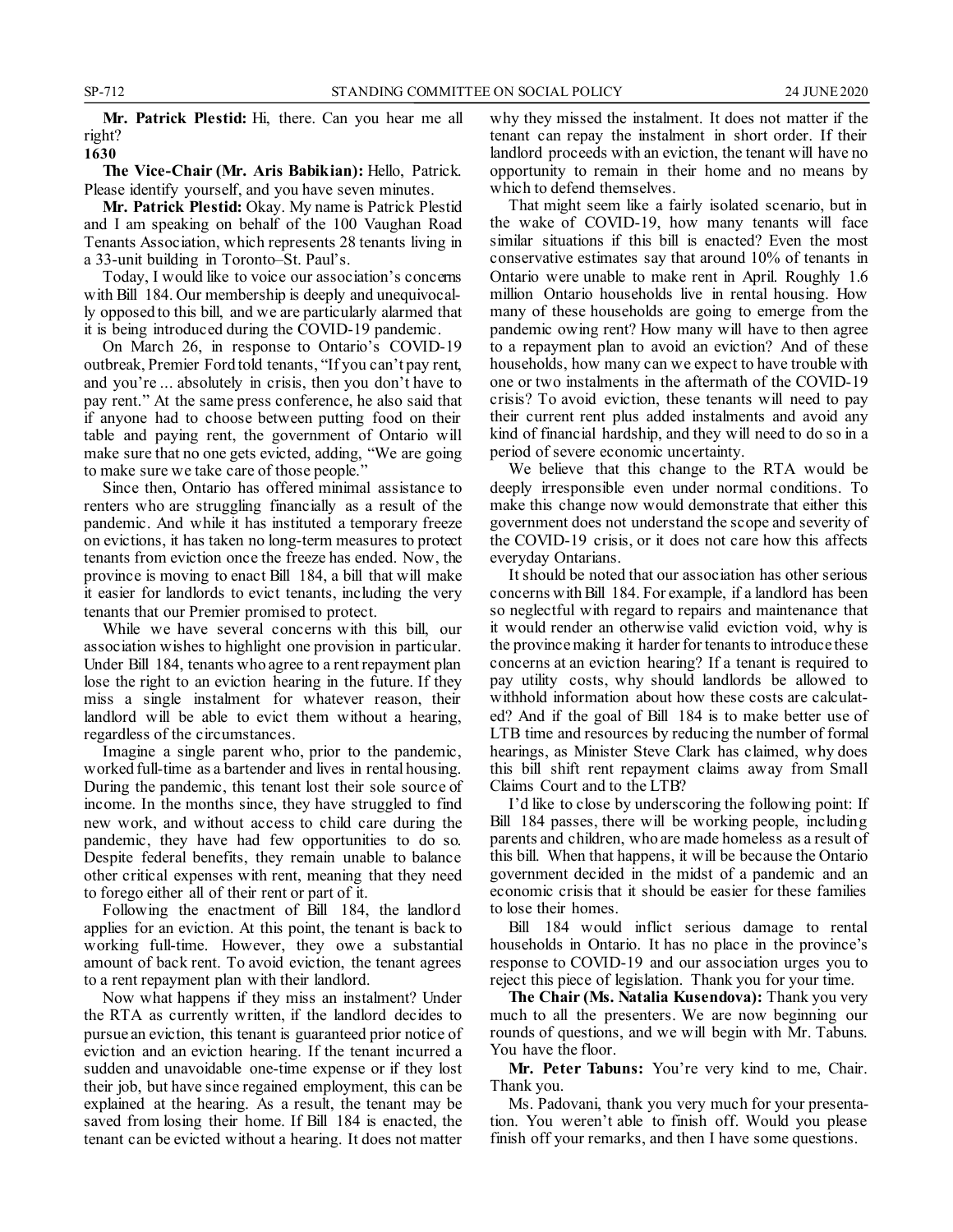**Ms. Chiara Padovani:** I'll hand it over to Ilana, my colleague, to finish off her final remarks. Thank you, MPP Tabuns.

**Ms. Ilana Newman:** Thank you for the opportunity to do this. I appreciate it.

To continue: We are asking to be treated as a priority by our government. We are asking to be treated with as much consideration and empathy as our government currently affords our landlords. That's the crux of it. Bill 184 does not protect tenants, but this committee can. Will you commit to treating tenants as though we are worthy of fair treatment by our landlords? Will you commit to protecting a tenant's right to an eviction hearing by scrapping the proposed amendments to section 206 and section 194? Thank you.

**Mr. Peter Tabuns:** Thank you for that. I'm going to go back to you, Ms. Padovani, and I may well have questions for you as well, Ms. Newman. Vacancy decontrol is something that you mentioned and something that has come up with other presenters today. Why do you see it as such an essential item in the discussion of what we need to do to protect tenants in Ontario today?

**Ms. Chiara Padovani:** We are anticipating a massive number of evictions once the eviction ban is lifted. We understand through the experience of our members in our union that the main incentive for landlords to evict tenants is because the profit that they can gain by charging more rent to a new tenant far outweighs any fee, anything the LTB could mediate. It is so profitable for landlords to charge more rent to new tenants and evict tenants.

There are landlords in our community, actually, with the highest rates of eviction, and they're revolving-door evictions. They are landlords who evict their tenants at the LTB, and then welcome them back into a new lease agreement after they've been evicted with \$200 more on their rent. This is fundamentally because—there is no doubt in our union's mind—the province has vacancy decontrol. That is why landlords want to evict tenants. It's why it is more profitable to evict a tenant than to actually come to an agreement with a tenant on how to make up the arrears in their payment.

**Mr. Peter Tabuns:** And then to Ms. Newman: You mentioned section 206, and a number of people have touched on that today. Can you expand on why we see so many problems—why this is such a hot-button issue?

**Ms. Ilana Newman:** I would like to give this question to my colleague Chiara, if that's all right.

**Mr. Peter Tabuns:** That would be fine by me. Whichever of the two of you is most comfortable giving the response.

**Ms. Chiara Padovani:** The York South-Weston Tenant Union, when we first were reviewing Bill 184 and the proposed changes—there was some confusion around what section 206 would actually mean and what that would imply for tenants living these amendments once and if this bill is passed as is. We sought out a formal legal opinion to clarify these misconceptions, because there is a misconception that these amendments actually do allow tenants to have their day in court, do allow tenants to go to the LTB to make sure that any agreement is mediated, and that is not what is before us in this bill.

What is before us in this bill is that if a tenant gets a door-knock one day because they're late on rent—and justifiably so, late on rent. We're in the middle of a pandemic. Make no mistake: People were late on rent before this pandemic; many more people are late on rent these days and will continue to be for the coming months. If they get a knock on their door, and their landlord or their property manager says, "You better sign this piece of paper, or I'm filing to evict you," any tenant in their right mind would sign that piece of paper. There's no reason why any tenant would say, "Oh, no, no, I'd better talk to my lawyer," because most of our members don't have lawyers they can just call up and say, "Hey, I was offered this agreement," or, "I was told I'd better sign this, or else I'm going to get evicted." Most of our members are going to feel the pressure to sign a piece of paper if their landlord is saying, "Or else I'm going to evict you." What is frightening about 206 is that that eviction will happen without a hearing, the second someone can sign onto one of those payment agreements.

#### **1640**

What is concerning, especially during this time, is that tenants are doing this. Tenants are actually signing these payment agreements, because the provincial government is telling them to sign payment agreements. If you go onto the Ontario Housing Twitter feed, we are getting direction from this government for tenants and landlords to come to agreements. What this bill is saying now is that when tenants and landlords come to agreement outside of the LTB, a tenant is signing away their rights to an eviction hearing. That is what this bill is proposing, and the only way to protect a tenant's rights to an eviction hearing, to have their day to defend themselves, is by scrapping the proposed amendment in 206 and 194. That's what our legal opinion has stated, and in our understanding we agree with that legal opinion.

**Mr. Peter Tabuns:** Okay. Fair enough.

Chair, how much time do I have left?

**The Chair (Ms. Natalia Kusendova):** Unfortunately, we're out of time.

**Mr. Peter Tabuns:** Thank you.

**The Chair (Ms. Natalia Kusendova):** Thank you. And now for the government members. MPP Karahalios?

**Mrs. Belinda C. Karahalios:** I want to thank everyone for coming this afternoon by Zoom. It's really great to hear from everyone on this bill.

Just before I get into my questioning, I want to be careful that we're not vilifying all landlords. I realize this is a topic that is very emotional, and rightly so; it is to do with housing. I've mentioned it before, so excuse the repetition on this to my colleagues on both sides. In our constituency offices, we see a lot of both tenants and landlords, and we hear bad stories from both sides of this. A lot of the landlords are not these huge conglomerates. These are a small family who decided to take on a rental property, and unfortunately maybe they wound up with some tenants they're not having a great experience with.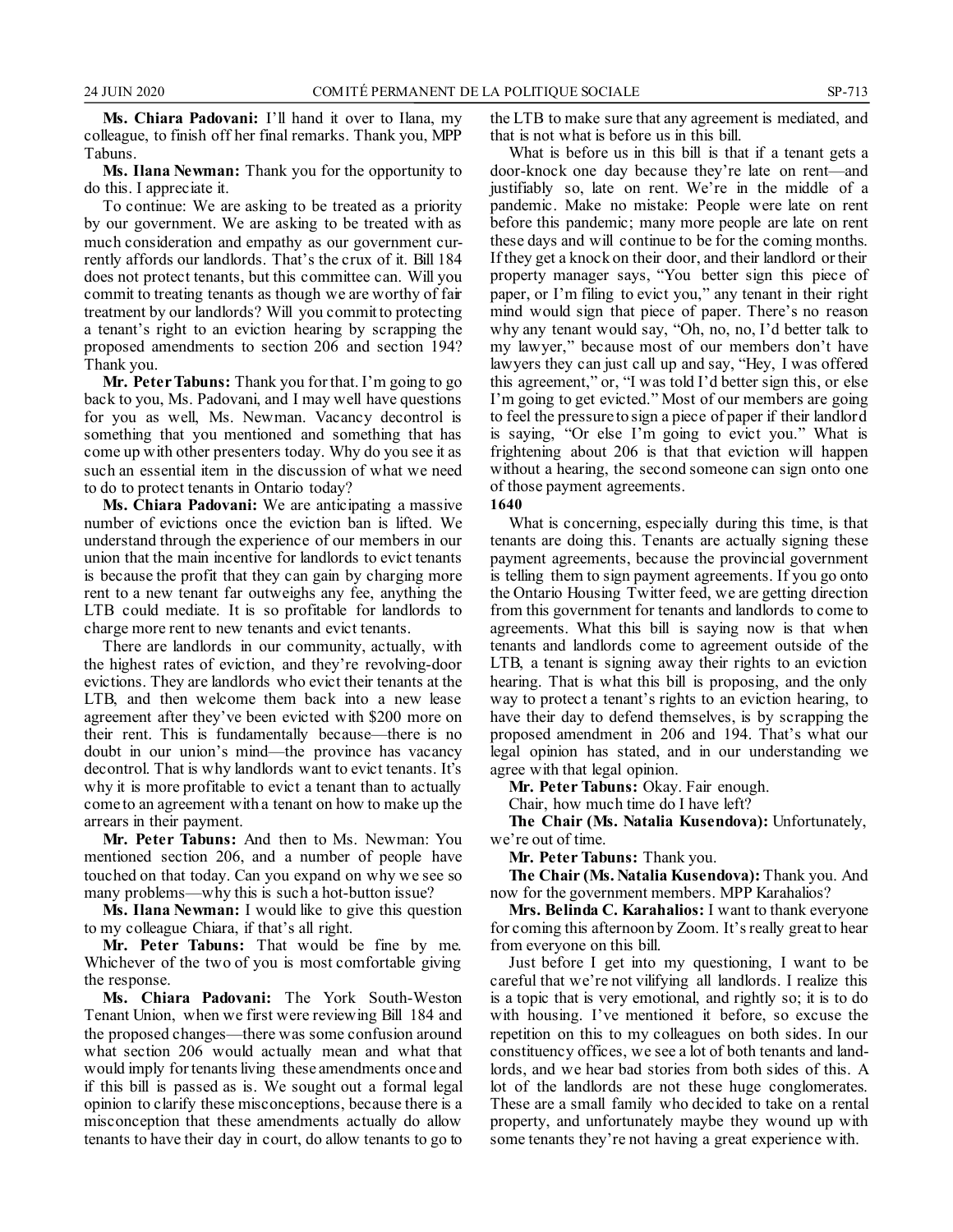I really just want to be careful about some of the language we're using, because not all of these individuals are rich and trying to take advantage of other individuals. Sometimes they're put in situations where they wanted to do something to maybe help with their retirement and are now stuck in a situation where the property is becoming damaged and they're now cutting into their whatever, into their savings to fix the mess. Again, I wanted to be careful around some of that language.

Now, with regard to community housing, my questioning will be to Ms. David. If a community housing provider has signed a time-limited funding agreement, so 35 to 40 years with federal and provincial governments, in exchange for providing subsidized housing, the timelines for these agreements are ending and providers are reaching the end of their original obligation to provide subsidized housing. There is a real risk of losing community housing supply if community housing providers leave the system at the end of the original obligation.

The improved legislative framework would help maintain community housing supply by providing a mechanism for housing providers who are at the end of their mortgage to transition to a new system and incent housing providers to remain part of the community housing system.

As I've mentioned, we've heard from tenants who have been unfairly evicted from their homes, and that's why we are increasing fines, raising compensation and tightening the rules to encourage everyone to follow the law. Bill 184 will provide stronger protections for tenants by requiring landlords of small buildings to give tenants one month's rent in compensation for evictions, renovations or repair, or when they evict a tenant on behalf of a homebuyer who wants to use the unit themselves. It increases maximum fines for offences under the Residential Tenancies Act, 2006, and requires a landlord to disclose to the Landlord and Tenant Board if they have previously filed for an eviction so they can move into or renovate the unit, to help identify repeat behaviour. The changes would also shift many disputes, like unpaid utility bills, from the Small Claims Court to the Landlord and Tenant Board, making the resolution process simpler and more streamlined.

Because I know we're probably short on time because I tend to be a little long-winded, I'll just get right into the question, Ms. David. What concerns are you hearing from your clients about community housing?

**Ms. Regini David:** First of all, the whole one-month rent doesn't really address what tenants are losing. Even the fine and everything that Bill 184 is discussing, it's discussing without a proper enforcement mechanism. It's without proper resources put in place. It affects across the system people who are living in community housing, in social housing or even with private landlords. What is important is to look at the enforcement mechanism and also to look at the policies that will really reflect what we see today. Many tenants are in fear of the changes that this is proposing. Many tenants are very vulnerable.

Also, the whole thing is about affordable housing. What people are actually saying is the city, the province and even the federal government have to put resources to build affordable housing. Until we build more affordable housing, it will be an issue.

Until we address the illegal evictions—even though the landlord states whatever reason, we have seen at the end that was not really followed in many cases. And how do we really deal with it? Also, right now, we don't have a firm enforcement mechanism.

Those are the things we need to really look into.

**Mrs. Belinda C. Karahalios:** So just to put it on the record, no tenant can be evicted without an order from the LTB. Now, there are some bad landlords and they will try to evict tenants without issuing a notice and receiving an eviction order, but they're actually not following the law.

I'm going to ask an additional question. We are proposing changes to the community housing system that are broad in nature with regulatory details to follow, in consultation with service managers and stakeholders. With that in mind, what is your advice to us on that proposed consultation?

**Ms. Regini David:** It is very important that we include tenants equally. Also, what the problem is with many of the consultations is we are not really providing the space for people who are directly affected to get involved. That way, it's not just an invitation. How do we make sure these consultations are—there's language, translation, access issues. Even these days, especially during pandemic, people can't come in. There are so many tenants who don't have computers, so many tenants who don't have access to even a phone. Many of them also have the pay-as-yougo. Even we had to find different ways to include them.

So we need to think outside the box for any community consultation to obtain real feedback from people who are directly affected.

**The Chair (Ms. Natalia Kusendova):** Thank you very much. Back to MPP Morrison.

**Ms. Suze Morrison:** My first question is going to go to Ilana from the York South-Weston Tenant Union. Can you tell me, the building that you're in in York South–Weston, are you protected by rent control right now, or was your building built after 2018?

**Ms. Ilana Newman:** My building was built after 2018, and we do not have rent control, no.

**Ms. Suze Morrison:** Excellent. And when your lease came up, how much did your landlord try to initially increase your rent by?

**Ms. Ilana Newman:** For me personally, my partner and I were given a choice between signing a new 12-month lease and receiving an increase of 6%, or exercising our right to go month-to-month and receiving an increase of 14.4%.

**Ms. Suze Morrison:** Wow, and I know I've heard stories from a number of tenants in York South–Weston who got even higher rent increases than that last year. How high were some of the rent increases in your building?

**Ms. Ilana Newman:** I heard about increases as high as 21% to 25%.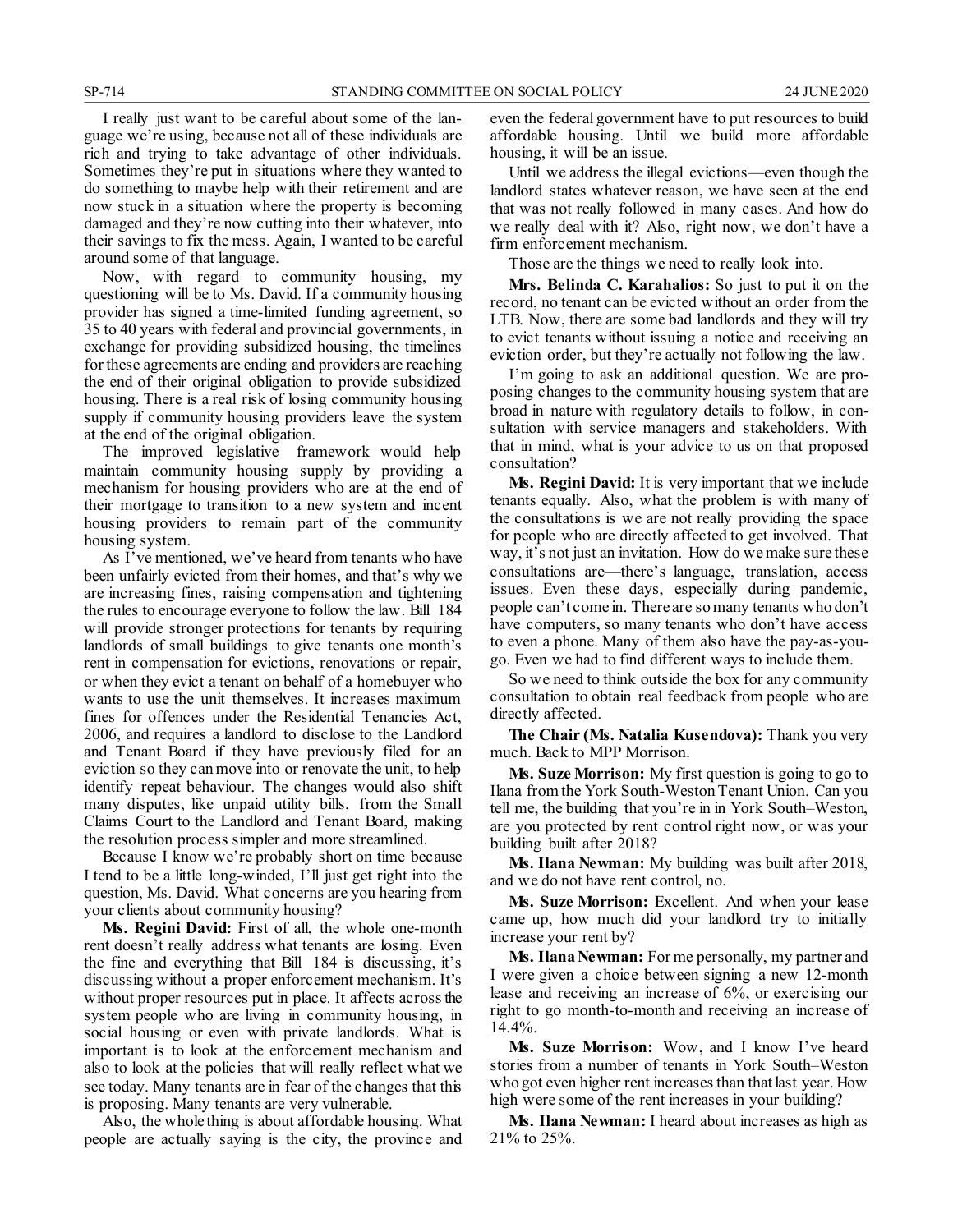**Ms. Suze Morrison:** Twenty-five per cent? I don't know how anyone could imagine their mortgage or their rent going up all of a sudden overnight by a quarter.

**Ms. Ilana Newman:** I certainly couldn't.

**Ms. Suze Morrison:** Yes, I don't know anyone that could afford that.

What we've heard from this government is that they're attempting to address the issue of illegal evictions and renovictions with this bill, but we've seen in their actions that the only real solution to this, as we've heard from many folks today and from tenant advocates—rent control is the real solution here. What we've seen from this government is them actually further attacking rent control, as has been the case for your building.

**1650**

What types of rent control measures would you like to see implemented in the province of Ontario?

**Ms. Ilana Newman:** I would like to see a flat increase for all types of tenants. The idea that tenants in the same building could receive such disparate increases—it was very surprising to me when we all received different amounts. I had only lived in rent controlled buildings prior to this, so I was used to receiving the provincial guideline and knowing what the increase would be months in advance. So I think a flat increase across all types of tenants would be good, and for that to be tied to inflation.

**Ms. Suze Morrison:** Excellent. When these rent increases went out, were there any equity issues that you noticed about who got the larger increases versus who didn't?

**Ms. Ilana Newman:** Yes. Unfortunately, this is anecdotal and we don't have hard data, but we have a credible suspicion that tenants of colour in my building tended to receive higher rent increases than white or whitepassing tenants.

**Ms. Suze Morrison:** Thank you so much. I'd like to ask a few questions to your colleague Chiara as well.

Chiara, I know I've heard your concern about the ex parte evictions being able to proceed without access to a hearing, and that's been really clear. Can you also speak to the concern around illegal rent increases becoming legal through this bill?

**Ms. Chiara Padovani:** One of the main reasons why tenants get in touch with the York South-Weston Tenant Union is because they are facing an illegal rent increase. So they're facing an increase above the guideline without actually going through the process that is the aboveguideline increase application to the LTB.

We've had tenants who have had their rents attempted to be increased \$200 from one day to the next, attempted to have rent increases more than once in a year. Again, these are a handful of tenants, but it's a reasonable assumption to believe that this is happening all over our community, and tenants are not actually getting in contact with us because they think something might be wrong. Because if you don't know what the guideline increase is and what the rules are around rent increases, you pay it. What this bill is now proposing is, let's say one of those tenants gets in touch with us or they call their legal aid clinic because they're facing eviction. If that increase has happened for more than a year and they've been paying that increase—that illegal increase—this bill makes that increase legal. Under no circumstances is that a way to protect tenants. You're letting landlords get away with doing something that you believe is illegal.

**Ms. Suze Morrison:** So it's basically a get-out-of-jailfree card for illegal rent increases.

**Ms. Chiara Padovani:** Exactly, and it's going to be causing a lot of hardship for a lot of tenants because there's no way out of it. This bill eliminates their capacity and ability to challenge that.

**Ms. Suze Morrison:** Yes, I've actually had that exact situation happen to me with a landlord who tried to illegally raise my rent as well. It's very, very common, and if you don't know your rights, it's hard to defend against them.

Chair, how much time do I have left?

**The Chair (Ms. Natalia Kusendova):** One minute.

**Ms. Suze Morrison:** One minute. Okay. Do you have any additional comments that you haven't been able to make that you'd like to get on the record?

**Ms. Chiara Padovani:** I would just say the amendment to section 82 that poses an extra barrier to tell their fair side of the story—guys, this is what it is. You are taking away tenants' ability to tell their side of the story. And no matter how many fines you place on landlords in this bill, it's not going to make up for the fact that you are taking away our right to defend ourselves. That's it.

**Ms. Suze Morrison:** One last word: Do you think any good that this bill might do overall outweighs the bad of it?

**Ms. Chiara Padovani:** Absolutely not.

**Ms. Suze Morrison:** Thank you so much.

**The Chair (Ms. Natalia Kusendova):** Thank you. Back to the government, MPP Martin.

**Mrs. Robin Martin:** Thank you for your presentations. I thought the presentations were very one-sided, unfortunately, and I frankly found some of the tone of them quite offensive, as though we don't care about people who are tenants. In fact, we've all been tenants ourselves. We've all paid rent. We've all dealt with landlords. And as my colleagues have said, we actually hear from both sides: We hear from landlords; we hear from tenants. So I took a little bit of offence at a few of the comments made and I just want to put some things on the record.

For example, we did have consultations as part of our Housing Supply Action Plan. We received approximately 2,000 responses, about 85% from the public, and rent was certainly one of the five themes of the consultation. We had consultation with both landlords and tenant stakeholders, and groups like ACTO. So we certainly have been reaching out to talk to people, and we are trying to find a better balance in this act.

There was a long list of things from Ms. Newman that we "deserve." "We deserve things. We deserve a substantial investment in social housing." Well, I can tell you, Ms. Newman, you may not know, but we made a substantial investment in community housing and social housing. We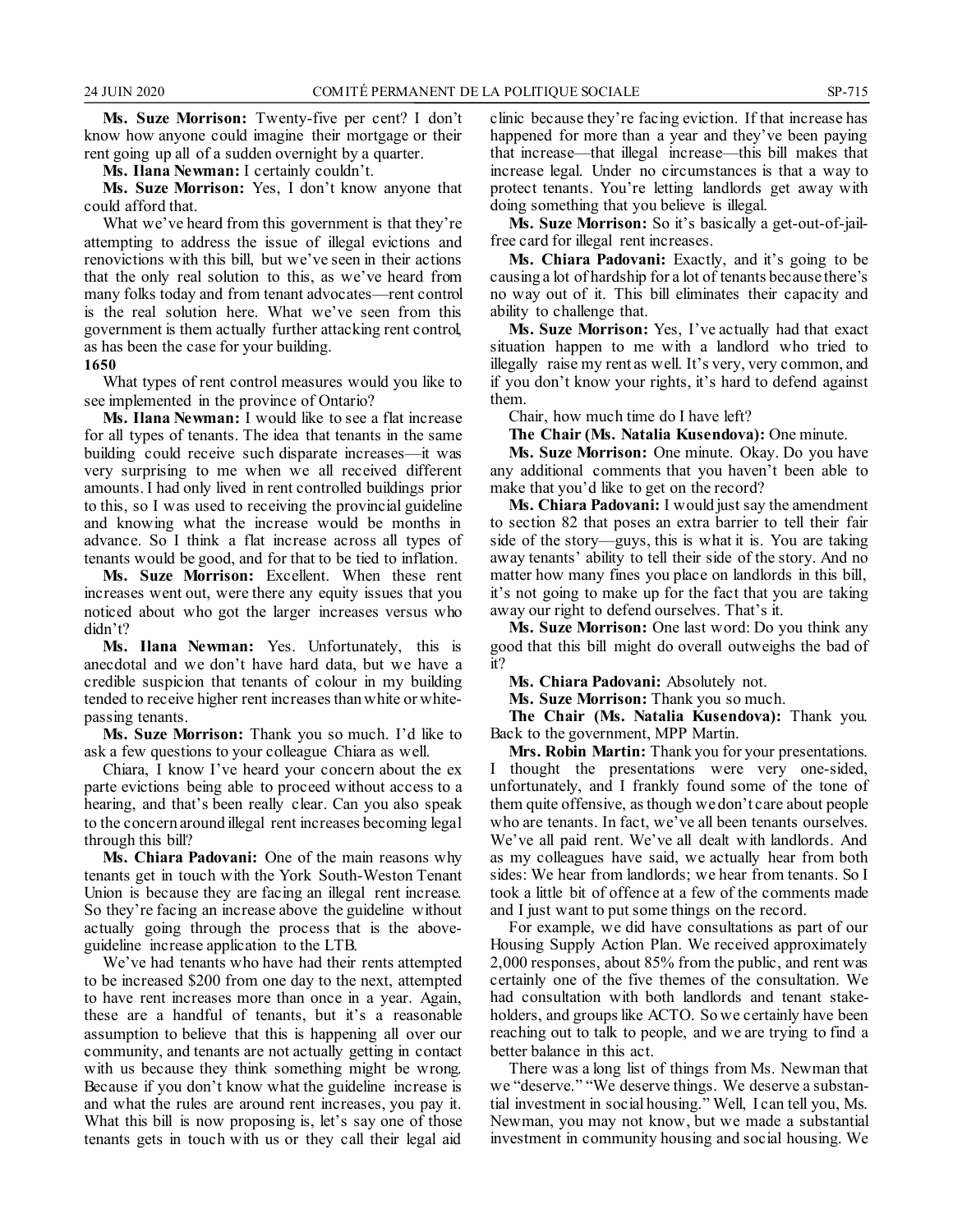invested \$1 billion in 2019-20. I would say \$1 billion is substantial. I think that's a substantial amount of money.

I also care very much about the people who need community housing. I've talked to many people in my riding, some of whom have been waiting for 16 years on a wait-list to get community housing, and this substantial investment is going a long way to help meet some of those needs. That money included \$200 million—

**Ms. Suze Morrison:** Point of order.

The Chair (Ms. Natalia Kusendova): Point of order. **Ms. Suze Morrison:** I'm just curious if the member opposite plans to actually ask a question to the panel or lecture them.

**The Chair (Ms. Natalia Kusendova):** MPP Martin, if you could put a question forth in the next—

**Mrs. Robin Martin:** I am happy to do that. I'm getting there.

**The Chair (Ms. Natalia Kusendova):** Thank you.

**Mrs. Robin Martin:** What I'm saying is, we put \$200 million in Toronto Community Housing, for example, which I think needs that investment. I think community housing is a very important part of this bill, because a lot of what you have had to say is about affordable housing and making housing more affordable. We certainly have a crying need for community housing. So I've said that.

The other thing I wanted to mention is that we do understand the scope and severity of the COVID crisis and we do care, thank you very much. That's why we've been working so hard on it.

My question, really, is about finding what kinds of things you think we should say about some of these things. For example, we are proposing in this legislation to double the maximum fine amounts for offences under the Residential Tenancies Act, to discourage unlawful evictions. So I was wondering if you, Ms. Newman, think that is a thing that is good for tenants.

**Ms. Ilana Newman:** Thank you for the opportunity to speak. Yes, in general terms, punitive action for wrongdoing is something that's good for tenants when the wrongdoing is performed by their landlord. Unfortunately, as I'm sure you're aware, those fines go to the LTB, and the fact that the landlord has been fined does not actually help the tenant in any way.

**Mrs. Robin Martin:** Okay, but it does make the landlord less likely to make an unlawful eviction.

Another thing that we're doing in this legislation is ensuring that the Landlord and Tenant Board is aware if a landlord has previously evicted a tenant for own use or for renovations. We heard from tenants that that would be helpful. Do you not think that that would be helpful, Mr. Plestid?

**Mr. Patrick Plestid:** I believe that that would be helpful in those limited cases. However, those cases are outweighed by the many other cases that this bill would ease evictions on, on behalf of landlords.

**Mrs. Robin Martin:** Okay. Well, we're just looking at some of the other things here for now.

Another thing we did was to expand compensation to tenants who live in a building with fewer than five units. Ms. David, do you think that that is a good innovation to help tenants? So when they're living in a building with fewer than five units, they can now get compensation if they're evicted.

**Ms. Regini David:** Well, it's actually a good start, but still, there has to be really—it's not enough. And also, if you really look at what in reality is happening and how the whole changes will affect tenants and what they have to go through, the aftermath, it's not really addressing the real loss and effect that tenants have to go through.

**1700**

**Mrs. Robin Martin:** Okay. I don't know if any of you know, but this bill was introduced before COVID-19, and so it wasn't introduced during—

**The Chair (Ms. Natalia Kusendova):** Unfortunately, we're out of time.

**Mrs. Robin Martin:** Oh. Sorry.

**The Chair (Ms. Natalia Kusendova):** Back to MPP Morrison.

**Ms. Suze Morrison:** I'd like to direct my next round of questions to West Scarborough Community Legal Services. Thank you for being with us here today. Can you speak about how the changes in this bill, when compounded with the recent 30% cut to legal aid services in Ontario, will impact tenants' abilities to access legal supports as they defend their cases against evictions at the Landlord and Tenant Board?

**Ms. Regini David:** Thank you for the important question. One of the things is that even for legal workers, for us or anybody, it's so hard to understand the bill and what's happening, or even part of the legal process. For tenants, when we are talking about the most vulnerable tenants, for them, processing and the whole of access to justice, to legal process, is not easy. They need representation.

The whole cut to legal aid—we have lost staff. We have lost services. Already, even before the cuts, we were not able to even provide services to everybody who comes through our door. We have to return many clients, because we have limited resources. With the cuts, it affects even more. That's why one of the things with all of these changes—before we propose, it's very important to look at how we also address the outcome of this bill if it is established.

For example, the whole section that the tenants have to disclose their information in advance—take Scarborough. Some 75% of our population are racialized communities. Many of them have language barriers—new immigrants, refugees. Every day we see people and they don't understand what the landlord is saying or how to proceed. They do need legal support. On top of that, when they made the legal aid cuts—everybody won't have access to a legal clinic or free legal support or legal aid. That's why it's very important.

Again, your question to the whole cuts—it does impact community, big time. We need to really, really look at this. Where do we put the resources before we introduce such a bill? And we need to make sure these tenants have proper support. But at the same time, you can't really—legal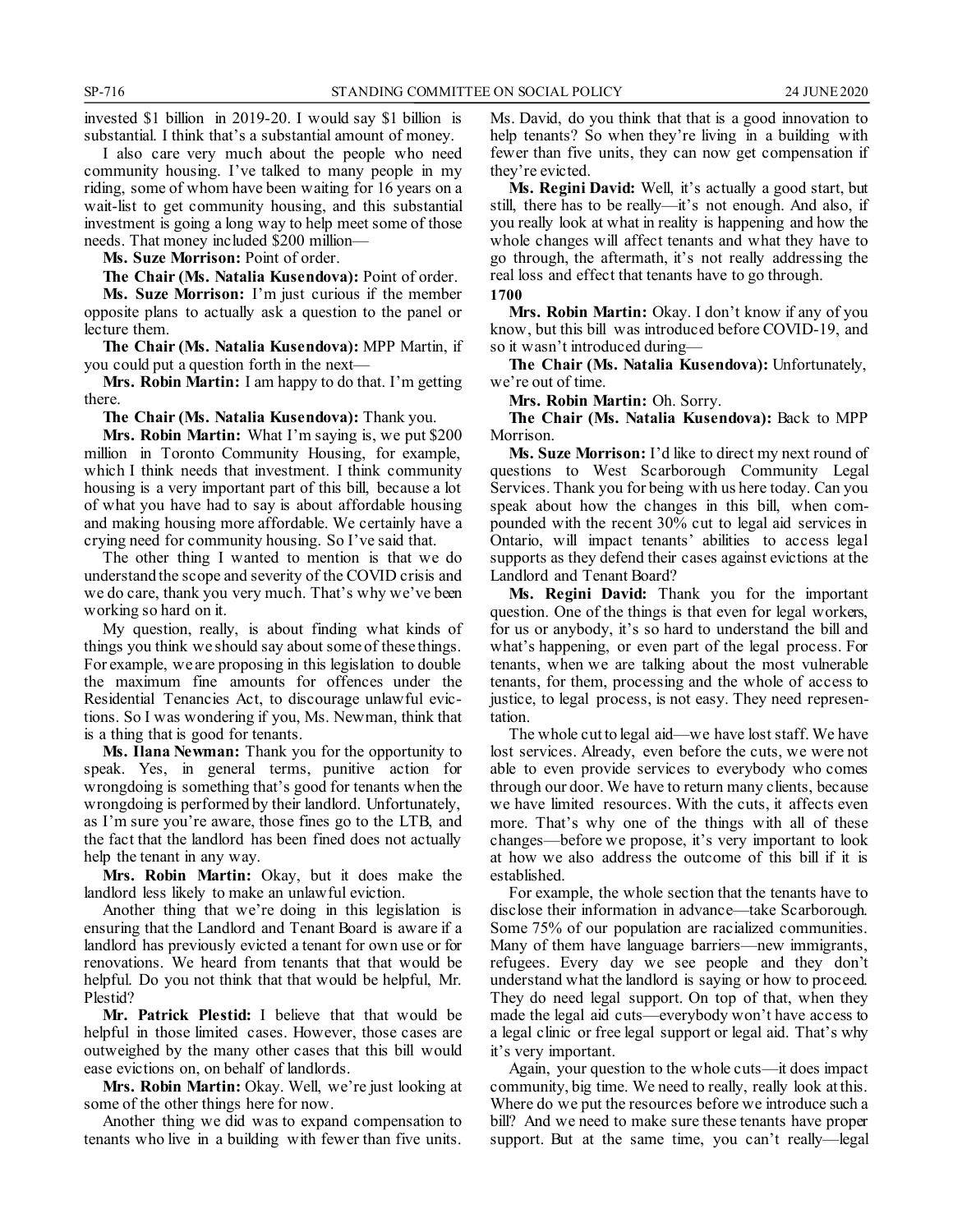clinics, the legal aid clinic, they can't support everyone. We also have to come up with the policies and laws that will protect tenants. It's very important.

**Ms. Suze Morrison:** Thank you so much. Actually, I found a recent stat from ACTO that backs up much of what you said, that only 2.6% of tenants come to the Landlord and Tenant Board with representation, compared to almost 80% of landlords, so the work that you do is certainly very important.

I'd also like to ask if you can explain in further detail any concerns that you have with the illegal rent increases that this bill will allow to become permanent.

**Ms. Regini David:** Well, without the proper inputs and, as I said, a proper enforcement mechanism, it's always going to be there. I hear every day stories of illegal rent increases. I have used one example of this lady who has to pay \$500 extra, and the landlord asks for even more illegal rent increase within two months of time. The only way is if there is some sort of a proper mechanism to enforce when landlords are really misusing or illegally evicting tenants.

For example, if you take the CRA, the Canada Revenue Agency, when these houses are being flipped wrongly, they follow up properly. There's a better enforcement mechanism. There should be the same way if this needs to be happening because, as some of the speakers have discussed, tenants are in a very vulnerable situation. Many times, even though they know their rights, sometimes what they do is they just pay the illegal increase.

But what is very important is government. We need to make sure there are policies to monitor and regulate and enforce so the landlords who are refusing the whole process or the tenant's rights are being responsible.

**Ms. Suze Morrison:** Thank you so much. Chair, how much time do I have?

**The Chair (Ms. Natalia Kusendova):** You have one minute remaining.

**Ms. Suze Morrison:** Okay. Quickly, I'd like to go to Patrick Plestid from the 100 Vaughan Road Tenants Association. Would you say that this bill will make it easier for landlords to evict tenants, and are you concerned about tenants' rights at the Landlord and Tenant Board?

**Mr. Patrick Plestid:**I unequivocally think this bill will make it easier for landlords to evict tenants. I think the protections that it offers are for a very limited set of cases compared to the amount in which it eases the eviction process for landlords, and I'm deeply concerned about the effect that it's going to have on tenants' rights.

**Ms. Suze Morrison:** Thank you so much for being with us here today.

**The Chair (Ms. Natalia Kusendova):** Back to—

*Interjection.*

**The Chair (Ms. Natalia Kusendova):** Okay. Before we do that, I just wanted to confirm: We have another MPP who joined us. MPP Berns-McGown, can you please confirm where you're calling from today and state your name?

**Ms. Rima Berns-McGown:** I'm Rima Berns-McGown. I'm the MPP for Beaches–East York and I am joining you from Beaches–East York.

**The Chair (Ms. Natalia Kusendova):** Wonderful. Thank you very much. Now we will have three minutes of questions—

*Interjections.*

**The Chair (Ms. Natalia Kusendova):** One more round? My apologies. It's been a long day. So six minutes for the government, beginning with Mr. Babikian.

**Mr. Aris Babikian:** My question will be addressed to Ms. David. Hello, Ms. David. It's a pleasure seeing you again. We have met a few times to discuss issues of concern to Scarborough, and it is a pleasure to hear your input on this very important topic.

Before I start addressing my question, I would like to make a general observation of the last hour of discussion going on. The way it was presented was as if we are living in this lawless society where there are no charter of rights, no laws to protect our residents.

In the past four years, if something came out very clearly to everyone living in Ontario, it is that this government cares about the residents of Ontario. We put the safety and the health of our residents before anything else. Everyone is working hard. Of course, with the opposition, we co-operated and all of us are concerned with the welfare of our residents.

To come and try to present or pretend that we are working against the best interests of our residents, it's a little bit misrepresenting the facts. Especially, I will address one particular issue that kept repeating itself during this discussion: that the Premier or the government has said to the people to sign a paper with the landlords.

I'm afraid that the reality and the facts are that neither the Premier nor the government asked any tenant to sign any legal document without any legal consultation and the proper due process of understanding what that paper is. The only thing that the government and the Premier said was that the landlords and the tenant should speak to each other—

**The Chair (Ms. Natalia Kusendova):** I'm sorry. MPP Morrison has a point of order.

**Ms. Suze Morrison:** Hi. It's a similar concern. As members, we have an opportunity to debate these bills in the House. This is an opportunity for us to hear from stakeholders—

**The Chair (Ms. Natalia Kusendova):** MPP Morrison, members can use their time as they please.

**Ms. Suze Morrison:** Okay.

**The Chair (Ms. Natalia Kusendova):** There are no rules with regard to that. My apologies. MPP Babikian.

**Mr. Aris Babikian:** The next issue that I would also like to raise is that there are important factors in this bill. There are important initiatives in this bill. Ms. David, I am pleased to say that you raised a very important issue which I also faced as a Scarborough–Agincourt MPP, the issue of illegal own-use evictions of tenants.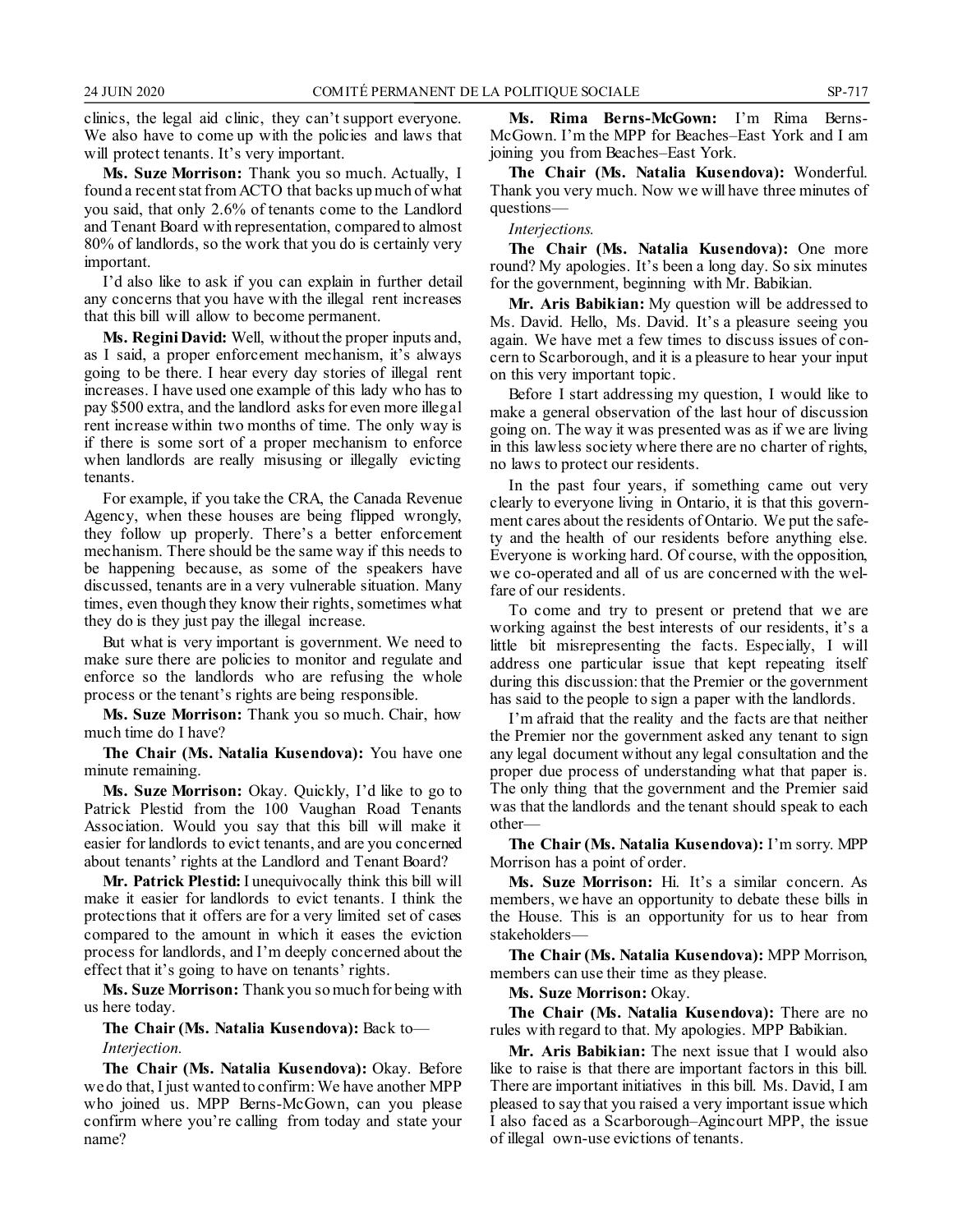#### **1710**

You raised this issue succinctly, and you are right. Unfortunately, there is a minority of landlords who act in bad faith. I'm pleased to say that this bill will address specifically the issue of landlords' own-use excuses to evict people. We are not only stopping this practice, we are also bringing very forceful measures to stop this practice. One of them is that the landlords have to fill out an affidavit stating if they have used that argument in other cases to evict people. Also, we increased the fines, which my colleague also addressed earlier, from \$100,000 to \$250,000.

I think you will be quite happy with these provisions in the bill to protect the tenants from landlord abuse. I would like more of your input on this issue.

**Ms. Regini David:** It's so nice to see you here, especially since you know about Scarborough really well. The whole own-use issue is a huge thing. We actually see it all the time. And, though, with some of the measures increasing fines and affidavits—we have seen landlords haven't really followed the initial RCA. It's the law. It's a regulation that they're supposed to follow. They haven't followed it. You will see how landlords will then treat the affidavits as well.

These are good steps, again, but at the same time there's no enforcement or some sort of monitoring system. How do you know this is what is happening?

Also, especially during a pandemic, especially hitting Scarborough, a population of racialized communities: Scarborough has the highest number of working poor in the country. Think about people who are making minimum wage and paying 80% of their income to rent. Now the cost of living has gone up and they're not able to pay and many of them lost jobs. Even in my family, so many of them lost jobs and are unable to pay rent.

What's the solution then? Do we have enough affordable housing or shelters they can go to? No. In Scarborough, I see people sleeping on our—

**The Chair (Ms. Natalia Kusendova):** Thank you. I'm so sorry. We are out of time.

We are now going to have three minutes of questions by the independent Liberal member MPP Blais.

**Mr. Stephen Blais:** Thank you, everyone, for presenting today. Obviously there are some pretty extreme concerns with the legislation that's before us. Certainly, the situation with COVID is exacerbating some of the negative outcomes that might happen as a result of the legislation.

Ms. Newman, I was wondering if you could take this opportunity to maybe summarize again some of your concerns with the legislation and how the situation with COVID might add to the problems that we experience as a result.

**Ms. Ilana Newman:** I think we all understand that all of these issues pre-exist both the pandemic and this bill. People who are struggling with health problems and with financial issues in their lives are going to struggle with housing. It's the nature of this. But I think living in a time when our movements are so restricted, when our financial

abilities are so restricted and when our ability to take care of our own psychological health is so restricted, it's very difficult to do the kind of administrative work that's necessary to maintain one's housing. It's just complex for a lot of tenants. You have competing priorities. You have competing demands on your time. For there to be rent increases bearing down on you at a time when you have lost income, perhaps permanently, and maybe you have increased health consequences as a result of living under a circumstance like this, it all adds up.

Essentially, I think that's the crux of the issue. It's a lot of things all at once, and for tenants who are already living under a certain amount of strain, it's too much to bear for a lot of people.

**Mr. Stephen Blais:** I appreciate that, and I want to thank you for your very thoughtful presentation today, and I thank all the presenters.

I don't have any other questions, Madam Chair.

**The Chair (Ms. Natalia Kusendova):** Thank you for your presentations today, and just a reminder, the deadline to send in a written submission will be 6 p.m. on June 26.

### 280 WELLESLEY TENANTS ASSOCIATION NEIGHBOURHOOD LEGAL SERVICES TENANTS GROUP, 1 KINGSWOOD ROAD

**The Chair (Ms. Natalia Kusendova):** We are now moving on to our final round of presenters for the day. First, from 280 Wellesley Tenants Association, we have Danielle Szlawieniec-Haw. Good afternoon. Welcome. Thank you for joining us. You have seven minutes for your presentation, and you may begin by stating your name for the record.

**Ms. Danielle Szlawieniec-Haw:** Thank you. My name is Danielle Szlawieniec-Haw, and I'm a board member from the 280 Wellesley Tenants Association. We are a 32 storey high-rise with almost 600 units and so many people that we actually have our own postal code. Since we have limited time, I'm going to lay out the biggest concerns we have with Bill 184 and expound with the time that I have left.

Our biggest concerns are that it will make evictions easier, especially in non-payment of rent cases; it will remove the ability to raise issues at a Landlord and Tenant Board hearing around rent if they haven't been identified in advance, even if those issues are pertinent; it will reduce the time to address illegal rent amounts; it will allow landlords to go after tenants for up to a year after they've moved out for things like back rent, damages etc. Overall, our concern is that this bill will make it easier for landlords to take advantage of tenants and can lead to greater discrimination against marginalized communities.

Speaking about evictions, I wanted to mention a family we had a while ago who were tenants and members of our association. They fell behind on their rent due to personal circumstances and were given a notice for a hearing. As they waited for the hearing, they started to repay that back rent. The father lost his job and so then they couldn't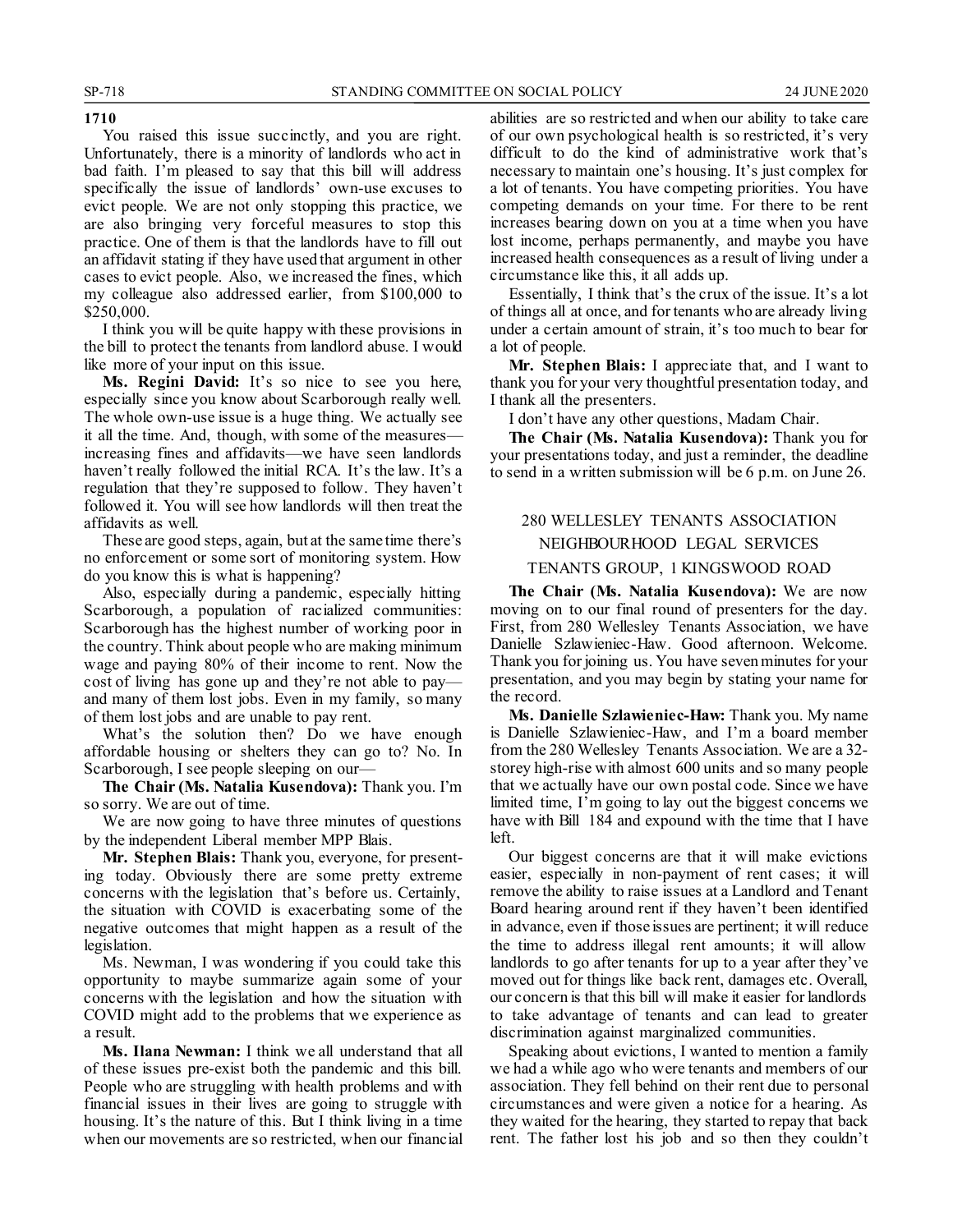continue to repay the back rent or meet their current rent requirements. Under that system, they were able to bring up their situation at the board, but under the new system, they might be up for an immediate eviction.

Even though the criminal justice system has its problems, one of the things that we feel that comes up a lot there is the idea that everyone deserves a defence as a concept, even if it isn't always realized. The impact of losing housing can be so big, especially if you're evicted. It can make it hard to get housing in the future. It can have impacts for your job, for your kids' schooling, for health and wellness and safety, especially for marginalized communities. So why would you not be given an opportunity to explain your circumstances and discuss your current situation at the board?

We know that this is going to be a big issue because of COVID-19 as well. We have a lot of tenants who have lost jobs, lost hours or even those on fixed incomes who have had an increase in their expenses. You could think that management will be lenient because it's COVID-19, but our management went after a senior, who is a tenant here and has been for over 30 years, because they said that she owed a penny on her rent. So they tried to evict her over this penny and, in the end, after months of this, it turned out that they owed her a penny, which they then have never given her because then they said that a penny didn't matter. Of course, this is tied in with discrimination, as we've said.

Our organization started by a group of us sitting in the lobby and writing down the concerns of every tenant who wanted to talk to us. We found that tenants who belonged to privileged groups tended to have great stories about management and how awesome, kind and helpful they were, and tenants who belong to marginalized communities tended to not have that experience, and we documented harassment, abuse, reports of repairs that hadn't been done in years. And so we're worried that the more that gets put into management companies like ours, the more ability they have to make the decisions about to who they say, "Oh, don't worry about it. We'll give you a rerepayment plan," and to who they say, "No, that's it. You're evicted," could enhance that discrimination that we already see.

#### **1720**

We understand that the board has a backlog, but we would say that that could be addressed by something like hiring more staff instead of compromising tenants' ability to be heard. In the same way, we want to address the fact that taking away tenants' ability to raise relevant issues in person at a hearing if they haven't been addressed in writing in advance could create further discrimination against those who are not comfortable writing in English, those who are newcomers, who have learning disabilities. It just creates more barriers in the process, and in a process that is already challenging for a lot of people.

Reducing the time to address illegal rents makes it easier for management to get away with opportunities to defraud tenants. Our management has been telling people "no" on a rent reduction from the city since January. We had to push back on that. Most of the tenants are now getting it, but some of our seniors and some of our tenants who are newcomers have been told, "No, no, no. You should wait, because we're going to appeal it. So just wait until" first, "April," and now "September," and then "January." And then all of a sudden a tenant might find out that they've been paying an illegal amount, but it's too late to do anything about it.

Allowing management to pursue damage and back rent for up to a year basically puts an axe hanging over a tenant's head that could come down on them at any time. This is especially hard for individuals who already face unstable housing, tight budgets. How do you defend against someone coming to you 10 months later and saying there was damage in your unit? And we know that for marginalized communities, who already face discrimination in the justice system and the Landlord and Tenant Board, this is such an added pressure on your life for a year. It puts the onus on you, and it offers the opportunity for discrimination or retaliatory behaviour from management.

We also feel like a lot of the expectation in this bill is that management will act in good faith—when management companies like ours haven't done that. We've had to build a Landlord and Tenant Board case with almost half of the units in our building, because our management allowed things like elevators that trapped children or that fall 10 storeys suddenly and randomly. But they didn't offer a rent reduction when they closed the pool and gym facilities, and they haven't when they closed more and more facilities and cancelled services for the last 20 to 30 years.

So when we're seeing systemic discrimination consistently from management companies in Ontario and we see that there are management companies that act in bad faith, we need the support and protection of the Landlord and Tenant Board, and it needs to go even further than it does now to protect marginalized communities. Thank you.

**The Chair (Ms. Natalia Kusendova):** Thank you very much.

Our next presenter is Brendan Jowett. He's a staff housing lawyer from Neighbourhood Legal Services. Welcome. Thank you for joining us. You have seven minutes, and you may begin by stating your name.

**Mr. Brendan Jowett:** Thank you all so much for having me. My name is Brendan Jowett, and I'm a staff housing lawyer at Neighbourhood Legal Services. We're a community legal clinic located in the downtown east of Toronto. We serve the Regent Park, Moss Park, St. James Town and the Church Street corridor neighbourhoods, among others—some of the most densely populated neighbourhoods in the country, with the highest concentration of social housing in the province.

Some 31% of people in our community live in poverty, which is the highest percentage in the province, as well, and yet it is some of the most highly priced real estate in the country. I have clients who pay over \$1,000 a month for a room in a rooming house, and rents are only getting higher. Our community members know that if they lose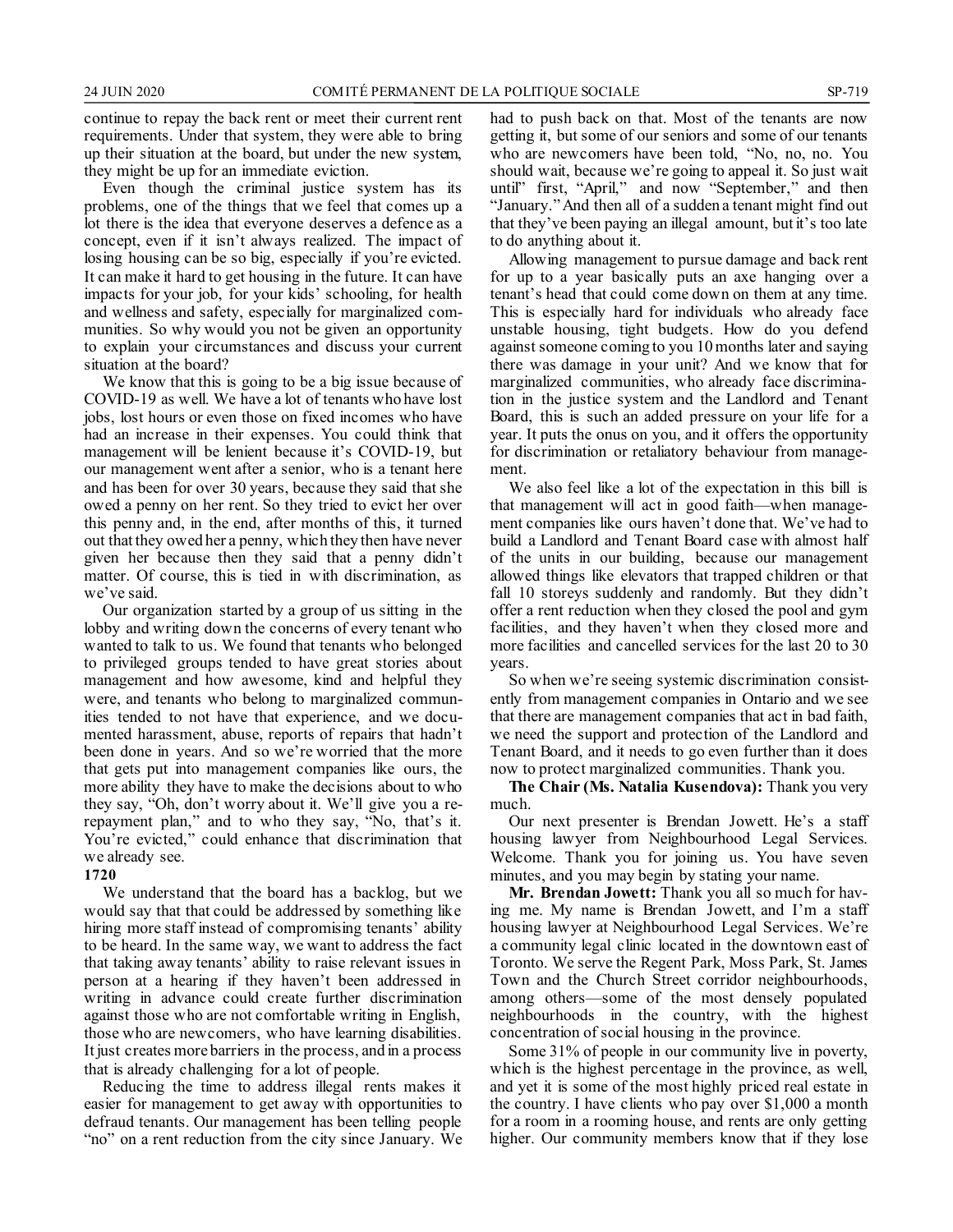their home, they will probably have to leave their community and even the city of Toronto. There's a high risk that they will become homeless.

I've also worked at legal clinics in Parkdale and in Hamilton, which gave me the incredible opportunity to work as tenant duty counsel at the Landlord and Tenant Board. From this vantage point, I have the privilege of meeting with hundreds of tenants at their LTB hearings, listening to their stories and helping them understand their rights. It's this experience that most informs my concerns about Bill 184. I want to help you see those concerns by telling you about what a day at the LTB might look like for a tenant.

Imagine that you're a tenant who's been struggling to pay the rent for a few months, regardless of the COVID situation. Maybe you've had your hours reduced at work or you've lost your job; maybe you recently lost a loved one and had to pay for a funeral and travel expenses; maybe you or your child has a health problem that has required taxi rides, medical supplies or meals out. If you're on social assistance, all of these events are even harder. You know that you have to pay your rent, but it's just not possible right now.

You've received an eviction notice from your landlord. Maybe it's hard to read the entire notice because you have difficulty with literacy or English isn't your first language or every time you try to read it your anxiety spikes. It says that they can apply for an eviction order in two weeks unless you pay the money that you're owing. But you know that a few thousand dollars might as well be a few billion dollars. You can't get the money.

The superintendent stops by every week or two and bangs on your door, asking when they'll get paid. They threaten to evict you if you don't pay. They're happy to stop by the unit to pressure you for money, but when you ask them to spray your unit for cockroaches or to repair the cracks in your walls and ceiling from water damage, they're nowhere to be found. A few weeks later, you receive your notice from the Landlord and Tenant Board for a hearing which is scheduled in about six weeks.

As the day of the hearing comes around, you don't really know what to expect at the LTB. You've never been before. You know that you can be evicted for not paying the rent, but you also feel like it's unfair for you to be evicted when you've had to live with cockroaches and damaged walls for the last few years. You took pictures of the problems in your unit because you want the judge to know what you've been dealing with. You think that you've turned things around and that you should be able to pay the rent going forward, but you're scared. Can you be evicted today? Next week?

When you arrive at the LTB, you feel confused and afraid. There are lots of people there and there are a lot of people in suits. Most of the people in suits are white men, and maybe you don't look like them. They all seem so comfortable and so confident in this setting. They rush around talking to each other and you can barely understand what they're saying. Most of these people are representatives for landlords.

A security guard sees that you look lost and tells you to sign in. They ask you if you want to sign up for mediation, a chance to talk with the other side, and that sounds good to you. They also ask if you want to speak with tenant duty counsel, a lawyer for tenants. Maybe you've never even considered that you have a legal problem, that you could talk to a lawyer, or maybe you just didn't know that there were lawyers out there that you could speak to. But when you meet with tenant duty counsel, they reassure you that you can't be evicted today. They explain how the hearing process works and how you can show the board member your pictures and your emails to raise your own issues in the hearing. They tell you that the board member has to consider all the circumstances which caused you to fall behind in rent and how hard it would be on you if you were evicted. And they tell you that the board member, and not the landlord, can order a repayment plan or extend the time to pay the arrears. You didn't even realize that you actually had rights.

Duty counsel also coaches you on how to negotiate with the landlord in mediation. They help you think carefully about how much money you can pay on top of your rent each month to pay back the arrears. They explain that when the mediator, the board member or the landlord's paralegal talks about section 78, this means that if you miss a payment, either a dollar short or a day late, the landlord can apply to the board for an eviction order immediately—no hearing; you just get an order in the mail.

You understand that this is your last chance and that it's critical that you make these payments. You also learn about the worst-case scenario, that you might receive an eviction order that gives you time to either move out or to pay and stay. Simply attending the LTB has helped you understand the legal process.

And so you leave duty counsel's office. You meet the landlord's paralegal who says that they're willing to mediate. At first, they want you to pay back the money in three months, but you say that's not possible. You offer to pay it back in two years. The mediator helps you talk with the paralegal and explains the law to you. They help you to negotiate. You show the paralegal your pictures and your emails, and you have a discussion about the problems in your unit.

Maybe you resolve the issues in mediation and maybe you don't, but if you do appear in front of a board member, you have some idea of what your rights are, what you can ask for, what they can order and what to expect in the process. You may be able to get the arrears reduced and you're allowed to raise those issues under section 82, even if you didn't know that you could do that before today. **1730**

I'm concerned about tenants signing repayment agreements that are enforceable by immediate eviction order without ever having stepped foot in the LTB. Bill 184 allows this to happen, and especially for large landlords, this will become the norm.

For many tenants, their LTB hearing is their only opportunity to directly engage with the legal system. By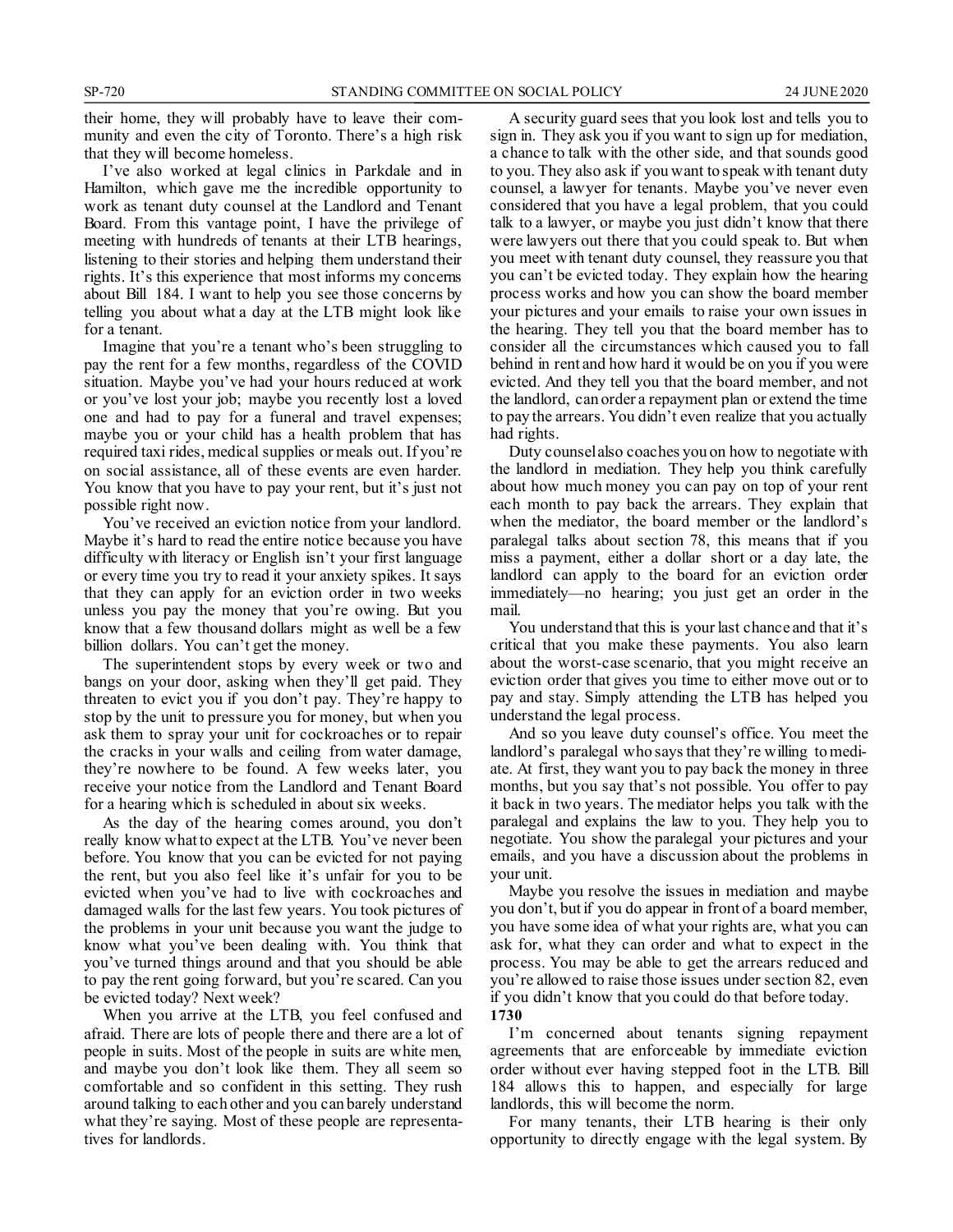speaking with duty counsel or a mediator or a board member, there's some assurance that tenants have the opportunity to get independent legal advice, that they understand the serious implications of the agreements that they sign, that they can follow those terms and that they can do so free of pressure or duress. It levels the playing field.

If you permit enforceable agreements to be signed outside of the board, we will see that superintendent, the one who was banging on the door earlier, come around with a piece of paper and a pen. Tenants with no knowledge of the law and with everything at stake will predictably feel pressured to sign agreements that they can't follow or don't understand without support, advice or information. The bill doesn't even require landlords to provide tenants with a copy of these agreements. This isn't to say that every landlord will try to take advantage of their tenants, but it creates the conditions for these abuses to go unchecked. These enforceable agreements will be signed in the doorways of the rental offices of buildings around the province, and many will subsequently be sent to the LTB to be rubber-stamped with no chance to scrutinize the situation. It will lead to more and faster evictions.

I'm also concerned that increasing the procedural requirements for tenants wanting to raise their own issues in arrears hearings by requiring advance notice will exclude the majority of tenants who appear at the board. It's those tenants who are the most vulnerable with the biggest barriers to advocating for themselves and living in the poorest housing conditions—

**The Chair (Ms. Natalia Kusendova):** Thank you very much. I'm so sorry, we're out of time.

Our next group of presenters is from Tenants Group, 1 Kingswood Road. We have Sharon Davis, Skai Raamat, Elaine Gergolas, who are all tenants. Welcome. Thank you for being with us. You have seven minutes, and you may begin by stating your name for the record. Who would like to start? Please unmute.

**Ms. Skai Raamat:** I'm sorry, there were technical difficulties. I apologize. My name is Skai Raamat, and I'm the representative of our tenants' group. I have with me the tenants from 3 and 7 Kingswood Road. We are here today to share our story about our current dilemma and to make recommendations on legislative changes that tenants urgently need.

Our living circumstances have been uncertain and unsettling since September 2019, due to what has been coined a renoviction. Last year, we received strongly worded letters from our landlord's lawyers, stating that we had to move out and that we were not permitted to return due to the work they were doing in the building. This was very startling and launched us on a quest to find more information about our rights.

We quickly understood that the letter was designed to intimidate and scare us to the point where we think that two tenants took cash-for-keys deals and left quickly, rather than dealing with ongoing harassment. Our current landlord purchased the building last November and targeted the remaining tenants with further intimidation meetings. For Elaine, it meant that two men showed up at her doorstep. For Sharon and me, they brought an accompanying female who was seemingly there just to protect their own conduct.

We want to give you examples of what our lives have been like. Please remember that while this is not an exhaustive list, it is most certainly a list of intentional business practices designed to get us out.

They entered our units illegally, and it was investigated by police.

They took photos of personal contents and posted them on their investor website without our consent and without our knowledge. Speaking for myself, I can tell you that they did ask me if they could take pictures, and I very clearly said no.

They made false claims about having work permits when in fact they did not have them.

They notified us that major work was to start in February, such as underpinning of the building, which was alarming and ultimately false.

They conducted unpermitted work in the building, including electrical work that knocked out our heat in minus-25-degree weather. They did not resolve our urgent emails until the following day, when we could see our breath when we exhaled.

This happened again about a month later. They inundated us with notices to enter our units with less than 24 hours' notice and a window of entry of as long as a week.

Their team emailed personal attacks, including demands of removal of personal items from outdoor spaces without an N5 form.

They taped N13 notices to our doors during the holiday season in December. A second N13 was forced into our home under our door once the state of emergency had been declared. They claim that we signed the N13 form. We have not signed anything, and in fact, this particular form never actually needs to be signed at all, which was concerning. As a result, another six tenants chose cash deals, leaving the four of us to fight this battle.

Fast-forward to the most recent events, where they authorize workers to enter the building in a state of emergency, after the Premier declared that construction would be illegal and must cease. We saw workers entering the space, and sometimes they would congregate outside our doors, making it difficult and dangerous for us to leave our homes. They have also asked for us to sign nondisclosure agreements and have used coercive tactics to pressure us to take a cash deal.

Quite frankly, we're exhausted. We're long-term tenants who consistently pay our rent on time, and still our landlord recently told the Globe and Mail that he's looking for higher-quality tenants than us. Putting up with this has left us with sleepless nights, depression and anxiety about what will come next, not to mention that several of us have underlying medical conditions that are exacerbated by stress. This has gone so far beyond reasonable. We are at great risk here, with little legislative protection. We have nowhere to go given the current state of the housing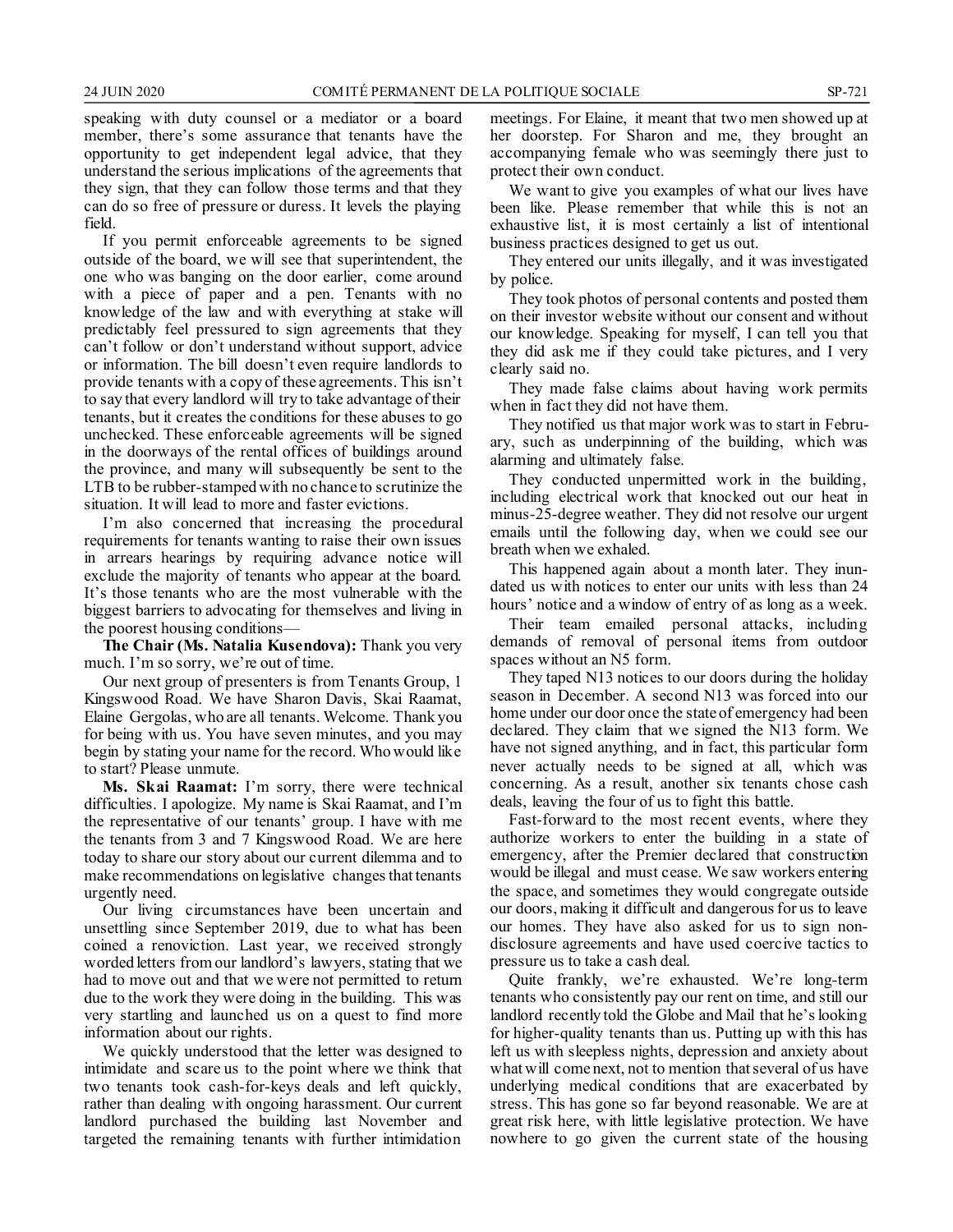market, where the housing costs are doubled. Leaving us in financial ruin simply is not acceptable.

This renoviction has enabled the landlord to subvert the system that is supposed to protect us. The right to return is noted on the N13, but is nowhere near enough. If we leave our unit, we fear that it will be rented out to someone else at a higher rate, especially given the conduct so far. Fighting this would require a lengthy and expensive legal battle, and the landlord can recover the financial penalty easily in less than a year, which is no deterrent at all.

We are pleading with you now to take the following six recommendations seriously. If you act quickly, you can impact the reality that we're living with these days.

(1) Require the landlord to provide all building permits and architectural plans when they serve a tenant with the N13. That way, we can assess whether we actually have to move out. Remember that the law says the work must require a building permit, and it must be so extensive that it requires vacant possession. Tenants cannot make this assessment without this documentation, putting us at a significant disadvantage from the start.

(2) Require the landlord to complete the renovation within 10 months. If they do not do this, they must start paying the tenant compensation which will act as an incentive to get the work done properly and efficiently. For example, if they do not complete the work in 10 months, they then need to compensate the tenant for this delay for every passing month.

(3) Implement serious penalties to discourage the landlord from renting to an innocent third party so that landlords do not have to let you back in.

(4) Provide serious compensation for tenants if the landlord fails to let you back in when the work is done, for example the rent differential for an equivalent unit in the neighbourhood for a minimum of five years.

(5) When renovations are complete, require the landlord to give tenants at least 60 days' notice, and for it to be on the last day of the month in order to give the interim landlord proper notice.

(6) Finally, all of this could be avoided if we were given an alternative place to live while the work is being done. In our case, there are eight vacant units that could be renovated first, so that we would have a place to live as they do the work outside our current units.

The violations of our rights have taken over our lives and we really need your help. Thank you for your time and attention, and I invite my fellow tenants now to answer any questions as well.

**The Chair (Ms. Natalia Kusendova):** Are you done your presentation? We have about 45 seconds. Okay. Thank you.

We will begin with the government for six minutes of questions. MPP Hogarth?

*Interjection.*

**The Chair (Ms. Natalia Kusendova):** Unmute.

**Ms. Christine Hogarth:** Okay. Can you hear me? Thank you, everybody, for your presentations today.

Ms. Raamat—my heart—that's a really tough story that you share today. We've heard a lot of these stories, and some of these stories are why we have put together Bill 184. Some comments, all across the board—and we've talked about this all day today. We need to make renting easier and fairer for both the tenants and the landlords. We've heard a lot from the tenant side today, but we do also have some really good landlords out there and we have some amazing tenants out there. Our goal is always for those two groups to work together, because we've all been tenants at one time, trying to pay our rent and trying to figure out how to pay our rent—well, many of us, I'm assuming, and I shouldn't assume for everybody, but we've all been at the point of, "How do we get that payment at the end of the month?" So some of our proposed changes to the rental rules will make it easier to be a landlord, but it will also enhance protection for tenants to try to make life affordable for everybody.

**1740**

I just want to share a couple of points about the bill with you. As I've said, we've heard from tenants like yourself who have been unfairly evicted from their homes for reasons beyond their control. That's why we have increased fines. In this proposed legislation, we are going to increase fines by raising compensation and tightening the rules to encourage everyone to follow the law—that means tenants and landlords. Landlords have to follow the law too. It's not the Wild West. Everyone has to follow the rules.

Part of Bill 184 is going to provide some stronger protections for tenants by requiring landlords in small buildings to give tenants one month's rent in compensation for evictions for renovations or repair or when they evict a tenant on behalf of a homebuyer who wants to use that unit themselves. This is a new piece to the legislation.

We're also, as I mentioned earlier, increasing maximum fines for offences under the Residential Tenancies Act and requiring landlords to disclose if they've previously filed for an eviction so they can renovate the unit. Because some things you mentioned—if there's a common pattern—sorry, my cat just jumped on me here to a landlord, those landlords need to have some penalties against them. We need to know if those landlords are those bad apples, and I think this part of the legislation will help.

Some other things: The changes would also shift many disputes from Small Claims Court to the Landlord and Tenant Board, making the resolution process simpler and more streamlined. Tenancy disputes can also be resolved more easily through these changes by making it possible to provide mediation before a Landlord and Tenant Board hearing date.

Ms. Raamat, I'm asking you or your group, do you see these as positive changes to help these situations? I see Ms. Davis there has her hand up.

**The Chair (Ms. Natalia Kusendova):** Go ahead, Ms. Davis.

**Ms. Sharon Davis:** I'm not sure if I got this right, but you were mentioning that the landlords should give us at least one month's rent compensation to leave. I'm sorry, that is not enough. I'm on a government pension, I don't get a lot of money a month, and I can't afford any other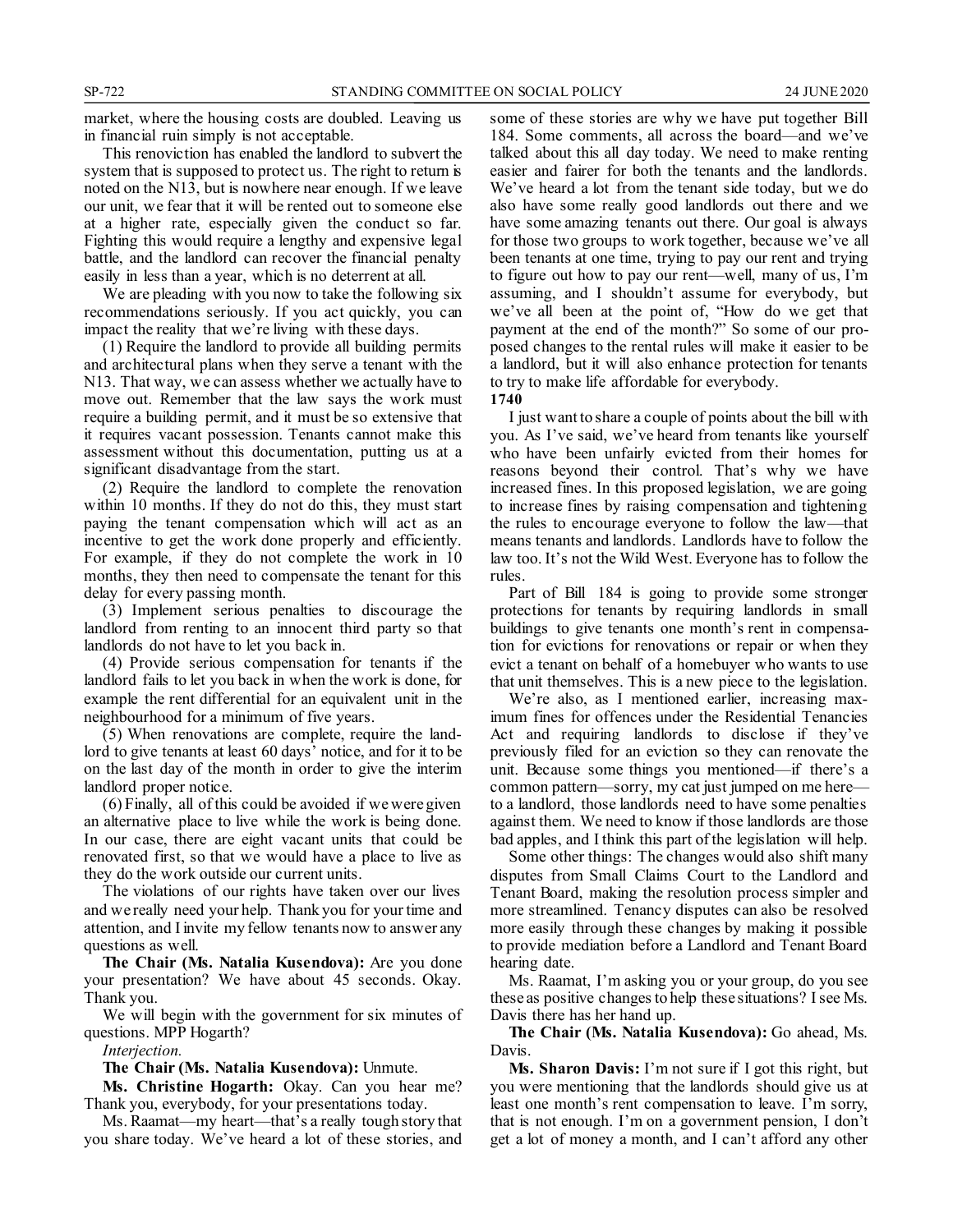apartment but the one I'm in. So having them give us just one month's rent is not enough for any tenant to find a proper apartment in Toronto. They're just too expensive for any of us to get into.

We have to change that. We have to make landlords accountable and help out with tenants that really cannot afford to move, and I am one of them. We definitely have to change that.

**Ms. Christine Hogarth:** Well, right now you don't get anything.

**Ms. Sharon Davis:** No.

**Ms. Christine Hogarth:** This is one month, so this is more than what you're currently getting. So that's a change in the legislation, that you're going to be getting more money to help in those situations. We just wanted to make sure that you are compensated. That's something we received interest in when we did our consultations with tenants, that they wanted some money when they were evicted. That was one of the results from those consultations.

I also have a question for Mr. Jowett—actually, I can't find that sheet of paper so I'm going to go down to Ms. Szlawieniec-Haw. You were talking a little bit—I have too many pieces of paper in front of me here—about landlords and tenants. I apologize. My cat stepped on all my paperwork. Can I come back to you and go to Mr. Jowett? I apologize. It's what happens when you work from home.

I had a question for you, Mr. Jowett. Since you are a lawyer and you deal with a lot of people daily, I'm just wondering if you've heard anything from your clients around community housing, because there are some changes with regard to community housing in this bill, and I'm just wondering if you've heard any comments from your clients.

**Mr. Brendan Jowett:** Not really. My review of the bill, and in particular the community housing provisions—a lot of them relate to operating agreements, service manager responsibilities and that sort of thing. A lot of that seems to operate on an operational or managerial level, but that's not something that we're hearing from within the community and it's not something that we've taken particular issue with or interest in.

**The Chair (Ms. Natalia Kusendova):** Thank you very much. Unfortunately, the time is up. We will now—

*Interjections.*

**The Chair (Ms. Natalia Kusendova):** I believe Ms. Berns-McGown wanted to begin. Sorry, MPP Tabuns. Go ahead.

**Ms. Rima Berns-McGown:** Thanks so very much. I would love for Elaine Gergolas, if you can, to expand on what your fellow tenants have been saying. Can you let us know what you would like to bring, in terms of the problems, and whether you see this legislation helping you in any way?

**Ms. Elaine Gergolas:** Thank you. Can you hear me okay?

**Ms. Rima Berns-McGown:** Yes.

**Ms. Elaine Gergolas:** Thank you for the opportunity and thank you to the last speaker for sharing a little bit of information about the compensation.

But I think the message that we would really like to give is that if we have to move, we are out of the city. There's nowhere for us to go, so the protection we need is to stay, then. I think that our experiences and the reason that we wanted to come today—and it's a little emotional, because this is our home—is that we need your help, so that when we live in a community for 20 years—as of July 1, I will be 19 years in this building. This is my home and I pay my rent every month. I want to stay here, and there's no reason in the legislation or in this potential new bill that I should have to leave.

I have a landlord who served me with an N13, and 80% of that list they were going to do in one weekend of regular maintenance last year—one weekend that got cancelled. The whole system seems rigged to protect the people who can manipulate the system, and leave vulnerable the people who don't have that knowledge. We have worked really hard over the last year to try to educate ourselves and tap into the resources that are available, but it is a huge amount of effort to do that. We're here because it's worth it, and we want you to hear our voices and know that we are just a few people speaking for thousands who need this protection. We need this help and we need it now.

I think I probably didn't answer your question, but I got a lot of it, anyway.

**Ms. Rima Berns-McGown:** Thank you very much.

Ms. Davis, would you like to expand on what you would like to say about your experiences and whether you believe this legislation helps you or not?

**Ms. Sharon Davis:** It wouldn't a whole lot, because I cannot afford to move. I'm a senior citizen. There's nowhere in this city that I can afford to live. You're building affordable housing, but they're all for families; nothing is for seniors. If I go into a seniors' retirement building, it's \$3,000 to \$5,000 a month. I'm just living on a government pension. I just get CPP and OAS. That's what I have to live on. So there's nowhere for me to go.

I was raised in the Beach. This is my home. I have type 2 diabetes, and with everything I've been going through right now, my sugar count has gone up. I've got migraines. I'm sick all the time because I can't stand the stress anymore, and I don't know what's going to happen.

The only place I can afford to move to is Elliot Lake, and there's no way I'm going to move up there. My home is my home. I don't want to move. I love my apartment, I love this area, and I'm walking distance to go visit my mom's grave. I've got a chiropractor and a dentist that I've had here for 30 years. It'll be 11 years in July that I've been in this building, so why do I have to go? It's just ridiculous.

We need more help on this. We have to get this regulation, so the tenants and all tenants across the city are protected from these lawyers who are in bad faith towards helping tenants go out. It's crazy. They're not helping us; they're intimidating us. The stress is getting so bad that a couple who have been here for 30 years ended up moving out two months ago because they couldn't stand the stress anymore. We are all long-term tenants, and these guys said in the Globe and Mail article that they wanted a "better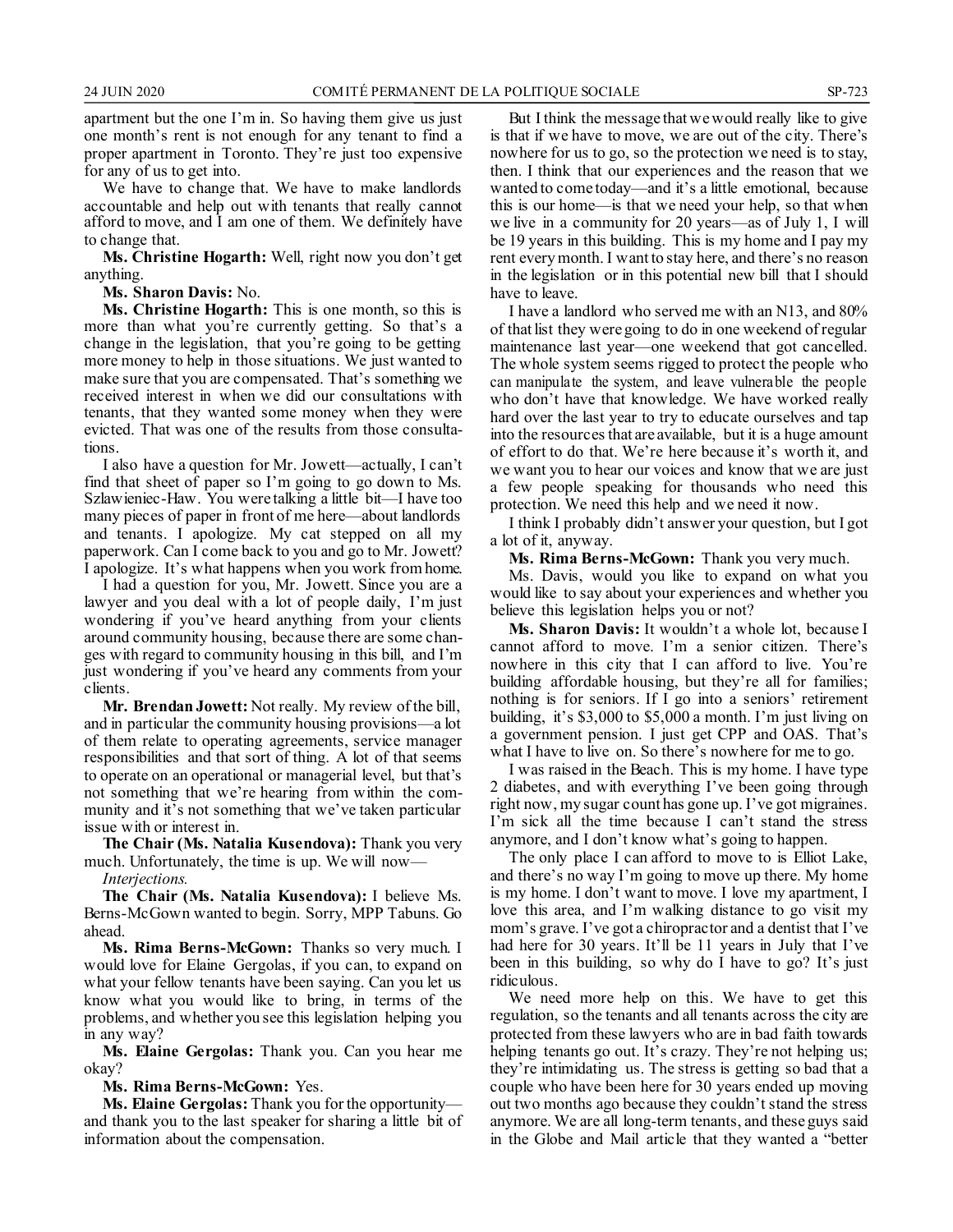class of tenant." They couldn't have had a better class of tenants than they had in this building when they bought it. So this is really getting out of hand, and I need your help because I cannot afford to move. I'm going to end up homeless. And to be completely honest, I am so afraid I'm going to have a heart attack because of the stress. We need your help. We need this changed. So please help us stay in our homes. Thank you for listening to me, and I hope I've answered your question.

#### **1750**

**Ms. Rima Berns-McGown:** You did. Thank you.

Ms. Raamat, I wonder if you can also answer the same question. What do you see in this legislation that helps your situation? And if not, why not?

**Ms. Skai Raamat:** Yes, I can see that there are certain improvements. My biggest concern is the right to return. I know it's in the legislation, but there is very little protecting us if that doesn't actually happen or if it's rented out behind our backs, because this is long-term for us. If we don't get back in here, we don't get financial compensation and we have to pay ridiculous housing costs, that's completely unreasonable. So, yes, while there are some things in this legislation that are happening, I would like to see something get further tightened up to really benefit us if that happens and we don't get the ability to return.

**Ms. Rima Berns-McGown:** Ms. Davis, please. You had something you wanted to say.

**Ms. Sharon Davis:** Yes, sorry, I just tried to unmute there. I'm just going to help with Skai on that as well. What should happen in this—I'm sorry, I'm just getting tongue-tangled here. If there is a building like ours that has eight vacant units, I don't see why we have to leave this building. Why cannot the landlord do all of the renovations they want on the eight vacant units and then let us move into one of those units while they do our three? It's just crazy to empty this whole—

**The Chair (Ms. Natalia Kusendova):** Thank you. I'm so sorry. We're out of time.

We now have three minutes of questions by the independent Liberal member, Mr. Blais.

**Mr. Stephen Blais:** Thanks very much. Why don't you go ahead and finish the thought that you were just making before you got cut off?

**Ms. Sharon Davis:** Are you speaking to me, sir?

**Mr. Stephen Blais:** Yes.

**Ms. Sharon Davis:** Yes, with the vacant units. I just don't understand why we have to leave, because there are eight vacant units here. The numbers of our units, it's not like any usual apartment building. This is an old building that was built in the 1940s in the Beach area. You've got number 1, 3, 5 and 7. Skai and myself live in number 3, Kingswood Road, and Elaine lives in number 7, Kingswood Road. So why can't our landlord—Skai and myself can move into number 5 while they do the renovations of 1 and 3. Once they're finished that, Skai and myself can move back into our old apartments and then Elaine can move into number 1 while they finish doing 5 and 7. I don't understand why we have to leave here when there are so many vacant apartments in this building. It's just not right. Thank you.

**Mr. Stephen Blais:** Thank you, Sharon, for sharing that story, and thank you, everyone, for presenting. I think it's very clear that there are some challenges with the legislation that's before us and some challenges that exist in the system that aren't going to end up being addressed by Bill 184, and that's a shame, because there are certainly some improvements the government could be acting on to actually protect tenants, as they claim to be in the title of the bill. I do appreciate everyone coming. I hope you have a wonderful evening. Madam Chair, I don't have any other questions.

**The Chair (Ms. Natalia Kusendova):** We will now move on to the government. Go ahead, MPP Karahalios.

**Mrs. Belinda C. Karahalios:** Thanks to everyone for coming this afternoon. To Ms. Davis, Ms. Raamat and Ms. Gergolas, it was very heartfelt. I'm going to direct my questioning to the three of you. I know you used the term, Ms. Raamat, "renoviction." That's actually a new term for me. So I wanted to—in case people watching weren't aware of the definition, I just got it, so it's a term that has become popular to describe evictions where a tenant is evicted from a property so that renovations can be completed. They are illegal if the landlord does not intend to renovate or if the landlord doesn't let the tenant have refusal to move back in afterwards.

The proposed changes in this bill would discourage unlawful evictions by increasing the maximum fine amount for RTA offences to \$50,000 for an individual and \$250,000 for a corporation, and help adjudicators identify landlords who may have a history of renovictions. They would also increase compensation for tenants who have been evicted in bad faith.

I know that the three of you have made comments so far about what is in the bill. I'm just wondering if you wouldn't mind taking some time to suggest other additional changes to further enhance protections.

**The Chair (Ms. Natalia Kusendova):** Go ahead. You may speak.

**Ms. Elaine Gergolas:** Thank you. I'm just going to recap a little bit of Skai's first recommendation, which was that currently landlords are able to issue notices of eviction or desires for their tenants to be evicted before they've done any due diligence, before they've demonstrated any real seriousness that they're going to do renovations.

Adding in something as simple as, "The landlord is required to have obtained approved building permits and formal architectural plans" before they can even issue a notice of eviction would be a tremendous help because that would mean that landlords who are doing this with fraudulent intention will be discouraged and dissuaded, and they will not be able to do that. Something as simple as that seems pretty reasonable to us as tenants in the system. Why would anyone consider evicting us when our landlord has done nothing to demonstrate they actually need us to move for any reason, other than to paint our walls and re-rent our apartments for a 100% increase?

Our problem is we are long-term tenants. Because of the market, we're probably paying, truthfully, about 50%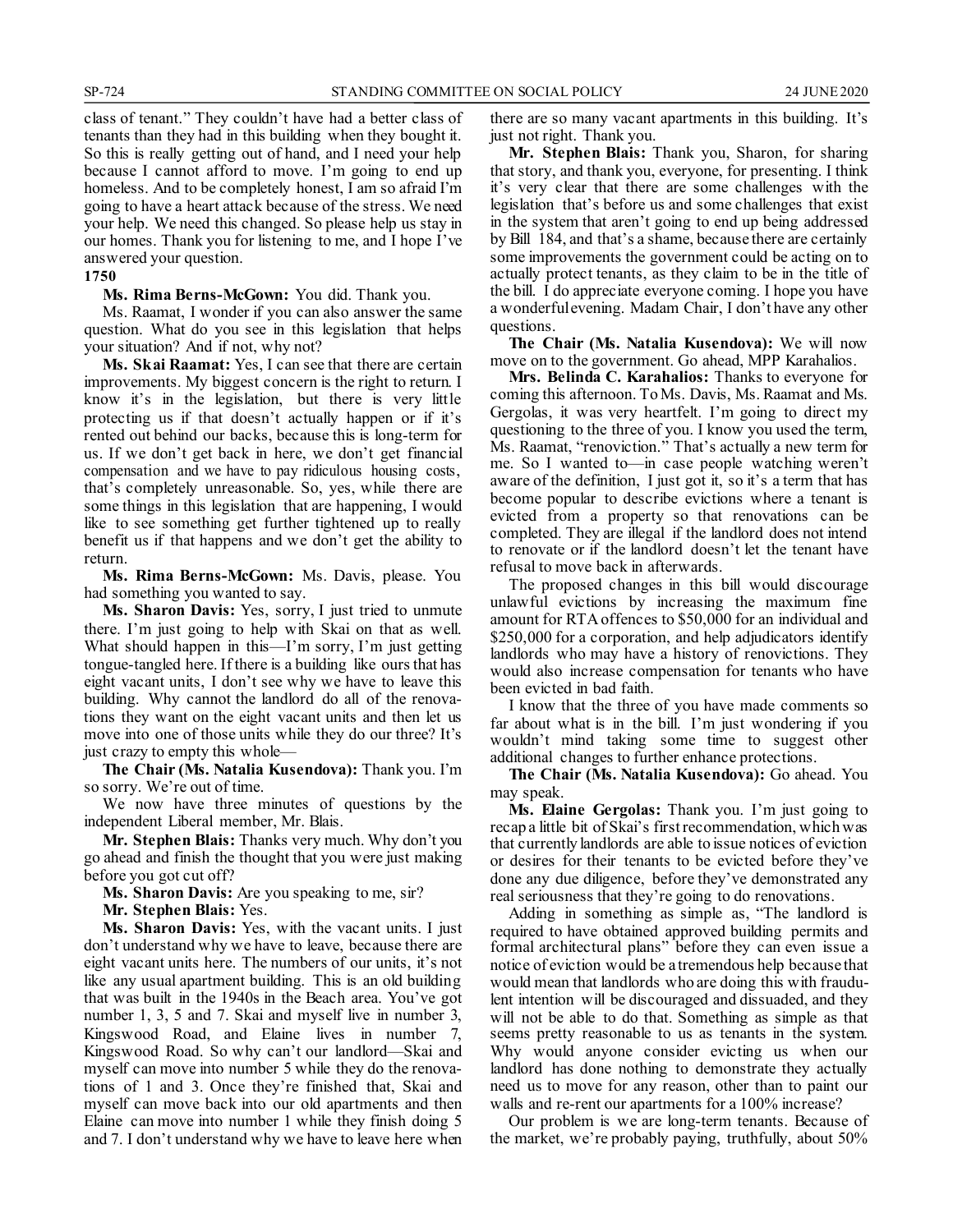of market value. So this is our concern and this is now to our detriment with a landlord who is doing everything he can to make our lives miserable so that we leave. Requiring him to demonstrate his good faith by actually having documents in hand before he can even start a conversation with us would, I think, go a long way to helping protect us and helping identify those landlords who are trying to manipulate the system that you are putting in place to protect people.

**The Chair (Ms. Natalia Kusendova):** Thank you. Because we are only three minutes before we have to close, as mandated by the standing orders of the House, and in the interest of fairness, I will leave the last three minutes to the opposition. Go ahead, MPP Morrison.

**Ms. Suze Morrison:** Just for clarity, to the Clerks: Am I allowed to request unanimous consent to go past 5 p.m., or no because of the—

**The Clerk (Ms. Tonia Grannum):** No, it was already passed.

**Ms. Suze Morrison:** In that case, I'd like to direct my question to Brendan from Neighbourhood Legal Services. Can you explain to me your concerns with the ex parte evictions piece of this bill, please?

**Mr. Brendan Jowett:** Yes, the issue is that tenants will be allowed to sign an agreement that is enforced through an ex parte eviction order. That means enforced through an order where they don't have a right to appear at a hearing. The landlord just files a piece of paper at the Landlord and Tenant Board, and the tenant receives an eviction order in the mail. The way you get to that point through this legislation is by waiving the right of a tenant to have a hearing.

Yes, in theory that's by the consent of the tenant, but the Residential Tenancies Act hinges on the principle that there are some rights that tenants just should not be allowed to contract out of, like I can't agree to have a unit that is not in a good state of repair. I can't agree to an illegal rent increase, because otherwise the landlord is threatening to kick me out. To remove the requirement of having a hearing means that we will see ex parte eviction orders where, again, the tenant gets an order in the mail without ever having set foot at the Landlord and Tenant Board.

**Ms. Suze Morrison:** Thank you. And do you think that this bill will negatively impact vulnerable members of our communities, perhaps folks that are newcomers or with language barriers, who may not understand the agreements that they're signing?

**Mr. Brendan Jowett:** I think that landlords have a huge amount of power and there is a massive power imbalance just inherent to the landlord-tenant relationship. But for tenants who are vulnerable—newcomers, people with disabilities, people with language barriers—it's just magnified tenfold. Those are the people who don't know how the legal system works and don't know what their rights—

**The Chair (Ms. Natalia Kusendova):** Thank you very much. I'm really sorry but we are out of time. As a reminder, the deadline to send in written submissions will be 6 p.m. on June 26.

I want to remind committee members that our precommittee meeting will be tomorrow at 9:45.

This committee is now adjourned until 10 a.m. tomorrow when we continue hearings on Bill 184. Thank you.

*The committee adjourned at 1800.*